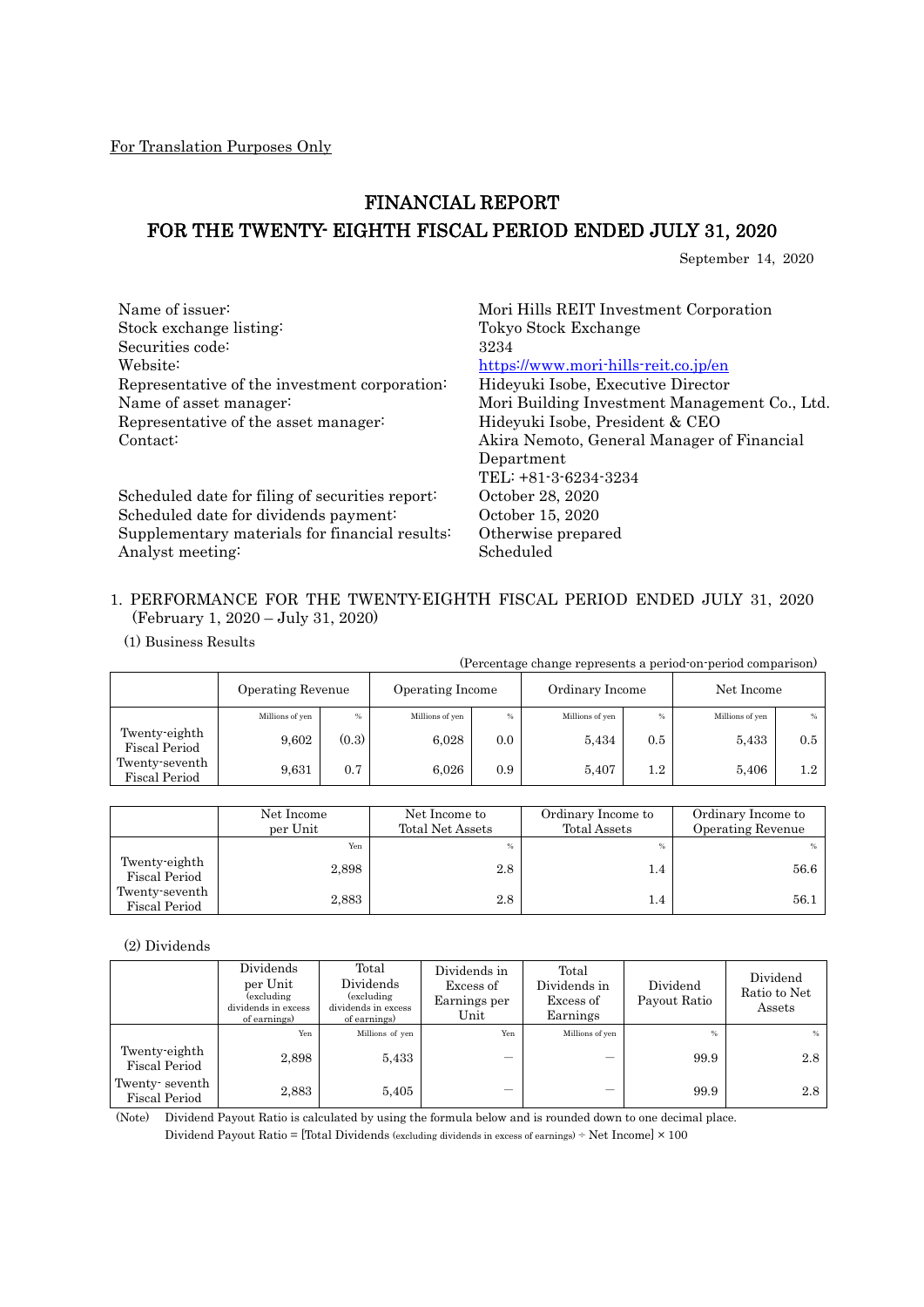## (3) Financial Position

|                                        | Total Assets    | Net Assets      | Net Assets to<br>Total Assets | Net Assets per Unit |
|----------------------------------------|-----------------|-----------------|-------------------------------|---------------------|
|                                        | Millions of yen | Millions of yen | %                             | Yen                 |
| Twenty eighth<br><b>Fiscal Period</b>  | 392,258         | 195,503         | 49.8                          | 104,270             |
| Twenty-seventh<br><b>Fiscal Period</b> | 392,217         | 195,459         | 49.8                          | 104,247             |

(4) Cash Flows

|                                       | Net Cash<br>Provided by (Used in)<br><b>Operating Activities</b> | Net Cash<br>Provided by (Used in)<br><b>Investing Activities</b> | Net Cash<br>Provided by (Used in)<br><b>Financing Activities</b> | Cash and<br>Cash Equivalents<br>at End of the Period |
|---------------------------------------|------------------------------------------------------------------|------------------------------------------------------------------|------------------------------------------------------------------|------------------------------------------------------|
|                                       | Millions of yen                                                  | Millions of yen                                                  | Millions of yen                                                  | Millions of yen                                      |
| Twenty-eighth<br><b>Fiscal Period</b> | 6,452                                                            | (595)                                                            | (5, 404)                                                         | 11,559                                               |
| Twenty-seventh<br>Fiscal Period       | 6,240                                                            | (10)                                                             | (5,341)                                                          | 11,107                                               |

### 2. FORECAST OF RESULTS FOR THE TWENTY-NINTH FISCAL PERIOD ENDING JANUARY 31, 2021 (August 1, 2020 – January 31, 2021) AND THE THIRTIETH FISCAL PERIOD ENDING JULY 31, 2021 (February 1, 2021 – July 31, 2021)

|                                      |                   |     |                  |     |                 |     | (Percentage change represents a period-on-period comparison) |      |
|--------------------------------------|-------------------|-----|------------------|-----|-----------------|-----|--------------------------------------------------------------|------|
|                                      | Operating Revenue |     | Operating Income |     | Ordinary Income |     | Net Income                                                   |      |
|                                      | Millions of yen   | %   | Millions of yen  | %   | Millions of yen | %   | Millions of yen                                              | $\%$ |
| Twenty-ninth<br><b>Fiscal Period</b> | 9,826             | 2.3 | 6,160            | 2.2 | 5,558           | 2.3 | 5,557                                                        | 2.3  |
| Thirtieth<br><b>Fiscal Period</b>    | 9,874             | 0.5 | 6,170            | 0.2 | 5,577           | 0.3 | 5,576                                                        | 0.3  |

|                                      | Dividends per Unit<br>(excluding dividends in excess of earnings) | Dividends in Excess of Earnings<br>per Unit |
|--------------------------------------|-------------------------------------------------------------------|---------------------------------------------|
|                                      | Yen                                                               | Yen                                         |
| Twenty-ninth<br><b>Fiscal Period</b> | 2,900                                                             |                                             |
| Thirtieth<br>Fiscal Period           | 2,910                                                             |                                             |

(Reference) Estimated net income per unit = [Estimated net income ÷ Estimated number of units issued and outstanding at the end of the period]

Twenty-ninth fiscal period : \tipsys{2,900}{2}}  ${\bf Thirtieth\,fiscal\,\, period} \qquad \qquad : \mathbf{\mathbf{\mathbf{\mathbf{\mathbf{Y}}2,910}}}$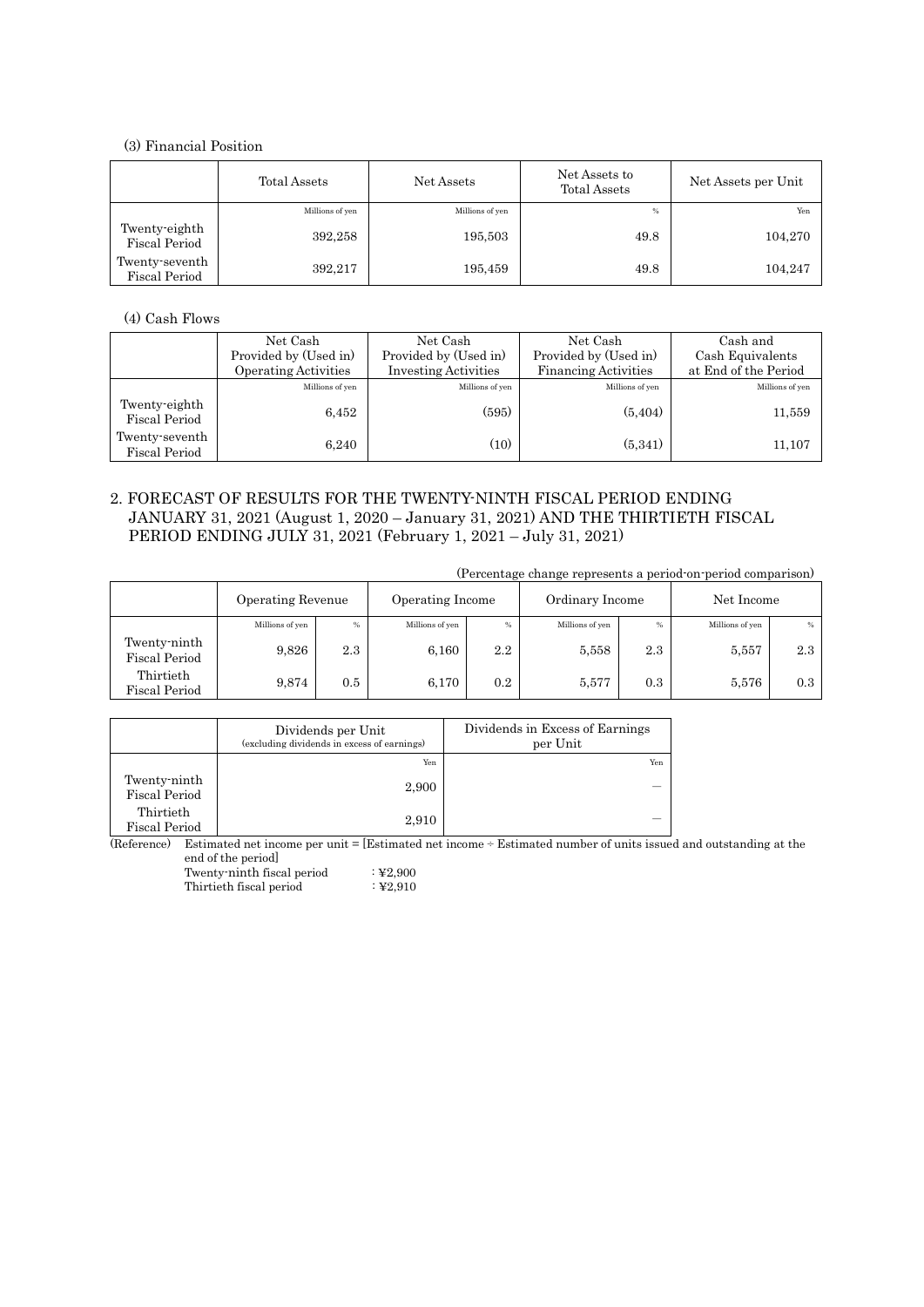#### \*OTHER

- (1)Changes in Accounting Policies, Changes in Accounting Estimates and Corrections of Errors
	- (a) Changes in accounting policies in accordance with amendments to accounting standards, etc.: None
	- (b) Changes in accounting policies other than (a): None
	- (c) Changes in accounting estimates: None
	- (d) Corrections of errors: None
- (2) Number of Units Issued and Outstanding
	- (a) Number of units issued and outstanding at end of the period (including own units) Twenty-eighth fiscal period: 1,874,960 units Twenty-seventh fiscal period: 1,874,960 units
	- (b) Number of own units at end of the period Twenty-eighth fiscal period: 0 units Twenty-seventh fiscal period: 0units
	- (Note) For the number of investment units used as the basis for calculating net income per unit, please refer to "Per unit Information" on page 33
- \* This financial report is not subject to audit procedures by certified public accountants or accounting firms.
- \* Special note

The forecast of results and other forward-looking statements contained in this document are based on information currently available to and certain assumptions deemed reasonable by Mori Hills REIT Investment Corporation (the "Company"). Accordingly, actual results, etc. may differ materially due to a variety of factors. Furthermore, these forecasts shall not be construed as a guarantee of dividends. For the assumptions underlying the forecasts of results, please refer to "Assumptions of Forecasts of Results for the Twenty-Ninth Fiscal Period Ending January 31, 2021 (August 1, 2020 – January 31, 2021) and the Thirtieth Fiscal Period Ending July 31, 2021 (February 1, 2021 – July 31, 2021)" presented on pages 9 to 10.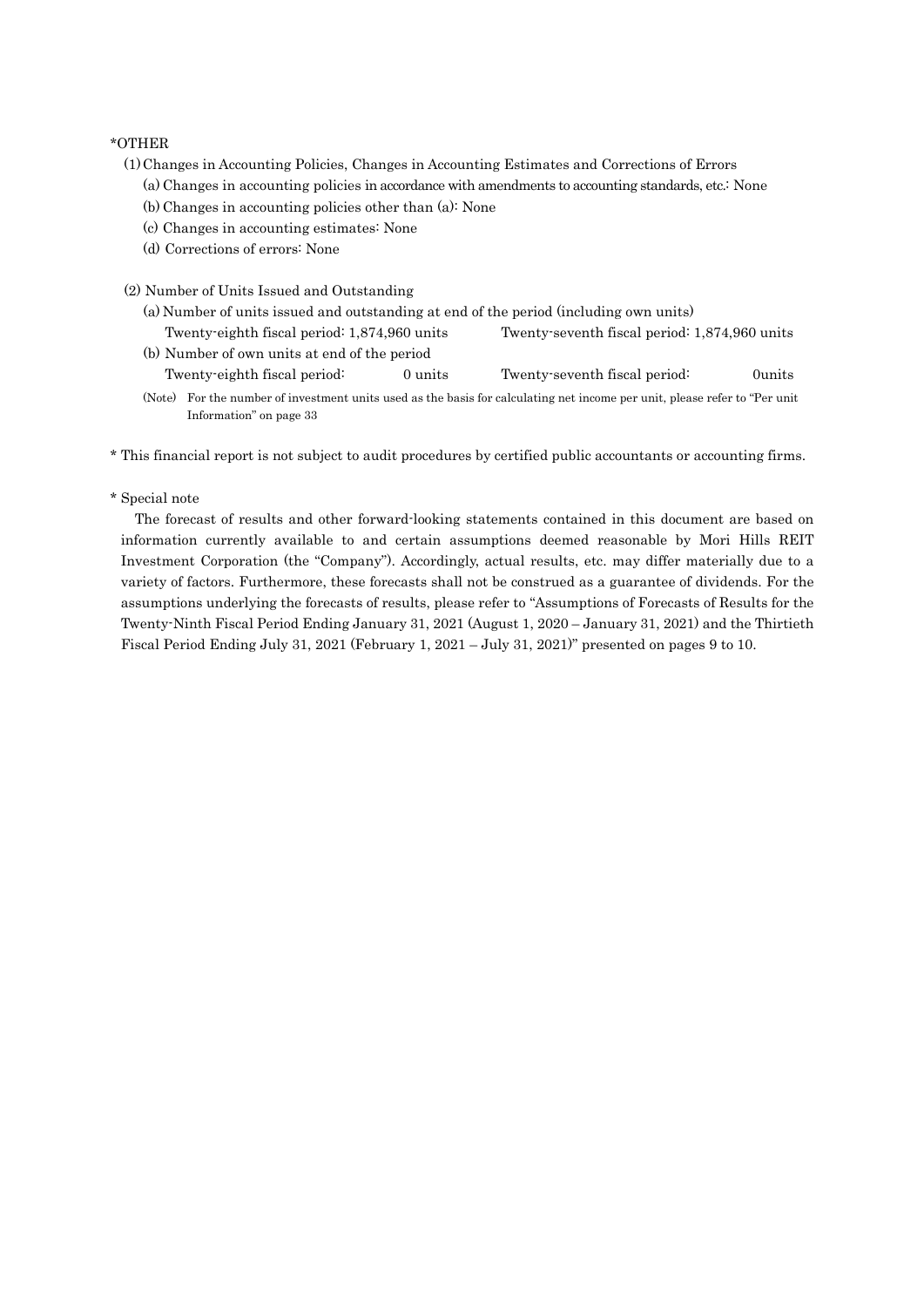## O INDEX

| (1) |  |
|-----|--|
|     |  |
|     |  |
|     |  |
| (1) |  |
| (2) |  |
| (3) |  |
| (4) |  |
| (5) |  |
| (6) |  |
| (7) |  |
| (8) |  |
| (9) |  |
|     |  |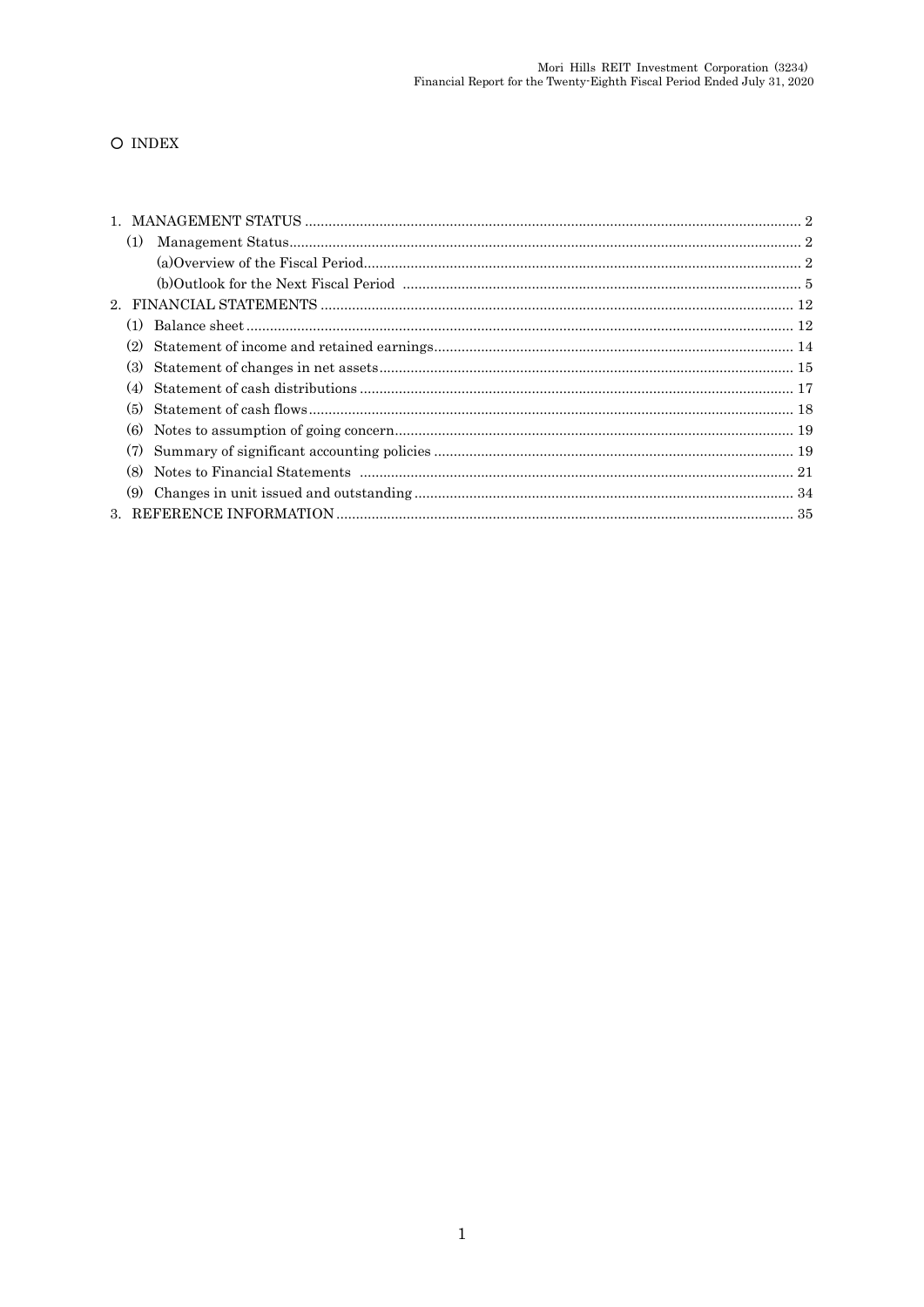### 1. MANAGEMENT STATUS

#### (1) Management Status

(a) Overview of the Fiscal Period

a) Brief Background of the Investment Corporation

The Company was incorporated by Mori Building Investment Management Co., Ltd. (the Company's Asset Manager) on February 2, 2006 under the Act on Investment Trusts and Investment Corporations (Act No. 198 of 1951, as amended) (the "Investment Trust Act"), and was listed on the Real Estate Investment Trust Section of Tokyo Stock Exchange, Inc. (the "Tokyo Stock Exchange") on November 30, 2006 (Securities Code: 3234).

In the fiscal period under review (twenty-eighth fiscal period: February 1, 2020 to July 31, 2020), as of the end of the twenty-eighth fiscal period, the total number of investment units issued and outstanding was 1,874,960.

#### b) Investment Environment and Business Performance

#### (i) Investment Environment

In the twenty-eighth fiscal period, the Japanese economy saw a rapid deterioration in business sentiment, as economic activities have been significantly limited due to the spread of the novel coronavirus (COVID-19).

Within this economic environment, the vacancy rate in the rental office building market, which had remained low, turned upward with secondary vacancies surfacing due to new supply, and although rent continued to rise moderately, the rate of increase has declined. As for the luxury rental housing market, occupancy rates and rent levels remained solid driven by the ongoing stable demand for quality housing in central Tokyo amid limited new supply. In terms of the real estate trading market, although transaction amounts dropped significantly, transaction prices continued to be high due to the favorable fund-raising environment backed by the ongoing monetary easing policy.

#### (ii) Business Performance

In the twenty-eighth fiscal period, the Company strove to maintain and enhance tenant satisfaction through measures such as efficient and systematic operational management and maintenance and repair of properties in its portfolio by better understanding tenant needs. Moreover, the Company maintained and enhanced occupancy rates and rents by proactively launching leasing activities targeting new and existing tenants while foreseeing trends in rental market conditions.

The Company's real estate portfolio, as of the end of the twenty-eighth fiscal period, was comprised of 11 properties (Note 1) under management with a total leasable area of 174,694.60m<sup>2</sup> . The Company has already invested 390,690 million yen (based on the acquisition price) into this portfolio. The occupancy rate at the end of the twenty-eighth fiscal period (Note 2) was 98.1 %.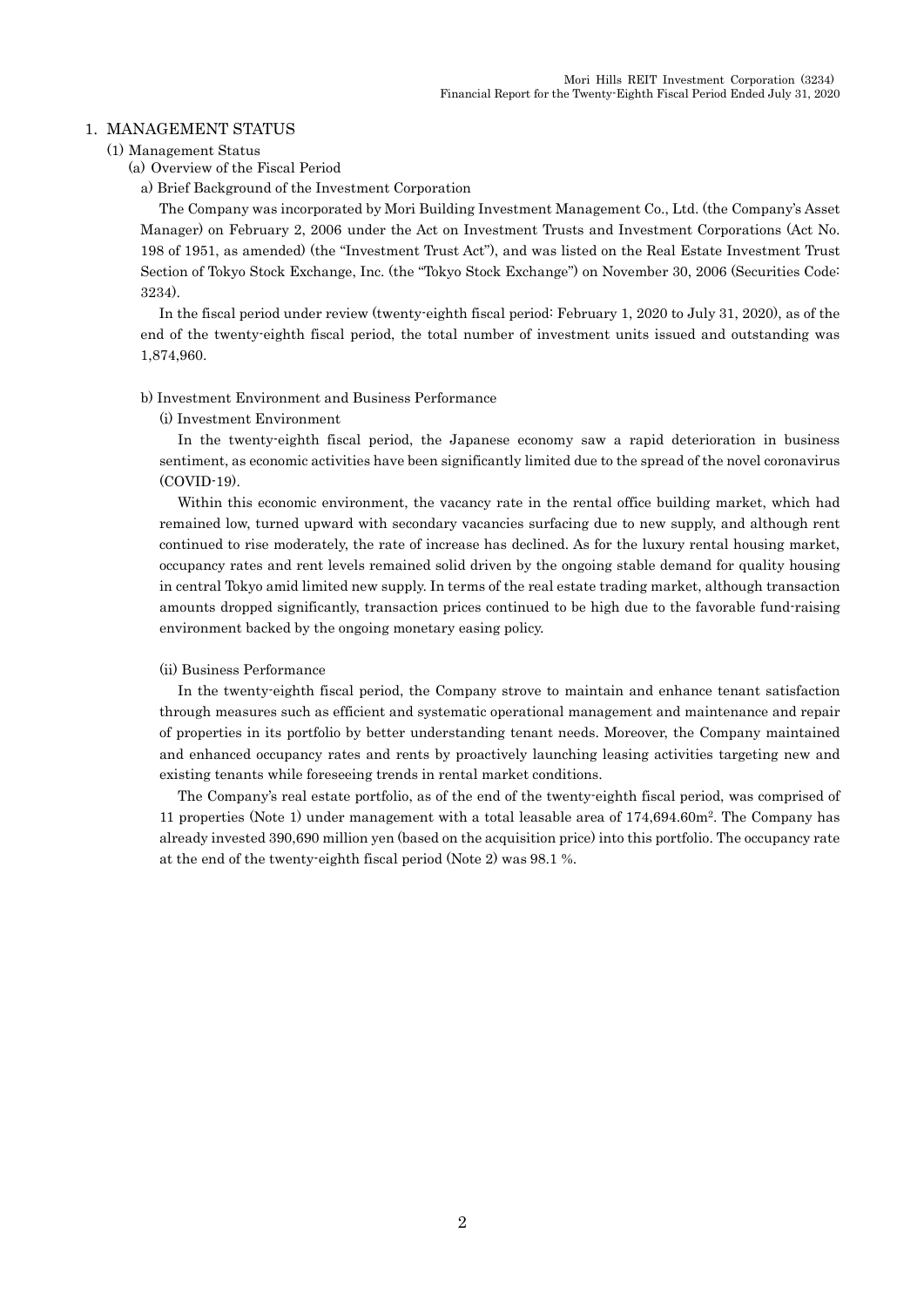(Note 1) With regard to Roppongi View Tower, the Company acquired the trust beneficiary interest in 6% co-ownership interest on March 22, 2006 and the trust beneficiary interest in 40% co-ownership interest on April 13, 2006. However, the Company treats these as one property for the purpose of calculating the number of properties in the portfolio. On April 1, 2014, a split of co-owned property by the method of division in kind was conducted, resulting in the trust beneficiary interest in 6% co-ownership interest becoming trust beneficiary interest in compartmentalized ownership for 12 units and the trust beneficiary interest in 40% co-ownership interest becoming trust beneficiary interest in compartmentalized ownership for 80 units. The same applies hereafter.

With regard to ARK Mori Building, the Company made acquisitions as follows to date. However, the Company treats these as one property for the purpose of calculating the number of properties in the portfolio. The same applies hereafter.

- i) Trust beneficiary interest in compartmentalized ownership for the 13th floor portion on March 22, 2006.
- ii) 75% trust beneficiary interest quasi co-ownership interest in compartmentalized ownership for the 12th and 22nd floor portions on March 28, 2008.
- iii) The remaining 25% trust beneficiary interest quasi co-ownership interest in compartmentalized ownership for the 12th and 22nd floor portions on September 30, 2008.
- iv) 50% co-ownership interest in compartmentalized ownership for the 23rd floor portion on March 23, 2010. On March 18, 2011, the co-ownership interest was subsequently entrusted and the Company has held trust beneficiary interest therein.
- v) Trust beneficiary interest in the remaining 50% co-ownership interest in compartmentalized ownership for the 23rd floor portion and compartmentalized ownership for the 25th floor portion on March 18, 2011.
- vi) Trust beneficiary interest in compartmentalized ownership for the 4th, 15th and 24th floor portions on August 1, 2011.
- vii) Trust beneficiary interest in compartmentalized ownership for the area used as district heating and cooling on the 1st floor and below ground 1st to 4th floor portions on April 1, 2013.

With regard to Akasaka Tameike Tower, the Company made acquisitions as follows to date. However, the Company treats these as one property for purpose of calculating the number of properties in the portfolio. The same applies hereafter.

- i) Trust beneficiary interest in office and shop areas (including parts of storage areas, parking lots, etc.) (approximately 35.5% of total exclusive floor area) on September 30, 2008.
- ii) Trust beneficiary interest in residential area (including parts of parking lots, etc.) (approximately 30.0% of total exclusive floor area) on March 18, 2011.

With regard to Roppongi Hills Mori Tower, the Company made acquisitions as follows to date. However, the Company treats these as one property for purpose of calculating the number of properties in the portfolio. The same applies hereafter.

- i) 50% co-ownership interest in compartmentalized ownership for the 24th floor portion on March 23, 2010.On August 1, 2011, the co-ownership interest was subsequently entrusted and the Company has held trust beneficiary interest therein.
- ii) Trust beneficiary interest in compartmentalized ownership for the 23rd floor portion and the remaining 50% co-ownership interest in compartmentalized ownership for the 24th floor portion on August 1, 2011.
- iii) Trust beneficiary interest in compartmentalized ownership for the 19th and 22nd floor portions on October 1, 2013.
- iv) Trust beneficiary interest in compartmentalized ownership for the 20th floor portion on August 1, 2014.
- v) Trust beneficiary interest in compartmentalized ownership for the 28th floor portion on September 16, 2015.
- vi) Trust beneficiary interest in compartmentalized ownership for the 25th floor portion on February 1, 2016.
- vii) Trust beneficiary interest in compartmentalized ownership for the 26th, 27th and 29th floor portions on April 1, 2016.

With regard to Atago Green Hills, the Company made acquisitions as follows to date. However, the Company treats these as one property for purpose of calculating the number of properties in the portfolio. The same applies hereafter.

- i) 45% trust beneficiary interest quasi co-ownership interest in co-ownership interest in ownership and compartmentalized ownership of Atago Green Hills' 3 buildings (MORI Tower, Forest Tower and Plaza), as well as co-ownership interest in ownership of the sites and quasi co-ownership interest in leasehold right and easement of the sites (approximately 20.0% of total exclusive floor area) on May 1, 2012.
- ii) 29% trust beneficiary interest quasi co-ownership interest in co-ownership interest in ownership and compartmentalized ownership of Atago Green Hills' 3 buildings (MORI Tower, Forest Tower and Plaza), as well as co-ownership interest in ownership of the sites and quasi co-ownership interest in leasehold right and easement of the sites (approximately 12.9% of total exclusive floor area) on April 1, 2013.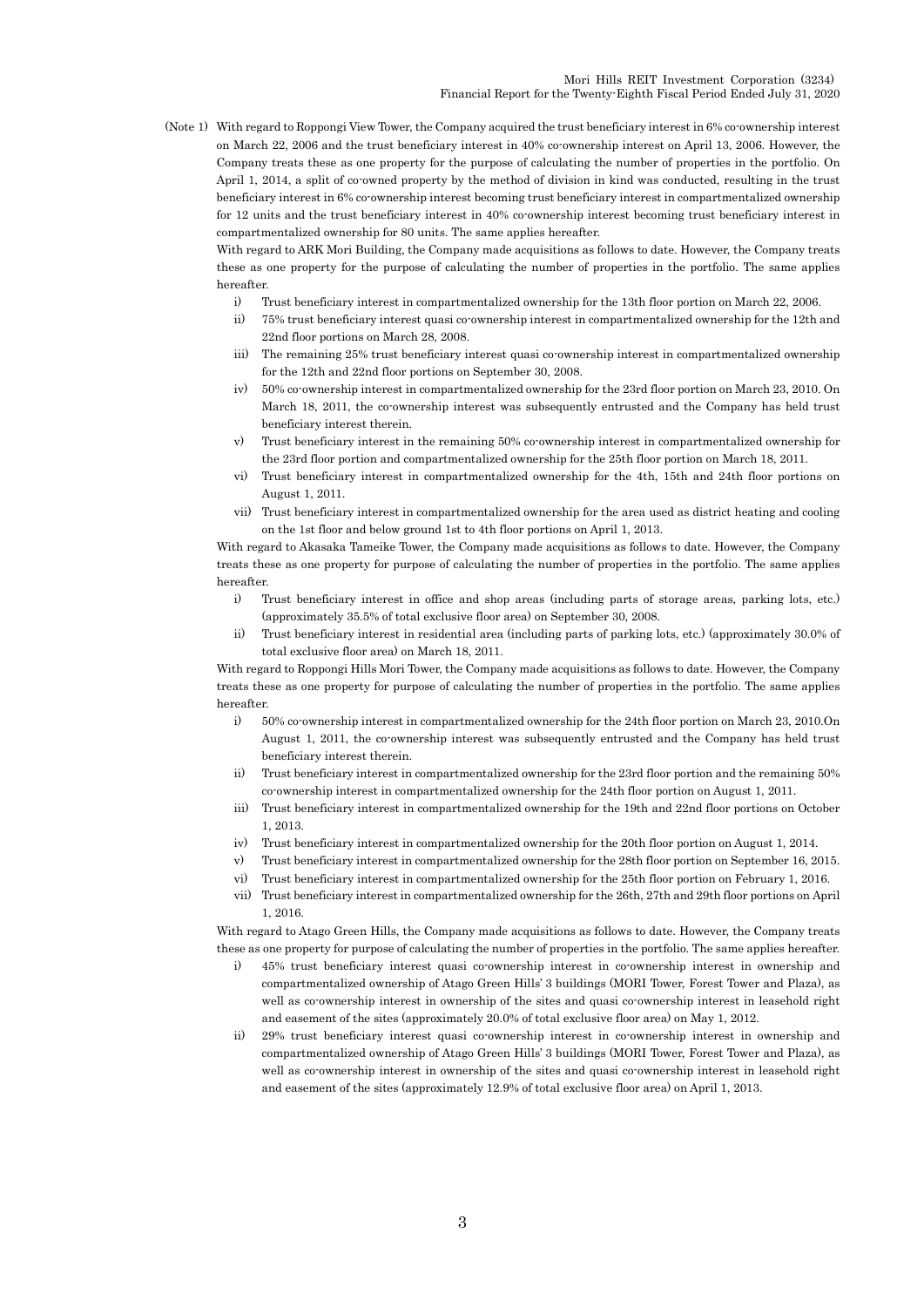With regard to Toranomon Hills Mori Tower, the Company made acquisitions as follows to date. However, the Company treats these as one property for purpose of calculating the number of properties in the portfolio. The same applies hereafter.

- i) 7% quasi co-ownership interest in the trust beneficial interests in 87.95% co-ownership interest in compartmentalized ownership for the 28th to 35th floor portions (approximately 1.0% of total exclusive floor area) on August 1, 2017.
- ii) 7% quasi co-ownership interest in the trust beneficial interests in 87.95% co-ownership interest in compartmentalized ownership for the 28th to 35th floor portions (approximately 1.0% of total exclusive floor area) on March 1, 2018.
- iii) 36% quasi co-ownership interest in the trust beneficial interests in 87.95% co-ownership interest in compartmentalized ownership for the 28th to 35th floor portions (approximately 5.0% of total exclusive floor area) on September 3, 2018.

With regard to Holland Hills Mori Tower, the Company made acquisitions as follows to date. However, the Company treats these as one property for purpose of calculating the number of properties in the portfolio. The same applies hereafter.

- i) 57% quasi co-ownership interest in the trust beneficial interests in compartmentalized ownership of the 3rd-4th, part of the 5th, 14-18th and 22nd-24th floors (approximately 27.6% of total exclusive floor area) on August 1, 2017.
- ii) 15% quasi co-ownership interest in the trust beneficial interests in compartmentalized ownership of the 3rd-4th, part of the 5th, 14-18th and 22nd-24th floors (approximately 7.3% of total exclusive floor area) on March 1, 2018.
- iii) 28% quasi co-ownership interest in the trust beneficial interests in compartmentalized ownership of the 3rd-4th, part of the 5th, 14-18th and 22nd-24th floors (approximately 13.6% of total exclusive floor area) on September 3, 2018.
- (Note 2) The occupancy rate at the end of the fiscal period is calculated by dividing the aggregate of the total leased area for all properties at the end of the fiscal period by the aggregate of the total leasable area for all properties at the end of the fiscal period, which is rounded off to one decimal place.

#### c) Overview of Fund Procurement

During the twenty-eighth fiscal period, the Company took out long-term loans payable in the amount of 12,022 million yen to be used as funds for the refinancing of existing long-term loans payable in the amount of 7,022 million yen and redemption of investment corporation bonds of 5,000 million yen.

As a result, as of the end of the twenty-eighth fiscal period, a) the balance of loans payable stands at 162,222 million yen (all of these are long-term loans payable (of which, the current portion of long-term loans payable is 12,500 million yen)), b) the balance of investment corporation bonds stands at 17,000 million yen (of which, the current portion of investment corporation bonds is 5,500 million yen), and c) the balance of interest-bearing debt stands at 179,222 million yen.

Of the debt, in addition to the 17,000 million yen in investment corporation bonds and 7,700 million yen in long-term loans payable that have fixed interest rates, the Company utilizes interest rate swaps to in effect convert the interest rates for loans payable that have floating interest rates into fixed interest rates in order to hedge against the risk of upward fluctuations in interest rates. Such measures have been taken for 139,266 million yen of the 154,522 million yen in long-term loans payable that have such floating interest rates (the ratio of fixed rate debt against total interest-bearing debt as of the end of the twenty- eighth fiscal period is 91.5%). With respect to future debt, the Company will strive to minimize refinancing risks by diversifying repayment dates for such debt.

As of the end of the twenty-eighth fiscal period, the Company has obtained an AA long-term issuer rating (rating outlook: stable) from Japan Credit Rating Agency, Ltd.

(Note) Short-term loans payable are loans payable with a term of one year or less (from the drawdown date to the repayment date) and long-term loans payable are loans payable with a term of over one year (from the drawdown date to the repayment date). The same applies hereafter.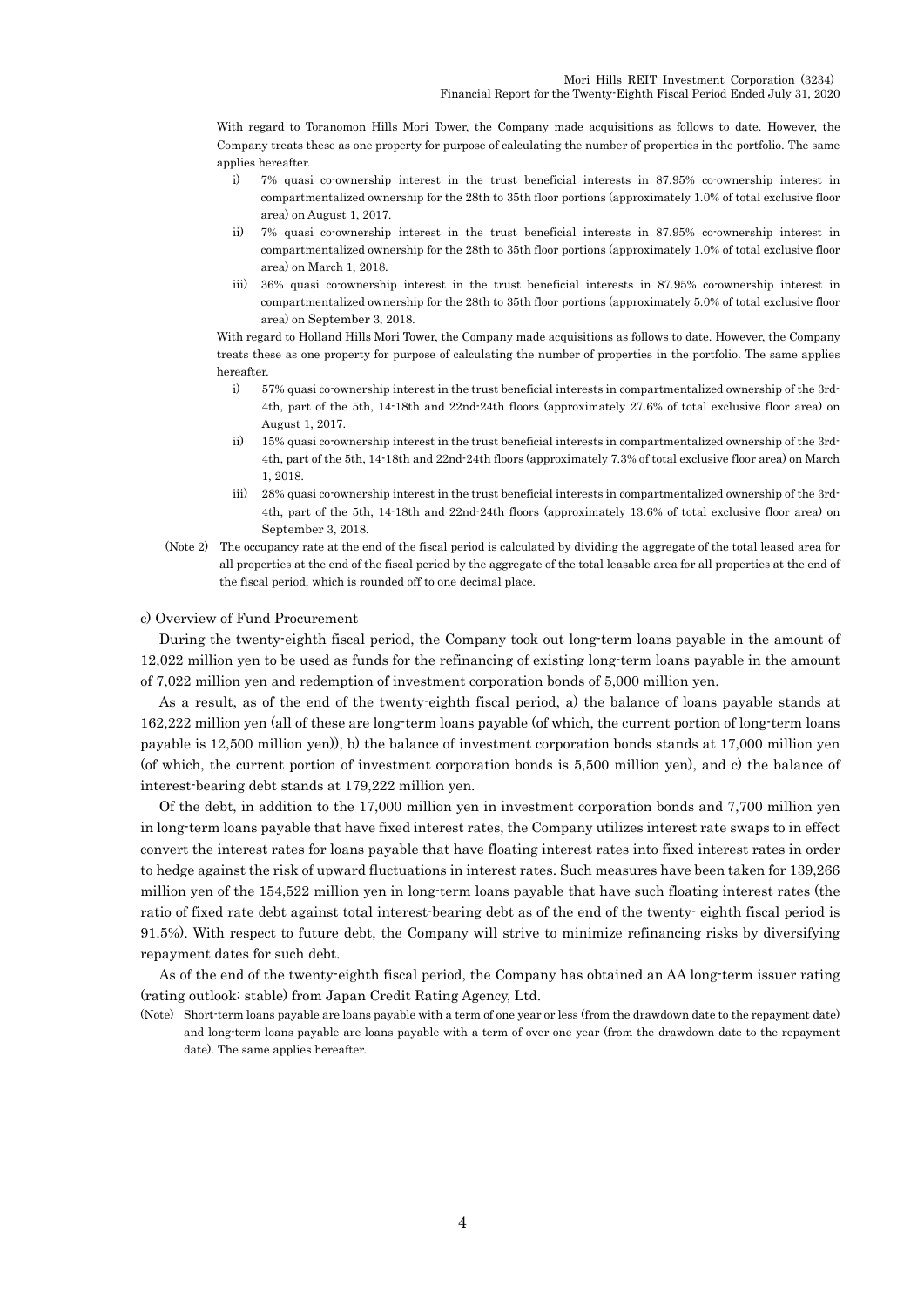d) Overview of Business Results and Distributions

The asset management activities described above resulted in the Company recording in the twenty-eighth fiscal period 9,602 million yen in operating revenue, 6,028 million yen in operating income, 5,434 million yen in ordinary income and 5,433 million yen in net income.

With regard to dividends, pursuant to the terms of the distribution policy set forth in Article 37 (1) of the Company's Articles of Incorporation, the amount of dividends shall be in excess of an amount equivalent to 90% of the Company's earnings available for dividends as defined in Article 67-15 of the Special Taxation Measures Law, but not in excess of the amount of earnings as defined in Article 136, Paragraph 1 of the Investment Trust Act. Based on such policy, the Company decided to pay out dividends of earnings (5,433,634,080 yen), which is the integral multiple of the total number of investment units issued and outstanding (1,874,960 units), out of the amount obtained by subtracting the reversal of allowance for temporary difference adjustments (as defined in Article 2, Paragraph 2, Item 30 of the Ordinance on Accountings of Investment Corporations) from the amount of earnings as defined in Article 136, Paragraph 1 of the Investment Trust Act.

As a result, the Company declared dividends per unit of 2,898 yen.

#### (b) Outlook for the Next Fiscal Period

a) Future Management Policy

Pursuant to the Company's investment policy, the Company will seek to grow and increasingly enhance the profitability and value of assets under management by focusing on the competitiveness and the ability to create value attributable to "urban" areas (central Tokyo being the core area) and concentrating investment into "urban" areas. Specifically, the Company will seek to develop an urban portfolio centered on office buildings, residential properties, and retail and other facilities with competitive advantages in terms of quality, scale, and other specifications that can maintain a strong competitive position into the future and that are situated in "Premium Areas" ("Premium Properties" (Note)). The quintessential example is the "Hills" brand of large redevelopment properties exhibiting high creativity and added-value in a manner that has been developed and perfected over the years by the Mori Building Group.

With respect to the management of properties in the portfolio, the Company will seek to ensure stable revenue over the medium to long term and maintain and enhance the asset value of its portfolio by adopting the basic policy of enhancing tenant satisfaction and conducting rational, efficient and systematic asset management and administration.

In addition, the Company will continue to seek maximization of unitholder value by maintaining and increasing dividends continuously while retaining stability of earnings through fixed-rent master leases alongside actively pursuing external growth utilizing the property pipeline of Mori Building Group.

Furthermore, although there is a concern that office demand will decrease amidst an increase in the number of companies adopting decentralization of workload between headquarters functions and remote work due to the impact of COVID-19, the Company believes that premium properties in central Tokyo, its principal investment target, will not be adversely impacted by such concerns as they will continue to demonstrate a high competitive advantage with their ability to attract steady office demand for headquarters functions.

(Note) Premium Properties refer to properties with competitive advantages in terms of quality, scale, and other specifications that can maintain a superior competitive position into the future and that are situated in "Premium Areas" (Tokyo's five central wards (Minato Ward, Chiyoda Ward, Chuo Ward, Shinjuku Ward and Shibuya Ward) and their vicinity; the same applies hereafter), where the Mori Building Group (Mori Building Co., Ltd., Mori Building Co., Ltd.'s consolidated subsidiaries and equity-method affiliates of Mori Building Co., Ltd., that conduct business in Japan; the same applies hereafter) can fully demonstrate its brand/marketing strength and facilities management capabilities, etc.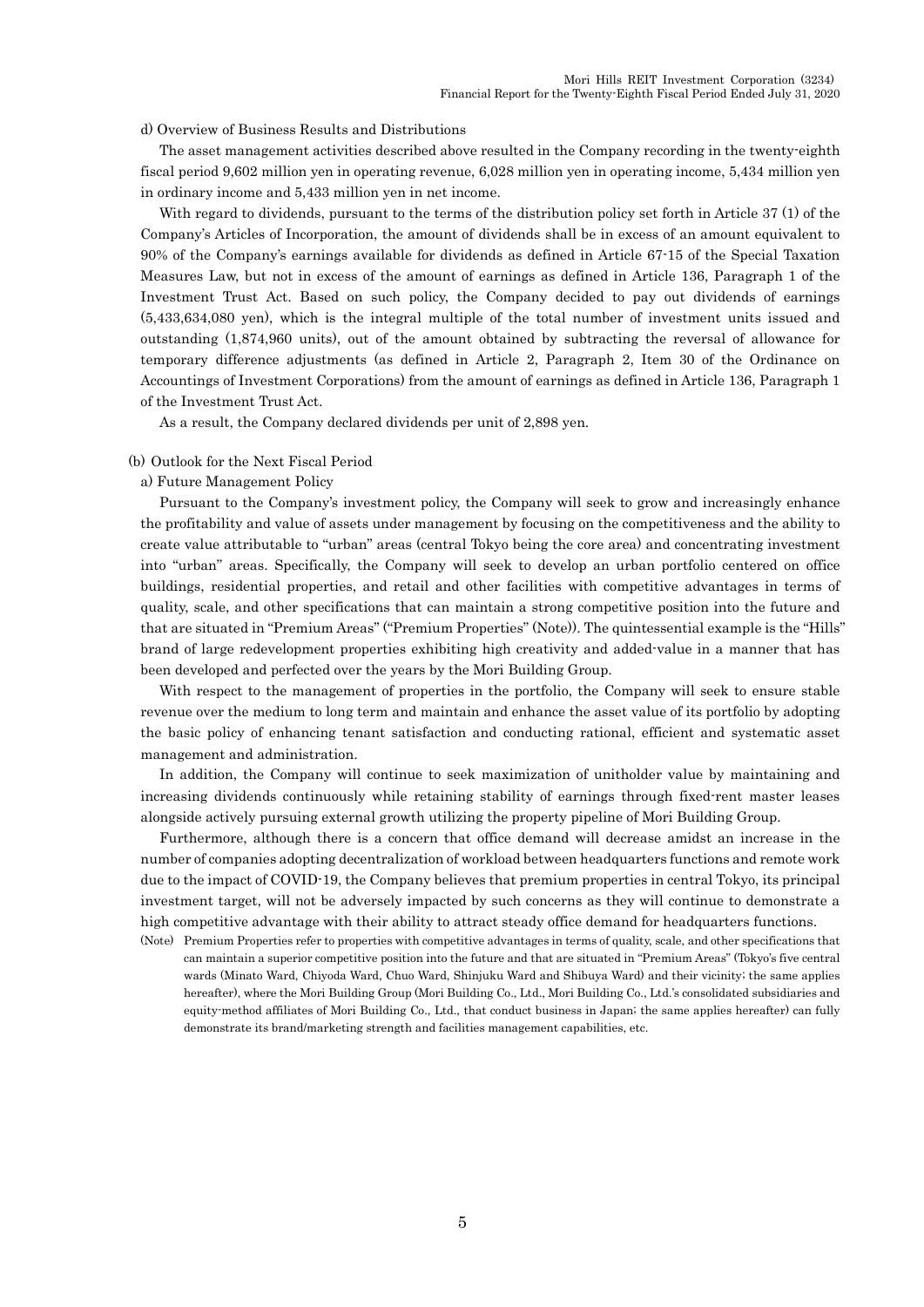b) Significant Subsequent Events

Issuance of New Investment Units

The issuance of new investment units was resolved at the Company's Board of Directors Meetings held on August 17, 2020 and August 25, 2020. Furthermore, the cash contribution to new investment units through public offering was completed on August 31, 2020. As a result, unitholders' capital is 195,467,806,690 yen, with the number of investment units issued and outstanding is 1,914,360 units as of August 31, 2020. Furthermore, the Company is scheduled to receive payment for new investment units to be issued through third-party allotment accompanying the secondary offering (overallotment) on September 25, 2020.

| (i) Issuance of New Investment Units through Public Offering (Primary Offering) |                        |
|---------------------------------------------------------------------------------|------------------------|
| Number of new investment units issued                                           | 39,400 units           |
| Issue price (offer price)                                                       | $131,435$ yen per unit |
| Total amount of issue price (offer price)                                       | 5,178,539,000 yen      |
| Amount contributed in (issued value)                                            | $127,099$ yen per unit |
| Total amount contributed in (issued value)                                      | 5,007,700,600 yen      |
| Contribution date                                                               | August 31, 2020        |

| (ii) Issuance of New Investment Units through Third-Party Allotment (Note) |                        |  |
|----------------------------------------------------------------------------|------------------------|--|
| Number of new investment units issued                                      | 1.970 units            |  |
| Amount contributed in (issued value)                                       | $127,099$ yen per unit |  |
| Total amount contributed in (issued value)                                 | 250,385,030 ven        |  |

| Contribution date | September 25, 2020 |
|-------------------|--------------------|

#### Allottee : Mizuho Securities Co., Ltd.

(Note) There may be cases where there will be no subscription for any or for part of the investment units issued in the thirdparty allotment, and accordingly, the final number of investment units placed in the third-party allotment may decrease to such extent due to forfeiture, or such allotment itself may not take place at all.

#### (iii) Use of Funds

The funds procured through the issuance of new investment units through the above public offering (Primary Offering) was used the funds for the acquisition of assets (a portion of Toranomon Hills Mori Tower) acquired on September 1, 2020 and acquisition-related costs. The funds procured through the issuance of new investment units through the above third-party allotment will be kept as cash on hand, and will be used for part of future acquisitions of specified assets (described in Article 2, Paragraph 1 of the Act on Investment Trusts and Investment Corporations) or part of repayment of interest-bearing debt.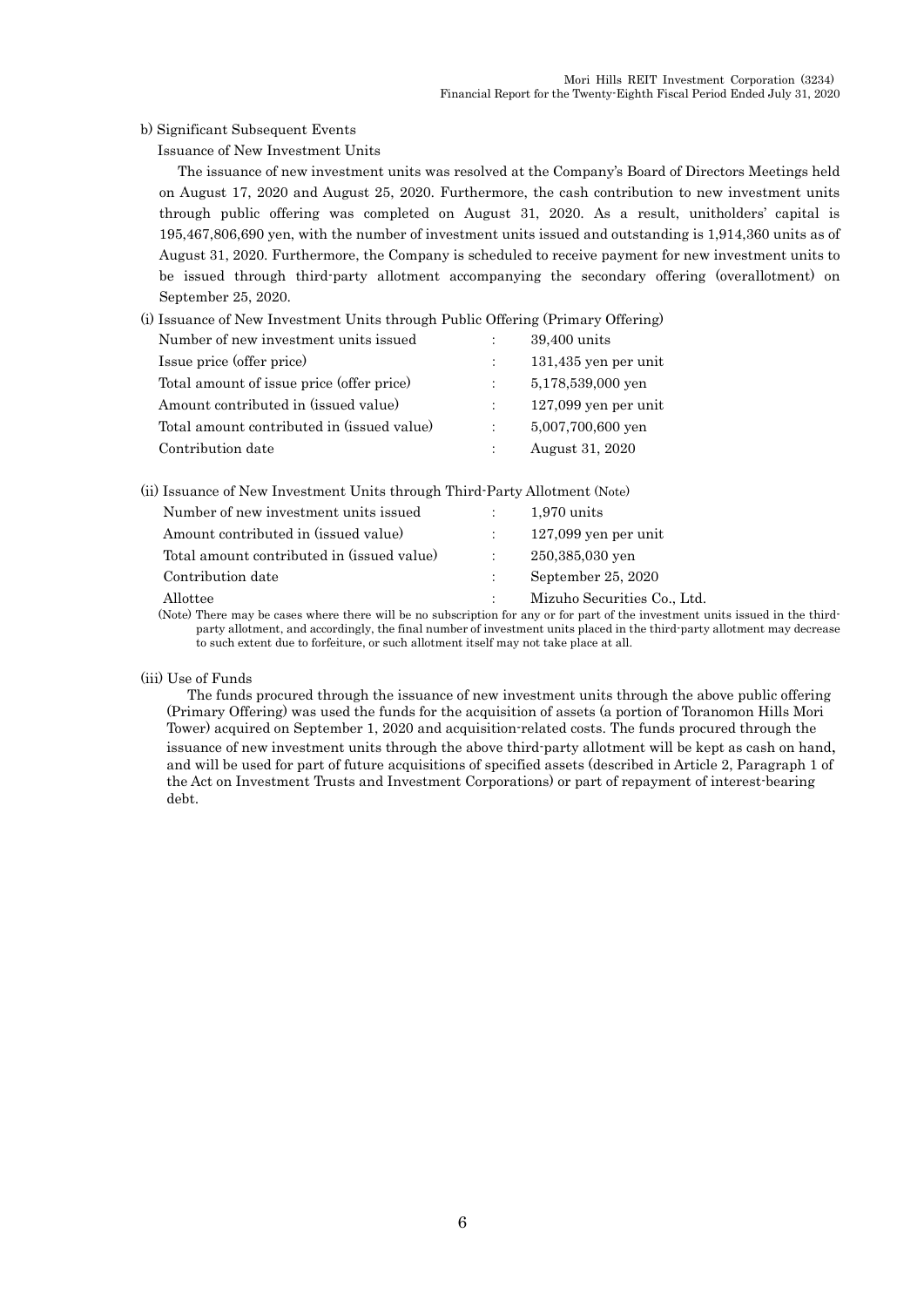(Reference Information)

(i) Asset acquisitions and Lease

The Company acquired the following assets on September 1, 2020.

|  |  | Overview of Acquisitions and Lease |  |  |
|--|--|------------------------------------|--|--|
|--|--|------------------------------------|--|--|

| Property name         | Toranomon Hills Mori Tower                                                                  |
|-----------------------|---------------------------------------------------------------------------------------------|
| Assets acquisition    | Trust beneficial interests (Note 1)                                                         |
| Acquisition price     | $12,220$ million yen (Note 2)                                                               |
| Appraisal value       | 15,232 million yen (Note 3)                                                                 |
| Sales agreement date  | August 17, 2020                                                                             |
| Acquisition date      | September 1, 2020                                                                           |
| Seller                | Mori Building Co., Ltd.                                                                     |
| Acquisition financing | Funds procured through the issuance of new investment units.<br>borrowings and cash on hand |
| Lessee                | Mori Building Co., Ltd.                                                                     |

(Note 1) The Company acquired the trust beneficial interest in 87.95% co-ownership interest in compartmentalized ownership of the 28-35th floors and co-ownership interest in the land use rights. The Company acquired an additional 17% quasi co-ownership interest of the trust beneficial interest and holds 67% together with the 50% already acquired. The remaining 33% of the quasi co-ownership interest in the trust beneficial interest is to be held by Mori Building Co., Ltd.

(Note 2) The indicated acquisition price does not include acquisition-related costs, consumption taxes and other expenses.

(Note 3) The appraisal value as of July 1, 2020 as described in the real estate appraisal report prepared by Japan Real Estate Institute.

#### (ii) Borrowing of Funds

To be used as part of the funds for assets acquired on September 1, 2020 (a portion of Toranomon Hills Mori Tower), the Company borrowed the funds described below.

| Lender                                       | Borrowing<br>amount<br>(million)<br>yen) | Interest<br>rate<br>(Note 1)           | Drawdown<br>date | Repayment<br>date<br>(Note 2) | Method of<br>repayment            | Collateral   |
|----------------------------------------------|------------------------------------------|----------------------------------------|------------------|-------------------------------|-----------------------------------|--------------|
| Resona Bank,<br>Limited.                     | 1,000                                    | Base<br>interest<br>rate<br>$+0.200\%$ |                  | August<br>31, 2026            |                                   |              |
| MUFG Bank,<br>Ltd.                           | 1,400                                    | Base<br>interest<br>rate<br>$+0.165%$  | August 31,       | August<br>31, 2027            | To be<br>repaid in<br>full on the | Unsecured/   |
| Sumitomo<br>Mitsui<br>Banking<br>Corporation | 1,400                                    | Base<br>interest<br>rate<br>$+0.300\%$ | 2020             | August<br>31, 2028            | principal<br>repayment<br>date    | Unguaranteed |
| Mizuho Bank,<br>Ltd.                         | 1,400                                    | Base<br>interest<br>rate<br>$+0.250%$  |                  | August<br>31, 2029            |                                   |              |

(Note 1) The first payment date shall be the last day of November 2020 and subsequent payment dates shall be the last day of February, May, August, and November every year thereafter. The last payment date shall be the principal repayment date. If the date is not a business day, the next business day shall be the date and if this next business day falls into the following month, the business day prior shall be the payment date. Base interest rate to be applied will be the 3 month JBA Japanese Yen TIBOR announced by the Japanese Bankers Association two business days prior to the last payment day (The first payment date shall be the drawdown date).

(Note 2) If the repayment date is not a business day, the next business day shall be the repayment date. If this next business day falls into the following month, the business day prior shall be the repayment date.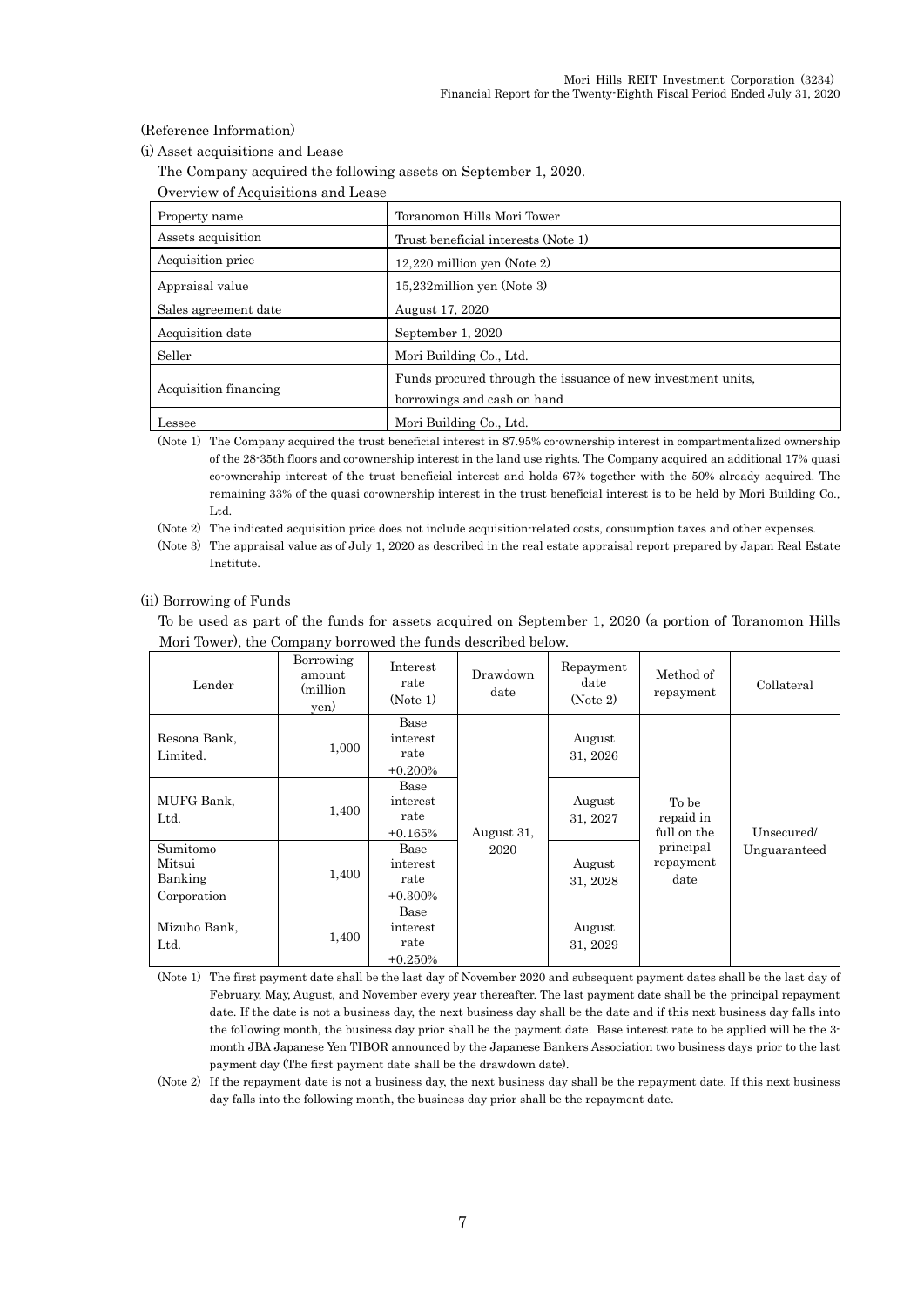#### c) Outlook of Business Results

The Company expects the following business results for the twenty-ninth fiscal period (August 1, 2020 to January 31, 2021) and the thirtieth fiscal period (February 1, 2021 – July 31, 2021). For the assumptions underlying the forecasts of results, please refer to "Assumptions of Forecasts of Results for the Twenty-Ninth Fiscal Period Ending January 31, 2021 (August 1, 2020 – January 31, 2021) and the Thirtieth Fiscal Period Ending July 31, 2021 (February 1, 2021 – July 31, 2021) " presented below.

Twenty-Ninth Fiscal Period Ending January 31, 2021 (August 1, 2020 – January 31, 2021)

| Operating revenue                        | $\textnormal{\textbf{4}}$ 9,826 million |
|------------------------------------------|-----------------------------------------|
| Operating income                         | $\textnormal{\textbf{4}} 6,160$ million |
| Ordinary income                          | $\textnormal{\textbf{4}} 5,558$ million |
| Net income                               | $\frac{1}{2}$ 5.557 million             |
| Dividends per unit                       | $\boldsymbol{\Psi}$ 2,900               |
| Dividends in excess of earnings per unit | $\mathtt{v}-$                           |
|                                          |                                         |

Thirtieth Fiscal Period Ending July 31, 2021 (February 1, 2021 – July 31, 2021)

| Operating revenue                        |  | $\textnormal{\textbf{4}}$ 9.874 million  |  |
|------------------------------------------|--|------------------------------------------|--|
| Operating income                         |  | $\textnormal{\textbf{4}}\,6.170$ million |  |
| Ordinary income                          |  | $\frac{1}{2}$ 5.577 million              |  |
| Net income                               |  | $\frac{1}{2}$ 5.576 million              |  |
| Dividends per unit                       |  | $\yen 2.910$                             |  |
| Dividends in excess of earnings per unit |  | $\mathtt{Y}-$                            |  |
|                                          |  |                                          |  |

(Note) The forecasted figures above are calculated as of today based on certain assumptions. Forecasts for operating revenue, operating income, ordinary income, net income, dividends per unit and dividends in excess of earnings per unit may differ from actual results due to changes in operating conditions and a variety of factors. Furthermore, these forecasts shall not be construed as a guarantee of dividends.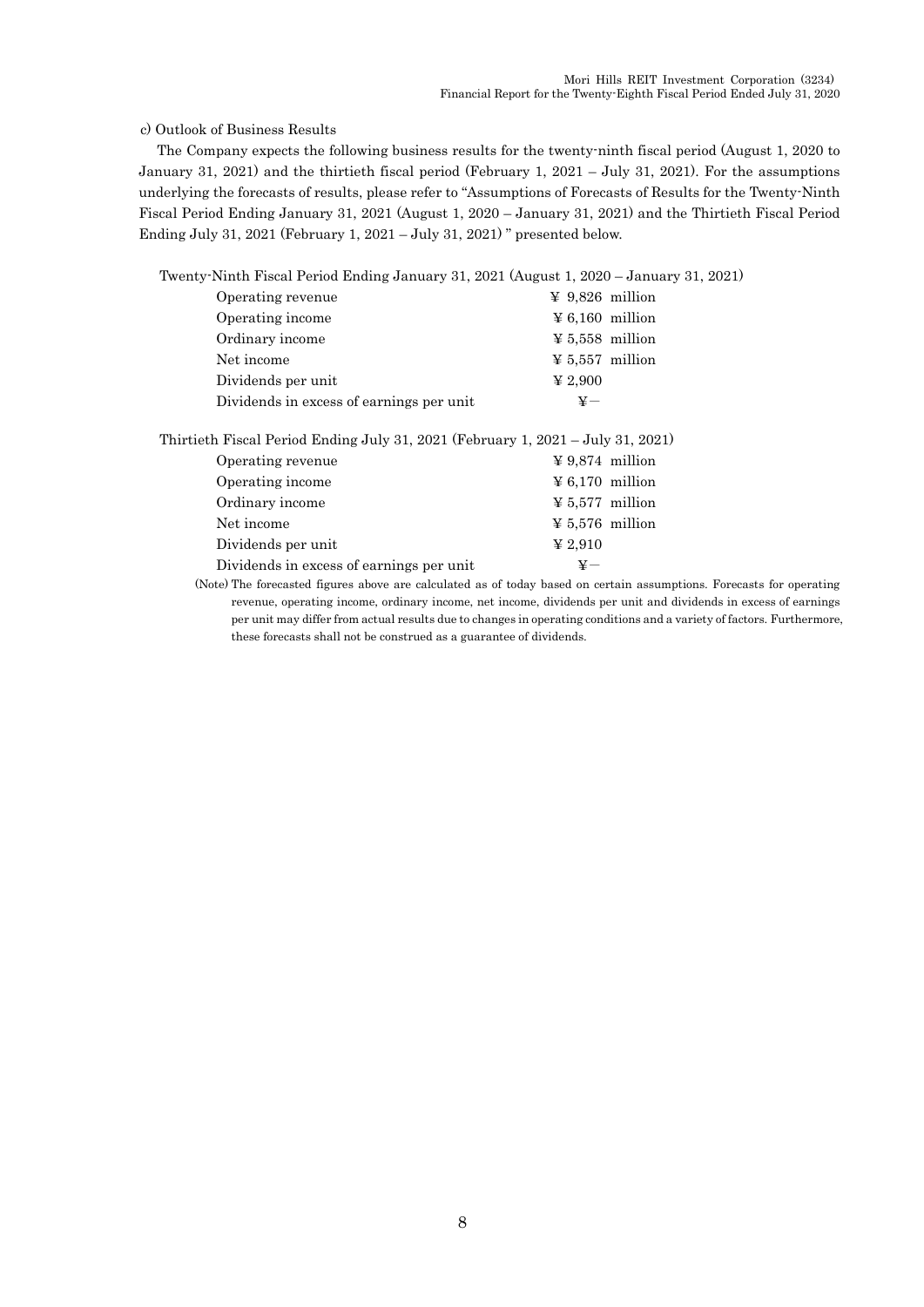Assumptions of Forecasts of Results for the Twenty-Ninth Fiscal Period Ending January 31, 2021 (August 1, 2020 – January 31, 2021) and the Thirtieth Fiscal Period Ending July 31, 2021 (February 1, 2021 – July 31, 2021)

| Assumptions                                                                                                                                                                                                                                                                                                                                                                                                                                                                                                                                                                                                                                                                                                                                                                                                                                                                                                                                                                                                                                                                                                                                                                                                                                                                                                                                                                                                                                                                                                                                                                                                                                                                                                                                                                                                                                                                                                                                                                                                                                                                                                                                                                                                                                                                                                                                                                                                                                                                                                                                                                                                                                                                                                                                |
|--------------------------------------------------------------------------------------------------------------------------------------------------------------------------------------------------------------------------------------------------------------------------------------------------------------------------------------------------------------------------------------------------------------------------------------------------------------------------------------------------------------------------------------------------------------------------------------------------------------------------------------------------------------------------------------------------------------------------------------------------------------------------------------------------------------------------------------------------------------------------------------------------------------------------------------------------------------------------------------------------------------------------------------------------------------------------------------------------------------------------------------------------------------------------------------------------------------------------------------------------------------------------------------------------------------------------------------------------------------------------------------------------------------------------------------------------------------------------------------------------------------------------------------------------------------------------------------------------------------------------------------------------------------------------------------------------------------------------------------------------------------------------------------------------------------------------------------------------------------------------------------------------------------------------------------------------------------------------------------------------------------------------------------------------------------------------------------------------------------------------------------------------------------------------------------------------------------------------------------------------------------------------------------------------------------------------------------------------------------------------------------------------------------------------------------------------------------------------------------------------------------------------------------------------------------------------------------------------------------------------------------------------------------------------------------------------------------------------------------------|
| Twenty Ninth fiscal period: August 1, 2020 - January 31, 2021 (184 days)<br>Thirtieth fiscal period: February 1, 2021 – July 31, 2021 (181 days)                                                                                                                                                                                                                                                                                                                                                                                                                                                                                                                                                                                                                                                                                                                                                                                                                                                                                                                                                                                                                                                                                                                                                                                                                                                                                                                                                                                                                                                                                                                                                                                                                                                                                                                                                                                                                                                                                                                                                                                                                                                                                                                                                                                                                                                                                                                                                                                                                                                                                                                                                                                           |
| Regarding the 11 properties held as of the end of the fiscal period ended July 31, 2020, the<br>Company assumes that the additional acquisition of Toranomon Hills Mori Tower<br>(collectively, the "Assets Acquired") on September 1, 2020 are reflected.<br>The actual portfolio assets may differ from this assumption due to additional changes.                                                                                                                                                                                                                                                                                                                                                                                                                                                                                                                                                                                                                                                                                                                                                                                                                                                                                                                                                                                                                                                                                                                                                                                                                                                                                                                                                                                                                                                                                                                                                                                                                                                                                                                                                                                                                                                                                                                                                                                                                                                                                                                                                                                                                                                                                                                                                                                       |
| Rent revenues are estimated based on lease agreements, etc., taking into account the<br>market environment, the trends of individual tenants and other factors.<br>The Company assumes that there will be no delinquencies or non-payment of rents by<br>tenants.                                                                                                                                                                                                                                                                                                                                                                                                                                                                                                                                                                                                                                                                                                                                                                                                                                                                                                                                                                                                                                                                                                                                                                                                                                                                                                                                                                                                                                                                                                                                                                                                                                                                                                                                                                                                                                                                                                                                                                                                                                                                                                                                                                                                                                                                                                                                                                                                                                                                          |
| For expenses related to properties, major operating expenses of 3,354 million yen and<br>$\bullet$<br>3,394 million yen are expected for the fiscal periods ending January 31, 2021 and July 31,<br>2021, respectively. Expenses other than those below are calculated by referring to<br>historical figures and adjusted to reflect variable factors.<br>(i)<br>For property taxes, city planning taxes, etc., 736 million yen (for six months) and 768<br>million yen (for six months) are expected for the fiscal period ending January 31, 2021<br>and July 31, 2021, respectively. Therefore, the property taxes, city planning taxes, etc.<br>associated with Assets Acquired were calculated at the time of acquisition with the<br>seller using a prorated adjusted amount and the Company has capitalized these<br>amounts as part of the cost of the acquisition. No amount is expected to be recognized<br>as operating expenses for the fiscal period ending January 31, 2021, and, part of the<br>amount will be capitalized as part of the cost of acquisitions and 10 million yen (for<br>three months) is expected to be recognized as operating expenses for the fiscal period<br>ending July 31, 2021.<br>(ii)<br>For building maintenance and repairs, the Company recorded the estimated required<br>amount for the respective fiscal periods as 85 million yen for the fiscal period ending<br>January 31, 2021 and 82 million yen for the fiscal period ending July 31, 2021.<br>However, please note that the actual expenses for maintenance and repairs in the<br>respective fiscal periods may differ materially from the estimated amounts due to<br>various reasons. For example, an unforeseeable event may cause serious damage to a<br>building and emergency repairs may be required as a consequence. Also, maintenance<br>and repairs are expenses that are not accrued on a regular basis and the amount of<br>variation may vary significantly from one period to the next.<br>(iii) Depreciation and amortization, which are calculated using the straight-line method<br>with future additional capital expenditures taken into account, are expected to be<br>1,059 million yen in the fiscal period ending January 31, 2021 and 1,077 million yen<br>in the fiscal period ending July 31, 2021.<br>(iv) For property management fees, 1,174 million yen is expected for the fiscal period<br>ending January 31, 2021 and 1,163 million yen is expected for the fiscal period ending<br>July 31, 2021.<br>For the operating expenses other than expenses related to properties (asset management<br>fee, asset custody fee, administrative service fees, etc.), 310 million yen is expected for the |
| fiscal period ending January 31, 2021 and 310 million yen is expected for the fiscal period<br>ending July 31, 2021.                                                                                                                                                                                                                                                                                                                                                                                                                                                                                                                                                                                                                                                                                                                                                                                                                                                                                                                                                                                                                                                                                                                                                                                                                                                                                                                                                                                                                                                                                                                                                                                                                                                                                                                                                                                                                                                                                                                                                                                                                                                                                                                                                                                                                                                                                                                                                                                                                                                                                                                                                                                                                       |
|                                                                                                                                                                                                                                                                                                                                                                                                                                                                                                                                                                                                                                                                                                                                                                                                                                                                                                                                                                                                                                                                                                                                                                                                                                                                                                                                                                                                                                                                                                                                                                                                                                                                                                                                                                                                                                                                                                                                                                                                                                                                                                                                                                                                                                                                                                                                                                                                                                                                                                                                                                                                                                                                                                                                            |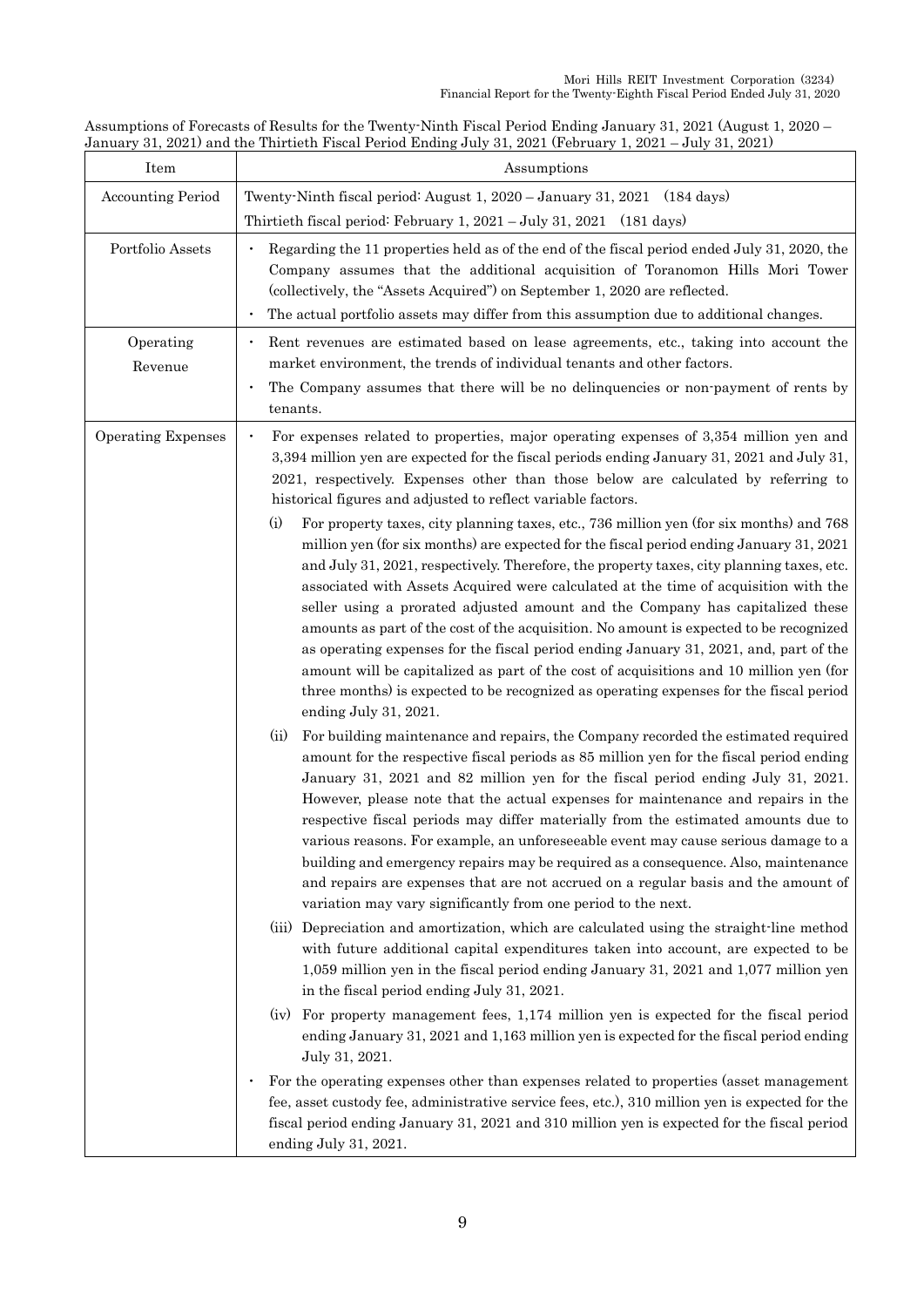| Item                                                        | Assumptions                                                                                                                                                                                                                                                                                                                                                                                                                                                                                                                             |
|-------------------------------------------------------------|-----------------------------------------------------------------------------------------------------------------------------------------------------------------------------------------------------------------------------------------------------------------------------------------------------------------------------------------------------------------------------------------------------------------------------------------------------------------------------------------------------------------------------------------|
| Non-Operating<br>Expenses                                   | The Company expects to incur 385 million yen for the fiscal period ending January 31, 2021<br>and 383 million yen for the fiscal period ending July 31, 2021 in interest expenses, 50<br>million yen for the fiscal period ending January 31, 2021 and 49 million yen for the fiscal<br>period ending July 31, 2021 in interest expenses on investment corporation bonds, and 144<br>million yen for the fiscal period ending January 31, 2021 and 138 million yen for the fiscal<br>period ending July 31, 2021 in borrowing expenses. |
|                                                             | The Company expects to incur 12 million yen for the fiscal period ending January 31, 2021<br>$\bullet$<br>and 12 million yen for the fiscal period ending July 31, 2021 in amortization of investment<br>unit issuance expenses.                                                                                                                                                                                                                                                                                                        |
| Interest-Bearing<br>Debt                                    | The Company's balance of interest bearing debt as of the end of the fiscal period ended July<br>31, 2020 is 179,222 million yen.                                                                                                                                                                                                                                                                                                                                                                                                        |
|                                                             | The Company took out new loans in the amount of 5,200 million yen in August 2020 as<br>$\bullet$<br>part of the funds for the acquisition of Assets Acquired described in the portfolio assets<br>above. As a result, the Company's balance of interest bearing debt as of the date of<br>this report is 184,422 million yen.                                                                                                                                                                                                           |
|                                                             | The balance of loans payable outstanding as of the end of the fiscal period ended July 31,<br>$\bullet$<br>$2020$ is $162,222$ million yen. The Company assumes that, of that amount, the $12,500$<br>million yen balance of loans payable due for repayment by the end of the fiscal period<br>ending July 31, 2021 will be refinanced in the entire amount.                                                                                                                                                                           |
|                                                             | The balance of investment corporation bonds as of the end of the fiscal period ended July<br>31, 2020 is 17,000 million yen. The Company assumes that, of the amount, the 5,500<br>million yen balance of investment corporation bonds due for redemption by the end of the<br>fiscal period ending July 31, 2021 will be redeemed through issuance of investment<br>corporation bonds of the same amount.                                                                                                                              |
| Issuance of<br>Investment Units                             | The number of investment units issued and outstanding as of the date of this report is<br>1,914,360 units. The Company assumes that all of 1,970 units (an upper limit of 1,970 units<br>additionally issued through third party allotment) will be issued. The Company assumes<br>that there will be no additional issuance of investment units other than the above until the<br>end of the fiscal period ending July 2021.                                                                                                           |
| Dividends per Unit<br>(excluding dividends)<br>in excess of | Dividends per unit are calculated based on the assumption that the Company will make<br>distributions in accordance with the distribution policy set forth in its Articles of<br>Incorporation.                                                                                                                                                                                                                                                                                                                                         |
| earnings)                                                   | Dividends per unit may vary due to various factors, including changes in the portfolio<br>$\bullet$<br>assets, changes in rent income due to tenant replacement, unexpected repairs, changes in<br>interest rates, or additional issuance of new investment units.                                                                                                                                                                                                                                                                      |
|                                                             | Dividends per unit are calculated based on the assumption that changes will not arise in<br>$\bullet$<br>deferred losses on hedges, which is an item of deduction from net assets (as defined in<br>Article 2, Paragraph 2, Item 30 (b) of the Ordinance on Accountings of Investment<br>Corporations) arising from interest rate swap transactions.                                                                                                                                                                                    |
| Dividends in Excess<br>of Earnings per Unit                 | As dividends in excess of earnings per unit are calculated based on the assumption that<br>$\bullet$<br>changes will not arise in fair value from interest rate swap transactions, the Company does<br>not plan to make distributions in excess of earnings (allowance for temporary difference<br>adjustments) for the fiscal periods ending January 31, 2021 and July 31, 2021.                                                                                                                                                       |
|                                                             | Of dividends in excess of earnings, none falling under the category of distributions<br>$\bullet$<br>accompanying decrease in capital, etc. under tax law is planned at this point in time.                                                                                                                                                                                                                                                                                                                                             |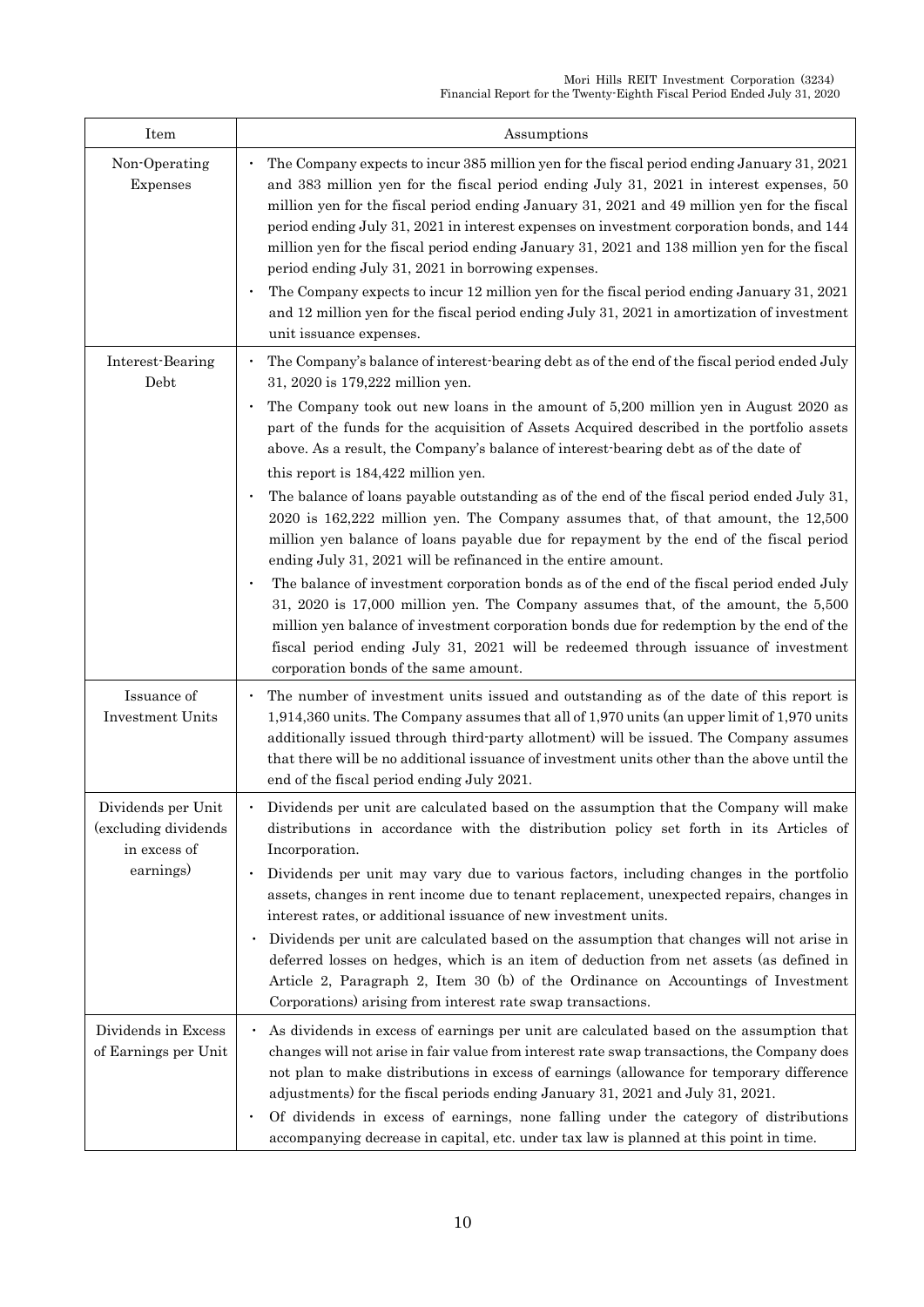| Item  | Assumptions                                                                                                                                                                                                                                                                                                                                                    |
|-------|----------------------------------------------------------------------------------------------------------------------------------------------------------------------------------------------------------------------------------------------------------------------------------------------------------------------------------------------------------------|
| Other | The Company assumes that there will be no amendments to legislation, taxation,<br>accounting standards, listing regulations, the Investment Trusts Association's rule, etc.<br>that would affect the above forecasts.<br>The Company assumes that there will be no unforeseen material changes in general<br>economic conditions, the real estate market, etc. |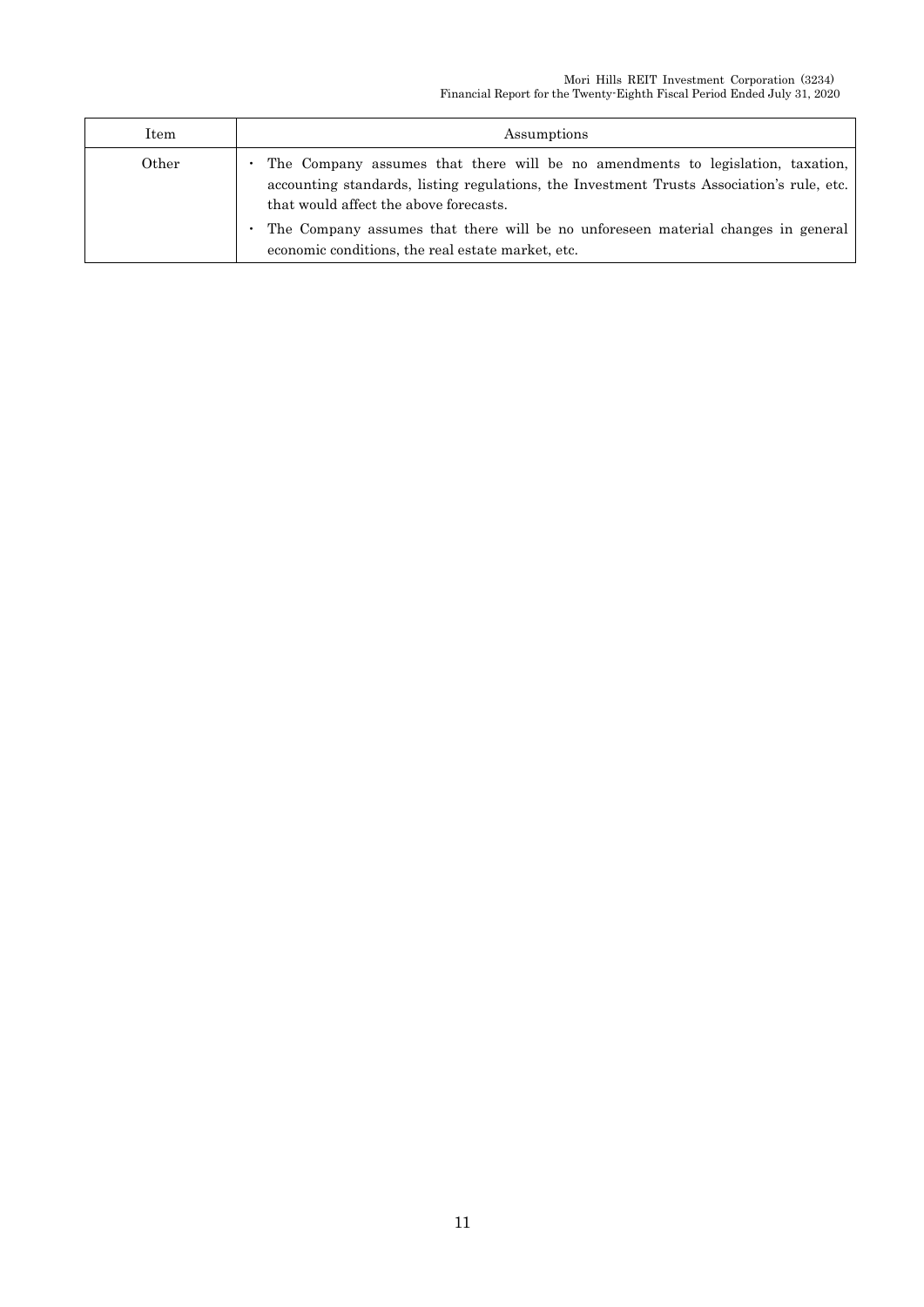### 2. FINANCIAL STATEMENTS

(1) Balance sheet

|                                             |                           | (Unit: thousands of yen) |
|---------------------------------------------|---------------------------|--------------------------|
|                                             | As of<br>January 31, 2020 | July 31, 2020            |
| Assets                                      |                           |                          |
| Current assets                              |                           |                          |
| Cash and deposits                           | 5,646,194                 | 6,575,310                |
| Cash and deposits in trust                  | 5,461,338                 | 4,984,129                |
| Operating accounts receivable               | 332,778                   | 292,705                  |
| Prepaid expenses                            | 435,169                   | 418,683                  |
| Derivatives                                 | 89                        |                          |
| Total current assets                        | 11,875,571                | 12,270,828               |
| Noncurrent assets                           |                           |                          |
| Property, plant and equipment               |                           |                          |
| Land                                        | 22,074,160                | 22,074,160               |
| Buildings in trust                          | 82,047,156                | 82,735,523               |
| Accumulated depreciation                    | (17, 114, 483)            | (18, 110, 310)           |
| Buildings in trust, net                     | 64,932,672                | 64,625,213               |
| Structures in trust                         | 924,038                   | 929,677                  |
| Accumulated depreciation                    | (316, 756)                | (325, 377)               |
| Structures in trust, net                    | 607,282                   | 604,300                  |
| Machinery and equipment in trust            | 913,334                   | 933,374                  |
| Accumulated depreciation                    | (285, 559)                | (308, 755)               |
| Machinery and equipment in trust, net       | 627,775                   | 624,619                  |
| Tools, furniture and fixtures in trust      | 253,299                   | 271,676                  |
| Accumulated depreciation                    | (158,080)                 | (171, 265)               |
| Tools, furniture and fixtures in trust, net | 95,219                    | 100,411                  |
| Land in trust                               | 260,234,866               | 260,234,866              |
| Construction in progress in trust           | 3,237                     | 2,526                    |
| Total property, plant and equipment         | 348,575,213               | 348,266,097              |
| Intangible assets                           |                           |                          |
| Leasehold rights in trust                   | 30,650,962                | 30,650,962               |
| Other intangible assets in trust            | $\overline{0}$            |                          |
| Total intangible assets                     | 30,650,962                | 30,650,962               |
| Investments and other assets                |                           |                          |
| Lease and guarantee deposits                | 10,000                    | 10,000                   |
| Long-term prepaid expenses                  | 1,002,323                 | 965,213                  |
| Deferred tax assets                         | 36                        | 14                       |
| Derivatives                                 | 19,359                    | 26,359                   |
| Total investments and other assets          | 1,031,720                 | 1,001,587                |
| Total noncurrent assets                     | 380,257,896               | 379,918,648              |
| Deferred assets                             |                           |                          |
| Investment corporation bonds issuance cost  | 63,647                    | 54,624                   |
| Investment unit issuance cost               | 20,856                    | 13,904                   |
| Total deferred assets                       | 84,503                    | 68,529                   |
| Total assets                                | 392,217,971               | 392,258,006              |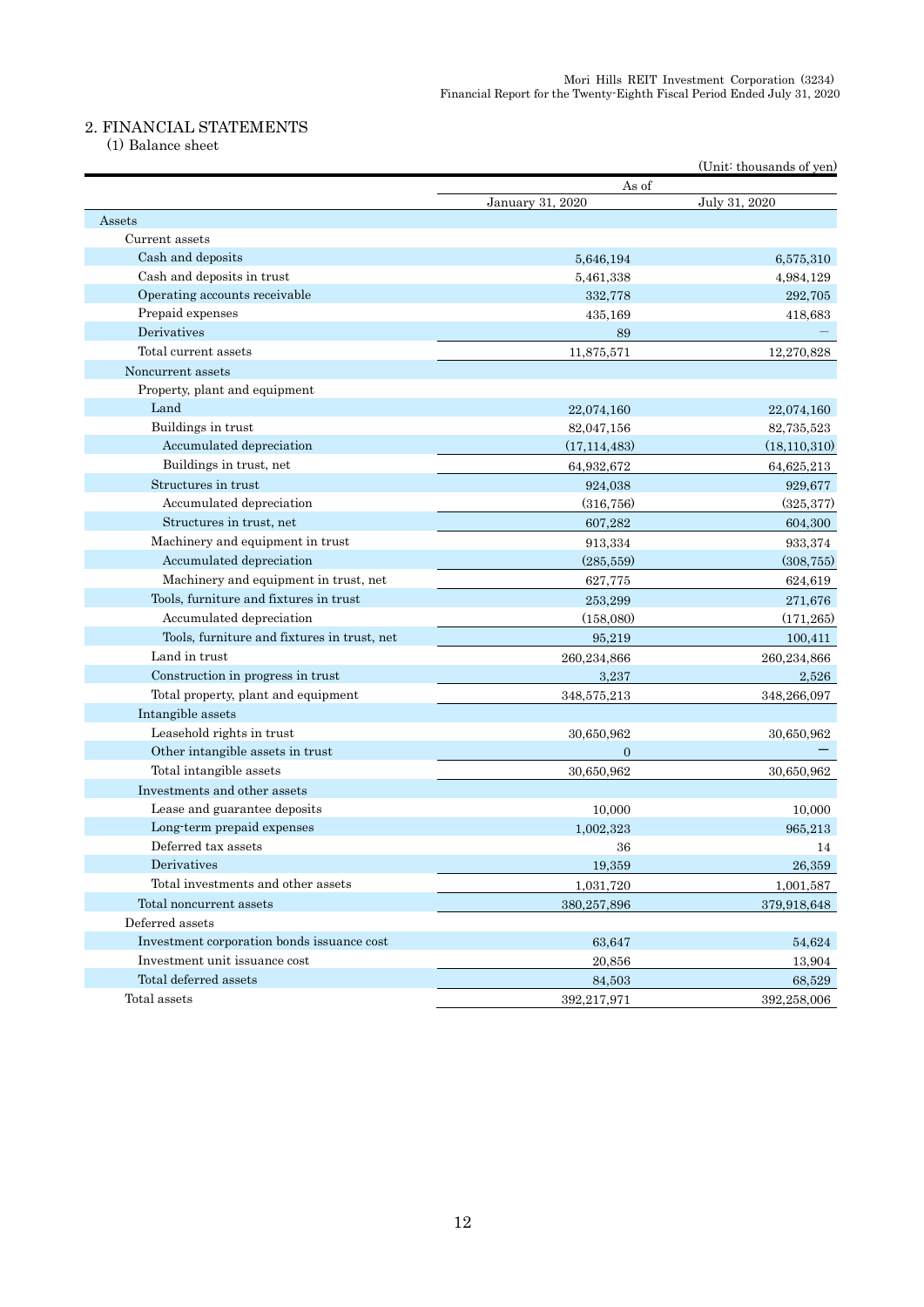|                                                 | As of            |                 |
|-------------------------------------------------|------------------|-----------------|
|                                                 | January 31, 2020 | July 31, 2020   |
| Liabilities                                     |                  |                 |
| Current liabilities                             |                  |                 |
| Operating accounts payable                      | 215,675          | 241,338         |
| Current portion of investment corporation bonds | 8,500,000        | 5,500,000       |
| Current portion of long-term loans payable      | 13,022,000       | 12,500,000      |
| $Accounts$ payable $-$ other                    | 31,581           | 20,040          |
| Accrued expenses                                | 345,287          | 297,799         |
| Income taxes payable                            | 1,331            | 901             |
| Accrued consumption taxes                       | 216,732          | 145,114         |
| Advances received                               | 1,224,521        | 1,213,975       |
| Deposits received                               | 29.158           | 21,562          |
| Derivatives liabilities                         | 92               |                 |
| Other                                           | 83               |                 |
| Total current liabilities                       | 23,586,464       | 19,940,732      |
| Noncurrent liabilities                          |                  |                 |
| Investment corporation bonds                    | 13,500,000       | 11,500,000      |
| Long-term loans payable                         | 144,200,000      | 149,722,000     |
| Lease and guarantee deposits in trust           | 14,727,643       | 14,856,183      |
| Derivatives liabilities                         | 743,940          | 735,791         |
| Total noncurrent liabilities                    | 173, 171, 584    | 176,813,975     |
| Total liabilities                               | 196,758,048      | 196,754,707     |
| Net assets                                      |                  |                 |
| Unitholders' equity                             |                  |                 |
| Unitholders' capital                            | 190,460,106      | 190,460,106     |
| Deduction from unitholders' capital             |                  |                 |
| Allowance for temporary difference              |                  |                 |
| adjustments                                     | $*1(468,740)$    | *1 $(408, 492)$ |
| Total deduction from unitholders' capital       | (468, 740)       | (408, 492)      |
| Unitholders' capital, net                       | 189,991,366      | 190,051,613     |
| Surplus                                         |                  |                 |
| Voluntary retained earnings                     |                  |                 |
| Reserve for reduction entry                     | 291,944          | 291,944         |
| Total voluntary retained earnings               | 291,944          | 291,944         |
| Unappropriated retained earnings                | 5,901,196        | 5,869,173       |
| Total surplus                                   | 6,193,140        | 6,161,117       |
| Total unitholders' equity                       | 196, 184, 506    | 196,212,731     |
| Valuation and translation adjustments           |                  |                 |
| Deferred gains or losses on hedges              | (724, 583)       | (709, 432)      |
| Total valuation and translation adjustments     | (724, 583)       | (709, 432)      |
| Total net assets                                | 195,459,922      | 195,503,298     |
| Total liabilities and net assets                | 392,217,971      | 392,258,006     |
|                                                 |                  |                 |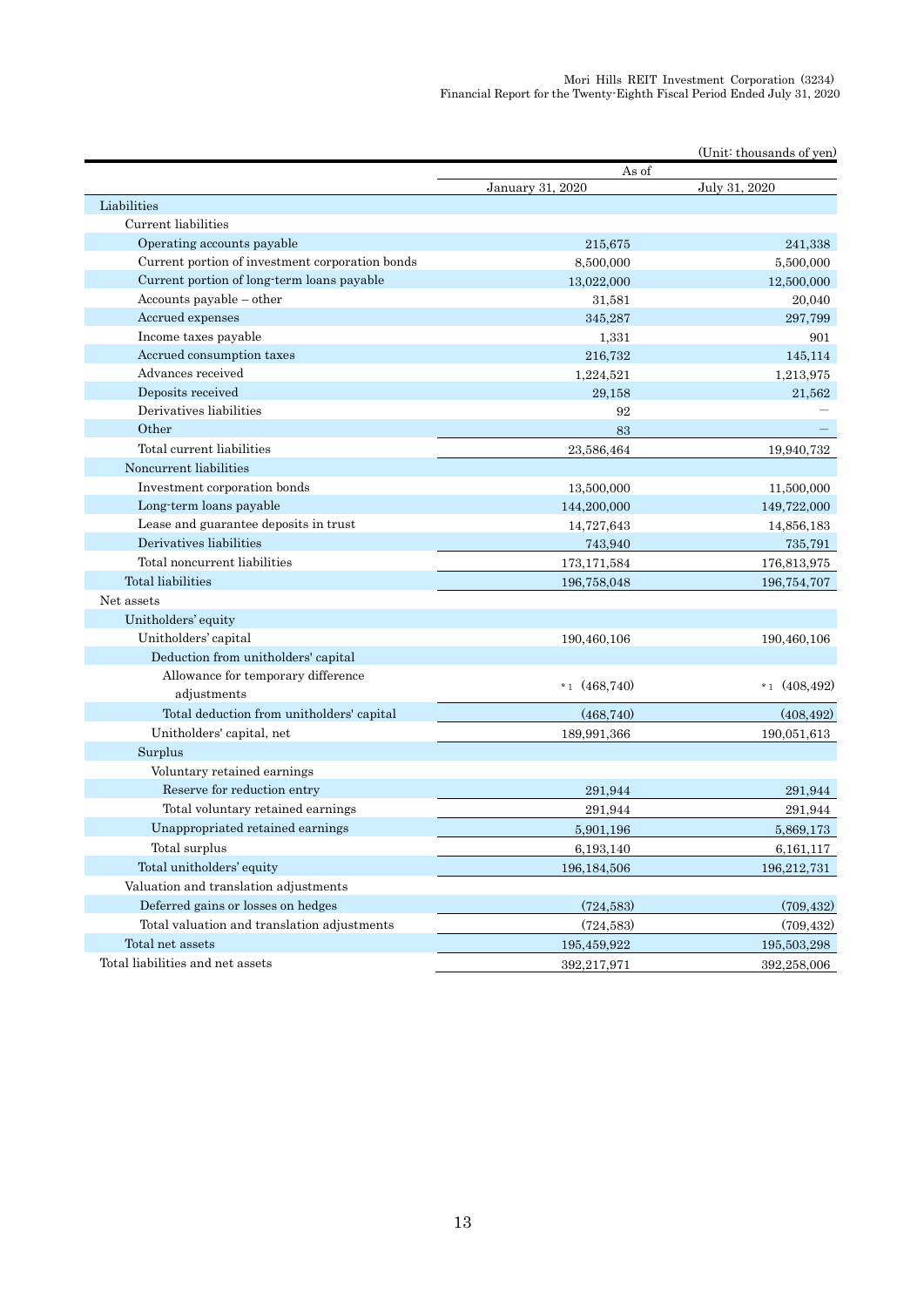(2) Statement of income and retained earnings

| For the six months ended<br>July 31, 2020<br>January 31, 2020<br>Operating revenue<br>Rent revenues<br>$*1, *2$ 9,377,544<br>$*1, *2$ 9,389,038<br>Other operating revenues<br>$*1,*2$ 253,917<br>$*1,*2$ 213,218<br>Total operating revenue<br>9,631,462<br>9,602,257<br>Operating expenses<br>Expenses related to properties<br>$*1,*2$ 3,224,074<br>$*1, *2$ 3,251,861<br>Asset management fee<br>266.704<br>224.815<br>Directors' compensation<br>4,200<br>4,200<br>Asset custody fee<br>9,806<br>9,805<br>Administrative service fees<br>18,799<br>18,528<br>Other operating expenses<br>64,155<br>81,473<br>Total operating expenses<br>3,605,057<br>3,573,365<br>Operating income<br>6,026,404<br>6,028,891<br>Non-operating income<br>Interest income<br>44<br>48<br>Gain on forfeiture of unclaimed dividends<br>1.035<br>1,379<br>Total non-operating income<br>1,079<br>1,428<br>Non-operating expenses<br>Interest expenses<br>377,420<br>370,700<br>Interest expenses on investment corporation bonds<br>67,755<br>61,175<br>Amortization of investment corporation bonds<br>9,909<br>9,022<br>issuance cost<br>Borrowing expenses<br>155,732<br>145,882<br>Amortization of investment unit issuance cost<br>6.952<br>6.952<br>Other<br>1,885<br>1,922<br>Total non-operating expenses<br>619,654<br>595,654<br>Ordinary income<br>5,407,830<br>5,434,665<br>Income before income taxes<br>5,434,665<br>5,407,830<br>Income taxes-current<br>1,338<br>909 |                       |   | (Unit: thousands of yen) |
|------------------------------------------------------------------------------------------------------------------------------------------------------------------------------------------------------------------------------------------------------------------------------------------------------------------------------------------------------------------------------------------------------------------------------------------------------------------------------------------------------------------------------------------------------------------------------------------------------------------------------------------------------------------------------------------------------------------------------------------------------------------------------------------------------------------------------------------------------------------------------------------------------------------------------------------------------------------------------------------------------------------------------------------------------------------------------------------------------------------------------------------------------------------------------------------------------------------------------------------------------------------------------------------------------------------------------------------------------------------------------------------------------------------------------------------------------------------------|-----------------------|---|--------------------------|
|                                                                                                                                                                                                                                                                                                                                                                                                                                                                                                                                                                                                                                                                                                                                                                                                                                                                                                                                                                                                                                                                                                                                                                                                                                                                                                                                                                                                                                                                        |                       |   |                          |
|                                                                                                                                                                                                                                                                                                                                                                                                                                                                                                                                                                                                                                                                                                                                                                                                                                                                                                                                                                                                                                                                                                                                                                                                                                                                                                                                                                                                                                                                        |                       |   |                          |
|                                                                                                                                                                                                                                                                                                                                                                                                                                                                                                                                                                                                                                                                                                                                                                                                                                                                                                                                                                                                                                                                                                                                                                                                                                                                                                                                                                                                                                                                        |                       |   |                          |
|                                                                                                                                                                                                                                                                                                                                                                                                                                                                                                                                                                                                                                                                                                                                                                                                                                                                                                                                                                                                                                                                                                                                                                                                                                                                                                                                                                                                                                                                        |                       |   |                          |
|                                                                                                                                                                                                                                                                                                                                                                                                                                                                                                                                                                                                                                                                                                                                                                                                                                                                                                                                                                                                                                                                                                                                                                                                                                                                                                                                                                                                                                                                        |                       |   |                          |
|                                                                                                                                                                                                                                                                                                                                                                                                                                                                                                                                                                                                                                                                                                                                                                                                                                                                                                                                                                                                                                                                                                                                                                                                                                                                                                                                                                                                                                                                        |                       |   |                          |
|                                                                                                                                                                                                                                                                                                                                                                                                                                                                                                                                                                                                                                                                                                                                                                                                                                                                                                                                                                                                                                                                                                                                                                                                                                                                                                                                                                                                                                                                        |                       |   |                          |
|                                                                                                                                                                                                                                                                                                                                                                                                                                                                                                                                                                                                                                                                                                                                                                                                                                                                                                                                                                                                                                                                                                                                                                                                                                                                                                                                                                                                                                                                        |                       |   |                          |
|                                                                                                                                                                                                                                                                                                                                                                                                                                                                                                                                                                                                                                                                                                                                                                                                                                                                                                                                                                                                                                                                                                                                                                                                                                                                                                                                                                                                                                                                        |                       |   |                          |
|                                                                                                                                                                                                                                                                                                                                                                                                                                                                                                                                                                                                                                                                                                                                                                                                                                                                                                                                                                                                                                                                                                                                                                                                                                                                                                                                                                                                                                                                        |                       |   |                          |
|                                                                                                                                                                                                                                                                                                                                                                                                                                                                                                                                                                                                                                                                                                                                                                                                                                                                                                                                                                                                                                                                                                                                                                                                                                                                                                                                                                                                                                                                        |                       |   |                          |
|                                                                                                                                                                                                                                                                                                                                                                                                                                                                                                                                                                                                                                                                                                                                                                                                                                                                                                                                                                                                                                                                                                                                                                                                                                                                                                                                                                                                                                                                        |                       |   |                          |
|                                                                                                                                                                                                                                                                                                                                                                                                                                                                                                                                                                                                                                                                                                                                                                                                                                                                                                                                                                                                                                                                                                                                                                                                                                                                                                                                                                                                                                                                        |                       |   |                          |
|                                                                                                                                                                                                                                                                                                                                                                                                                                                                                                                                                                                                                                                                                                                                                                                                                                                                                                                                                                                                                                                                                                                                                                                                                                                                                                                                                                                                                                                                        |                       |   |                          |
|                                                                                                                                                                                                                                                                                                                                                                                                                                                                                                                                                                                                                                                                                                                                                                                                                                                                                                                                                                                                                                                                                                                                                                                                                                                                                                                                                                                                                                                                        |                       |   |                          |
|                                                                                                                                                                                                                                                                                                                                                                                                                                                                                                                                                                                                                                                                                                                                                                                                                                                                                                                                                                                                                                                                                                                                                                                                                                                                                                                                                                                                                                                                        |                       |   |                          |
|                                                                                                                                                                                                                                                                                                                                                                                                                                                                                                                                                                                                                                                                                                                                                                                                                                                                                                                                                                                                                                                                                                                                                                                                                                                                                                                                                                                                                                                                        |                       |   |                          |
|                                                                                                                                                                                                                                                                                                                                                                                                                                                                                                                                                                                                                                                                                                                                                                                                                                                                                                                                                                                                                                                                                                                                                                                                                                                                                                                                                                                                                                                                        |                       |   |                          |
|                                                                                                                                                                                                                                                                                                                                                                                                                                                                                                                                                                                                                                                                                                                                                                                                                                                                                                                                                                                                                                                                                                                                                                                                                                                                                                                                                                                                                                                                        |                       |   |                          |
|                                                                                                                                                                                                                                                                                                                                                                                                                                                                                                                                                                                                                                                                                                                                                                                                                                                                                                                                                                                                                                                                                                                                                                                                                                                                                                                                                                                                                                                                        |                       |   |                          |
|                                                                                                                                                                                                                                                                                                                                                                                                                                                                                                                                                                                                                                                                                                                                                                                                                                                                                                                                                                                                                                                                                                                                                                                                                                                                                                                                                                                                                                                                        |                       |   |                          |
|                                                                                                                                                                                                                                                                                                                                                                                                                                                                                                                                                                                                                                                                                                                                                                                                                                                                                                                                                                                                                                                                                                                                                                                                                                                                                                                                                                                                                                                                        |                       |   |                          |
|                                                                                                                                                                                                                                                                                                                                                                                                                                                                                                                                                                                                                                                                                                                                                                                                                                                                                                                                                                                                                                                                                                                                                                                                                                                                                                                                                                                                                                                                        |                       |   |                          |
|                                                                                                                                                                                                                                                                                                                                                                                                                                                                                                                                                                                                                                                                                                                                                                                                                                                                                                                                                                                                                                                                                                                                                                                                                                                                                                                                                                                                                                                                        |                       |   |                          |
|                                                                                                                                                                                                                                                                                                                                                                                                                                                                                                                                                                                                                                                                                                                                                                                                                                                                                                                                                                                                                                                                                                                                                                                                                                                                                                                                                                                                                                                                        |                       |   |                          |
|                                                                                                                                                                                                                                                                                                                                                                                                                                                                                                                                                                                                                                                                                                                                                                                                                                                                                                                                                                                                                                                                                                                                                                                                                                                                                                                                                                                                                                                                        |                       |   |                          |
|                                                                                                                                                                                                                                                                                                                                                                                                                                                                                                                                                                                                                                                                                                                                                                                                                                                                                                                                                                                                                                                                                                                                                                                                                                                                                                                                                                                                                                                                        |                       |   |                          |
|                                                                                                                                                                                                                                                                                                                                                                                                                                                                                                                                                                                                                                                                                                                                                                                                                                                                                                                                                                                                                                                                                                                                                                                                                                                                                                                                                                                                                                                                        |                       |   |                          |
|                                                                                                                                                                                                                                                                                                                                                                                                                                                                                                                                                                                                                                                                                                                                                                                                                                                                                                                                                                                                                                                                                                                                                                                                                                                                                                                                                                                                                                                                        |                       |   |                          |
|                                                                                                                                                                                                                                                                                                                                                                                                                                                                                                                                                                                                                                                                                                                                                                                                                                                                                                                                                                                                                                                                                                                                                                                                                                                                                                                                                                                                                                                                        |                       |   |                          |
|                                                                                                                                                                                                                                                                                                                                                                                                                                                                                                                                                                                                                                                                                                                                                                                                                                                                                                                                                                                                                                                                                                                                                                                                                                                                                                                                                                                                                                                                        |                       |   |                          |
|                                                                                                                                                                                                                                                                                                                                                                                                                                                                                                                                                                                                                                                                                                                                                                                                                                                                                                                                                                                                                                                                                                                                                                                                                                                                                                                                                                                                                                                                        | Income taxes-deferred | 7 | 22                       |
| Total income taxes<br>1,346<br>931                                                                                                                                                                                                                                                                                                                                                                                                                                                                                                                                                                                                                                                                                                                                                                                                                                                                                                                                                                                                                                                                                                                                                                                                                                                                                                                                                                                                                                     |                       |   |                          |
| Net income<br>5,406,483<br>5,433,733                                                                                                                                                                                                                                                                                                                                                                                                                                                                                                                                                                                                                                                                                                                                                                                                                                                                                                                                                                                                                                                                                                                                                                                                                                                                                                                                                                                                                                   |                       |   |                          |
| Retained earnings brought forward<br>494,712<br>435,439                                                                                                                                                                                                                                                                                                                                                                                                                                                                                                                                                                                                                                                                                                                                                                                                                                                                                                                                                                                                                                                                                                                                                                                                                                                                                                                                                                                                                |                       |   |                          |
| Unappropriated retained earnings (undisposed loss)<br>5,901,196<br>5,869,173                                                                                                                                                                                                                                                                                                                                                                                                                                                                                                                                                                                                                                                                                                                                                                                                                                                                                                                                                                                                                                                                                                                                                                                                                                                                                                                                                                                           |                       |   |                          |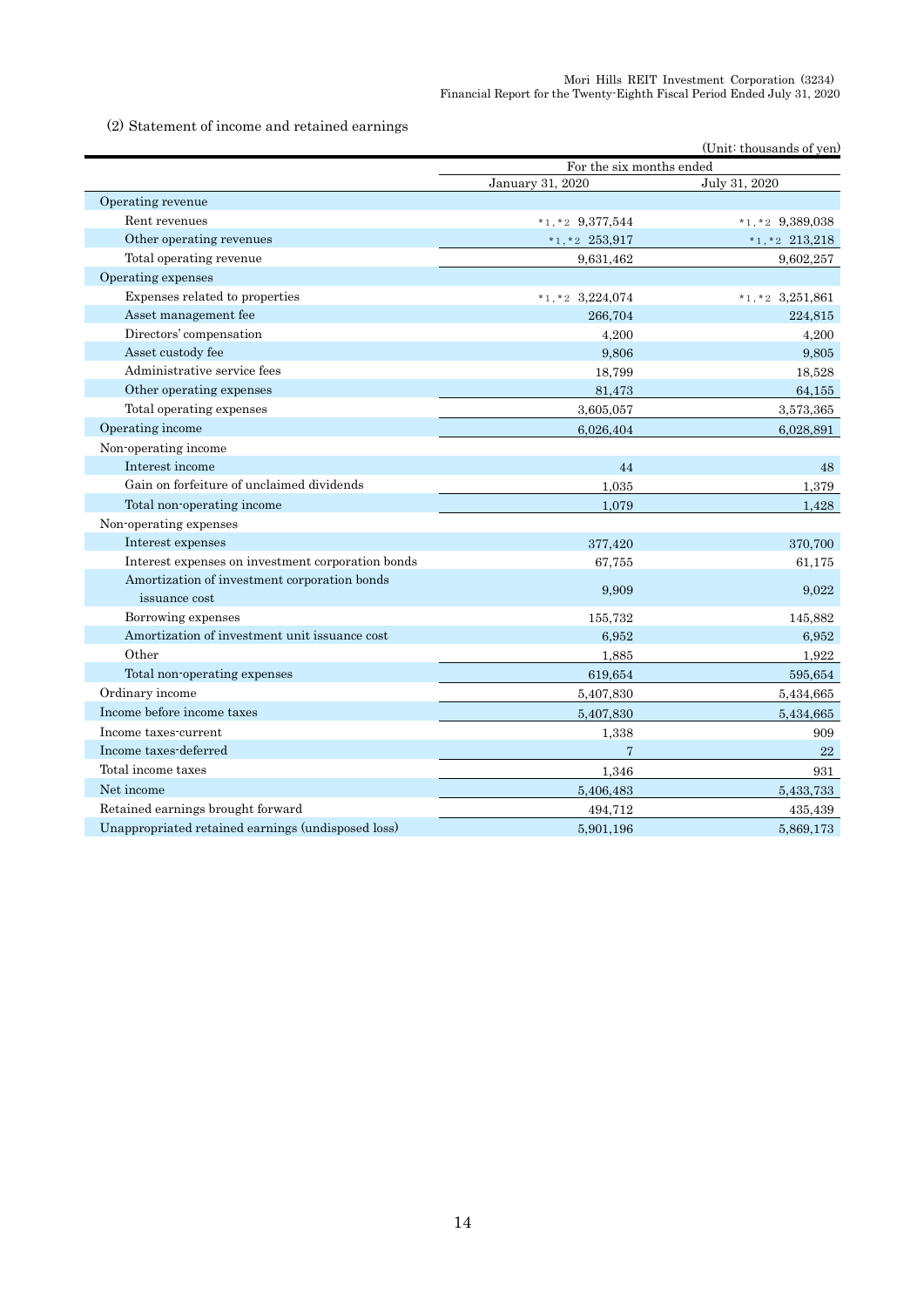### (3) Statement of changes in net assets

For the six months ended January 31, 2020

|                                                                                                                                                                                                                            | Unitholders' equity                        |                                                            |                                                       |                                             |                                                         |                                            |  |
|----------------------------------------------------------------------------------------------------------------------------------------------------------------------------------------------------------------------------|--------------------------------------------|------------------------------------------------------------|-------------------------------------------------------|---------------------------------------------|---------------------------------------------------------|--------------------------------------------|--|
|                                                                                                                                                                                                                            |                                            | Unitholders' capital                                       |                                                       |                                             | Surplus                                                 |                                            |  |
|                                                                                                                                                                                                                            |                                            |                                                            | Deduction from<br>unitholders' capital                |                                             | Voluntary retained<br>earnings                          |                                            |  |
|                                                                                                                                                                                                                            | Unitholders'<br>capital                    | Allowance<br>for<br>temporary<br>difference<br>adjustments | Total<br>deduction<br>from<br>unitholders'<br>capital | Unitholders'<br>capital, net                | Reserve for<br>reduction<br>entry                       | Total<br>voluntary<br>retained<br>earnings |  |
| Balance at August 1, 2019                                                                                                                                                                                                  | 190,460,106                                | (174, 371)                                                 | (174, 371)                                            | 190,285,734                                 | 291,944                                                 | 291,944                                    |  |
| Change during the period<br>Dividends from surplus<br>Dividends in excess of<br>earnings from allowance<br>for temporary difference<br>adjustments<br>Net income<br>Net changes of items other<br>than unitholders' equity |                                            | (294, 368)                                                 | (294, 368)                                            | (294, 368)                                  |                                                         |                                            |  |
| Total changes of items during<br>the period                                                                                                                                                                                |                                            | (294, 368)                                                 | (294, 368)                                            | (294, 368)                                  |                                                         |                                            |  |
| Balance at January 31, 2020                                                                                                                                                                                                | 190,460,106                                | (468, 740)                                                 | (468, 740)                                            | 189,991,366                                 | 291,944                                                 | 291,944                                    |  |
|                                                                                                                                                                                                                            | Unitholders' equity                        |                                                            |                                                       | Valuation and translation<br>adjustments    |                                                         |                                            |  |
|                                                                                                                                                                                                                            |                                            | Surplus                                                    |                                                       |                                             |                                                         |                                            |  |
|                                                                                                                                                                                                                            | Unappropri<br>ated<br>retained<br>earnings | Total<br>surplus                                           | Total<br>unitholders'<br>equity                       | Deferred<br>gains or<br>losses on<br>hedges | Total<br>valuation<br>and<br>translation<br>adjustments | Total net<br>assets                        |  |
| Balance at August 1, 2019                                                                                                                                                                                                  | 5,543,979                                  | 5,835,924                                                  | 196, 121, 658                                         | (784,831)                                   | (784, 831)                                              | 195,336,827                                |  |
| Change during the period<br>Dividends from surplus<br>Dividends in excess of                                                                                                                                               | (5,049,267)                                | (5,049,267)                                                | (5,049,267)                                           |                                             |                                                         | (5,049,267)                                |  |
| earnings from allowance<br>for temporary difference                                                                                                                                                                        |                                            |                                                            | (294, 368)                                            |                                             |                                                         | (294, 368)                                 |  |
| adjustments<br>Net income<br>Net changes of items other                                                                                                                                                                    | 5,406,483                                  | 5,406,483                                                  | 5,406,483                                             | 60,247                                      | 60,247                                                  | 5,406,483<br>60,247                        |  |
| than unitholders' equity                                                                                                                                                                                                   |                                            |                                                            |                                                       |                                             |                                                         |                                            |  |
| Total changes of items during<br>the period                                                                                                                                                                                | 357,216                                    | 357,216                                                    | 62,847                                                | 60,247                                      | 60,247                                                  | 123,095                                    |  |
| Balance at January 31, 2020                                                                                                                                                                                                | 5,901,196                                  | 6,193,140                                                  | 196, 184, 506                                         | (724, 583)                                  | (724, 583)                                              | 195,459,922                                |  |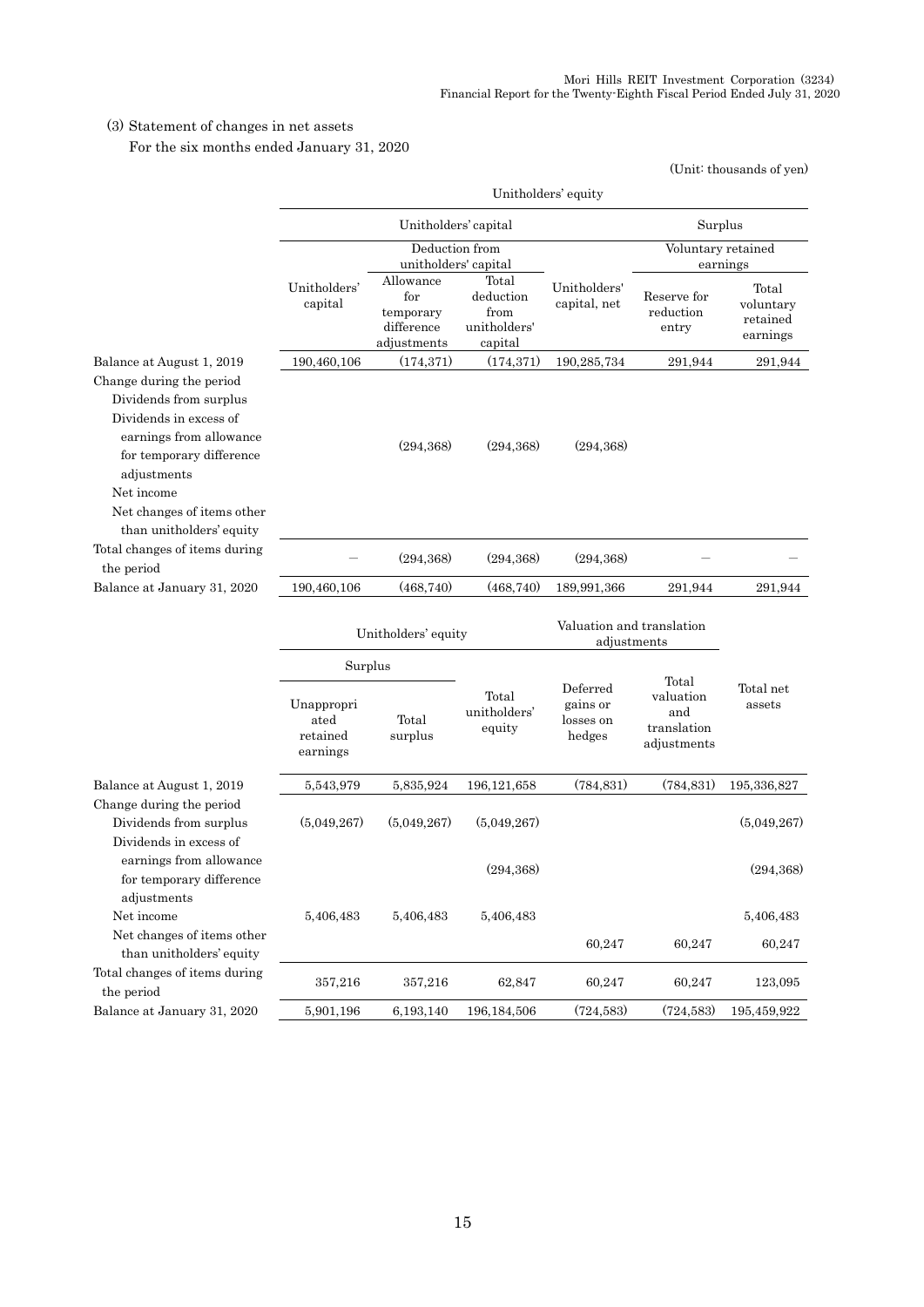For the six months ended July 31, 2020

|                                                                                                                                                                                                |                                            |                                                            |                                                       |                                             |                                                | (Unit: thousands of yen)                   |  |
|------------------------------------------------------------------------------------------------------------------------------------------------------------------------------------------------|--------------------------------------------|------------------------------------------------------------|-------------------------------------------------------|---------------------------------------------|------------------------------------------------|--------------------------------------------|--|
|                                                                                                                                                                                                |                                            |                                                            |                                                       | Unitholders' equity                         |                                                |                                            |  |
|                                                                                                                                                                                                |                                            | Unitholders' capital                                       |                                                       |                                             | Surplus                                        |                                            |  |
|                                                                                                                                                                                                |                                            | Deduction from<br>unitholders' capital                     |                                                       |                                             |                                                | Voluntary retained<br>earnings             |  |
|                                                                                                                                                                                                | Unitholders'<br>capital                    | Allowance<br>for<br>temporary<br>difference<br>adjustments | Total<br>deduction<br>from<br>unitholders'<br>capital | Unitholders'<br>capital, net                | Reserve for<br>reduction<br>entry              | Total<br>voluntary<br>retained<br>earnings |  |
| Balance at February 1, 2020                                                                                                                                                                    | 190,460,106                                | (468, 740)                                                 | (468, 740)                                            | 189,991,366                                 | 291,944                                        | 291,944                                    |  |
| Change during the period<br>Dividends from surplus<br>Reversal of allowance for<br>temporary difference<br>adjustments<br>Net income<br>Net changes of items other<br>than unitholders' equity |                                            | 60,247                                                     | 60,247                                                | 60,247                                      |                                                |                                            |  |
| Total changes of items during<br>the period                                                                                                                                                    |                                            | 60,247                                                     | 60,247                                                | 60,247                                      |                                                |                                            |  |
| Balance at July 31, 2020                                                                                                                                                                       | 190,460,106                                | (408, 492)                                                 | (408, 492)                                            | 190,051,613                                 | 291,944                                        | 291,944                                    |  |
|                                                                                                                                                                                                | Unitholders' equity                        |                                                            | Valuation and translation<br>adjustments              |                                             |                                                |                                            |  |
|                                                                                                                                                                                                | Surplus                                    |                                                            |                                                       |                                             | Total                                          |                                            |  |
|                                                                                                                                                                                                | Unappropri<br>ated<br>retained<br>earnings | Total<br>surplus                                           | Total<br>unitholders'<br>equity                       | Deferred<br>gains or<br>losses on<br>hedges | valuation<br>and<br>translation<br>adjustments | Total net<br>assets                        |  |
| Balance at February 1, 2020                                                                                                                                                                    | 5,901,196                                  | 6,193,140                                                  | 196, 184, 506                                         | (724, 583)                                  | (724, 583)                                     | 195,459,922                                |  |
| Change during the period<br>Dividends from surplus                                                                                                                                             | (5,405,509)                                | (5,405,509)                                                | (5,405,509)                                           |                                             |                                                | (5, 405, 509)                              |  |
| Reversal of allowance for<br>temporary difference<br>adjustments                                                                                                                               | (60, 247)                                  | (60, 247)                                                  |                                                       |                                             |                                                |                                            |  |
| Net income                                                                                                                                                                                     | 5,433,733                                  | 5,433,733                                                  | 5,433,733                                             |                                             |                                                | 5,433,733                                  |  |
| Net changes of items other<br>than unitholders' equity                                                                                                                                         |                                            |                                                            |                                                       | 15,151                                      | 15,151                                         | 15,151                                     |  |
| Total changes of items during<br>the period                                                                                                                                                    | (32,023)                                   | (32,023)                                                   | 28,224                                                | 15,151                                      | 15,151                                         | 43,375                                     |  |
| Balance at July 31, 2020                                                                                                                                                                       | 5,869,173                                  | 6,161,117                                                  | 196,212,731                                           | (709, 432)                                  | (709, 432)                                     | 195,503,298                                |  |

16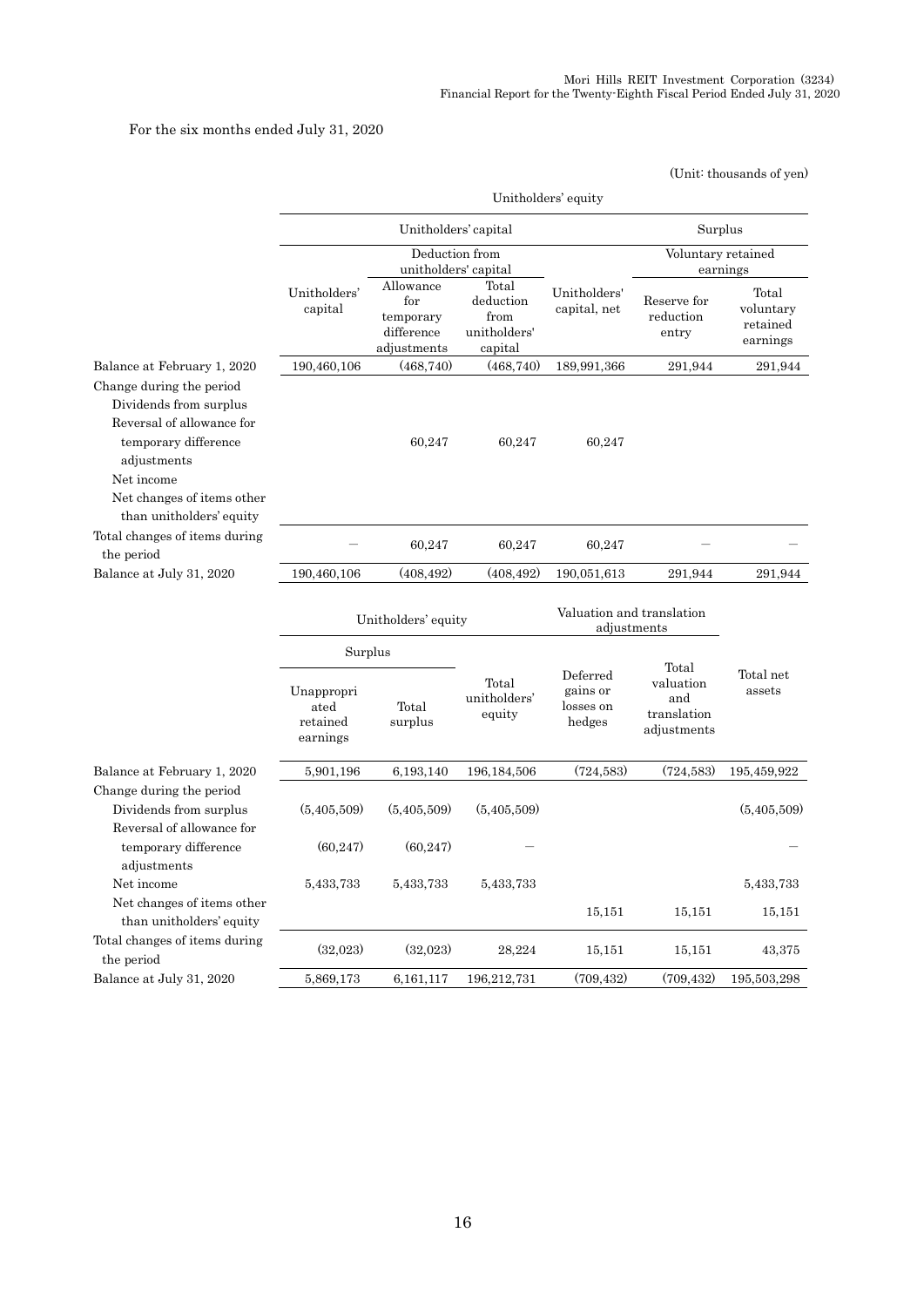#### (4) Statement of cash distributions

(Unit: yen)

|                                                               | For the six months ended                                                                                                                                                                                                                                                                                                                                                                                                                                                                                                                                                                                                                                                                                                                                                                                                                                                                                                                                                                                                                                                                                                                                                   | For the six months ended                                                                                                                                                                                                                                                                                                                                                                                                                                                                                                                                                                                                                                                                                                                                                                                                                                                                                                                                                                                                                                                                                                                                                    |
|---------------------------------------------------------------|----------------------------------------------------------------------------------------------------------------------------------------------------------------------------------------------------------------------------------------------------------------------------------------------------------------------------------------------------------------------------------------------------------------------------------------------------------------------------------------------------------------------------------------------------------------------------------------------------------------------------------------------------------------------------------------------------------------------------------------------------------------------------------------------------------------------------------------------------------------------------------------------------------------------------------------------------------------------------------------------------------------------------------------------------------------------------------------------------------------------------------------------------------------------------|-----------------------------------------------------------------------------------------------------------------------------------------------------------------------------------------------------------------------------------------------------------------------------------------------------------------------------------------------------------------------------------------------------------------------------------------------------------------------------------------------------------------------------------------------------------------------------------------------------------------------------------------------------------------------------------------------------------------------------------------------------------------------------------------------------------------------------------------------------------------------------------------------------------------------------------------------------------------------------------------------------------------------------------------------------------------------------------------------------------------------------------------------------------------------------|
|                                                               | January 31, 2020                                                                                                                                                                                                                                                                                                                                                                                                                                                                                                                                                                                                                                                                                                                                                                                                                                                                                                                                                                                                                                                                                                                                                           | July 31, 2020                                                                                                                                                                                                                                                                                                                                                                                                                                                                                                                                                                                                                                                                                                                                                                                                                                                                                                                                                                                                                                                                                                                                                               |
| Unappropriated retained earnings<br>I                         | 5,901,196,611                                                                                                                                                                                                                                                                                                                                                                                                                                                                                                                                                                                                                                                                                                                                                                                                                                                                                                                                                                                                                                                                                                                                                              | 5,869,173,511                                                                                                                                                                                                                                                                                                                                                                                                                                                                                                                                                                                                                                                                                                                                                                                                                                                                                                                                                                                                                                                                                                                                                               |
| II Capitalization                                             | 60,247,403                                                                                                                                                                                                                                                                                                                                                                                                                                                                                                                                                                                                                                                                                                                                                                                                                                                                                                                                                                                                                                                                                                                                                                 | 15, 151, 632                                                                                                                                                                                                                                                                                                                                                                                                                                                                                                                                                                                                                                                                                                                                                                                                                                                                                                                                                                                                                                                                                                                                                                |
| Reversal of allowance for temporary<br>difference adjustments | 60,247,403                                                                                                                                                                                                                                                                                                                                                                                                                                                                                                                                                                                                                                                                                                                                                                                                                                                                                                                                                                                                                                                                                                                                                                 | 15, 151, 632                                                                                                                                                                                                                                                                                                                                                                                                                                                                                                                                                                                                                                                                                                                                                                                                                                                                                                                                                                                                                                                                                                                                                                |
| III Amount of Dividends                                       | 5,405,509,680                                                                                                                                                                                                                                                                                                                                                                                                                                                                                                                                                                                                                                                                                                                                                                                                                                                                                                                                                                                                                                                                                                                                                              | 5,433,634,080                                                                                                                                                                                                                                                                                                                                                                                                                                                                                                                                                                                                                                                                                                                                                                                                                                                                                                                                                                                                                                                                                                                                                               |
| Amount of dividends per unit                                  | 2,883                                                                                                                                                                                                                                                                                                                                                                                                                                                                                                                                                                                                                                                                                                                                                                                                                                                                                                                                                                                                                                                                                                                                                                      | 2,898                                                                                                                                                                                                                                                                                                                                                                                                                                                                                                                                                                                                                                                                                                                                                                                                                                                                                                                                                                                                                                                                                                                                                                       |
| Dividends of earnings                                         | 5,405,509,680                                                                                                                                                                                                                                                                                                                                                                                                                                                                                                                                                                                                                                                                                                                                                                                                                                                                                                                                                                                                                                                                                                                                                              | 5,433,634,080                                                                                                                                                                                                                                                                                                                                                                                                                                                                                                                                                                                                                                                                                                                                                                                                                                                                                                                                                                                                                                                                                                                                                               |
| Dividends of earnings per unit                                | 2,883                                                                                                                                                                                                                                                                                                                                                                                                                                                                                                                                                                                                                                                                                                                                                                                                                                                                                                                                                                                                                                                                                                                                                                      | 2,898                                                                                                                                                                                                                                                                                                                                                                                                                                                                                                                                                                                                                                                                                                                                                                                                                                                                                                                                                                                                                                                                                                                                                                       |
| Allowance for temporary difference                            |                                                                                                                                                                                                                                                                                                                                                                                                                                                                                                                                                                                                                                                                                                                                                                                                                                                                                                                                                                                                                                                                                                                                                                            |                                                                                                                                                                                                                                                                                                                                                                                                                                                                                                                                                                                                                                                                                                                                                                                                                                                                                                                                                                                                                                                                                                                                                                             |
| adjustments                                                   |                                                                                                                                                                                                                                                                                                                                                                                                                                                                                                                                                                                                                                                                                                                                                                                                                                                                                                                                                                                                                                                                                                                                                                            |                                                                                                                                                                                                                                                                                                                                                                                                                                                                                                                                                                                                                                                                                                                                                                                                                                                                                                                                                                                                                                                                                                                                                                             |
| Dividends in excess of earnings                               |                                                                                                                                                                                                                                                                                                                                                                                                                                                                                                                                                                                                                                                                                                                                                                                                                                                                                                                                                                                                                                                                                                                                                                            |                                                                                                                                                                                                                                                                                                                                                                                                                                                                                                                                                                                                                                                                                                                                                                                                                                                                                                                                                                                                                                                                                                                                                                             |
| per unit (allowance for temporary                             |                                                                                                                                                                                                                                                                                                                                                                                                                                                                                                                                                                                                                                                                                                                                                                                                                                                                                                                                                                                                                                                                                                                                                                            |                                                                                                                                                                                                                                                                                                                                                                                                                                                                                                                                                                                                                                                                                                                                                                                                                                                                                                                                                                                                                                                                                                                                                                             |
| difference adjustments)                                       |                                                                                                                                                                                                                                                                                                                                                                                                                                                                                                                                                                                                                                                                                                                                                                                                                                                                                                                                                                                                                                                                                                                                                                            |                                                                                                                                                                                                                                                                                                                                                                                                                                                                                                                                                                                                                                                                                                                                                                                                                                                                                                                                                                                                                                                                                                                                                                             |
| IV Retained earnings carried forward                          | 435,439,528                                                                                                                                                                                                                                                                                                                                                                                                                                                                                                                                                                                                                                                                                                                                                                                                                                                                                                                                                                                                                                                                                                                                                                | 420, 387, 799                                                                                                                                                                                                                                                                                                                                                                                                                                                                                                                                                                                                                                                                                                                                                                                                                                                                                                                                                                                                                                                                                                                                                               |
| Method of calculating the amount of<br>dividends              | Pursuant to the terms of the<br>distribution policy set forth in Article 37<br>(1) of the Company's Articles of<br>Incorporation, the amount of dividends<br>shall be in excess of an amount<br>equivalent to 90% of the Company's<br>earnings available for dividends as<br>defined in Article 67-15 of the Special<br>Taxation Measures Law, but not in<br>excess of the amount of earnings as<br>defined in Article 136, Paragraph 1 of<br>the Investment Trust Act. Based on<br>such policy, the Company decided to pay<br>dividends<br>out<br>of<br>earnings<br>$(5,405,509,680$ yen), which is the<br>integral multiple of the total number of<br>investment<br>units<br>issued<br>and<br>outstanding $(1,874,960 \text{ units})$ , out of the<br>amount obtained by subtracting the<br>reversal of allowance for temporary<br>difference adjustments (as defined in<br>Article 2, Paragraph 2, Item 30 of the<br>Ordinance<br>Accountings<br>on<br>of<br>Investment Corporations) from the<br>amount of earnings as defined in Article<br>136, Paragraph 1 of the Investment<br>Trust Act.<br>As a result, the Company declared<br>dividends per unit of 2,883 yen. | Pursuant to the terms of the<br>distribution policy set forth in Article 37<br>(1) of the Company's Articles of<br>Incorporation, the amount of dividends<br>shall be in excess of an amount<br>equivalent to 90% of the Company's<br>earnings available for dividends as<br>defined in Article 67-15 of the Special<br>Taxation Measures Law, but not in<br>excess of the amount of earnings as<br>defined in Article 136, Paragraph 1 of<br>the Investment Trust Act. Based on<br>such policy, the Company decided to pay<br>dividends<br>out<br>of<br>earnings<br>$(5,433,634,080 \text{ yen})$ , which is<br>the<br>integral multiple of the total number of<br>investment<br>units<br>issued<br>and<br>outstanding (1,874,960 units), out of the<br>amount obtained by subtracting the<br>reversal of allowance for temporary<br>difference adjustments (as defined in<br>Article 2, Paragraph 2, Item 30 of the<br>Ordinance<br>on<br>Accountings<br>of<br>Investment Corporations) from the<br>amount of earnings as defined in Article<br>136, Paragraph 1 of the Investment<br>Trust Act.<br>As a result, the Company declared<br>dividends per unit of 2,898 yen. |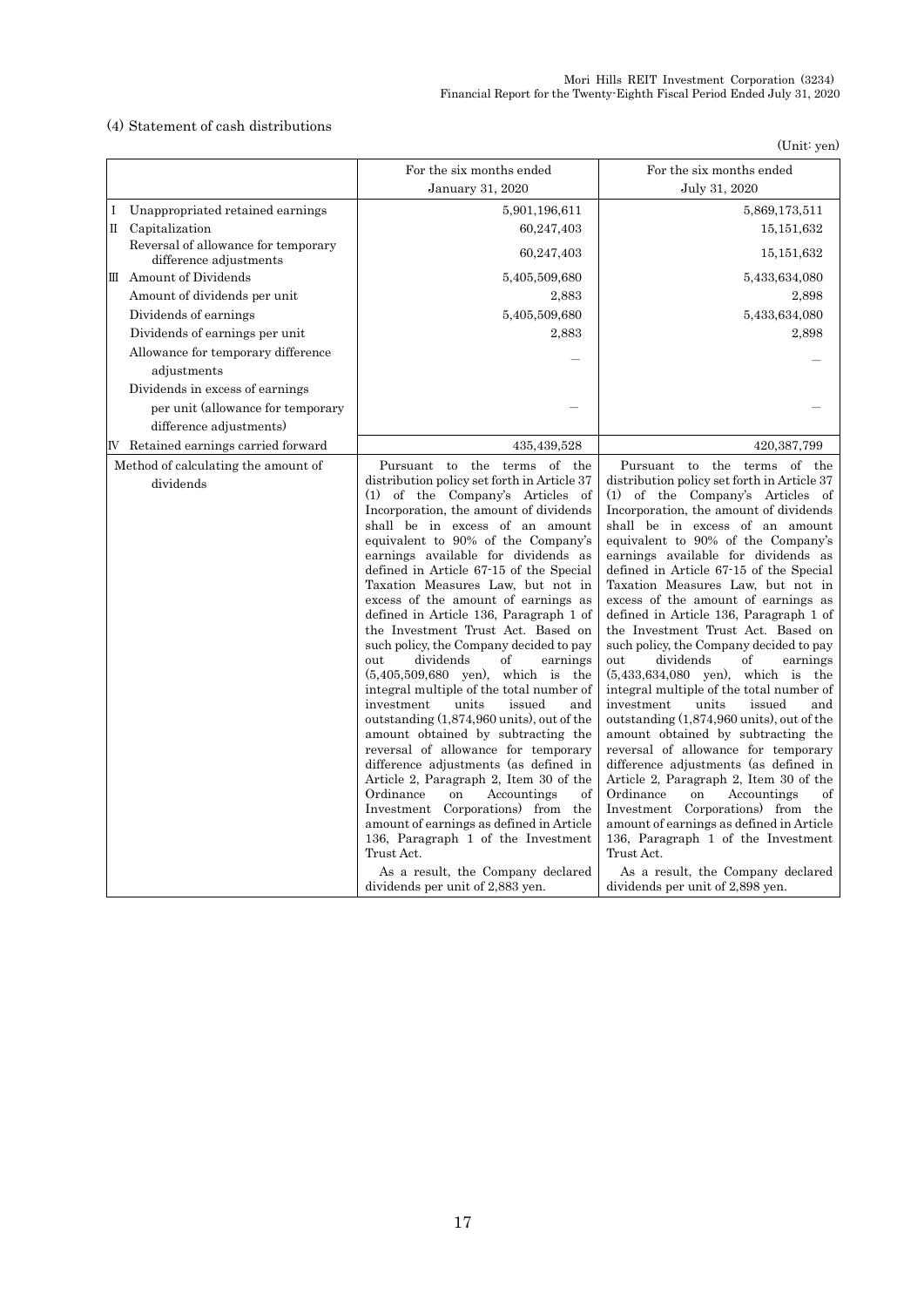#### (5) Statement of cash flows

|                                                               |                          | (Unit: thousands of yen) |
|---------------------------------------------------------------|--------------------------|--------------------------|
|                                                               | For the six months ended |                          |
|                                                               | January 31, 2020         | July 31, 2020            |
| Net cash provided by (used in) operating activities           |                          |                          |
| Income before income taxes                                    | 5,407,830                | 5,434,665                |
| Depreciation and amortization                                 | 1,034,455                | 1,041,061                |
| Amortization of investment corporation bonds<br>issuance cost | 9,909                    | 9,022                    |
| Amortization of investment unit issuance cost                 | 6.952                    | 6.952                    |
| Interest income                                               | (44)                     | (48)                     |
| Gain on forfeiture of unclaimed dividends                     | (1,035)                  | (1,379)                  |
| Interest expenses                                             | 445,175                  | 431,875                  |
| Decrease (increase) in operating accounts receivable          | 40,505                   | 41,003                   |
| Increase (decrease) in operating accounts payable             | 13,282                   | 16,969                   |
| Increase (decrease) in accounts payable – other               | 16,600                   | (10, 796)                |
| Increase (decrease) in accrued expenses                       | 12,285                   | (46, 766)                |
| Increase (decrease) in accrued consumption taxes              | (267, 340)               | (71, 498)                |
| Increase (decrease) in advances received                      | 1,697                    | (10, 545)                |
| Increase (decrease) in deposits received                      | (40, 964)                | (7,595)                  |
| Decrease (increase) in prepaid expenses                       | (3,283)                  | 16,485                   |
| Decrease (increase) in long-term prepaid expenses             | 10,848                   | 37,110                   |
| Other, net                                                    | 83                       | (71)                     |
| Subtotal                                                      | 6,686,957                | 6,886,443                |
| Interest income received                                      | 44                       | 48                       |
| Interest expenses paid                                        | (445, 198)               | (432,597)                |
| Income taxes paid                                             | (1, 452)                 | (1,339)                  |
| Net cash provided by (used in) operating activities           | 6,240,351                | 6,452,555                |
| Net cash provided by (used in) investing activities           |                          |                          |
| Purchase of property, plant and equipment in trust            | (205, 905)               | (693, 420)               |
| Repayments of lease and guarantee deposits in trust           | (26, 233)                | (117, 924)               |
| Proceeds from lease and guarantee deposits in trust           | 221,677                  | 215,570                  |
| Net cash provided by (used in) investing activities           | (10, 461)                | (595, 774)               |
| Net cash provided by (used in) financing activities           |                          |                          |
| Proceeds from long-term loans payable                         | 15,900,000               | 12,022,000               |
| Repayments of long-term loans payable                         | (15,900,000)             | (7,022,000)              |
| Redemption of investment corporation bonds                    |                          | (5,000,000)              |
| Cash dividends paid                                           | (5,341,870)              | (5,404,873)              |
| Net cash provided by (used in) financing activities           | (5,341,870)              | (5, 404, 873)            |
| Net increase (decrease) in cash and cash equivalents          | 888,019                  | 451,906                  |
| Cash and cash equivalents at beginning of the period          | 10,219,514               | 11,107,533               |
| Cash and cash equivalents at end of the period                | $*1$ 11, 107, 533        | $*1$ 11,559,439          |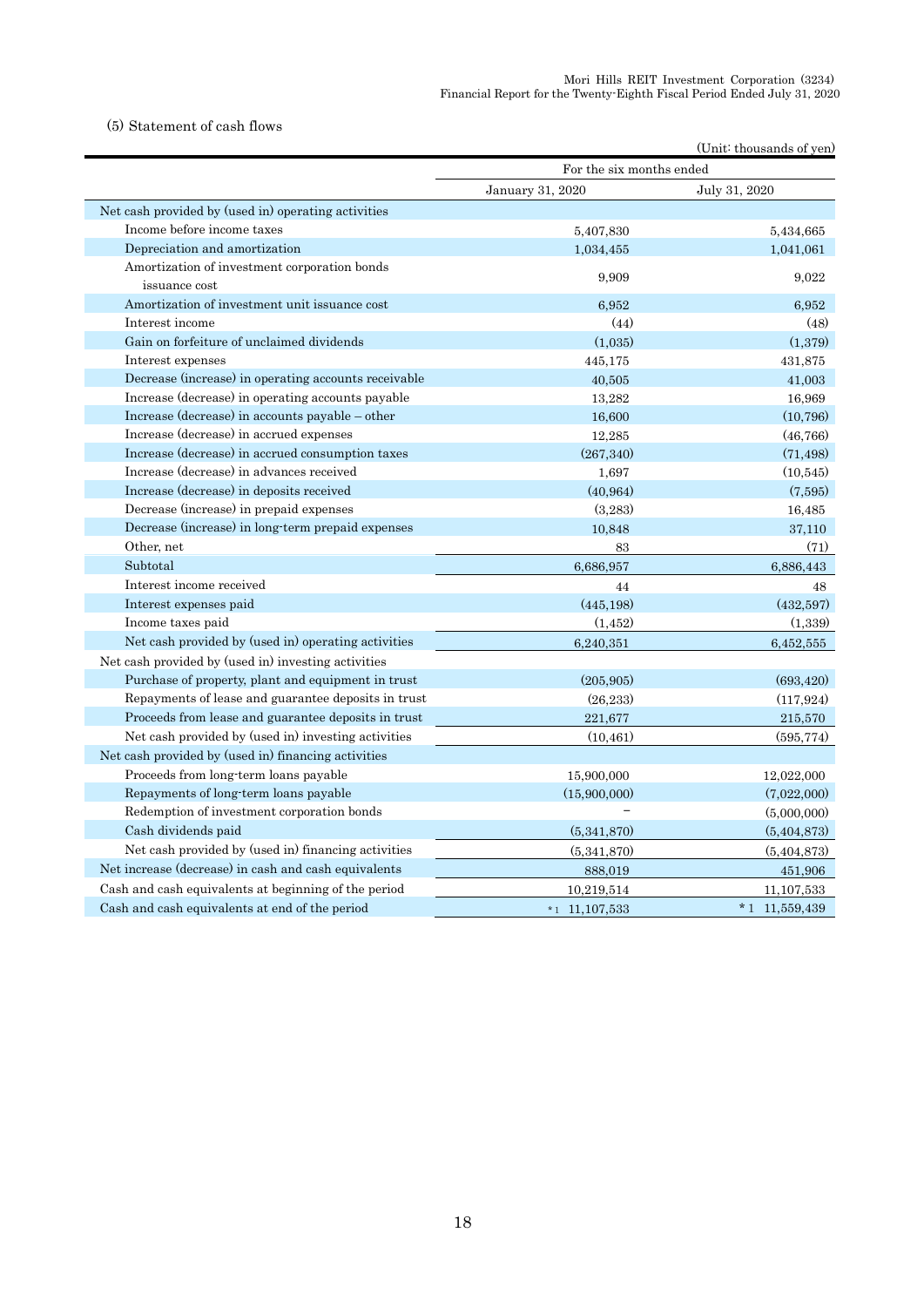(6) Notes to assumption of going concern Not applicable.

#### (7) Summary of significant accounting policies

(a) Property, plant and equipment (including assets in trust) and depreciation

Depreciation of property, plant and equipment of the Company is calculated principally by the straight-line method based on the following estimated useful lives determined by the Company. Significant renewals and additions are capitalized at cost. Maintenance and repairs are charged to income.

| <b>Buildings</b>              | $3\neg 68$ years |
|-------------------------------|------------------|
| <b>Structures</b>             | $3\neg 68$ years |
| Machinery and equipment       | $8 - 33$ years   |
| Tools, furniture and fixtures | $3\nu 15$ years  |

(b) Intangible assets (including assets in trust)

Intangible assets are amortized by the straight-line method based on the estimated useful lives.

(c) Long-term prepaid expenses

Long-term prepaid expenses are amortized by the straight-line method based on the estimated useful lives. (d) Investment corporation bonds issuance cost

Investment corporation bonds issuance cost is amortized using the straight-line method over the term of the bonds.

(e) Investment unit issuance cost

Investment unit issuance cost is amortized using the straight-line method over three years.

(f) Accounting for property taxes

For property tax, city planning tax and depreciable assets tax, the Company charges the amount of property taxes assessed and determined applicable to the fiscal period to expenses related to properties.

Registered owners of properties in Japan as of January 1 are responsible for paying property taxes for the calendar year based on assessments by local governments. Therefore, registered owners who sold properties to the Company were liable for property taxes for the calendar year, including the period from the date of the acquisition by the Company until the end of the year. The Company reimbursed sellers of properties for the equivalent amount of property taxes and included the amount in the acquisition cost of real estate. The amount equivalent to property taxes included in the cost of acquisition of real estate was none for the period ended January 31, 2020 and period ended July 31, 2020.

(g) Hedge accounting approach

a) Hedge accounting approach

Deferred hedge accounting is applied for interest rate swap transactions. However, special treatment is applied for interest rate swaps when the requirements for special treatment are fulfilled.

- b) Hedging instruments and hedged items
	- Hedging instruments: Interest rate swap transactions

Hedged items: Borrowing interest rates

c) Hedging policy

The Company conducts derivative transactions to hedge risks as stipulated in the Company's Articles of Incorporation in accordance with the Company's risk management policy.

d) Method for assessing the effectiveness of hedging

The Company evaluates by comparing the cumulative change in market rates of hedged items and hedging instruments or cash flow and based on the amount of change in both during the period from the start of hedging to when the effectiveness is being determined.

However, assessment of the effectiveness is omitted if the important conditions regarding hedging instruments and hedged items are identical and if it can be assumed that fluctuations of market rates or cash flow can be completely offset from when the hedge begins. Moreover, assessment of the effectiveness is omitted for interest rate swaps when the requirements for special treatment are fulfilled.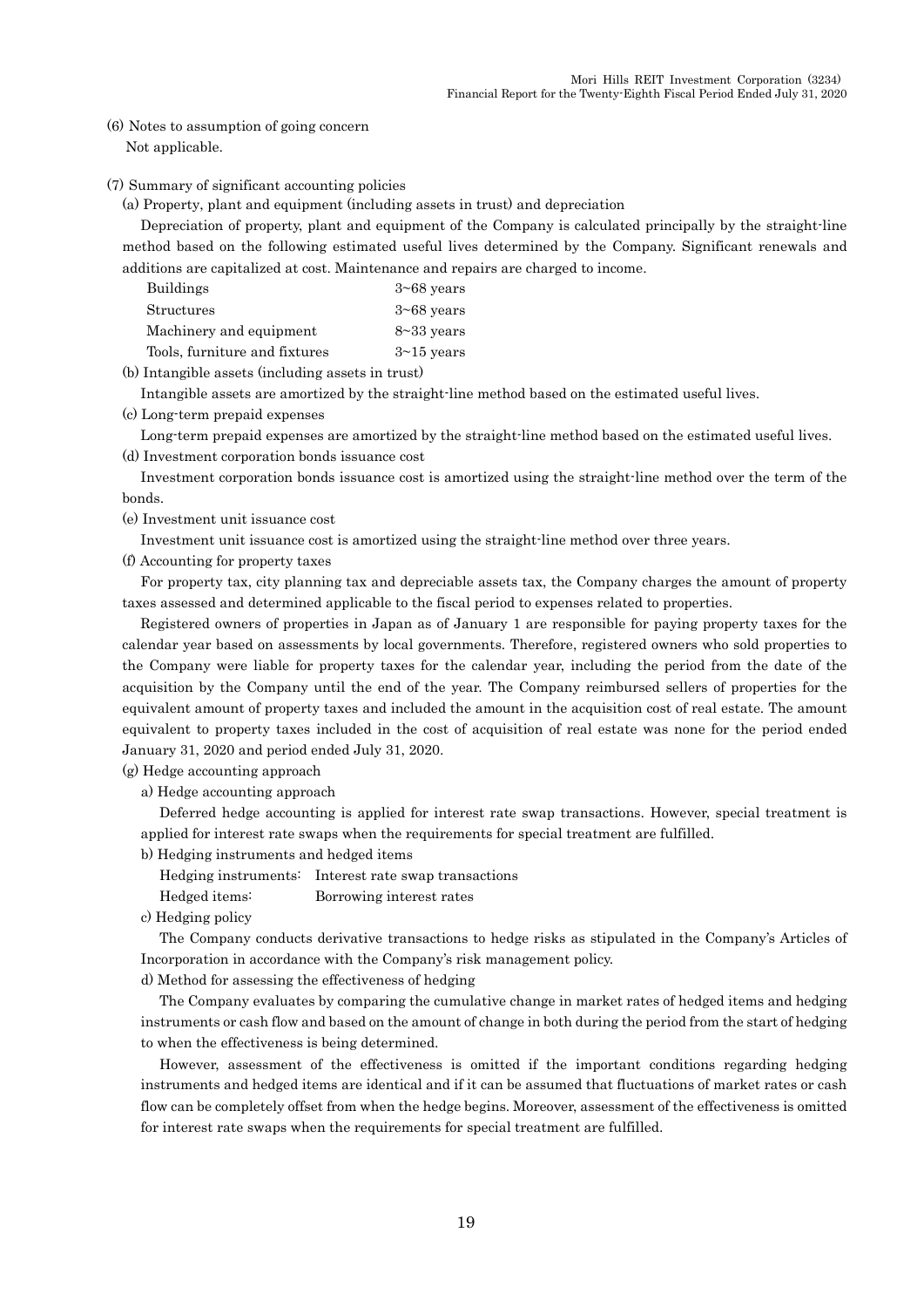(h)Cash and cash equivalents

Cash and cash equivalents in the statement of cash flows consist of cash on hand and deposits in trust; deposits and deposits in trust that can be withdrawn at any time; and short-term investments with a maturity of three months or less from the date of acquisition, which are readily convertible to cash and bear only an insignificant risk of price fluctuation.

(i) Accounting for trust beneficial interest in real estate

For trust beneficial interest in real estate owned by the Company, all accounts of assets and liabilities within the assets in trust as well as all accounts of revenue generated and expenses incurred from the assets in trust are recognized in the relevant accounts of the balance sheet and statement of income and retained earnings.

The following material items of the assets in trust recognized in the relevant accounts are separately listed on the balance sheet.

a) Cash and deposits in trust

b) Buildings in trust; structures in trust; machinery and equipment in trust; tools, furniture and fixtures in trust; land in trust; construction in progress in trust; leasehold rights in trust; and other intangible assets in trust

c) Lease and guarantee deposits in trust

(j) Consumption taxes

Transactions subject to consumption taxes are recorded at amounts exclusive of consumption taxes. Nondeductible consumption taxes related to the acquisition of assets are treated as the cost of applicable assets.

#### Additional Information

Notes on Provision and Reversal of Allowance for Temporary Difference Adjustments

For the six months ended January 31, 2020

1. Reason for reversal, and related asset, etc. and amount of reversal

(Unit: thousands of yen)

| Related asset, etc.                   | Reason for reversal                                 | Reversal of allowance for temporary<br>difference adjustments |
|---------------------------------------|-----------------------------------------------------|---------------------------------------------------------------|
| Deferred gains or losses<br>on hedges | Changes in fair value of derivative<br>transactions | 60.247                                                        |

#### 2. Specific method of reversal

Deferred gains or losses on hedges

Reversal in line with changes in fair value of derivative transactions that are the hedging instruments is planned.

#### For the six months ended July 31, 2020

1. Reason for reversal, and related asset, etc. and amount of reversal

|                                       |                                                     | (Unit: thousands of yen)                                      |
|---------------------------------------|-----------------------------------------------------|---------------------------------------------------------------|
| Related asset, etc.                   | Reason for reversal                                 | Reversal of allowance for temporary<br>difference adjustments |
| Deferred gains or losses<br>on hedges | Changes in fair value of derivative<br>transactions | 15.151                                                        |

### 2. Specific method of reversal

Deferred gains or losses on hedges

Reversal in line with changes in fair value of derivative transactions that are the hedging instruments is planned.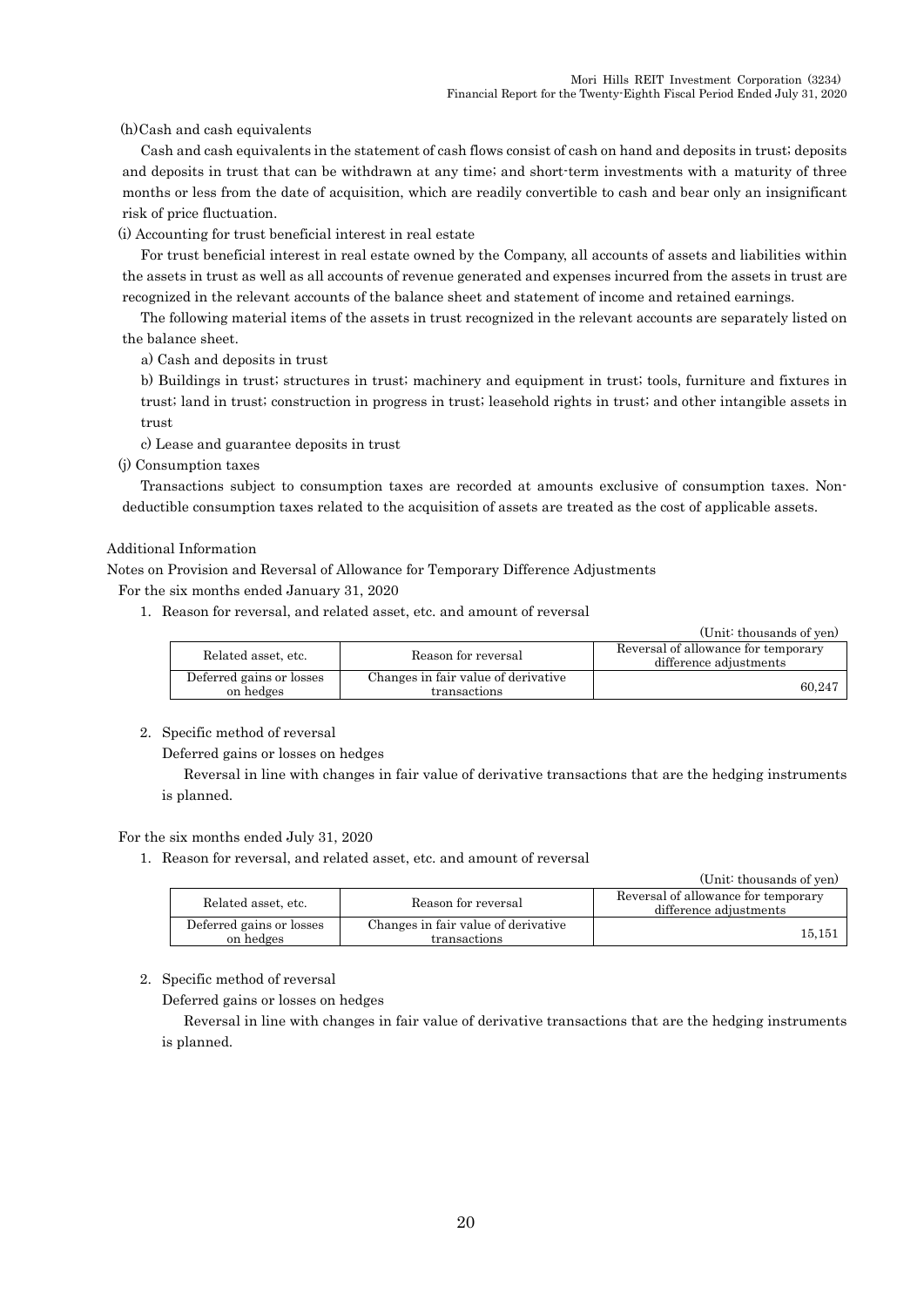(Unit: thousands of yen)

### (8) Notes to Financial Statements

(Omission of disclosure)

Note to the statement of unitholders' equity, securities, retirement benefits and asset retirement obligations are omitted because there is thought to be no large necessity for disclosure in this financial report.

#### 1. Net assets

\*1 Allowance for temporary difference adjustments

For the six months ended January 31, 2020

1. Reason and related asset, etc. and amount of provision

|                                             |                                              |                   |                                             |                                            |                              |                                        | (Umit. mousanus of year) |
|---------------------------------------------|----------------------------------------------|-------------------|---------------------------------------------|--------------------------------------------|------------------------------|----------------------------------------|--------------------------|
| Related asset,<br>etc.                      | Reason                                       | Initial<br>amount | Balance at<br>beginning<br>of the<br>period | Allowance<br>set aside<br>during<br>period | Reversal<br>during<br>period | Balance at<br>the end of<br>the period | Reason for<br>reversal   |
| Deferred<br>gains or<br>losses on<br>hedges | Loss on<br>valuation<br>of interest<br>swaps | 468,740           | 174.371                                     | 294.368                                    |                              | 468,740                                |                          |

### 2. Specific method of reversal

Deferred gains or losses on hedges

Reversal in line with changes in fair value of derivative transactions that are the hedging instruments is planned.

For the six months ended July 31, 2020

1. Reason and related asset, etc. and amount of provision

|                                             |                                              |                   |                                             |                                            |                              |                                        | (Unit: thousands of yen)                                  |
|---------------------------------------------|----------------------------------------------|-------------------|---------------------------------------------|--------------------------------------------|------------------------------|----------------------------------------|-----------------------------------------------------------|
| Related asset,<br>etc.                      | Reason                                       | Initial<br>amount | Balance at<br>beginning<br>of the<br>period | Allowance<br>set aside<br>during<br>period | Reversal<br>during<br>period | Balance at<br>the end of<br>the period | Reason for<br>reversal                                    |
| Deferred<br>gains or<br>losses on<br>hedges | Loss on<br>valuation<br>of interest<br>swaps | 468.740           | 468,740                                     |                                            | 60.247                       | 408,492                                | Changes in<br>fair value of<br>derivative<br>transactions |

### 2. Specific method of reversal

Deferred gains or losses on hedges

Reversal in line with changes in fair value of derivative transactions that are the hedging instruments is planned.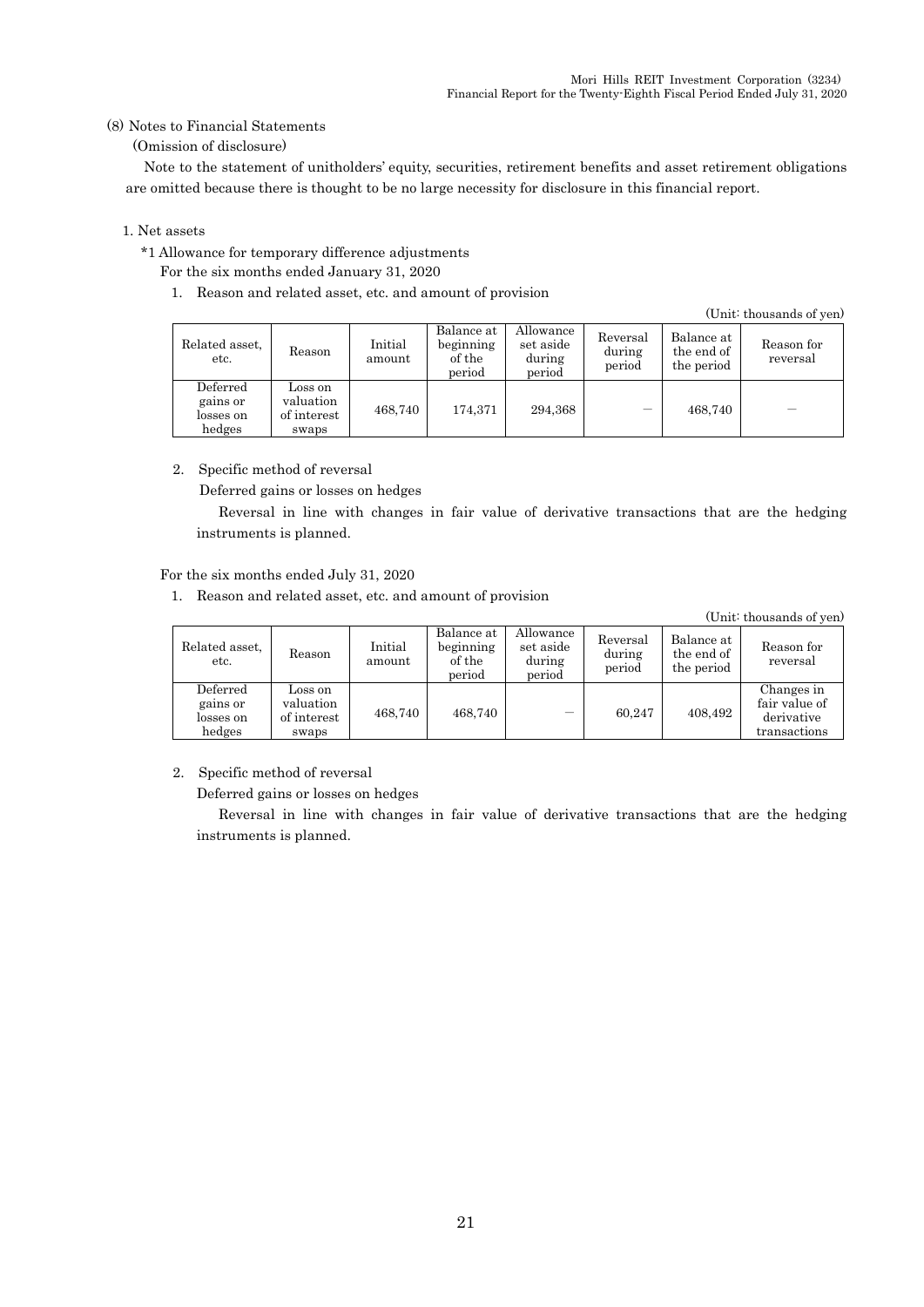### 2. Breakdown of property-related revenue and expenses

\*1 Breakdown of property operating income

| I Dieandown of property operating income |                  |                          |               | (Unit: thousands of yen) |
|------------------------------------------|------------------|--------------------------|---------------|--------------------------|
|                                          |                  | For the six months ended |               |                          |
|                                          | January 31, 2020 |                          | July 31, 2020 |                          |
| A. Property operating revenue            |                  |                          |               |                          |
| Rent revenues                            |                  |                          |               |                          |
| Rent and common area revenue             | 9,371,565        |                          | 9,383,153     |                          |
| Other rent revenue                       | 5.979            | 9,377,544                | 5.884         | 9,389,038                |
| Other operating revenues                 |                  |                          |               |                          |
| Parking revenue                          | 57,844           |                          | 53,667        |                          |
| Utilities and other revenue              | 194,906          |                          | 145,224       |                          |
| Cancellation penalty                     | 1,166            |                          | 13,797        |                          |
| Key money income                         |                  | 253,917                  | 529           | 213,218                  |
| Total property operating revenue         |                  | 9,631,462                |               | 9,602,257                |
| B. Property operating expenses           |                  |                          |               |                          |
| Expenses related to properties           |                  |                          |               |                          |
| Property management fees                 | 1,104,176        |                          | 1,122,870     |                          |
| Property taxes                           | 705,466          |                          | 725,205       |                          |
| <b>Utilities</b>                         | 152,625          |                          | 115,650       |                          |
| Maintenance and repairs                  | 60,700           |                          | 79,298        |                          |
| Insurance premium                        | 17,503           |                          | 17,313        |                          |
| Custodian fees                           | 6,703            |                          | 5.950         |                          |
| Depreciation and amortization            | 1,034,455        |                          | 1,041,061     |                          |
| Rent expenses                            | 127,661          |                          | 129,153       |                          |
| Other lease business expenses            | 14,781           | 3,224,074                | 15,358        | 3,251,861                |
| Total property operating expenses        |                  | 3,224,074                |               | 3,251,861                |
| C. Property operating income $[A - B]$   |                  | 6,407,387                |               | 6,350,396                |

\*2 Transactions with major unitholders

(Unit: thousands of yen)

|                                | For the six months ended |               |  |
|--------------------------------|--------------------------|---------------|--|
|                                | January 31, 2020         | July 31, 2020 |  |
| From operating transactions    |                          |               |  |
| Rent revenues                  | 6,087,720                | 6,086,486     |  |
| Other operating revenues       | 2,286                    | 970           |  |
| Expenses related to properties | 239.152                  | 245.141       |  |

### 3. Cash and cash equivalents

\*1 Relationship between cash and cash equivalents at end of the period in the statement of cash flows and cash and deposits stated in the balance sheet (Unit: thousands of yen)

|                            | For the six months ended |               |  |  |
|----------------------------|--------------------------|---------------|--|--|
|                            | January 31, 2020         | July 31, 2020 |  |  |
| Cash and deposits          | 5,646,194                | 6,575,310     |  |  |
| Cash and deposits in trust | 5,461,338                | 4,984,129     |  |  |
| Cash and cash equivalents  | 11, 107, 533             | 11,559,439    |  |  |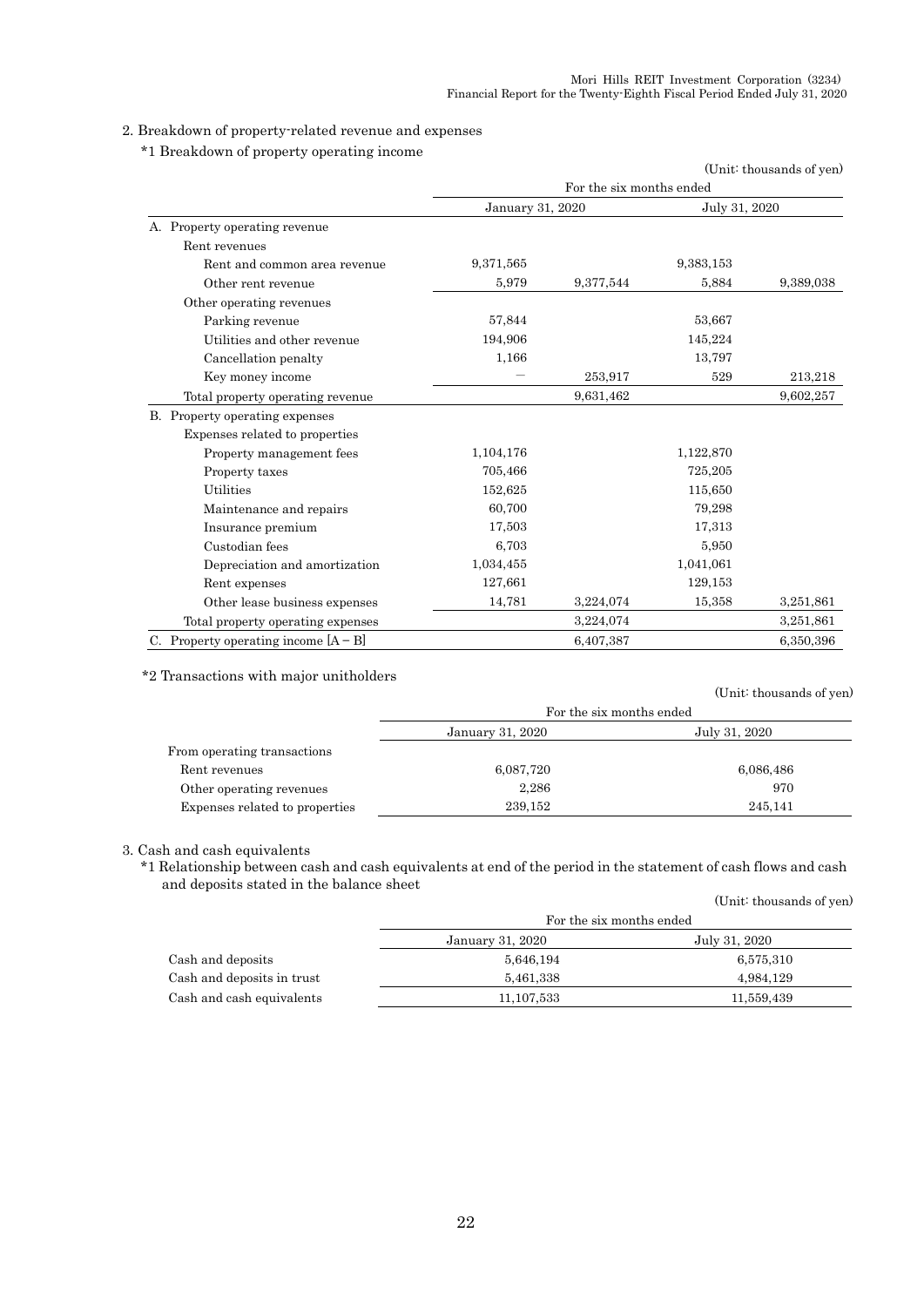(Unit: thousands of yen)

#### 4. Leases

Operating lease transactions (as lessor)

Future minimum rent revenues under existing non-cancelable lease agreements

|                   | As of            |               |  |
|-------------------|------------------|---------------|--|
|                   | January 31, 2020 | July 31, 2020 |  |
| Due within 1 year | 4,561,306        | 5,088,603     |  |
| Due after 1 year  | 12,851,440       | 12,183,640    |  |
| Total             | 17,412,746       | 17,272,243    |  |

#### 5. Financial instruments

(1) Policy for financial instruments

(a) Policy for holding financial instruments

The Company makes use of various financial instruments in order to invest surplus funds efficiently. In addition, concerning fund procurement, the Company adopts a policy of undertaking such fund raising primarily through the issuance of investment units, the borrowing of funds and the issuance of investment corporation bonds. The Company limits derivative transactions to those that are entered into for the purpose of hedging the risk of future fluctuations in interest rates on loans payable, and does not engage in speculative transactions.

(b) Description of financial instruments and associated risks, and risk management structure

Deposits used for investing the Company's surplus funds are exposed to credit risks, for example, the failure of the financial institutions that are holding the deposits, but the Company limits the risks by diversifying financial institutions.

Investment corporation bonds and long-term loans payable are used for fund procurement associated with the acquisition of real estate related assets or repayment of loans payable. Of these, loans payable with variable interest rates are exposed to the risk of fluctuations in interest rates, but derivative transactions are utilized as hedging instruments.

Interest rate swaps are utilized with the Company seeking to, in effect, convert fluctuating interest rates on fund procurement into fixed interest rates. For information on the method of hedge accounting approach, hedging instruments and hedged items, hedging policy and method for assessing the effectiveness of hedging, please refer to "Summary of significant accounting policies; (g) Hedge accounting approach."

Concerning derivative transactions, risks are managed pursuant to the risk management policy set forth by the Company.

(c) Supplementary explanation on matters concerning fair value of financial instruments

The fair value of financial instruments, aside from values based on market price, include values based on reasonable calculations when no market price exists. Certain assumptions are used for the estimation of fair value. Accordingly, the results of such estimation may change if different assumptions are used. In addition, concerning the contract amount of derivative transactions in "Derivative transactions" below the amount itself does not represent the value of the market risks associated with the derivative transactions.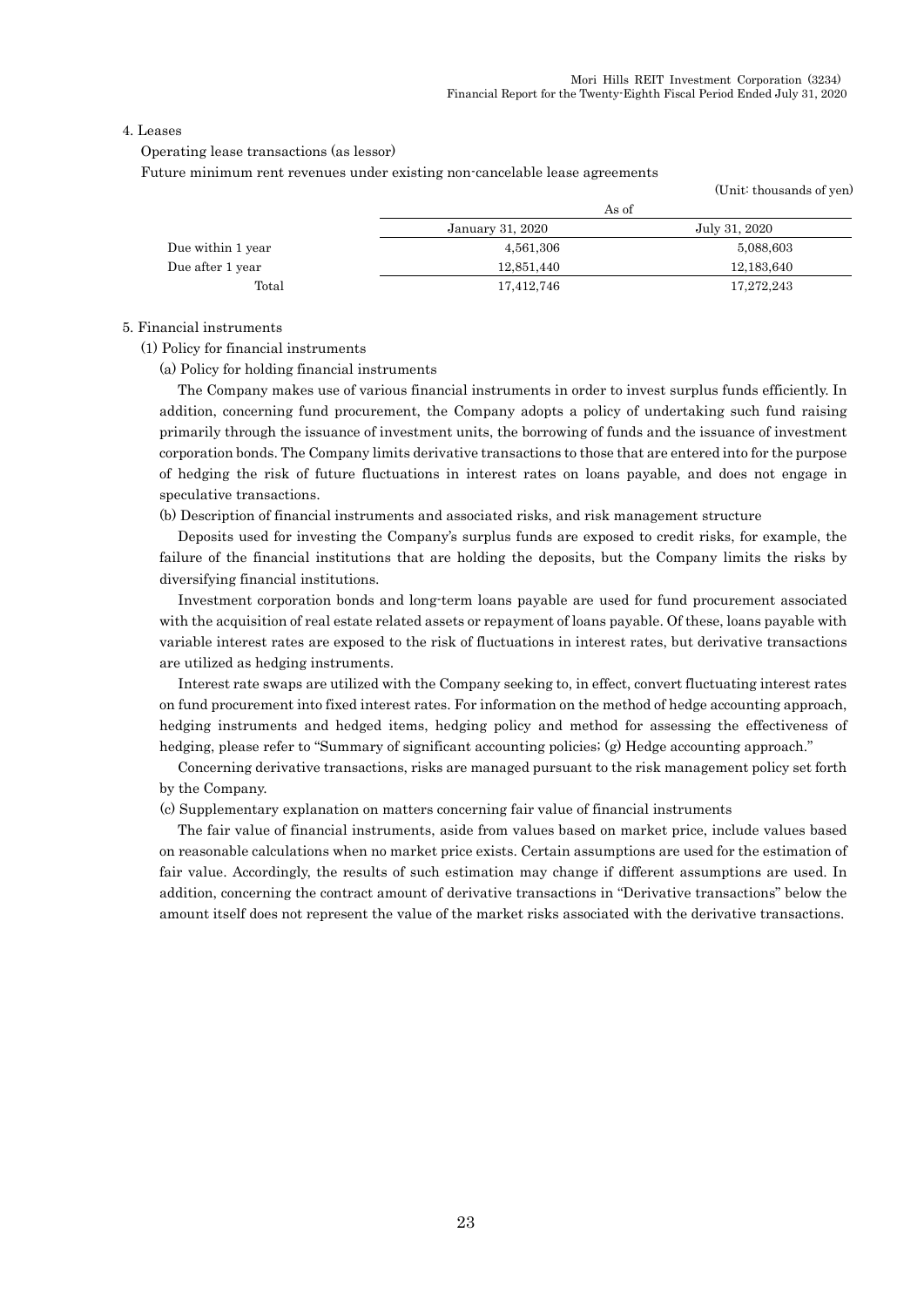(Unit: thousands of yen)

### (2) Fair value of financial instruments

The following are the carrying amount, fair value and the difference between them of financial instruments as of January 31, 2020.

|                                                        |                 |              | (Unit: thousands of yen) |  |
|--------------------------------------------------------|-----------------|--------------|--------------------------|--|
|                                                        | Carrying amount | Fair value   | Difference               |  |
| (a) Cash and deposits                                  | 5,646,194       | 5,646,194    |                          |  |
| (b) Cash and deposits in trust                         | 5,461,338       | 5,461,338    |                          |  |
| Total                                                  | 11, 107, 533    | 11, 107, 533 |                          |  |
| (c) Current portion of investment<br>corporation bonds | 8,500,000       | 8,512,200    | 12,200                   |  |
| (d) Current portion of long-term<br>loans payable      | 13,022,000      | 13,042,636   | 20,636                   |  |
| (e) Investment corporation bonds                       | 13,500,000      | 13,592,690   | 92,690                   |  |
| (f) Long-term loans payable                            | 144,200,000     | 144,340,492  | 140,492                  |  |
| Total                                                  | 179,222,000     | 179,488,018  | 266,018                  |  |
| Derivative transactions (Note1)                        | (724, 583)      | (724, 583)   |                          |  |

The following are the carrying amount, fair value and the difference between them of financial instruments as of July 31, 2020.

|                                                        |                 |             | (Unit. thousands of yen) |
|--------------------------------------------------------|-----------------|-------------|--------------------------|
|                                                        | Carrying amount | Fair value  | Difference               |
| (a) Cash and deposits                                  | 6,575,310       | 6,575,310   |                          |
| (b) Cash and deposits in trust                         | 4,984,129       | 4,984,129   |                          |
| Total                                                  | 11,559,439      | 11,559,439  |                          |
| (c) Current portion of investment<br>corporation bonds | 5,500,000       | 5,503,590   | 3.590                    |
| (d) Current portion of long-term<br>loans payable      | 12,500,000      | 12,533,139  | 33,139                   |
| (e) Investment corporation bonds                       | 11,500,000      | 11,471,300  | (28,700)                 |
| (f) Long-term loans payable                            | 149,722,000     | 149,824,801 | 102,801                  |
| Total                                                  | 179,222,000     | 179,332,830 | 110,830                  |
| Derivative transactions (Note1)                        | (709.432)       | (709, 432)  |                          |

(Note 1) Assets and liabilities from derivative transactions are indicated in net amounts and net liabilities are indicated in parentheses.

(Note 2) Method of calculating the fair value of financial instruments, and derivative transactions

Assets

(a) Cash and deposits; (b) Cash and deposits in trust

As these are settled within a short period of time, the fair value is approximately the same as the book value and is thus stated at that book value.

#### Liabilities

(c) Current portion of investment corporation bonds; (e) Investment corporation bonds

The fair value of these is based on market prices.

(d) Current portion of long-term loans payable; (f) Long-term loans payable

Of long-term loans payable, as those with variable interest rates reflect market interest rates within a short period of time, the fair value is thought to be approximately the same as the book value and is thus stated at that book value (However, long-term loans payable with variable interest rates that are subject to special treatment for interest rate swaps (please refer to "Derivative transactions" below) are based on a calculation method of discounting the sum total amount of principal and interest accounted for together with said interest rate swaps by the rate reasonably estimated as being applicable in the event of a similar transaction.). Meanwhile, those with fixed interest rates are based on a calculation method of discounting the sum total amount of principal and interest by the rate reasonably estimated as being applicable in the event of a similar transaction.

#### Derivative transactions

Please refer to "Derivative transactions" below.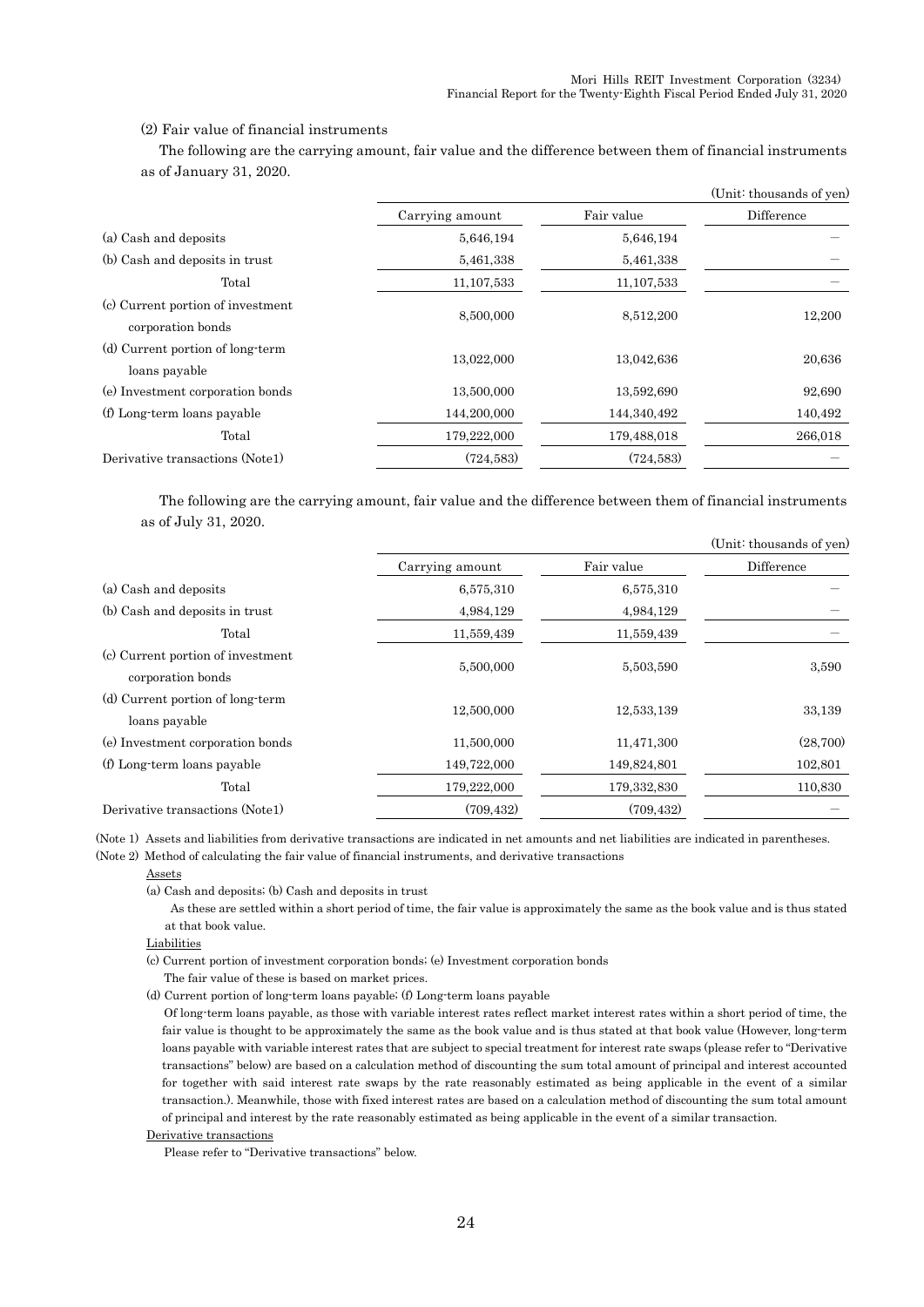(Note 3) Redemption of monetary claims scheduled to be due after the balance sheet date (as of January 31, 2020)

|                            |                      |                                               |                                                |                                                |                                                | (Unit: thousands of yen) |
|----------------------------|----------------------|-----------------------------------------------|------------------------------------------------|------------------------------------------------|------------------------------------------------|--------------------------|
|                            | Due within<br>1 year | Due after<br>1 year,<br>but within<br>2 years | Due after<br>2 years,<br>but within<br>3 years | Due after<br>3 years,<br>but within<br>4 years | Due after<br>4 years,<br>but within<br>5 years | Due after<br>5 years     |
| Cash and deposits          | 5,646,194            | -                                             | _                                              | -                                              | __                                             |                          |
| Cash and deposits in trust | 5,461,338            | -                                             | _                                              | -                                              | –                                              |                          |
| Total                      | 11, 107, 533         |                                               |                                                |                                                |                                                |                          |

Redemption of monetary claims scheduled to be due after the balance sheet date (as of July 31, 2020)

(Unit: thousands of yen)

|                            | Due within<br>1 year | Due after<br>1 year.<br>but within<br>2 years | Due after<br>2 years,<br>but within<br>3 years | Due after<br>3 years,<br>but within<br>4 years | Due after<br>4 years,<br>but within<br>5 years | Due after<br>5 years |
|----------------------------|----------------------|-----------------------------------------------|------------------------------------------------|------------------------------------------------|------------------------------------------------|----------------------|
| Cash and deposits          | 6,575,310            | –                                             |                                                |                                                |                                                |                      |
| Cash and deposits in trust | 4,984,129            | –                                             | _                                              |                                                |                                                |                      |
| Total                      | 11,559,439           | -                                             | –                                              |                                                | _                                              |                      |

(Note 4) Investment corporation bonds and long-term loans payable scheduled to be due after the balance sheet date (as of January 31, 2020)

|                              |                      |                                               |                                                |                                                |                                                | (Unit: thousands of yen) |
|------------------------------|----------------------|-----------------------------------------------|------------------------------------------------|------------------------------------------------|------------------------------------------------|--------------------------|
|                              | Due within<br>1 year | Due after<br>1 year.<br>but within<br>2 years | Due after<br>2 years.<br>but within<br>3 years | Due after<br>3 years,<br>but within<br>4 years | Due after<br>4 years,<br>but within<br>5 years | Due after<br>5 years     |
| Investment corporation bonds | 8,500,000            | 2,000,000                                     |                                                |                                                | 2,000,000                                      | 9,500,000                |
| Long-term loans payable      | 13.022.000           | 19,000,000                                    | 15,500,000                                     | 20,400,000                                     | 15,800,000                                     | 73,500,000               |
| Total                        | 21,522,000           | 21,000,000                                    | 15,500,000                                     | 20,400,000                                     | 17,800,000                                     | 83,000,000               |

Investment corporation bonds and long-term loans payable scheduled to be due after the balance sheet date (as of July 31, 2020)

(Unit: thousands of yen)

|                              |                      |                                               |                                                |                                                |                                                | Culture chousands of year. |
|------------------------------|----------------------|-----------------------------------------------|------------------------------------------------|------------------------------------------------|------------------------------------------------|----------------------------|
|                              | Due within<br>1 year | Due after<br>1 year.<br>but within<br>2 years | Due after<br>2 years.<br>but within<br>3 years | Due after<br>3 years,<br>but within<br>4 years | Due after<br>4 years,<br>but within<br>5 years | Due after<br>5 years       |
| Investment corporation bonds | 5,500,000            | _                                             |                                                |                                                | 4,000,000                                      | 7,500,000                  |
| Long-term loans payable      | 12,500,000           | 22,000,000                                    | 15,200,000                                     | 18,800,000                                     | 17.334.000                                     | 76,388,000                 |
| Total                        | 18,000,000           | 22,000,000                                    | 15,200,000                                     | 18,800,000                                     | 21,334,000                                     | 83,888,000                 |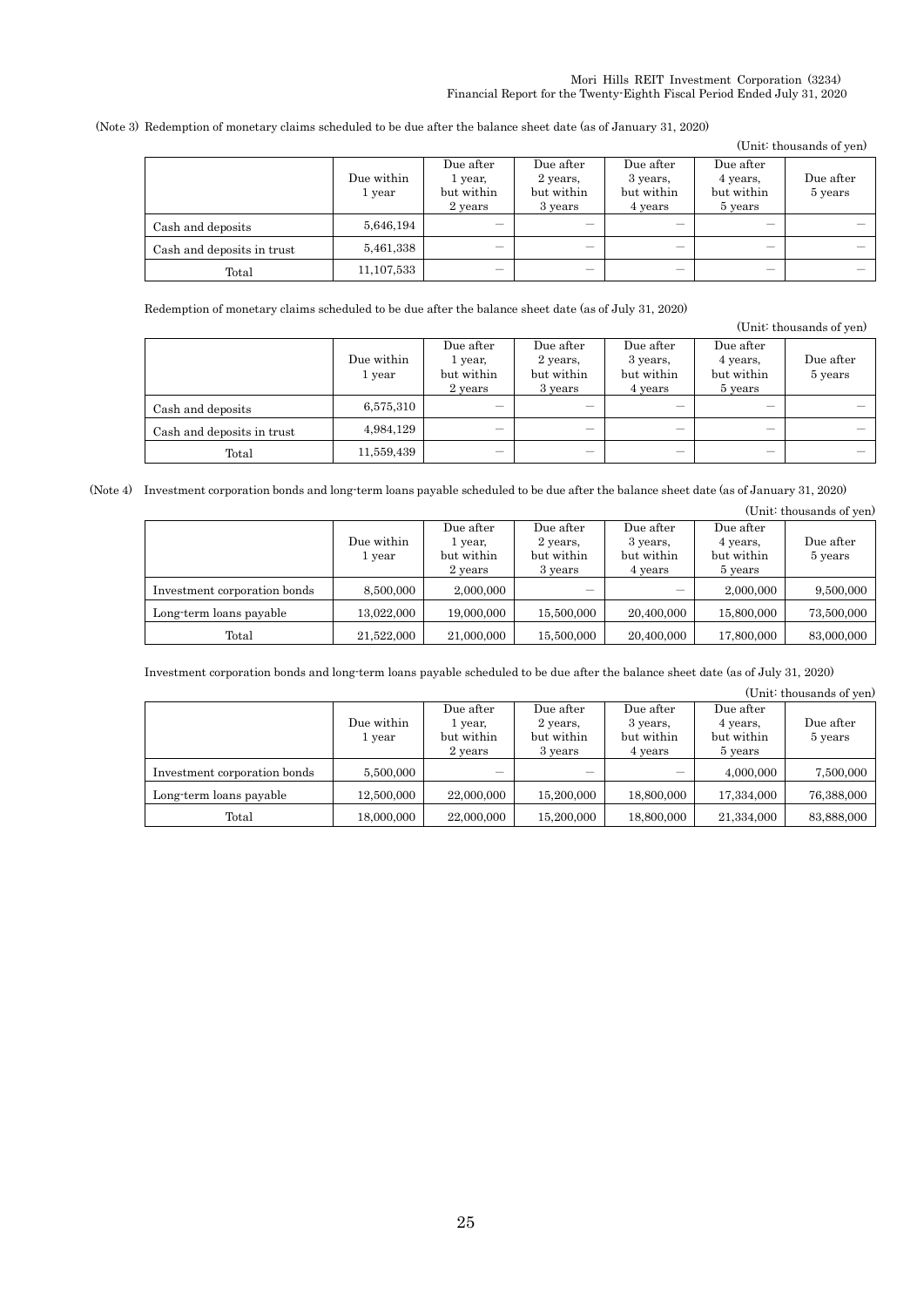#### 6. Derivative transactions

- (1) Transactions for which hedge accounting is not applied
	- As of January 31, 2020

Not applicable.

As of July 31, 2020 Not applicable.

### (2) Transactions for which hedge accounting is applied

As of January 31, 2020

The following is the contract amount or amount equivalent to the principal provided in the contract as of the date of settlement of accounts based on each method of hedge accounting.  $(\text{Unit}: \text{thoucanda of } \text{run})$ 

|                                                          |                                                                             |                            |                 |                  |               | (Unit thousands of yen)                                                                     |
|----------------------------------------------------------|-----------------------------------------------------------------------------|----------------------------|-----------------|------------------|---------------|---------------------------------------------------------------------------------------------|
| Method of<br>hedge<br>accounting                         | Type of<br>derivative<br>transaction                                        | Main<br>hedged item        | Contract amount | Due after 1 year | Fair<br>value | Method of<br>calculating the<br>fair value                                                  |
| Principle<br>method                                      | Interest rate swap<br>transactions<br>Floating receivable;<br>Fixed payable | Long-term<br>loans payable | 85,866,000      | 78.844.000       | (724, 583)    | Based on the<br>quoted price<br>obtained from<br>counterparty<br>financial<br>institutions. |
| Special<br>treatment<br>for<br>interest<br>rate<br>swaps | Interest rate swap<br>transactions<br>Floating receivable;<br>Fixed payable | Long-term<br>loans payable | 43,500,000      | 37,500,000       | $\star$       |                                                                                             |

\*Derivative transactions that are subject to special treatment for interest rate swaps are accounted for together with long-term loans payable that are the hedged items and the fair value is included in the fair value of those long-term loans payable (please refer to Liabilities (d) and (f) of (Note 2) Method of calculating the fair value of financial instruments, and derivative transactions of "Financial instruments; (2) Fair value of financial instruments" above).

### As of July 31, 2020

The following is the contract amount or amount equivalent to the principal provided in the contract as of the date of settlement of accounts based on each method of hedge accounting.  $(T_{\text{in}}; t; t)$  thousands of  $\epsilon$ 

|                                                          |                                                                             |                            |                 |                  |               | (Unit: thousands of yen)                                                                    |
|----------------------------------------------------------|-----------------------------------------------------------------------------|----------------------------|-----------------|------------------|---------------|---------------------------------------------------------------------------------------------|
| Method of<br>hedge<br>accounting                         | Type of<br>derivative<br>transaction                                        | Main<br>hedged item        | Contract amount | Due after 1 year | Fair<br>value | Method of<br>calculating the<br>fair value                                                  |
| Principle<br>method                                      | Interest rate swap<br>transactions<br>Floating receivable;<br>Fixed payable | Long-term<br>loans payable | 95,766,000      | 95,766,000       | (709, 432)    | Based on the<br>quoted price<br>obtained from<br>counterparty<br>financial<br>institutions. |
| Special<br>treatment<br>for<br>interest<br>rate<br>swaps | Interest rate swap<br>transactions<br>Floating receivable;<br>Fixed payable | Long-term<br>loans payable | 43,500,000      | 31,000,000       | $\star$       |                                                                                             |

\*Derivative transactions that are subject to special treatment for interest rate swaps are accounted for together with long-term loans payable that are the hedged items and the fair value is included in the fair value of those long-term loans payable (please refer to Liabilities (d) and (f) of (Note 2) Method of calculating the fair value of financial instruments, and derivative transactions of "Financial instruments; (2) Fair value of financial instruments" above).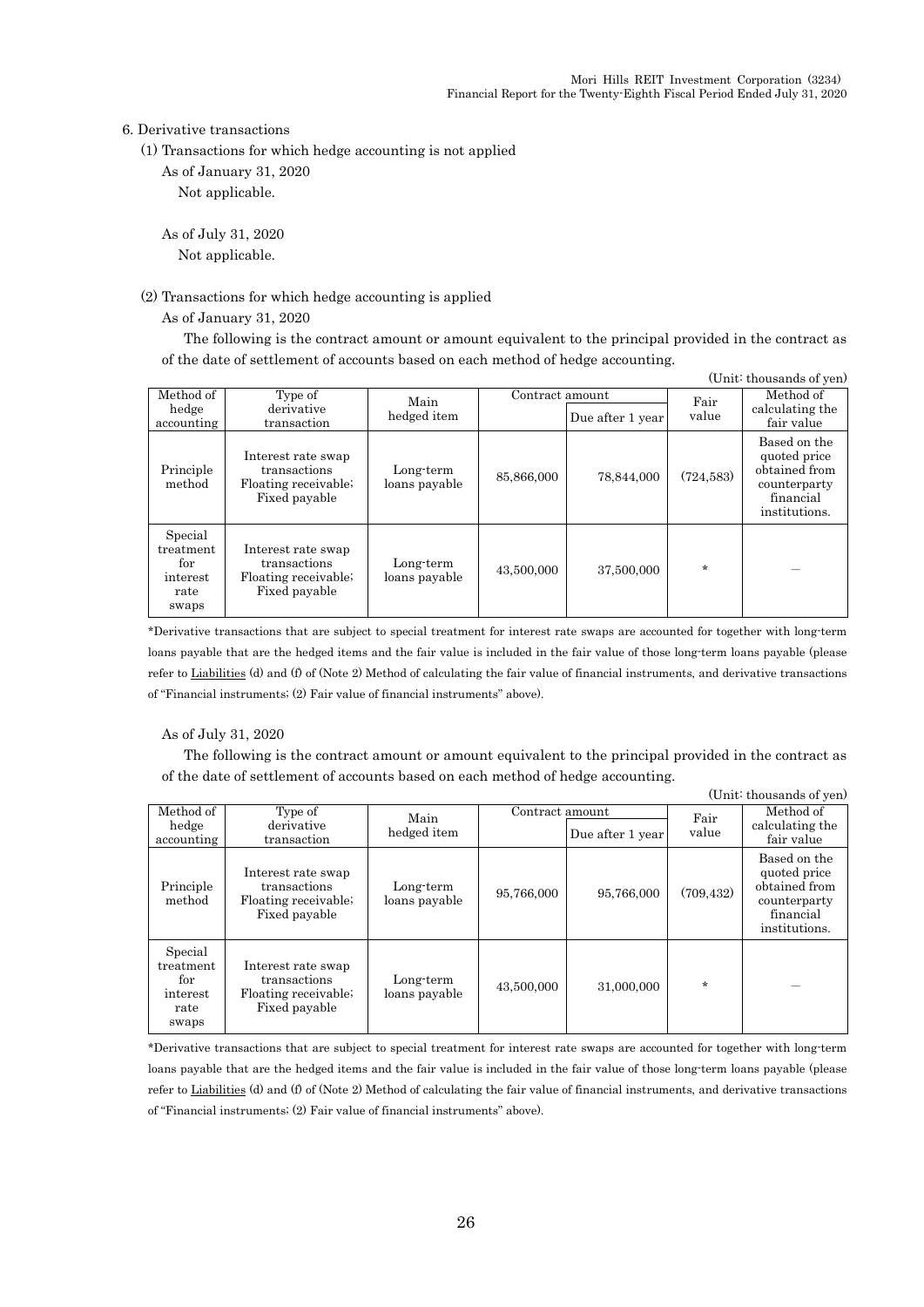### 7. Related party transactions

(1) Parent company and major corporate unitholders

|                   |          |          | - 01 0110 0111 1110110110 0110100 001101011   011                         |                            |                                                                      |                                       |                               |                                                                |                                     |                                                              |
|-------------------|----------|----------|---------------------------------------------------------------------------|----------------------------|----------------------------------------------------------------------|---------------------------------------|-------------------------------|----------------------------------------------------------------|-------------------------------------|--------------------------------------------------------------|
| Type              | Name     | Location | Capital stock<br>or<br>investments<br>in capital<br>(thousands<br>of yen) | Description<br>of business | Percentage<br>of voting<br>rights held<br>in $(by)$<br>related party | Relationship<br>with<br>related party | Description of<br>transaction | Amount of<br>transaction<br>(thousands)<br>of yen)<br>(Note 1) | Account<br>item                     | Balance<br>at end of<br>the period<br>(thousands)<br>of yen) |
|                   |          |          |                                                                           |                            |                                                                      |                                       | Leasing of                    |                                                                | Operating<br>accounts<br>receivable | 730                                                          |
|                   |          |          |                                                                           |                            | properties<br>(Note 2)                                               | 6,090,006                             | Advances<br>received          | 1,094,371                                                      |                                     |                                                              |
|                   |          | Minato-  |                                                                           |                            | 15.0%                                                                | Leasing and<br>management             | (Note 5)                      |                                                                | Lease and                           | 9,790,142                                                    |
|                   |          |          |                                                                           |                            |                                                                      |                                       |                               |                                                                | guarantee<br>deposits               |                                                              |
| Other             | Mori     |          |                                                                           |                            |                                                                      |                                       |                               |                                                                | in trust                            |                                                              |
| related           | Building | ku,      | 79,500,000                                                                | Real estate                | directly                                                             |                                       | Payment of                    |                                                                | Prepaid                             | 3,254                                                        |
| company Co., Ltd. |          | Tokyo    |                                                                           | business                   | held by<br>related party                                             | of real estate                        | property<br>operation and     | 243,327                                                        | expenses                            |                                                              |
|                   |          |          |                                                                           |                            |                                                                      |                                       | management                    | (Note 3)                                                       | Operating                           |                                                              |
|                   |          |          |                                                                           |                            |                                                                      |                                       | fees                          |                                                                | accounts<br>payable                 | 53,112                                                       |
|                   |          |          |                                                                           |                            |                                                                      |                                       | (Note 6)                      |                                                                |                                     |                                                              |
|                   |          |          |                                                                           |                            |                                                                      |                                       | Deposit of<br>lease and       |                                                                | Lease and                           | 53,886                                                       |
|                   |          |          |                                                                           |                            |                                                                      |                                       | guarantee                     |                                                                | guarantee                           |                                                              |
|                   |          |          |                                                                           |                            |                                                                      |                                       | (Note 4)                      |                                                                | deposits<br>in trust                |                                                              |
|                   |          |          |                                                                           |                            |                                                                      |                                       | (Note 7)                      |                                                                |                                     |                                                              |

### For the six months ended January 31, 2020

(Note 1) The amount does not include consumption taxes.

(Note 2) Roppongi Hills Mori Tower, ARK Mori Building, Atago Green Hills, Toranomon Hills Mori Tower, a portion of Koraku Mori Building and a portion of ARK Hills South Tower

(Note 3) The amount includes fees (4,175 thousand yen) that are not charged to expenses but recognized as assets.

(Note 4) Roppongi View Tower

[Transaction terms and conditions and related policies]

(Note 5) The Company engages in transactions by conducting adequate procedures in line with the Related Parties Transaction Guidelines stipulated by the Company's Asset Manager and compliance regulations, after having comprehensively considered the market situation and other factors.

- (Note 6) The Company decides on transactions by conducting adequate procedures in line with the Related Parties Transaction Guidelines stipulated by the Company's Asset Manager and compliance regulations, in light of the market situation, the content of services provided, overall operational capacity and other factors.
- (Note 7) The Company engages in transactions by conducting adequate procedures in line with the Related Parties Transaction Guidelines stipulated by the Company's Asset Manager and compliance regulations, after having comprehensively considered the market situation and other factors.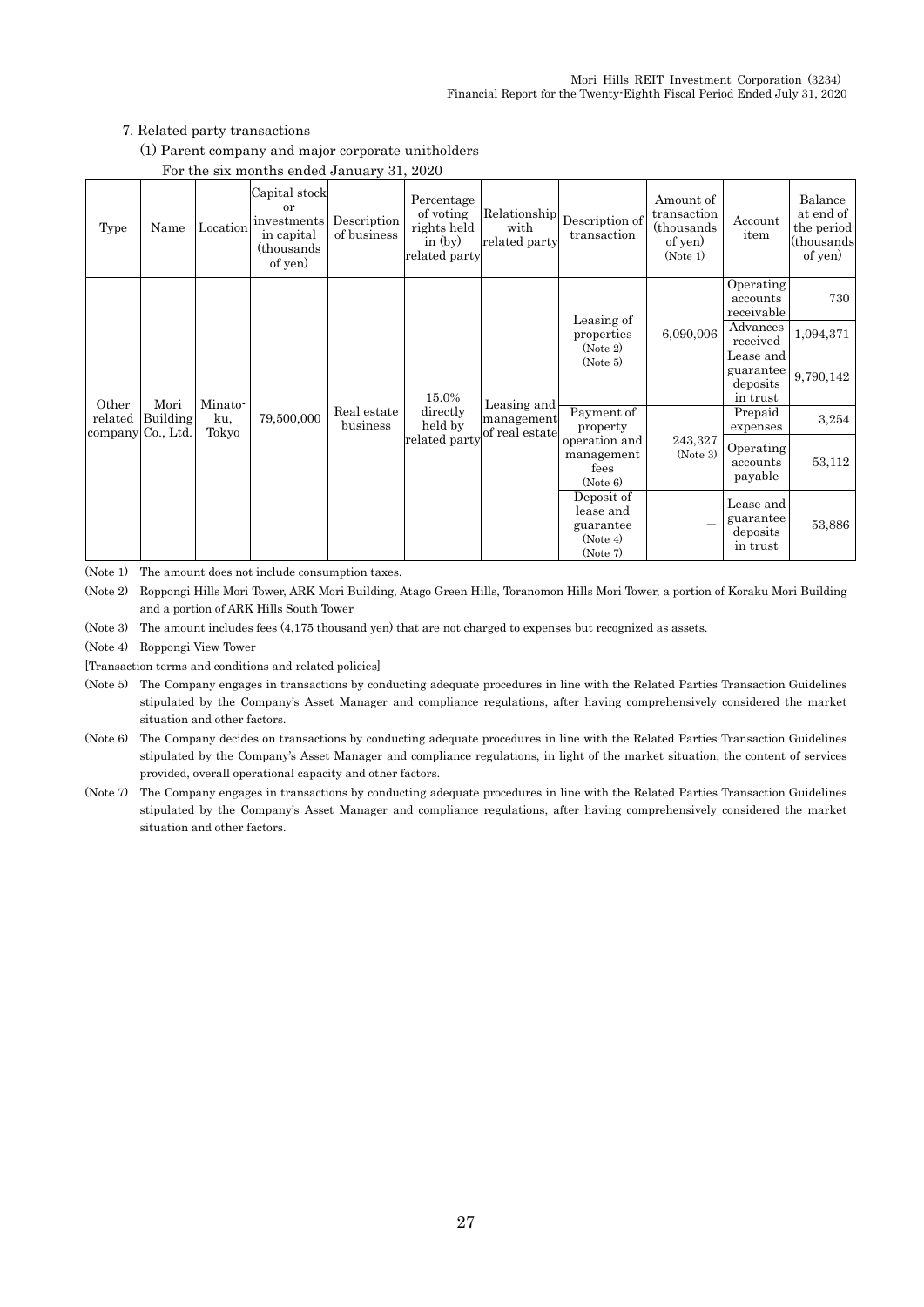|                   |                  |              | For the six months ended buly $51, 2020$                                  |                            |                                                                      |                                                              |                                                         |                                                                |                                     |                                                              |
|-------------------|------------------|--------------|---------------------------------------------------------------------------|----------------------------|----------------------------------------------------------------------|--------------------------------------------------------------|---------------------------------------------------------|----------------------------------------------------------------|-------------------------------------|--------------------------------------------------------------|
| Type              | Name             | Location     | Capital stock<br>or<br>investments<br>in capital<br>(thousands<br>of yen) | Description<br>of business | Percentage<br>of voting<br>rights held<br>in $(by)$<br>related party | with<br>related party                                        | $[Relationship] \textbf{Description of}$<br>transaction | Amount of<br>transaction<br>(thousands)<br>of yen)<br>(Note 1) | Account<br>item                     | Balance<br>at end of<br>the period<br>(thousands)<br>of yen) |
|                   |                  |              |                                                                           |                            |                                                                      |                                                              | Leasing of                                              |                                                                | Operating<br>accounts<br>receivable | 551                                                          |
| Mori<br>Other     |                  |              |                                                                           | 15.0%                      | Leasing and                                                          | properties<br>(Note 2)<br>(Note 5)                           | 6,087,456                                               | Advances<br>received                                           | 1,093,271                           |                                                              |
|                   | Minato-          |              |                                                                           |                            |                                                                      |                                                              |                                                         | Lease and<br>guarantee<br>deposits<br>in trust                 | 9,790,142                           |                                                              |
|                   | related Building | ku,<br>Tokyo | 79,500,000                                                                | Real estate<br>business    | directly<br>held by                                                  | management<br>of real estate                                 | Payment of<br>property                                  |                                                                | Prepaid<br>expenses                 | 3,018                                                        |
| company Co., Ltd. |                  |              |                                                                           |                            | related party                                                        |                                                              | operation and<br>management<br>fees<br>(Note 6)         | 283,110<br>(Note 3)                                            | Operating<br>accounts<br>payable    | 56,266                                                       |
|                   |                  |              |                                                                           |                            |                                                                      | Deposit of<br>lease and<br>guarantee<br>(Note 4)<br>(Note 7) |                                                         | Lease and<br>guarantee<br>deposits<br>in trust                 | 53,886                              |                                                              |

### For the six months ended July 31, 2020

(Note 1) The amount does not include consumption taxes.

(Note 2) Roppongi Hills Mori Tower, ARK Mori Building, Atago Green Hills, Toranomon Hills Mori Tower, a portion of Koraku Mori Building and a portion of ARK Hills South Tower

(Note 3) The amount includes fees (37,969 thousand yen) that are not charged to expenses but recognized as assets.

(Note 4) Roppongi View Tower

[Transaction terms and conditions and related policies]

(Note 5) The Company engages in transactions by conducting adequate procedures in line with the Related Parties Transaction Guidelines stipulated by the Company's Asset Manager and compliance regulations, after having comprehensively considered the market situation and other factors.

(Note 6) The Company decides on transactions by conducting adequate procedures in line with the Related Parties Transaction Guidelines stipulated by the Company's Asset Manager and compliance regulations, in light of the market situation, the content of services provided, overall operational capacity and other factors.

(Note 7) The Company engages in transactions by conducting adequate procedures in line with the Related Parties Transaction Guidelines stipulated by the Company's Asset Manager and compliance regulations, after having comprehensively considered the market situation and other factors.

(2) Subsidiaries and affiliates

For the six months ended January 31, 2020 Not applicable.

For the six months ended July 31, 2020 Not applicable.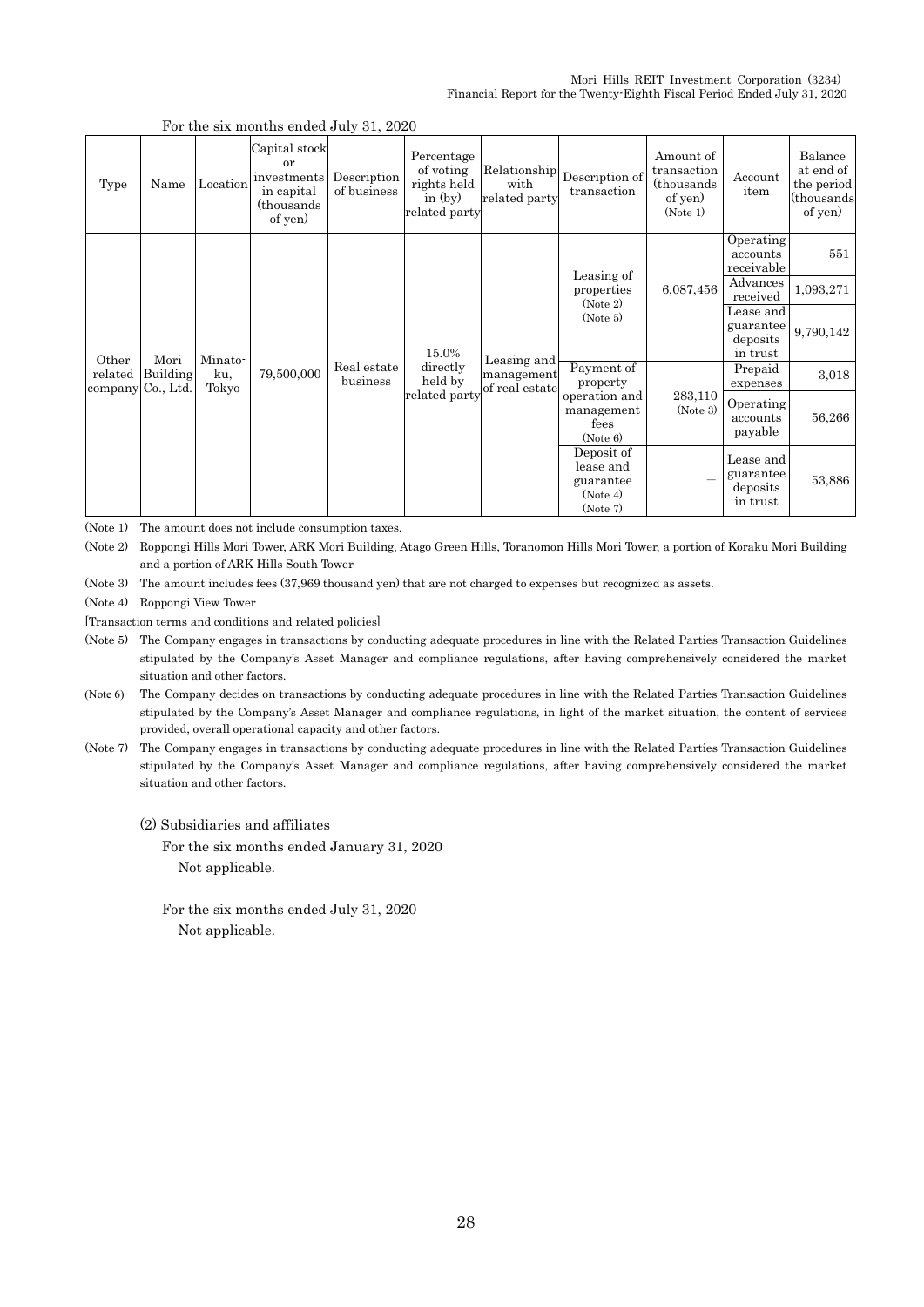| (3) Subsidiaries of parent company |  |
|------------------------------------|--|
|------------------------------------|--|

|  |  |  | For the six months ended January 31, 2020 |  |  |
|--|--|--|-------------------------------------------|--|--|
|--|--|--|-------------------------------------------|--|--|

| Type                                         | Name                                                      | Location                | Capital stock<br>or<br>investments<br>in capital<br>(thousands)<br>of yen) | Description<br>of business                                                                                   | Percentage<br>of voting<br>rights held<br>in $(by)$<br>related<br>party | Relationship Description<br>with<br>related party transaction                         | оf                                         | Amount of<br>transaction<br>(thousands)<br>of yen)<br>(Note 1) | Account<br>item     | Balance<br>at end of<br>the period<br>(thousands)<br>of yen) |
|----------------------------------------------|-----------------------------------------------------------|-------------------------|----------------------------------------------------------------------------|--------------------------------------------------------------------------------------------------------------|-------------------------------------------------------------------------|---------------------------------------------------------------------------------------|--------------------------------------------|----------------------------------------------------------------|---------------------|--------------------------------------------------------------|
| Subsidiary<br>of other<br>related<br>company | Mori<br>Building<br>Investment<br>Management<br>Co., Ltd. | Minato-<br>ku.<br>Tokyo | 200,000                                                                    | Real estate,<br>trust<br>beneficiary<br>right and<br>other<br>financial<br>asset<br>management<br>operations | None                                                                    | Outsourcing<br>of asset<br>managementmanagement<br>Concurrent<br>post of<br>directors | Payment of<br>fees<br>(Note 2)<br>(Note 3) | 266.704                                                        | Accrued<br>expenses | 293,374                                                      |

(Note 1) The amount does not include consumption taxes.

(Note 2) The amount of management fees is provided in the "Asset Management Contract" concluded between the Company and the Company's Asset Manager.

[Transaction terms and conditions and related policies]

(Note 3) The Company decides on transactions in light of the market situation, the content of services provided, overall operational capacity and other factors.

| Type                                         | Name                                                      | Location                | Capital stock<br>or<br>investments<br>in capital<br>(thousands)<br>of yen) | Description<br>of business                                                                                   | Percentage<br>of voting<br>in $(by)$<br>related<br>party | rights held Relationship Description<br>with<br>related party transaction             | of                                         | Amount of<br>transaction<br>(thousands)<br>of yen<br>(Note 1) | Account<br>item     | Balance<br>at end of<br>the period<br>(thousands)<br>of yen |
|----------------------------------------------|-----------------------------------------------------------|-------------------------|----------------------------------------------------------------------------|--------------------------------------------------------------------------------------------------------------|----------------------------------------------------------|---------------------------------------------------------------------------------------|--------------------------------------------|---------------------------------------------------------------|---------------------|-------------------------------------------------------------|
| Subsidiary<br>of other<br>related<br>company | Mori<br>Building<br>Investment<br>Management<br>Co., Ltd. | Minato-<br>ku.<br>Tokyo | 200,000                                                                    | Real estate,<br>trust<br>beneficiary<br>right and<br>other<br>financial<br>asset<br>management<br>operations | None                                                     | Outsourcing<br>of asset<br>managementmanagement<br>Concurrent<br>post of<br>directors | Payment of<br>fees<br>(Note 2)<br>(Note 3) | 224.815                                                       | Accrued<br>expenses | 247,296                                                     |

For the six months ended July 31, 2020

(Note 1) The amount does not include consumption taxes.

(Note 2) The amount of management fees is provided in the "Asset Management Contract" concluded between the Company and the Company's Asset Manager.

[Transaction terms and conditions and related policies]

(Note 3) The Company decides on transactions in light of the market situation, the content of services provided, overall operational capacity and other factors.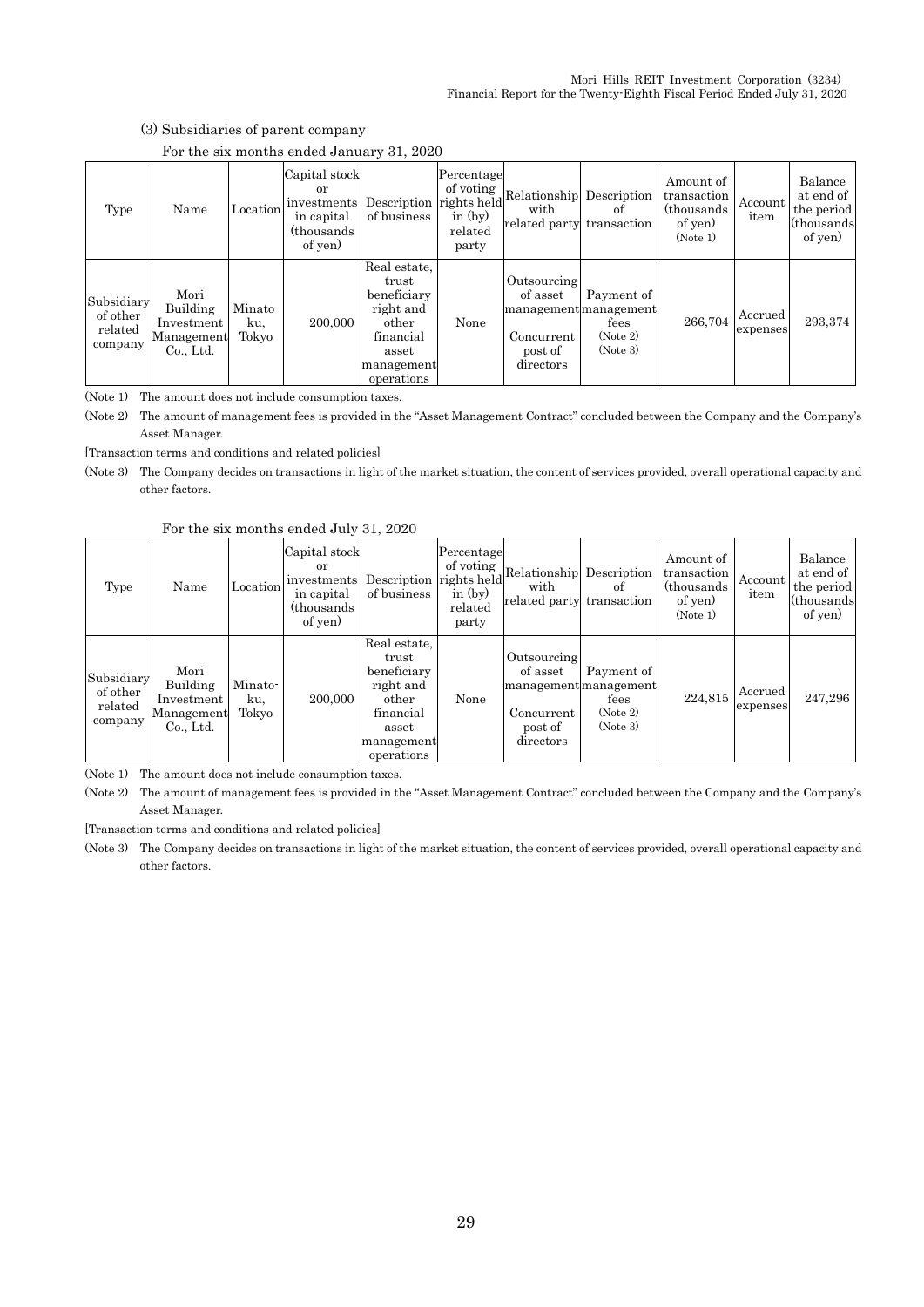|                                 |                             |          | For the six months ended bandary 51, 2020                                  |                                                                                                                                           |                                                                         |                                                                                                                                          |                                                                                                                          |                                                                |                     |                                                             |
|---------------------------------|-----------------------------|----------|----------------------------------------------------------------------------|-------------------------------------------------------------------------------------------------------------------------------------------|-------------------------------------------------------------------------|------------------------------------------------------------------------------------------------------------------------------------------|--------------------------------------------------------------------------------------------------------------------------|----------------------------------------------------------------|---------------------|-------------------------------------------------------------|
| Type                            | Name                        | Location | Capital stock<br>or<br>investments<br>in capital<br>(thousands)<br>of yen) | Description<br>of business<br>or position                                                                                                 | Percentage<br>of voting<br>rights held<br>in $(by)$<br>related<br>party | Relationship Description<br>with<br>related party transaction                                                                            | оf                                                                                                                       | Amount of<br>transaction<br>(thousands)<br>of yen)<br>(Note 1) | Account<br>item     | Balance<br>at end of<br>the period<br>(thousands)<br>of yen |
| Directors<br>close<br>relatives | and their Hideyuki<br>Isobe |          |                                                                            | Executive<br>Director of<br>the<br>Company,<br>and<br>President &<br>CEO of<br>Mori<br>Building<br>Investment<br>Management<br>$Co.$ Ltd. | None                                                                    | Executive<br>Director of<br>the<br>Company,<br>and<br>President &<br>CEO of<br>Mori<br>Building<br>Investment<br>Management<br>Co., Ltd. | Payment of<br>management<br>fees to<br>Mori<br>Building<br>Investment<br>Management<br>Co., Ltd.<br>(Note 2)<br>(Note 3) | 266,704                                                        | Accrued<br>expenses | 293,374                                                     |

#### (4) Directors and major individual unitholders For the six months ended January 31, 2020

(Note 1) The amount does not include consumption taxes.

(Note 2) The transaction was conducted with Hideyuki Isobe as third-party representative (Mori Building Investment Management Co., Ltd.) and the amount of management fees is provided in the "Asset Management Contract" concluded between the Company and the Company's Asset Manager.

[Transaction terms and conditions and related policies]

(Note 3) The Company decides on transactions in light of the market situation, the content of services provided, overall operational capacity and other factors.

|  | For the six months ended July 31, 2020 |  |  |
|--|----------------------------------------|--|--|
|  |                                        |  |  |

| Type                                                 | Name  | Location | Capital stock<br>or<br>investments<br>in capital<br>(thousands)<br>of yen) | Description<br>of business<br>or position                                                                                                | Percentage<br>of voting<br>rights held<br>in $(by)$<br>related<br>party | Relationship Description<br>with<br>related party transaction                                                                            | of                                                                                                                       | Amount of<br>transaction<br>(thousands)<br>of yen)<br>(Note 1) | Account<br>item     | Balance<br>at end of<br>the period<br>(thousands)<br>of yen) |
|------------------------------------------------------|-------|----------|----------------------------------------------------------------------------|------------------------------------------------------------------------------------------------------------------------------------------|-------------------------------------------------------------------------|------------------------------------------------------------------------------------------------------------------------------------------|--------------------------------------------------------------------------------------------------------------------------|----------------------------------------------------------------|---------------------|--------------------------------------------------------------|
| Directors<br>and theirHideyuki<br>close<br>relatives | Isobe |          |                                                                            | Executive<br>Director of<br>the<br>Company,<br>and<br>President &<br>CEO of<br>Mori<br>Building<br>Investment<br>Management<br>Co., Ltd. | None                                                                    | Executive<br>Director of<br>the<br>Company,<br>and<br>President &<br>CEO of<br>Mori<br>Building<br>Investment<br>Management<br>Co., Ltd. | Payment of<br>management<br>fees to<br>Mori<br>Building<br>Investment<br>Management<br>Co., Ltd.<br>(Note 2)<br>(Note 3) | 224,815                                                        | Accrued<br>expenses | 247,296                                                      |

(Note 1) The amount does not include consumption taxes.

(Note 2) The transaction was conducted with Hideyuki Isobe as third-party representative (Mori Building Investment Management Co., Ltd.) and the amount of management fees is provided in the "Asset Management Contract" concluded between the Company and the Company's Asset Manager.

[Transaction terms and conditions and related policies]

(Note 3) The Company decides on transactions in light of the market situation, the content of services provided, overall operational capacity and other factors.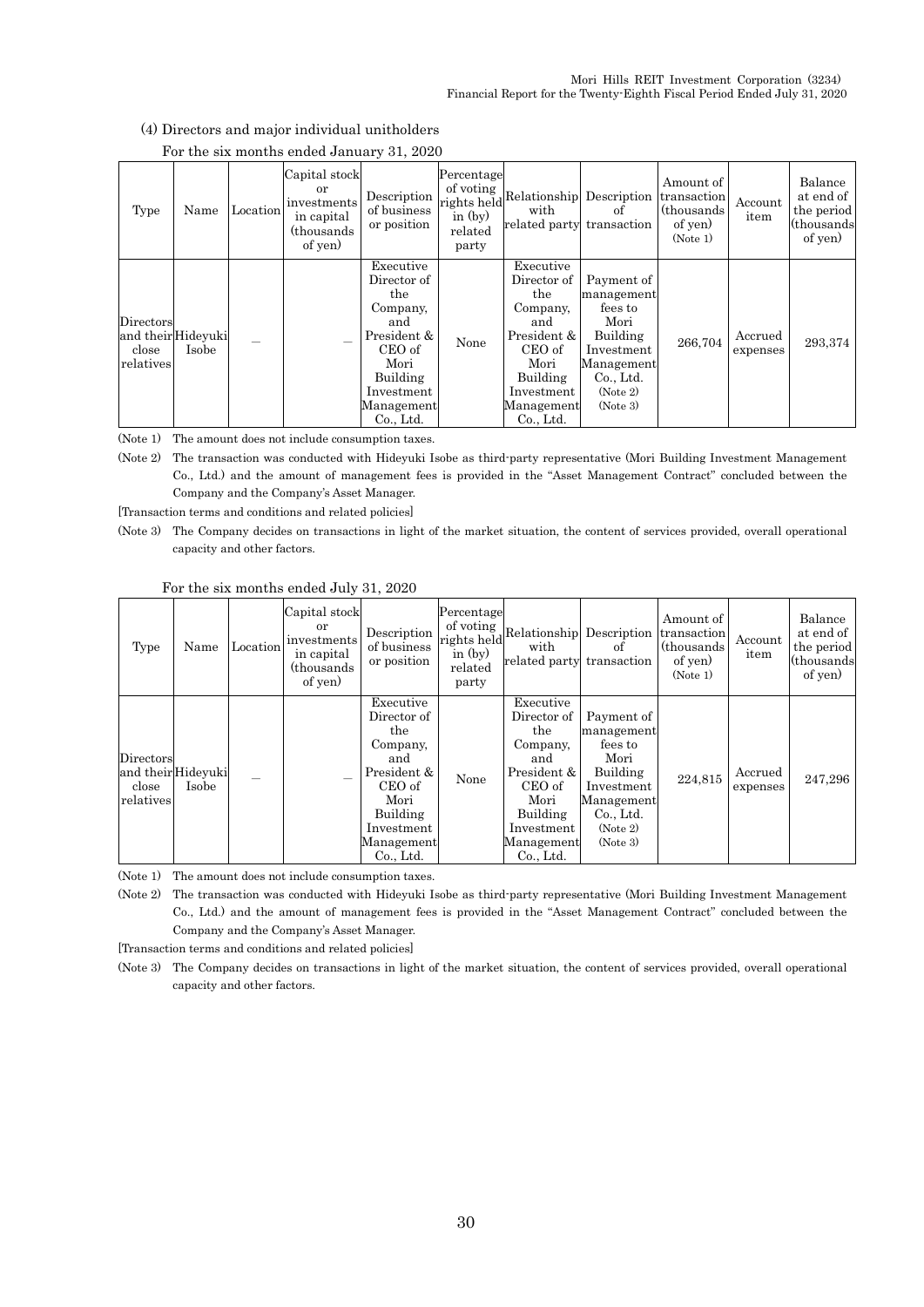### 8. Income taxes

(1) Breakdown of significant components of deferred tax assets and deferred tax liabilities

|                                                  |                  | (Unit: thousands of yen) |  |  |
|--------------------------------------------------|------------------|--------------------------|--|--|
|                                                  | As of            |                          |  |  |
|                                                  | January 31, 2020 | July 31, 2020            |  |  |
| Deferred tax assets                              |                  |                          |  |  |
| Accrued enterprise tax excluded<br>from expenses | 36               | 14                       |  |  |
| Deferred gains or losses on<br>hedges            | 234,072          | 231,480                  |  |  |
| Subtotal deferred tax assets                     | 234,109          | 231,494                  |  |  |
| Valuation allowance                              | (234,072)        | (231, 480)               |  |  |
| Total deferred tax assets                        | 36               | 14                       |  |  |
| Net deferred tax assets                          | 36               | 14                       |  |  |

(2) Reconciliation of significant differences between the statutory tax rate and the effective tax rate

|                               | As of            |               |
|-------------------------------|------------------|---------------|
|                               | January 31, 2020 | July 31, 2020 |
| Statutory tax rate            | 31.51%           | 31.46%        |
| [Adjustments]                 |                  |               |
| Deductible cash distributions | $(31.50\%)$      | (31.45%)      |
| Others                        | $0.01\%$         | 0.01%         |
| Effective tax rate            | $0.02\%$         | 0.02%         |
|                               |                  |               |

#### 9. Investment and rental properties

The Company owns real estate (primarily office buildings and residential and retail properties) available for lease in Tokyo. The following are the carrying amount, amount of increase (decrease) during the period and fair value at end of the period for these investment and rental properties.  $(T_{\text{in}};t; t)$ 

|                                    |                          | (Unit. thousands of yen |  |  |
|------------------------------------|--------------------------|-------------------------|--|--|
|                                    | For the six months ended |                         |  |  |
|                                    | <b>January 31, 2020</b>  | July 31, 2020           |  |  |
| Carrying amount                    |                          |                         |  |  |
| Balance at beginning of the period | 380,110,024              | 379,226,176             |  |  |
| Amount of increase (decrease)      | (883.847)                | (309, 115)              |  |  |
| during the period                  |                          |                         |  |  |
| Balance at end of the period       | 379,226,176              | 378,917,060             |  |  |
| Fair value at end of the period    | 456,730,000              | 457,890,000             |  |  |
|                                    |                          |                         |  |  |

(Note 1) The carrying amount is the acquisition cost less accumulated depreciation.

(Note 2) Of the decrease during the period ended January 31, 2020 and period ended July 31, 2020, the decrease is primarily attributable to depreciation and amortization.

(Note 3) The fair value at end of the period is the appraisal value by a real estate appraiser (according to the "Real Estate Appraisal Report" with the date of settlement of accounts as the appraisal date) pursuant to the method of and standards for asset valuation provided in the Company's Articles of Incorporation and the rules provided by The Investment Trusts Association, Japan.

Income and loss for investment and rental properties is presented in "Breakdown of property-related revenue and expenses."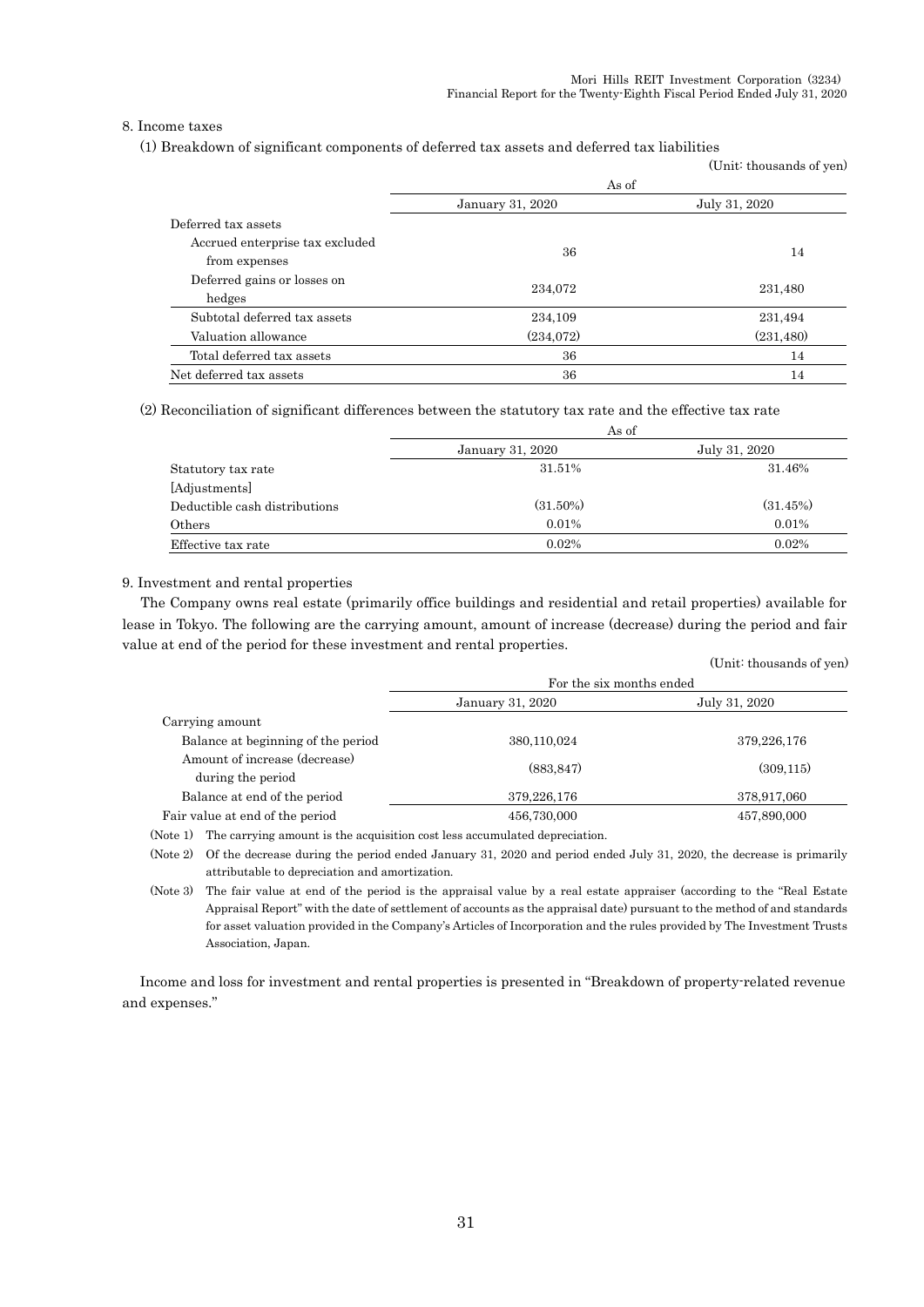#### 10. Segment and related information

[Segment information]

Disclosure is omitted because the Company operates as a single segment – Real estate leasing business.

#### [Related information]

For the six months ended January 31, 2020

(1) Information about each product and service

Disclosure is omitted because operating revenue from external customers within a single product and service category accounts for over 90% of the operating revenue on the statement of income and retained earnings.

(2) Information about each geographical area

(a) Operating revenue

Disclosure is omitted because operating revenue from external customers in Japan accounts for over 90% of the operating revenue on the statement of income and retained earnings.

#### (b) Property, plant and equipment

Disclosure is omitted because the amount of property, plant and equipment located in Japan accounts for over 90% of the amount of property, plant and equipment on the balance sheet.

#### (3) Information about each major tenant

|                         |                   | (Unit: thousands of yen)     |
|-------------------------|-------------------|------------------------------|
| Name of tenant          | Operating revenue | Related segment              |
| Mori Building Co., Ltd. | 6,090,006         | Real estate leasing business |

#### For the six months ended July 31, 2020

(1) Information about each product and service

Disclosure is omitted because operating revenue from external customers within a single product and service category accounts for over 90% of the operating revenue on the statement of income and retained earnings.

#### (2) Information about each geographical area

(a) Operating revenue

Disclosure is omitted because operating revenue from external customers in Japan accounts for over 90% of the operating revenue on the statement of income and retained earnings.

#### (b) Property, plant and equipment

Disclosure is omitted because the amount of property, plant and equipment located in Japan accounts for over 90% of the amount of property, plant and equipment on the balance sheet.

#### (3) Information about each major tenant

|                         |                   | (Unit: thousands of yen)     |
|-------------------------|-------------------|------------------------------|
| Name of tenant          | Operating revenue | Related segment              |
| Mori Building Co., Ltd. | 6.087.456         | Real estate leasing business |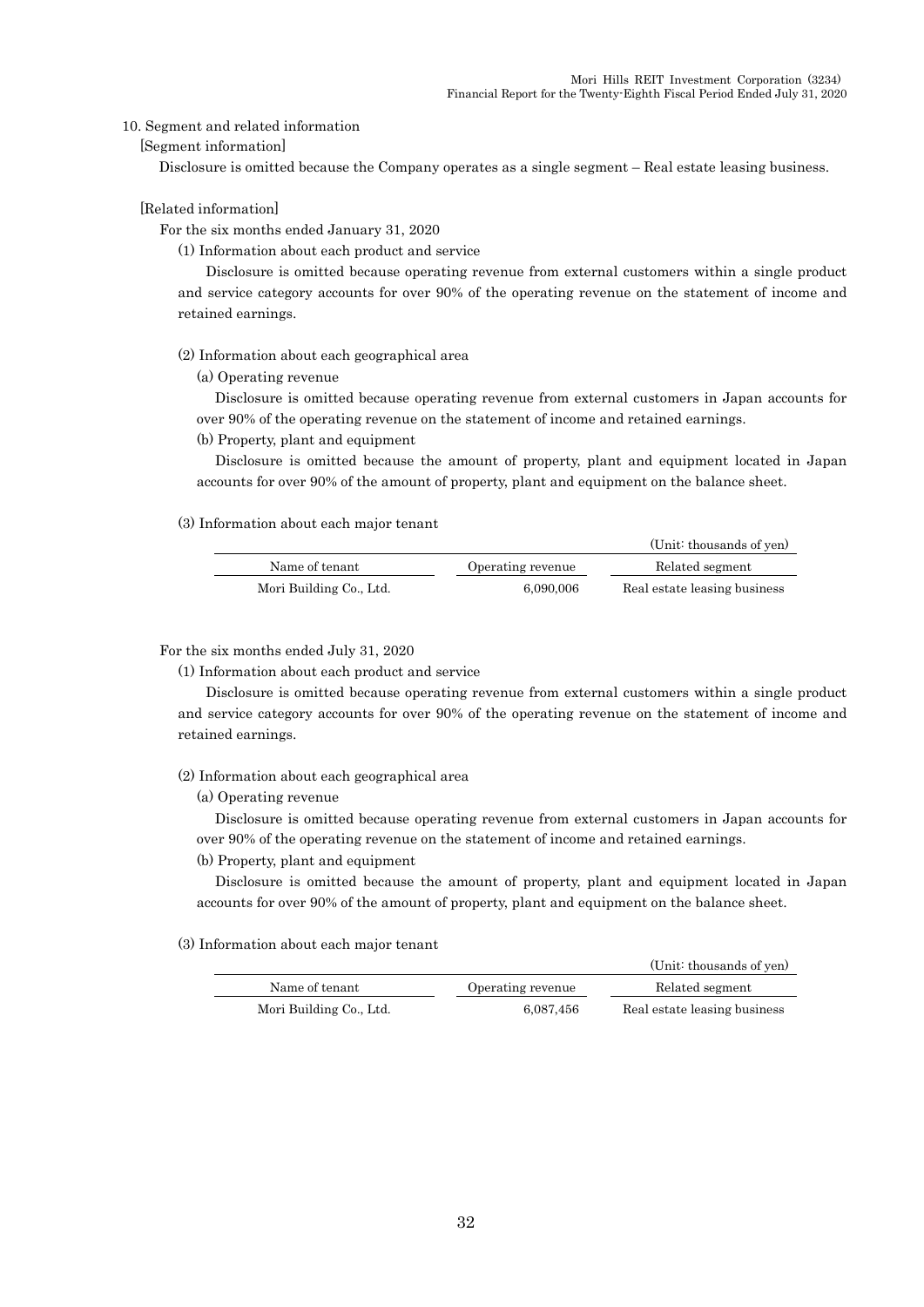### 11. Per unit Information

|                           | For the six months ended |               |  |  |  |
|---------------------------|--------------------------|---------------|--|--|--|
|                           | January 31, 2020         | July 31, 2020 |  |  |  |
| Net assets per unit (yen) | 104.247                  | 104.270       |  |  |  |
| Net income per unit (yen) | 2,883                    | 2.898         |  |  |  |

(Note 1) Net income per unit was calculated by dividing the net income by the daily weighted average number of investment units during the period.

Diluted net income per unit has not been stated as there are no diluted investment units.

(Note 2) The following is the basis for calculating net income per unit.

|                                                                          | For the six months ended |               |  |  |
|--------------------------------------------------------------------------|--------------------------|---------------|--|--|
|                                                                          | January 31, 2020         | July 31, 2020 |  |  |
| Net income (thousands of yen)                                            | 5,406,483                | 5,433,733     |  |  |
| Amounts not attributable to common<br>unitholders (thousands of yen)     |                          |               |  |  |
| Net income attributable to common<br>investment units (thousands of yen) | 5,406,483                | 5,433,733     |  |  |
| Average number of investment units<br>during the period (units)          | 1,874,960                | 1,874,960     |  |  |

#### 12. Subsequent events

Issuance of New Investment Units

The issuance of new investment units was resolved at the Company's Board of Directors Meetings held on August 17, 2020 and August 25, 2020. Furthermore, the cash contribution to new investment units through public offering was completed on August 31, 2020. As a result, unitholders' capital is 195,467,806,690 yen, with the number of investment units issued and outstanding is 1,914,360 units as of August 31, 2020. Furthermore, the Company is scheduled to receive payment for new investment units to be issued through third-party allotment accompanying the secondary offering (overallotment) on September 25, 2020.

(i) Issuance of New Investment Units through Public Offering (Primary Offering)

| Number of new investment units issued      | 39,400 units           |
|--------------------------------------------|------------------------|
| Issue price (offer price)                  | $131,435$ yen per unit |
| Total amount of issue price (offer price)  | 5,178,539,000 yen      |
| Amount contributed in (issued value)       | $127,099$ yen per unit |
| Total amount contributed in (issued value) | 5,007,700,600 yen      |
| Contribution date                          | August 31, 2020        |
|                                            |                        |

|  |  | (ii) Issuance of New Investment Units through Third-Party Allotment (Note) |
|--|--|----------------------------------------------------------------------------|
|  |  |                                                                            |

| Number of new investment units issued                                                                  | $1,970$ units               |
|--------------------------------------------------------------------------------------------------------|-----------------------------|
| Amount contributed in (issued value)                                                                   | $127,099$ yen per unit      |
| Total amount contributed in (issued value)                                                             | 250,385,030 yen             |
| Contribution date                                                                                      | September 25, 2020          |
| Allottee                                                                                               | Mizuho Securities Co., Ltd. |
| . (Mata) Thang may ba sasag mbang thang mill ba ng subasninting fan ang an fangaat af tha inggaturant. |                             |

(Note) There may be cases where there will be no subscription for any or for part of the investment units issued in the thirdparty allotment, and accordingly, the final number of investment units placed in the third-party allotment may decrease to such extent due to forfeiture, or such allotment itself may not take place at all.

#### (iii) Use of Funds

The funds procured through the issuance of new investment units through the above public offering (Primary Offering) was used the funds for the acquisition of assets (a portion of Toranomon Hills Mori Tower) acquired on September 1, 2020 and acquisition-related costs. The funds procured through the issuance of new investment units through the above third-party allotment will be kept as cash on hand, and will be used for part of future acquisitions of specified assets (described in Article 2, Paragraph 1 of the Act on Investment Trusts and Investment Corporations) or part of repayment of interest-bearing debt.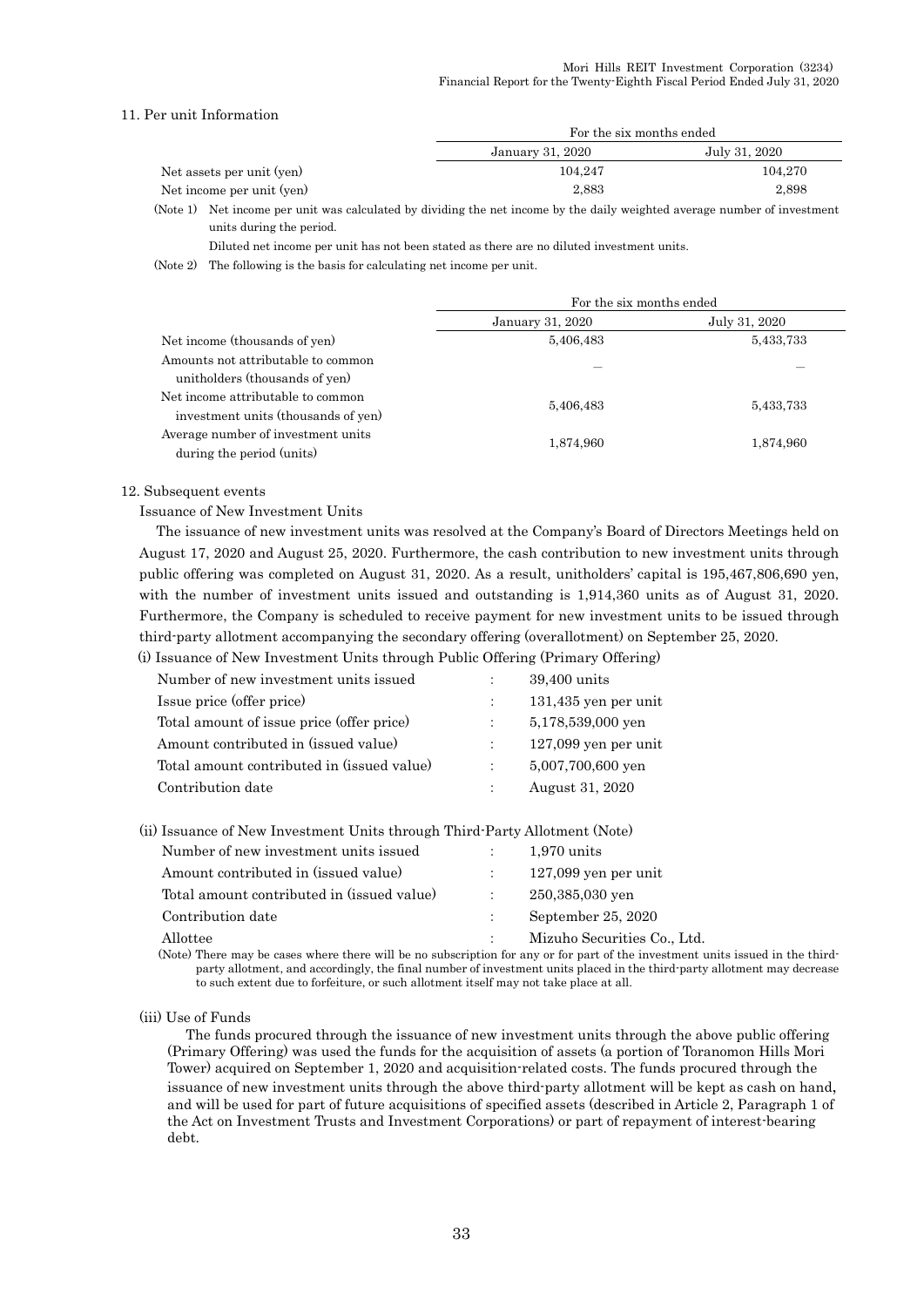#### (9) Changes in unit issued and outstanding

There was no increase (decrease) in the number of investment units issued and outstanding and unitholders' capital in the twenty-eighth fiscal period.

| Date              | Type of issue            |          | Number of units issued and<br>outstanding | Unitholders' capital<br>(Millions of yen) | <b>Note</b> |          |
|-------------------|--------------------------|----------|-------------------------------------------|-------------------------------------------|-------------|----------|
|                   |                          | Increase | Balance                                   | Increase                                  | Balance     |          |
| February 1, 2016  | Public offering          | 172,000  | 1,742,040                                 | 22,679                                    | 173,097     | (Note 2) |
| February 24, 2016 | Third-party<br>allotment | 8,600    | 1,750,640                                 | 1,133                                     | 174,231     | (Note 3) |
| August 1, 2018    | Public offering          | 118,400  | 1,869,040                                 | 15,455                                    | 189,687     | (Note 4) |
| August 22, 2018   | Third-party<br>allotment | 5,920    | 1,874,960                                 | 772                                       | 190,460     | (Note 5) |

### The outline of changes in unitholders' capital for the previous five years was as follows:

(Note 1) Fluctuation of unitholders' capital in line with implementation of dividends in excess of earnings from allowance for temporary difference adjustments is not considered.

(Note 2) New investment units were issued at a price of 131,859 yen per unit through a public offering in order to raise funds for acquiring new real property.

(Note 3) New investment units were issued at a price of 131,859 yen per unit through a third-party allotment in order to raise funds for acquiring new real property.

(Note 4) New investment units were issued at a price of 130,536 yen per unit through a public offering in order to raise funds for acquiring new real property.

(Note 5) New investment units were issued at a price of 130,536 yen per unit through a third-party allotment in order to raise funds for acquiring new real property.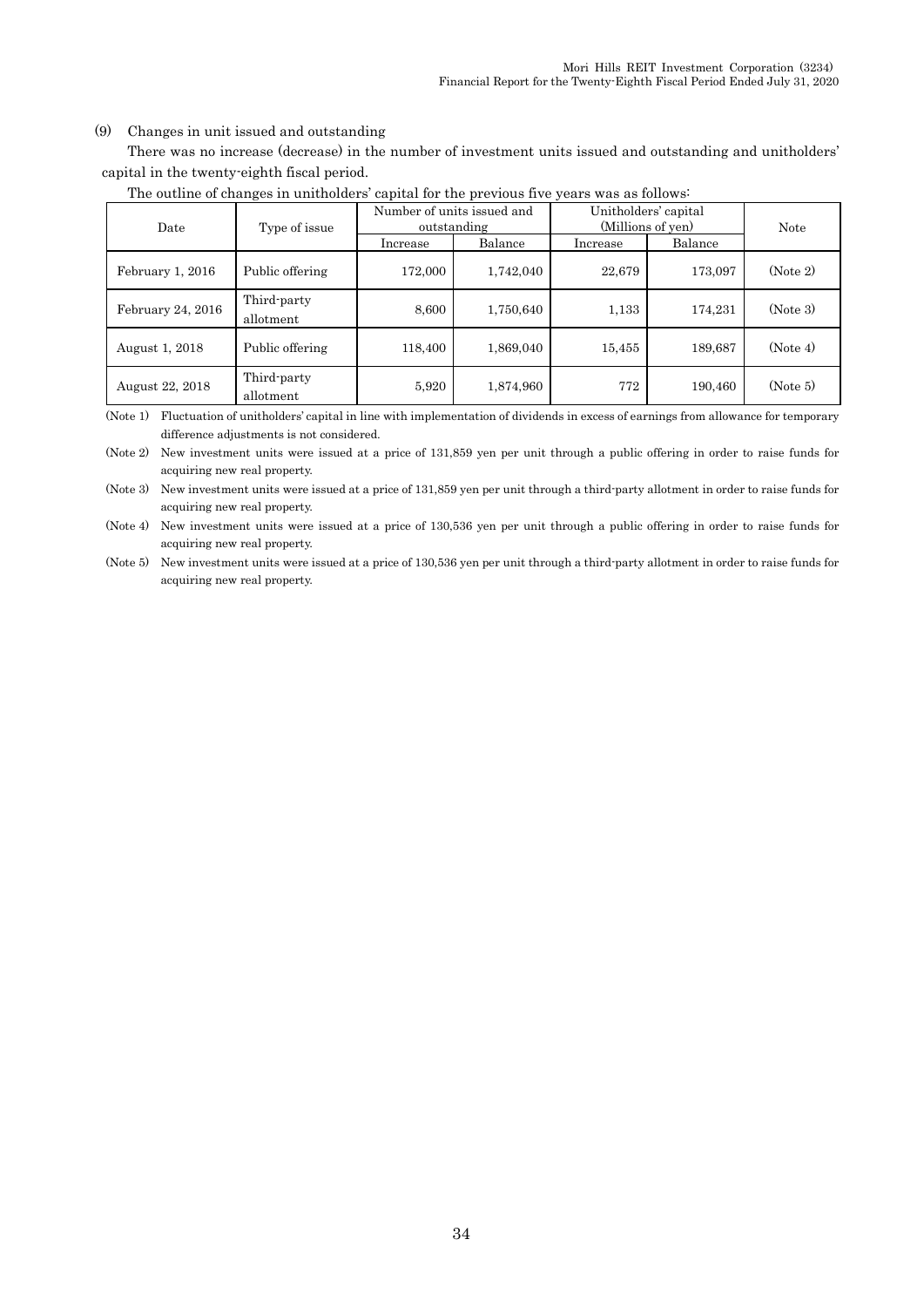### 3. REFERENCE INFORMATION

### (1) Investment Status

|               |                                |                                                  |                                                    | (as of July 31, 2020)                   |
|---------------|--------------------------------|--------------------------------------------------|----------------------------------------------------|-----------------------------------------|
| Type of asset | Main<br>type of use            | Region                                           | Total amount held<br>(millions of yen)<br>(Note 1) | Percentage of total<br>assets<br>$(\%)$ |
|               |                                | Tokyo's five central wards and<br>their vicinity |                                                    |                                         |
|               |                                | Office Buildings Tokyo metropolitan area         |                                                    |                                         |
|               |                                | Principal regional cities                        |                                                    |                                         |
|               |                                | Tokyo's five central wards and<br>their vicinity |                                                    |                                         |
| Real estate   | Residential<br>Properties      | Tokyo metropolitan area                          |                                                    |                                         |
|               |                                | Principal regional cities                        |                                                    |                                         |
|               |                                | Tokyo's five central wards and<br>their vicinity | 22,074                                             | 5.6                                     |
|               | Retail and<br>Other Facilities | Tokyo metropolitan area                          | 22,074                                             | 5.6                                     |
|               |                                | Principal regional cities                        |                                                    |                                         |
|               |                                | Subtotal                                         | 22,074                                             | 5.6                                     |
|               |                                | Tokyo's five central wards and<br>their vicinity | 350,521                                            | 89.4                                    |
|               |                                | Office Buildings Tokyo metropolitan area         | 350,521                                            | 89.4                                    |
|               |                                | Principal regional cities                        |                                                    |                                         |
|               |                                | Tokyo's five central wards and<br>their vicinity | 6,321                                              | $1.6\,$                                 |
| Real estate   | Residential<br>Properties      | Tokyo metropolitan area                          | 6,321                                              | $1.6\,$                                 |
| in trust      |                                | Principal regional cities                        |                                                    |                                         |
|               |                                | Tokyo's five central wards and<br>their vicinity |                                                    |                                         |
|               | Retail and<br>Other Facilities | Tokyo metropolitan area                          |                                                    |                                         |
|               |                                | Principal regional cities                        |                                                    |                                         |
|               |                                | Subtotal                                         | 356,842                                            | 91.0                                    |
|               |                                | Deposits and other assets (Note 2)               | 13,340                                             | 3.4                                     |
|               |                                | Total assets                                     | 392,258                                            | 100.0                                   |

(Note 1) Total amount held is the carrying amount (book value less depreciation and amortization).

(Note 2) Deposits and other assets include deposits within the assets in trust in the amount of 4,984 million yen. Trust beneficiary interest in assets which are primarily comprised of real estate, etc., do not include deposits within the assets in trust.

(as of July 31, 2020)

|                   | Carrying amount<br>(millions of yen) | Percentage of total assets<br>$(\%)$ |
|-------------------|--------------------------------------|--------------------------------------|
| Total liabilities | 196,754                              | 50.2                                 |
| Total net assets  | 195,503                              | 49.8                                 |
| Total assets      | 392,258                              | 100.0                                |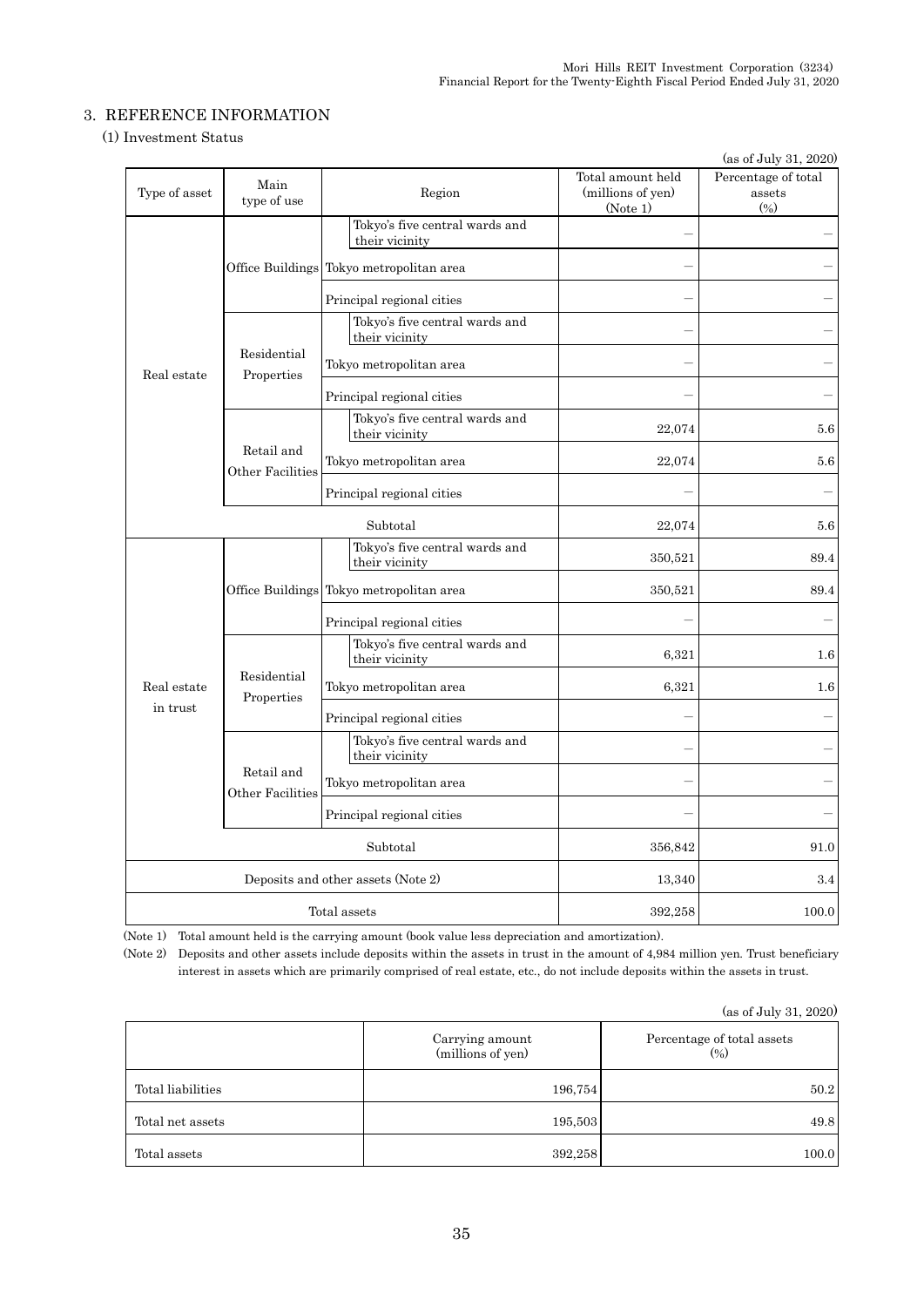### (2) Investment Assets

(a) Major Issue of Investment Securities Not applicable.

(b) Investment Real Estate Properties

An overview, etc. of investment real estate properties held by the Company is presented together with "(c) Major Other Investment Assets" below.

(c) Major Other Investment Assets

The Company holds the following real estate and trust beneficiary interest in real estate listed in the tables in a) below as of July 31, 2020. Mori Building Co., Ltd. led the development of all of the following real estate and real estate in trust.

a) Overview of Real Estate and Real Estate in Trust

The following are the real estate and real estate in trust held by the Company as of July 31, 2020. (i) Overview of Assets by Type of Use

| Type of asset                                 | Main type of use | Property<br>number | Property name                 | Location                                  | Construction<br>date    | Structure/<br>Total<br>number of | Land area<br>(m <sup>2</sup> )<br>(Note 2) | Gross<br>floor area<br>(m <sup>2</sup> ) | Form of ownership<br>(Note 4) |                                    | Appraisal<br>value at<br>the end of<br>fiscal | Book<br>value                              | Acquisition<br>price | Percentage<br>of total<br>portfolio<br>acquisition |                          |
|-----------------------------------------------|------------------|--------------------|-------------------------------|-------------------------------------------|-------------------------|----------------------------------|--------------------------------------------|------------------------------------------|-------------------------------|------------------------------------|-----------------------------------------------|--------------------------------------------|----------------------|----------------------------------------------------|--------------------------|
|                                               |                  | (Note 1)           |                               |                                           |                         | (Note 2)                         | floors<br>(Note 2)                         | (Note 3)                                 | (Note 2)<br>(Note 3)          | Land                               | Bldg.                                         | period<br>millions)<br>of yen)<br>(Note 5) | millions)<br>of yen) | (millions of<br>yen)                               | price<br>(%)<br>(Note 6) |
|                                               |                  | $O-0$<br>Premium   |                               | Roppongi Hills Mori Tower                 | Roppongi,<br>Minato-ku  | Apr. 2003                        | S/SRC<br><b>B6F/54F</b>                    |                                          | 57,177.66 442,150.70          | $\mathbf C$<br>(Note 7)            | CO                                            | 148,100                                    | 111,663              | 115,380                                            | $\phantom{0}29.5$        |
|                                               |                  | $O-1$<br>Premium   | <b>ARK Mori Building</b>      |                                           | Akasaka.<br>Minato-ku   | Mar. 1986                        | RC/SRC/S<br><b>B4F/37F</b>                 |                                          | 39,602.42 177,486.95          | $\mathbf C$<br>(Note 7)            | CO                                            | 63,700                                     | 61,488               | 62,480                                             | 16.0                     |
|                                               |                  | $O-4$<br>Premium   |                               | Koraku Mori Building                      | Koraku,<br>Bunkyo-ku    | Mar. 2000                        | SRC/S<br><b>B6F/19F</b>                    | 6,611.58                                 | 46,154.65                     | L                                  | $_{\rm CO}$                                   | 26,500                                     | 24,761               | 27,200                                             | 7.0                      |
|                                               |                  | $O - 6$<br>Premium |                               | Akasaka Tameike Tower                     | Akasaka,<br>Minato-ku   | Sep. 2000                        | S/SRC/RC<br><b>B2F/25F</b>                 | 5,694.16                                 | 46,971.43                     | $\mathbf C$<br>(Note 8)            | CO                                            | 34,500                                     | 41,535               | 43,930                                             | 11.2                     |
| Office Buildings<br>Real estate in trust      |                  |                    |                               | <b>MORI</b> Tower<br>(office building)    | Atago,<br>Minato-ku     | Jul. 2001                        | S/SRC<br><b>B2F/42F</b>                    |                                          | 85,266.30                     |                                    |                                               |                                            |                      |                                                    |                          |
|                                               |                  | $O-7$<br>Premium   | Atago<br>Green<br>Hills       | Forest Tower<br>(residential<br>building) | Atago,<br>Minato-ku     | Oct. 2001                        | S/SRC<br><b>B4F/43F</b>                    | 13,014.36<br>(Note 9)                    | 60,815.71                     | (Note 10)                          | (Note 11)                                     | 46,900                                     | 40,217               | 42,090                                             | 10.8                     |
|                                               |                  |                    |                               | Plaza<br>(retail building)                | Toranomon.<br>Minato-ku | Jul. 2001                        | $_{\rm RC}$<br>B1F/2F                      |                                          | 2,083.60                      |                                    |                                               |                                            |                      |                                                    |                          |
|                                               |                  | $O-8$<br>Premium   |                               | <b>ARK Hills South Tower</b>              | Roppongi,<br>Minato-ku  | Jul. 2013                        | S/SRC/RC<br><b>B4F/20F</b>                 | 5,846.69                                 | 53,043.48                     | $\mathcal{C}$<br>(Note 12)         | $\mathbf C$<br>(Note 12)                      | 25,200                                     | 18,704               | 19,150                                             | 4.9                      |
|                                               |                  | $O-9$<br>Premium   | Toranomon Hills Mori<br>Tower |                                           | Toranomon.<br>Minato-ku | May 2014                         | S/SRC<br><b>B5F/52F</b>                    |                                          | 17,068.95 241,581.95          | $\mathbf C$<br>(Note 7)            | $\mathbf C$                                   | 44,800                                     | 35,872               | 36,210                                             | 9.3                      |
|                                               |                  | $O-10$<br>Premium  |                               | Holland Hills Mori Tower                  | Toranomon.<br>Minato-ku | Jan. 2005                        | S/SRC/RC<br><b>B2F/24F</b>                 | 3,487.61                                 | 35,076.12                     | $\mathbf C$<br>(Note 13)           | $_{\rm CO}$                                   | 21,800                                     | 16,278               | 16,330                                             | 4.2                      |
|                                               |                  |                    |                               |                                           |                         | Subtotal                         |                                            |                                          |                               |                                    |                                               | 411,500                                    | 350,521              | 362,770                                            | 92.9                     |
| Residential<br>Properties                     |                  | $R-3$<br>Premium   |                               | Roppongi First Plaza                      | Roppongi,<br>Minato-ku  | Oct. 1993                        | RC<br><b>B1F/20F</b>                       | 4,357.88                                 | 22,906.74                     | $\mathbf C$<br>(Note 14) (Note 15) | CO                                            | 2,530                                      | 2,237                | 2,100                                              | $0.5\,$                  |
|                                               |                  | $R-4$              |                               | Roppongi View Tower                       | Roppongi,<br>Minato-ku  | Oct. 1993                        | $_{\rm RC}$<br><b>B1F/20F</b>              | (Note 14)                                | (Note 14)                     | $\overline{C}$<br>(Note 14)        | $_{\rm CO}$<br>(Note 15)                      | 3,260                                      | 4,083                | 4,000                                              | 1.0                      |
|                                               |                  |                    |                               |                                           |                         | Subtotal                         |                                            |                                          |                               |                                    |                                               | 5,790                                      | 6,321                | 6,100                                              | 1.6                      |
| Real estate<br>Retail and Other<br>Facilities |                  | $S-1$<br>Premium   |                               | Laforet Harajuku (Land)                   | Jingumae,<br>Shibuya-ku |                                  |                                            | 2,565.06                                 |                               | $\mathbf{O}$                       |                                               | 40,600                                     | 22,074               | 21,820                                             | 5.6                      |
|                                               |                  |                    |                               |                                           |                         | Subtotal                         |                                            |                                          |                               |                                    |                                               | 40,600                                     | 22,074               | 21,820                                             | 5.6                      |
|                                               |                  |                    |                               |                                           |                         | Total                            |                                            |                                          |                               |                                    |                                               | 457,890                                    | 378,917              | 390,690                                            | 100.0                    |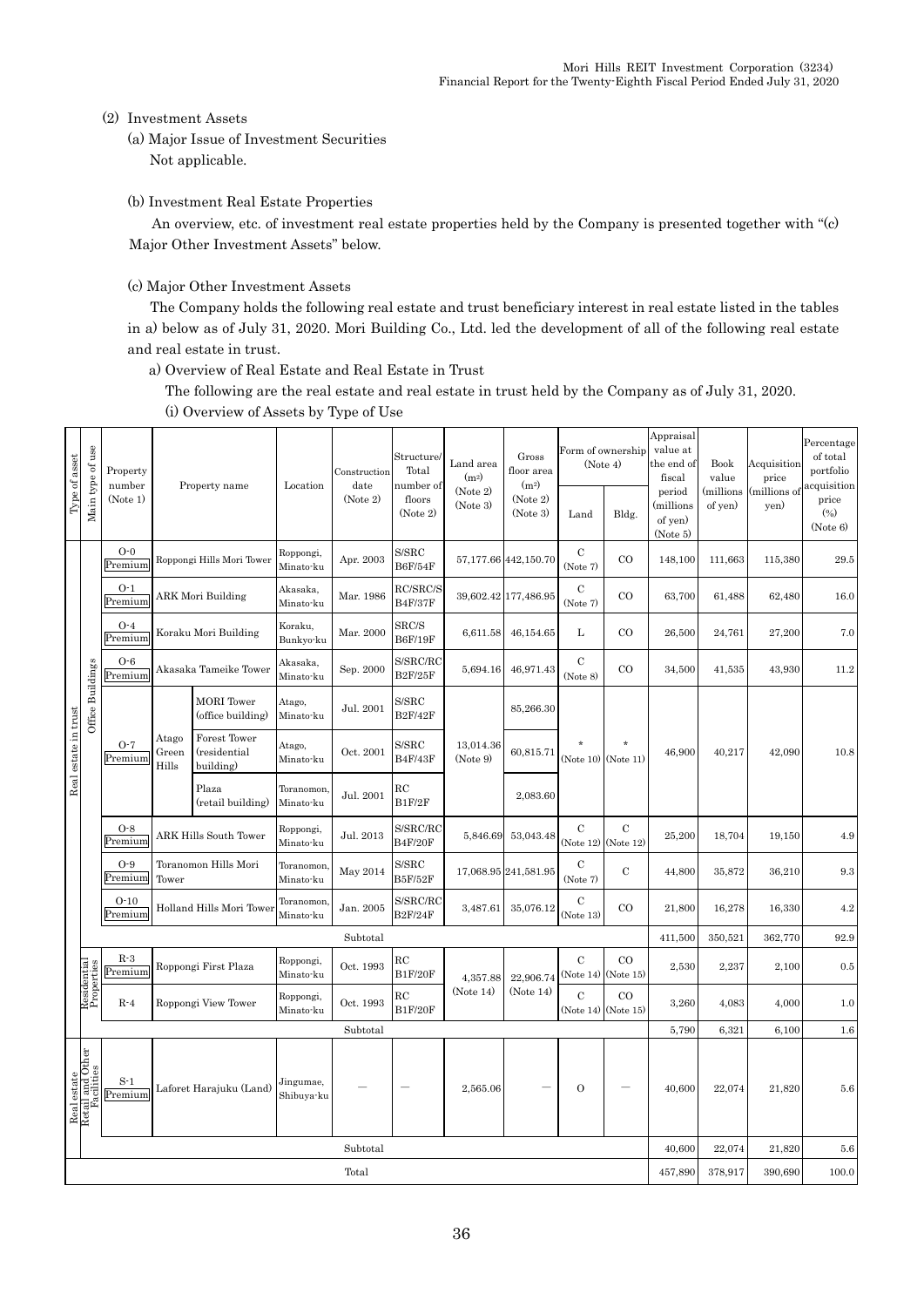- (Note 1) "Property number" is the number assigned to real estate and real estate in trust held by the Company classified into the following main types of use. The alphabet on the left represents the main type of use, where "O" represents an office building, "R" represents a residential property and "S" represents a retail and other facility. In addition, Premium Properties are denoted by "Premium." The same applies hereafter.
- (Note 2) "Construction date," "Structure/Total number of floors," "Land area" and "Gross floor area" are as described in the property registry. As for "Structure/Total number of floors," the following abbreviations are used. RC: Reinforced concrete; SRC: Steel frame and reinforced concrete; S: Steel frame;
	- B: Number of basement floor; F: Number of floor above ground level
- (Note 3) "Land area" and "Gross floor area" indicate the area of the entire site and the total area floor of the entire building based on the description of the property registry, regardless of the form of ownership.
- (Note 4) "Form of ownership" is the type of rights, where "O" represents ownership rights, "C" represents a co-ownership interest in ownership rights, "CO" represents compartmentalized ownership of exclusive portion of a building, and "L" represents leasehold rights.
- (Note 5) "Appraisal value at the end of fiscal period" for properties except for ARK Hills South Tower is the appraisal value as of July 31, 2020 as described in the real estate appraisal report prepared by Japan Real Estate Institute. The figure for ARK Hills South Tower is the appraisal value as of July 31, 2020 as described in the real estate appraisal report prepared by DAIWA REAL ESTATE APPRAISAL CO., LTD.
- (Note 6) "Percentage of total portfolio acquisition price" is calculated as a percentage of the aggregate acquisition price of the Company's portfolio.
- (Note 7) Co-ownership interest as a portion of the land use rights.
- (Note 8) The land of Akasaka Tameike Tower is composed of the land owned by a third party (parcel number 1705-1) and the land jointly owned by the trustee and Mori Building Co.,Ltd. (parcel number 1701-1). The trustee's co-ownership interest ratio of the land (parcel number 1701-1) is approximately 98.6% and the area corresponding to the co-ownership interest ratio is 3,211.94m2. The same applies hereafter.
- (Note 9) "Land area" for Atago Green Hills is the area of the entire land over which land use rights for the building have been established pursuant to the rules of the Atago Green Hills Management Meeting.
- (Note 10) The land of Atago Green Hills is composed of the land owned by third parties and the land jointly owned by the trustee and Mori Building Co., Ltd. and leasehold rights and easement jointly owned by the trustee and Mori Building Co., Ltd. The land corresponding to each building is determined pursuant to the rules of the Atago Green Hills Management Meeting.
- (Note 11) The buildings of Atago Green Hills are composed of parts owned by third parties through compartmentalized ownership and other parts jointly owned by the trustee and Mori Building Co., Ltd. through direct ownership and compartmentalized ownership.
- (Note 12) The Company owns 25% co-ownership interest of the building and the site.
- (Note 13) The land of Holland Hills Mori Tower is composed of the land owned by the Tokyo Metropolitan Government (3-802-2 Shibakoen and 1-224-28 Azabudai) and the land jointly owned by the trustee and Mori Building Co., Ltd. under joint ownership (5-124-1 Toranomon and 3-803-3. Shibakoen). The trustee's co-ownership interest ratio of the land (5-124-1 Toranomon and 3-803-3. Shibakoen) is approximately 62.9% and the area corresponding to the co-ownership interest ratio is 1,910.96m<sup>2</sup>. The same applies hereafter.
- (Note 14) As Roppongi First Plaza and Roppongi View Tower are on the same site and are described in the property registry as one building owned through compartmentalized ownership, the land area and the gross floor area for these properties are added together. The land corresponding to each building has been determined pursuant to its management rules and is owned in the land use rights ratio.
- (Note 15) Roppongi First Plaza and Roppongi View Tower are described in the property registry as one building owned through compartmentalized ownership. 42 residential units out of the total of 90 residential units in Roppongi First Plaza are owned through compartmentalized ownership. 92 residential units out of the total of 202 residential units in Roppongi View Tower are owned through compartmentalized ownership.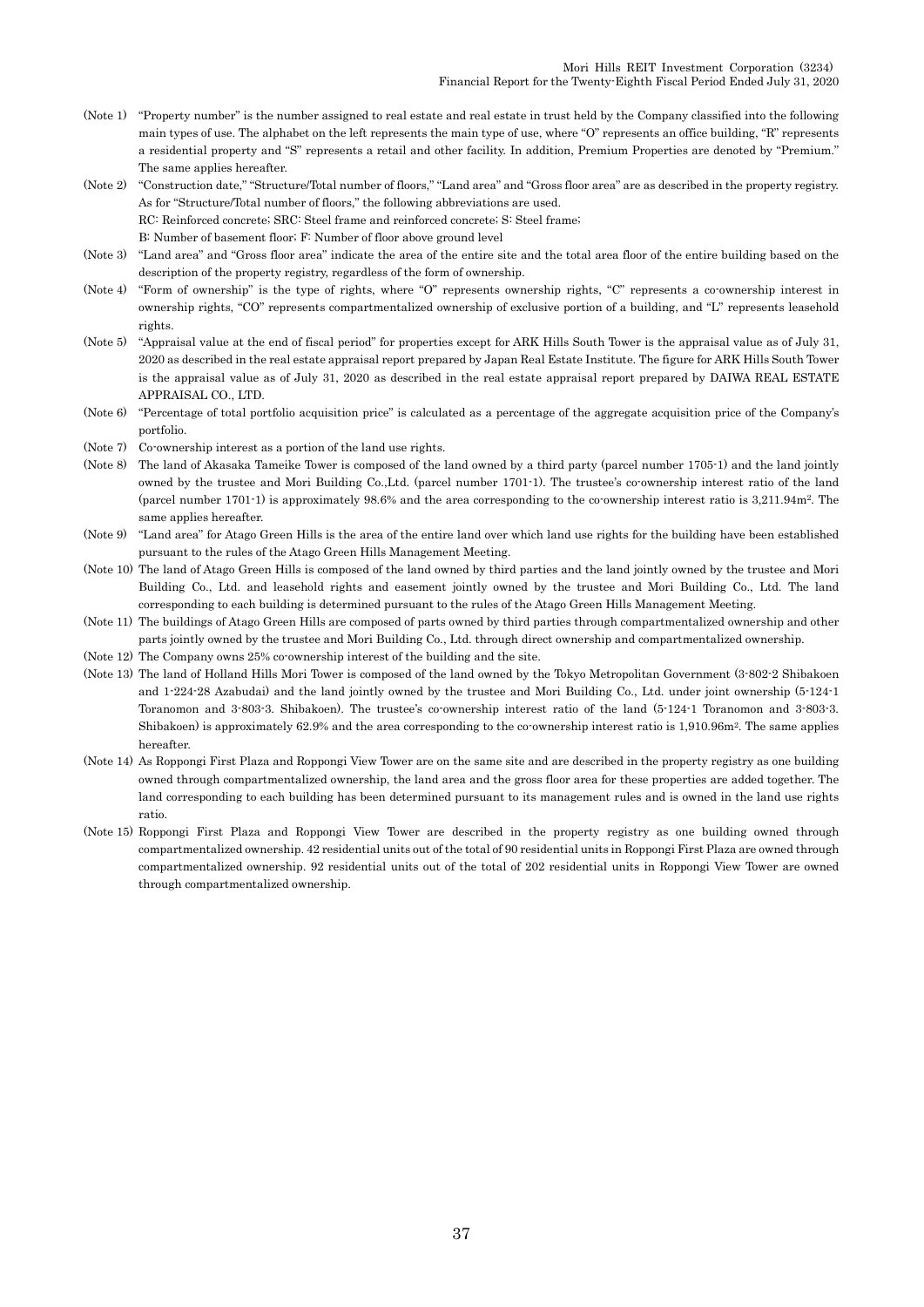| Property<br>number | Property name                 | Type of lease<br>(Note 1)                | Total leasable<br>area<br>(m <sup>2</sup> )<br>(Note 2) | Total leased<br>area<br>(m <sup>2</sup> )<br>(Note 2) | Occupancy<br>rate<br>(9/6)<br>(Note 3) | Number of<br>tenants<br>(Note 4) | Annual<br>contracted rent<br>(millions of yen)<br>(Note 5) | Security<br>deposits<br>(millions of yen)<br>(Note 6) |
|--------------------|-------------------------------|------------------------------------------|---------------------------------------------------------|-------------------------------------------------------|----------------------------------------|----------------------------------|------------------------------------------------------------|-------------------------------------------------------|
| $O-0$              | Roppongi Hills Mori Tower     | Fixed-rent<br>master lease               | 43,041.54                                               | 43,041.54                                             | 100.0                                  | $\mathbf{1}$                     | 5,886                                                      | 4.905                                                 |
| $O-1$              | <b>ARK Mori Building</b>      | Fixed-rent<br>master lease               | 24,588.43                                               | 24,588.43                                             | 100.0                                  | $\mathbf{1}$                     | 2,702                                                      | 2,241                                                 |
| $O-4$              | Koraku Mori Building          | Pass-through<br>master lease             | 16,195.42                                               | 13,946.27                                             | 86.1                                   | 22                               | 1,167                                                      | 1,160                                                 |
| $O-6$              | Akasaka Tameike Tower         | Pass-through<br>master lease             | 19,790.68                                               | 18,945.53                                             | 95.7                                   | 135                              | 1,610                                                      | 1,155                                                 |
| $O-7$              | Atago Green Hills             | Fixed-rent<br>master lease               | 29,667.58                                               | 29,667.58                                             | 100.0                                  | $\mathbf{1}$                     | 2,024                                                      | 1,349                                                 |
| $O-8$              | <b>ARK Hills South Tower</b>  | Pass-through<br>master lease             | 8,999.75                                                | 8,999.75                                              | 100.0                                  | 44                               | 1,039                                                      | 961                                                   |
| $O-9$              | Toranomon Hills Mori<br>Tower | Fixed-rent<br>master lease               | 12,209.08                                               | 12,209.08                                             | 100.0                                  | 1                                | 1,551                                                      | 1,292                                                 |
| $O-10$             | Holland Hills Mori Tower      | Pass-through<br>master lease             | 10,165.04                                               | 10,165.04                                             | 100.0                                  | 23                               | 1,084                                                      | 969                                                   |
| $R-3$              | Roppongi First Plaza          | Pass-through<br>master lease             | 2,956.77                                                | 2,795.65                                              | 94.6                                   | 40                               | 172                                                        | 61                                                    |
| $R-4$              | Roppongi View Tower           | Pass-through<br>master lease             | 4,515.25                                                | 4,431.35                                              | 98.1                                   | 90                               | 218                                                        | 53                                                    |
| $S-1$              | Laforet Harajuku (Land)       | Business-use<br>fixed-term<br>land lease | 2,565.06                                                | 2,565.06                                              | 100.0                                  | $\mathbf{1}$                     | 1,335                                                      |                                                       |
|                    | Total                         |                                          | 174,694.60                                              | 171,355.28                                            | 98.1                                   | 359                              | 18,795                                                     | 14,152                                                |

(ii) Overview of Lease Conditions (as of July 31, 2020)

(Note 1) We treat as a fixed-rent master lease when we grant the authority to lease the property to other co-owner and receive a fixed amount in consideration. The same applies hereafter.

- (Note 2) "Total leasable area" is the area of the space deemed to be available for the end-tenants. In the case where we lease the entire space to any one tenant in the form of a fixed-rent master lease or where we grant the authority to lease the property to other co-owner and a fixed amount is paid to us in consideration of such granting, such tenant or co-owner is deemed to be the end-tenant. The same applies hereafter. "Total leased area" is equivalent to total floor area of leased space set out in the lease agreements, etc. with the end-tenants. In the case of Koraku Mori Building, Atago Green Hills and Toranomon Hills Mori Tower, this indicates 80%, 74% and 50% of the proportionate ownership ratio, respectively, of the foregoing total leasable area and total leased area, which is rounded off to two decimal places. In the case of ARK Hills South Tower, it indicates 25% of co-ownership interest ratio of the total leasable area and total leased area of the building, which is rounded off to two decimal places. In the case of Akasaka Tameike Tower, the office and shop portions are calculated by multiplying Total leasable area and Total leased area concerning the privateuse areas of sectional ownership owned by the trustee, the Asahi Shimbun Company and Mori Building Co., Ltd (all of the relevant portions under these uses) by the distribution ratio for the trust beneficiary interest owned by Mori Hills REIT Investment Corporation (ratio stated in the agreement to amend building lease agreement concluded on July 29, 2016) (65.9%), and the residential portion is calculated by multiplying Total leasable area and Total leased area concerning the private-use areas of sectional ownership owned by the trustee and the Asahi Shimbun Company (128 units) by the distribution ratio for the trust beneficiary interest owned by Mori Hills REIT Investment Corporation (ratio stated in the agreement to amend building lease agreement concluded on January 6, 2016) (67%), and is indicated by rounding off to two decimal places. The same applies hereafter. The total leasable area and total leased area do not include the area of storage space, flat parking lots and machinery, etc. The same applies hereafter.
- (Note 3) "Occupancy rate" is calculated by dividing the total leased area for each property by the total leasable area of the property. The total indicates the ratio of the aggregate total leased area for all properties to the aggregate total leasable area for all properties.
- (Note 4) "Number of tenants" is computed by counting the number of tenants as to the properties with fixed-rent master lease agreement and Laforet Harajuku (Land) as one. As for other properties, in the case of offices and shops, any one tenant which occupies more than one leased premise within the same property shall be counted as one, and in the case of residence, each residential unit shall be counted as one. The same applies hereafter.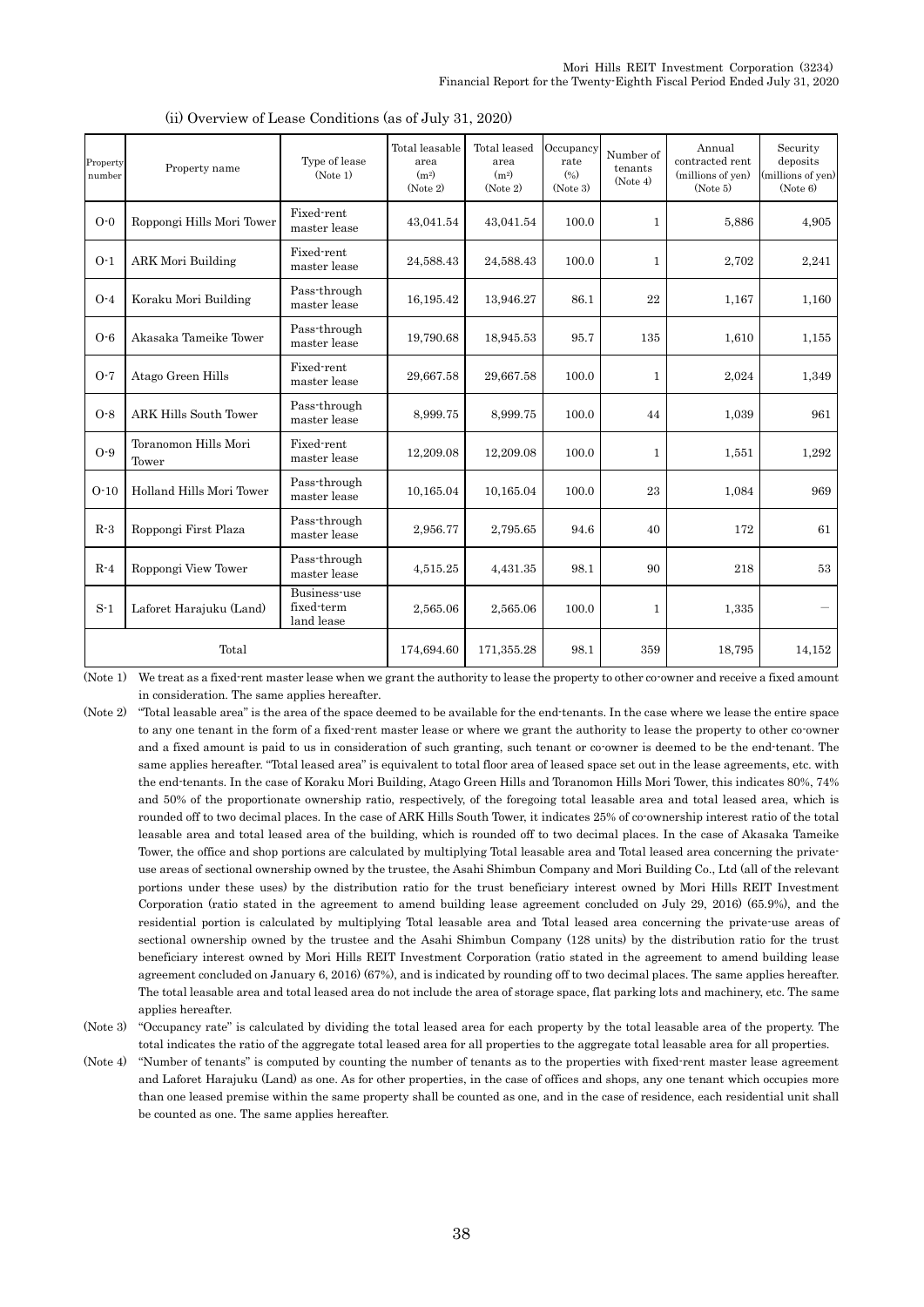- (Note 5) "Annual contracted rent" for each property is calculated by multiplying the monthly rent provided in the relevant lease agreement, etc. with the end-tenant (which shall be the monthly rent after a free rent period if a free rent period has been established at the beginning of the lease period, or the amount charged to the end-tenants during the period from July 1, 2020 to July 31, 2020 if a percentage rent is adopted) by 12. In the case of Koraku Mori Building, Atago Green Hills and Toranomon Hills Mori Tower, this indicates 80%, 74% and 50% (i.e., the ownership ratio), respectively, of the amount so calculated. In the case of ARK Hills South Tower, it indicates the 25% co-ownership interest ratio of the annual contracted rent. In the case of Akasaka Tameike Tower, the office and shop portions are calculated by multiplying annual contracted rent from the private-use areas of sectional ownership owned by the trustee, the Asahi Shimbun Company and Mori Building Co., Ltd (all of the relevant portions under these uses) by the distribution ratio for the trust beneficiary interest owned by Mori Hills REIT Investment Corporation (65.9%), and the residential portion is calculated by multiplying annual contracted rent from the private-use areas of sectional ownership owned by the trustee and the Asahi Shimbun Company (128 units) by the distribution ratio for the trust beneficiary interest owned by Mori Hills REIT Investment Corporation (67%). The same applies hereafter.
- (Note 6) "Security Deposits" indicates the remaining amount of the security deposit set forth in the relevant lease agreement, etc. with the end-tenant. With regard to Roppongi View Tower, this indicates the amount set forth in the lease agreement with Mori Building Co., Ltd., as master lessee. In the case of Koraku Mori Building, Atago Green Hills and Toranomon Hills Mori Tower, this indicates 80%, 74% and 50% (i.e., the ownership ratio), respectively, of such remaining amount of the security deposit. In the case of ARK Hills South Tower, it indicates the 25% co-ownership interest ratio of the security deposits. In the case of Akasaka Tameike Tower, the office and shop portions are calculated by multiplying security deposits from the private-use areas of sectional ownership owned by the trustee, the Asahi Shimbun Company and Mori Building Co., Ltd (all of the relevant portions under these uses) by the distribution ratio for the trust beneficiary interest owned by Mori Hills REIT Investment Corporation (65.9%), and the residential portion is calculated by multiplying security deposits from the private-use areas of sectional ownership owned by the trustee and the Asahi Shimbun Company (128 units) by the distribution ratio for the trust beneficiary interest owned by Mori Hills REIT Investment Corporation (67%). The same applies hereafter.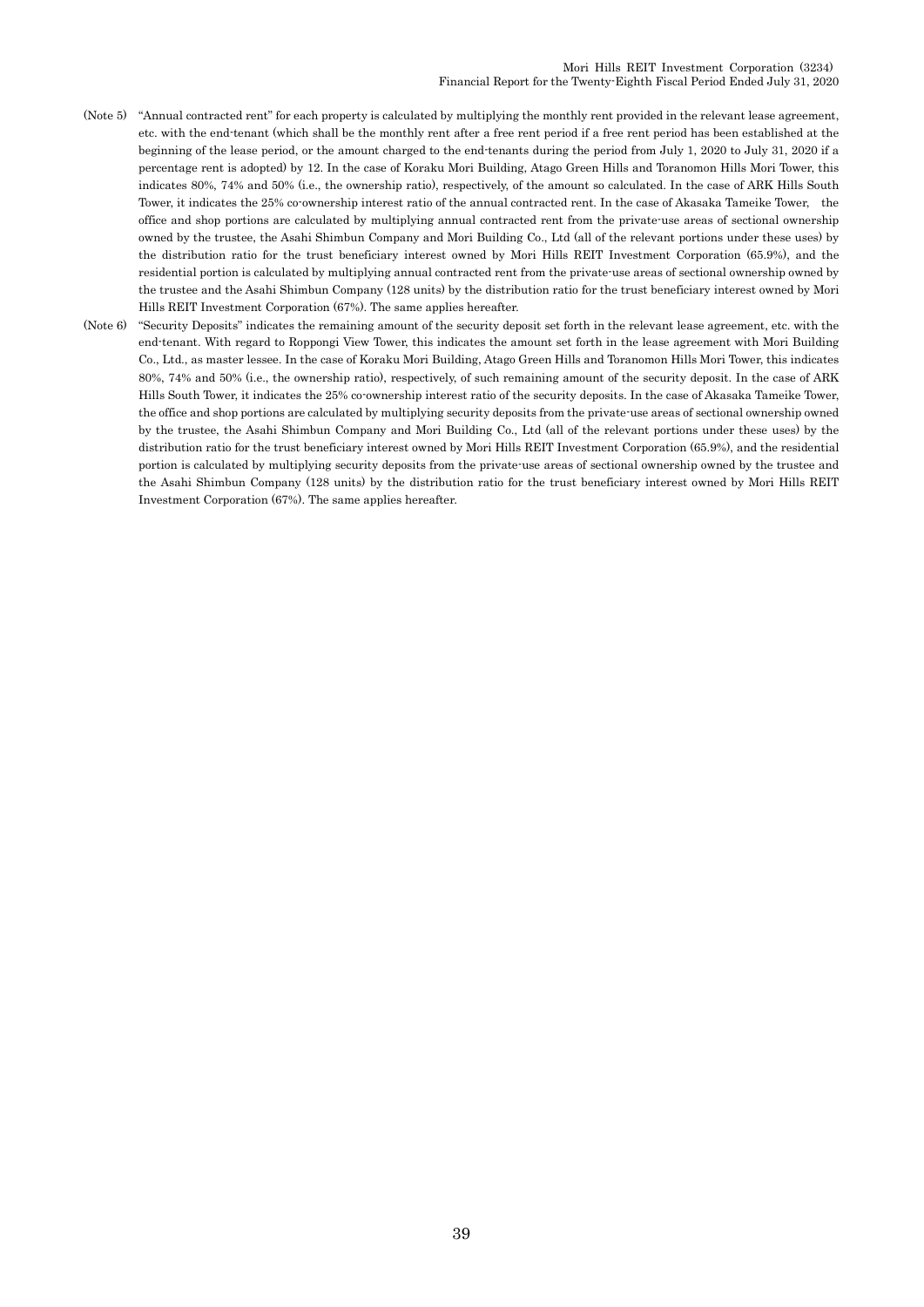### (iii) Overview of Lease to Major Tenant

The following table provides certain information regarding a key tenant, which leases 10% or more of the total leased area for the properties in the Company's portfolio as of July 31, 2020 and a brief summary of the lease conditions for such tenant.

| Tenant<br>name        | <b>Business</b><br>type    | Property<br>name                 | Annual<br>contracted<br>rent<br>(millions of<br>yen) | Security<br>Deposits<br>(millions of<br>yen) | Leased<br>area<br>(m <sup>2</sup> )<br>(Note 1) | Percentage of<br>total leased<br>area<br>(9/0)<br>(Note 2) | Lease<br>expiration<br>date     | Lease<br>renewal               | Notes                                                                                               |
|-----------------------|----------------------------|----------------------------------|------------------------------------------------------|----------------------------------------------|-------------------------------------------------|------------------------------------------------------------|---------------------------------|--------------------------------|-----------------------------------------------------------------------------------------------------|
|                       |                            |                                  |                                                      |                                              |                                                 |                                                            | Jul. 31,<br>2021                | Auto-renewed<br>every 5 years  | 23/24 floors                                                                                        |
|                       |                            |                                  |                                                      |                                              |                                                 |                                                            | Sep. 30,<br>2023                | Auto-renewed<br>every 5 years  | 19/22 floors                                                                                        |
|                       |                            | Roppongi<br>Hills                |                                                      |                                              |                                                 | $25.1\,$                                                   | Jul. 31,<br>2024                | Auto-renewed<br>every 5 years  | 20 floor                                                                                            |
|                       |                            | Mori Tower                       | 5,886                                                | 4,905                                        | 43,041.54                                       |                                                            | Sep. 15,<br>2020                | Auto-renewed<br>every 5 years  | 28 floor                                                                                            |
|                       |                            |                                  |                                                      |                                              |                                                 |                                                            | Jan. 31,<br>2021                | Auto-renewed<br>every 5 years  | 25 floor                                                                                            |
|                       |                            |                                  |                                                      |                                              |                                                 |                                                            | Mar. 31,<br>2021                | Auto-renewed<br>every 5 years  | 26/27/29 floors                                                                                     |
|                       | Real<br>estate<br>business | $\rm{ARK}$<br>Mori Building      |                                                      |                                              |                                                 |                                                            | Jan. 31,<br>2021                | Auto-renewed<br>every 5 years  | 13 floor                                                                                            |
|                       |                            |                                  | 2,702                                                |                                              |                                                 |                                                            | Jan. 31,<br>2021                | Auto-renewed<br>every 5 years  | 12/22 floors                                                                                        |
|                       |                            |                                  |                                                      | 2,241                                        | 24,588.43                                       | 14.3                                                       | Jan. 31,<br>2021                | Auto-renewed<br>every 5 years  | 23/25 floors                                                                                        |
|                       |                            |                                  |                                                      |                                              |                                                 |                                                            | Jan. 31,<br>2021                | Auto-renewed<br>every 5 years  | 4/15/24 floors                                                                                      |
| Mori                  |                            |                                  |                                                      |                                              |                                                 |                                                            | Mar. 31,<br>2023                | Auto-renewed<br>every 5 years  | 1 floor/Basement<br>1 through 4/<br>The area used as<br>district heating<br>and cooling             |
| Building<br>Co., Ltd. |                            | Koraku Mori<br>Building          | 1,167                                                | 1,160                                        | 13,946.27                                       | 8.1                                                        | Mar. 3,<br>$\boldsymbol{2023}$  | Fixed-term<br>lease            |                                                                                                     |
|                       |                            | Akasaka<br>Tameike<br>Tower      |                                                      |                                              | 18,945.53                                       | 11.1                                                       | Mar. 31,<br>2026                | Auto-renewed<br>every 5 years  | Office and shop<br>areas<br><i>(including)</i><br>parts of storage<br>areas, parking<br>lots, etc.) |
|                       |                            |                                  | 1,610                                                | 1,155                                        |                                                 |                                                            | Mar. 31,<br>2021                | Auto-renewed<br>every 5 years  | Residential<br>area<br><i>(including)</i><br>parts of<br>parking lots,<br>etc.)                     |
|                       |                            | Atago Green<br>Hills             | 2,024                                                | 1,349                                        | 29,667.58                                       | 17.3                                                       | Apr. 30,<br>2022                | Auto-renewed<br>every 5 years  |                                                                                                     |
|                       |                            | <b>ARK Hills</b><br>South Tower  | 1,039                                                | 961                                          | 8,999.75                                        | $5.3\,$                                                    | Jul. 31,<br>$\boldsymbol{2034}$ | Auto-renewed<br>every year     |                                                                                                     |
|                       |                            | Toranomon<br>Hills Mori<br>Tower | 1,551                                                | 1,292                                        | 12,209.08                                       | 7.1                                                        | Jul. 31,<br>$\boldsymbol{2022}$ | Auto-renewed<br>every 5 years  |                                                                                                     |
|                       |                            | Holland Hills<br>Mori Tower      | 1,084                                                | 969                                          | 10,165.04                                       | 5.9                                                        | Jul. 31,<br>$\sqrt{2032}$       | Auto-renewed<br>every 10 years |                                                                                                     |
|                       |                            | Roppongi<br>First Plaza          | 172                                                  | 61                                           | 2,795.65                                        | $1.6\,$                                                    | Mar. 3,<br>2023                 | Fixed-term<br>lease            |                                                                                                     |
|                       |                            | Roppongi<br>View Tower           | 218                                                  | 53                                           | 4,431.35                                        | $2.6\,$                                                    | Mar. 3,<br>$\boldsymbol{2023}$  | Fixed-term<br>lease            |                                                                                                     |
|                       | Total                      |                                  | 17,459                                               | 14,152                                       | 168,790.22                                      | 98.5                                                       |                                 |                                |                                                                                                     |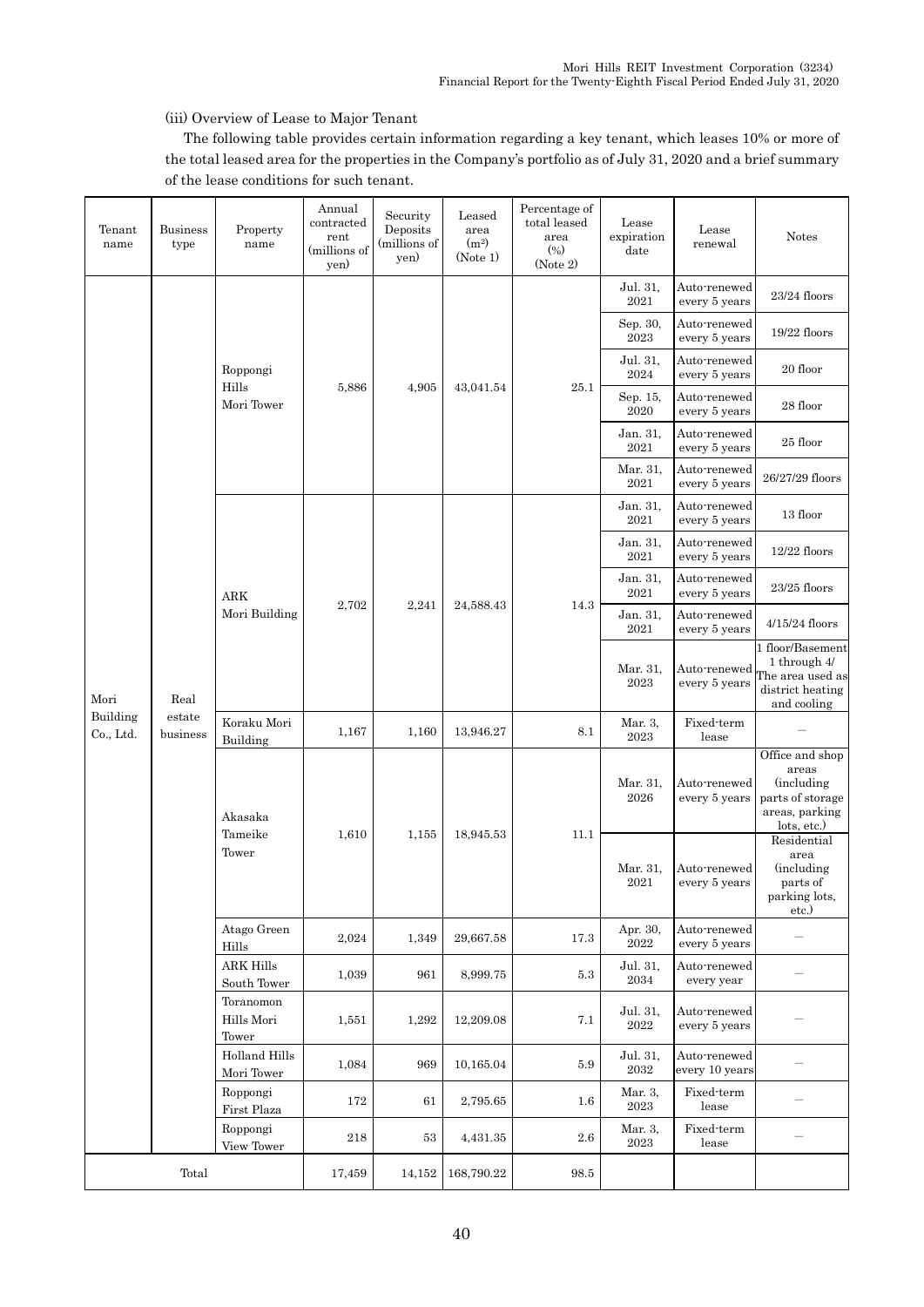- (Note 1) "Leased area" is equivalent to floor area of leased space set out in the lease agreement, etc. with the end-tenant. In the case of Koraku Mori Building, Atago Green Hills and Toranomon Hills Mori Tower, this indicates 80%, 74% and 50% of the proportionate ownership ratio, respectively, of the foregoing leased area, which is rounded off to two decimal places. In the case of ARK Hills South Tower, it indicates 25% of co-ownership interest ratio of the leased area of the building, which is rounded off to two decimal places. In the case of Akasaka Tameike Tower, the office and shop portions are calculated by multiplying leased area from the private-use areas of sectional ownership owned by the trustee, the Asahi Shimbun Company and Mori Building Co., Ltd (all of the relevant portions under these uses) by the distribution ratio for the trust beneficiary interest owned by Mori Hills REIT Investment Corporation (65.9%), and the residential portion is calculated by multiplying leased area from the private-use areas of sectional ownership owned by the trustee and the Asahi Shimbun Company (128 units) by the distribution ratio for the trust beneficiary interest owned by Mori Hills REIT Investment Corporation (67%), and is indicated by rounding off to two decimal places. The leased area does not include the area of storage space, flat parking lots, and machinery, etc.
- (Note 2) "Percentage of total leased area" indicates the ratio of the total leased area of each property to the aggregate total leased area for all properties held by the Company as of July 31, 2020. The same applies hereafter.

#### Name of end tenant Property name Leased area  $(m<sup>2</sup>)$ (Note 1) Percentage of total portfolio  $(96)$ (Note 2) Mori Building Co., Ltd. Roppongi Hills Mori Tower ARK Mori Building Koraku Mori Building Atago Green Hills ARK Hills South Tower Toranomon Hills Mori Tower 109,845.73 64.1 Mylan Seiyaku Ltd. 2.0 and Hills Mori Tower 1988.53 2.0 and Hills Mori Tower 1988.53 2.0 Mitsubishi UFJ Research and Consulting Co.,Ltd. Holland Hills Mori Tower 3,436,90 3,436.90 2.0 Mori Building Ryutsu System Co., Ltd. Laforet Harajuku (Land) 2,565.06 2,565.06 1.5 ITOCHU Techno-Solutions Corporation Koraku Mori Building 2,116.88 1.2 Total for top 5 end tenants  $\begin{bmatrix} 121.423.10 \end{bmatrix}$   $\begin{bmatrix} 70.9 \end{bmatrix}$

#### (iv) Five Largest Tenants

The following table shows the Company's five largest tenants by leased area for the Company's properties as of July 31, 2020.

(Note 1) "Leased area" is equivalent to floor area of leased space set out in the lease agreement, etc. with the end-tenant. In the case of Koraku Mori Building, Atago Green Hills and Toranomon Hills Mori Tower, this indicates 80%, 74% and 50% of the proportionate ownership ratio, respectively, of the foregoing leased area, which is rounded off to two decimal places. In the case of ARK Hills South Tower, it indicates 25% of co-ownership interest ratio of the leased area of the building, which is rounded off to two decimal places. The leased area does not include the area of storage space, flat parking lots, and machinery, etc.

(Note 2) "Percentage of total portfolio" indicates the ratio of the leased area attributable to each end-tenant to the aggregate total leased area for all properties held by the Company as of July 31, 2020. The same applies hereafter.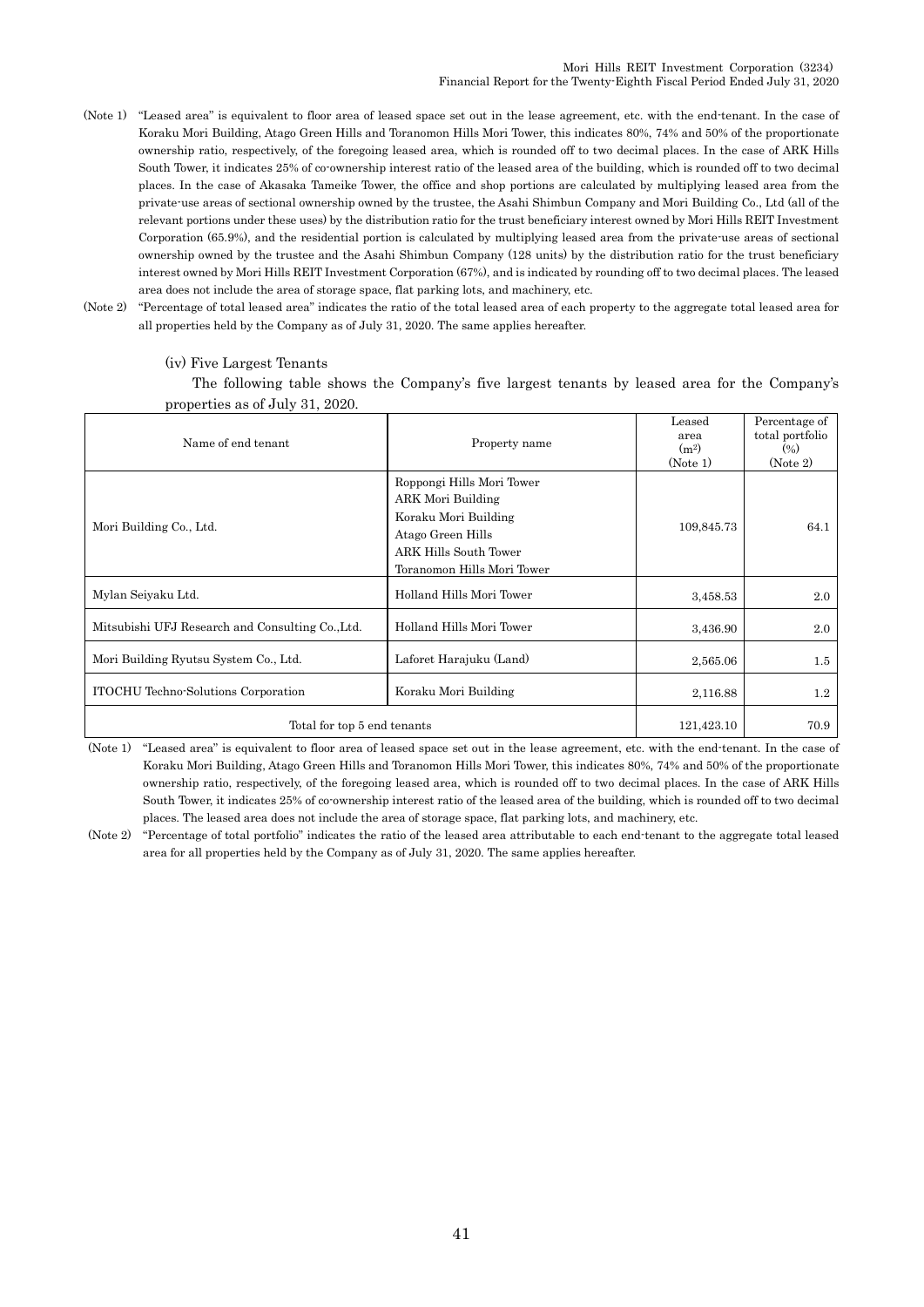## (v) Overview of Lease to Interested Parties

The following table provides an overview of lease to the end-tenants who are interested parties for the properties held by the Company as of July 31, 2020.

| Name of<br>end<br>tenant                          | Name of<br>occupied property  | Leased<br>area<br>(m <sup>2</sup> ) | Percentage<br>of<br>total<br>portfolio<br>(9) | Annual<br>contracted<br>rent<br>(thousands)<br>of yen) | Lease<br>expiration<br>date     | Lease renewal                 | Type of lease                            | <b>Notes</b>                                                                            |
|---------------------------------------------------|-------------------------------|-------------------------------------|-----------------------------------------------|--------------------------------------------------------|---------------------------------|-------------------------------|------------------------------------------|-----------------------------------------------------------------------------------------|
|                                                   |                               |                                     |                                               |                                                        | Jul. 31.<br>2021                | Auto-renewed<br>every 5 years | Fixed-rent<br>master lease               | 23/24 floors                                                                            |
|                                                   |                               | 43,041.54                           |                                               |                                                        | Sep. 30,<br>2023                | Auto-renewed<br>every 5 years | Fixed-rent<br>master lease               | 19/22 floors                                                                            |
|                                                   | Roppongi Hills                |                                     |                                               |                                                        | Jul. 31,<br>2024                | Auto-renewed<br>every 5 years | Fixed-rent<br>master lease               | 20 floor                                                                                |
|                                                   | Mori Tower                    |                                     | 25.1                                          | 5,886,901                                              | Sep. 15,<br>2020                | Auto-renewed<br>every 5 years | Fixed-rent<br>master lease               | 28 floor                                                                                |
|                                                   |                               |                                     |                                               |                                                        | Jan. 31,<br>2021                | Auto-renewed<br>every 5 years | Fixed-rent<br>master lease               | 25 floor                                                                                |
|                                                   |                               |                                     |                                               |                                                        | Mar. 31,<br>$2021\,$            | Auto-renewed<br>every 5 years | Fixed-rent<br>master lease               | 26/27/29 floors                                                                         |
|                                                   |                               |                                     | 14.3                                          | 2,702,973                                              | Jan. 31,<br>2021                | Auto-renewed<br>every 5 years | Fixed-rent<br>master lease               | 13 floor                                                                                |
| Mori<br>Building<br>Co., Ltd.                     |                               |                                     |                                               |                                                        | Jan. 31,<br>$2021\,$            | Auto-renewed<br>every 5 years | Fixed-rent<br>master lease               | $12/22$ floors                                                                          |
|                                                   | ARK Mori<br>Building          | 24,588.43                           |                                               |                                                        | Jan. 31,<br>$2021\,$            | Auto-renewed<br>every 5 years | Fixed-rent<br>master lease               | $23/25$ floors                                                                          |
|                                                   |                               |                                     |                                               |                                                        | Jan. 31,<br>2021                | Auto-renewed<br>every 5 years | Fixed-rent<br>master lease               | $4/15/24$ floors                                                                        |
|                                                   |                               |                                     |                                               |                                                        | Mar. 31,<br>2023                | Auto-renewed<br>every 5 years | Fixed-rent<br>master lease               | 1 floor/Basement<br>1 through 4/<br>The area used as<br>district heating<br>and cooling |
|                                                   | Koraku Mori<br>Building       | 292.22                              | 0.2                                           |                                                        | Mar. 31,<br>2022                |                               | Memorandum<br>on self-use                |                                                                                         |
|                                                   | Atago Green Hills             | 29,667.58                           | 17.3                                          | 2.024.640                                              | Apr. 30,<br>2022                | Auto-renewed<br>every 5 years | Fixed-rent<br>master lease               |                                                                                         |
|                                                   | ARK Hills South<br>Tower      | 46.88                               | 0.0                                           | 6,000                                                  | May 16,<br>2021                 |                               | Memorandum<br>on self-use                |                                                                                         |
|                                                   | Toranomon Hills<br>Mori Tower | 12,209.08                           | 7.1                                           | 1,551,162                                              | Jul. 31,<br>$\boldsymbol{2022}$ | Auto-renewed<br>every 5 years | Fixed-rent<br>master lease               |                                                                                         |
| Mori<br>Building<br>Ryutsu<br>System<br>Co., Ltd. | Laforet Harajuku<br>(Land)    | 2,565.06                            | 1.5                                           | 1,335,600                                              | Sep. 14,<br>$\sqrt{2030}$       |                               | Business-use<br>fixed-term<br>land lease |                                                                                         |
|                                                   | Total                         | 112,410.79                          | 65.6                                          | 13,507,277                                             |                                 |                               |                                          |                                                                                         |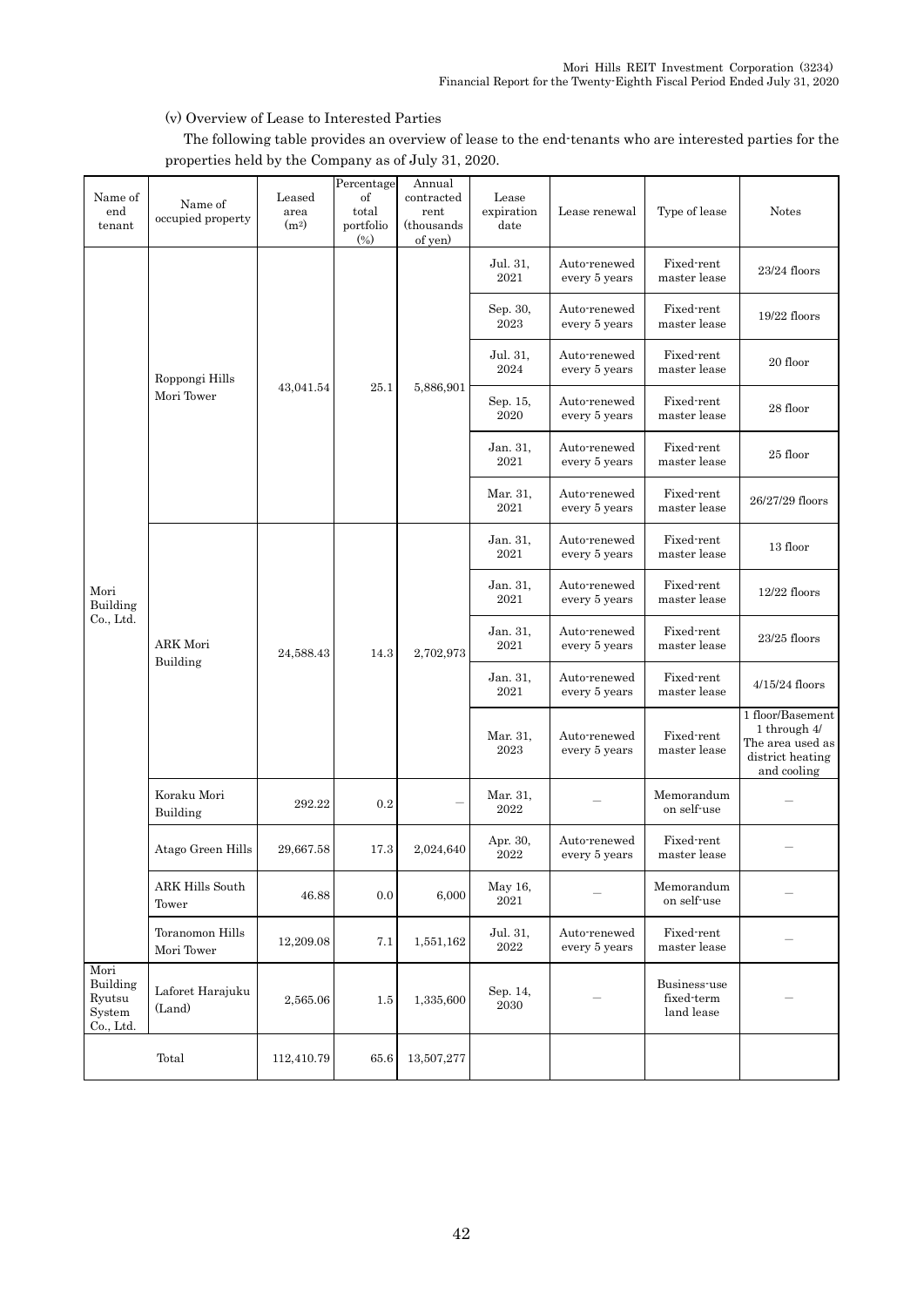### (vi) Overview of Properties

The following table provides an overview of the properties for which annual contracted rent accounts for 10% or more of the total annual contracted rent for properties held by the Company as of July 31, 2020.

| Property<br>number | Property name             | Percentage of<br>annual contracted<br>Annual<br>contracted rent<br>rent<br>area<br>(0)<br>(m <sup>2</sup> )<br>(millions of yen)<br>(Note 1) |      | Total leasable | Total leased<br>area<br>(m <sup>2</sup> ) | Occupancy<br>rate<br>(9/0)<br>(Note 2) | Number<br>of<br>tenants |
|--------------------|---------------------------|----------------------------------------------------------------------------------------------------------------------------------------------|------|----------------|-------------------------------------------|----------------------------------------|-------------------------|
| $O-0$              | Roppongi Hills Mori Tower | 5,886                                                                                                                                        | 31.3 | 43,041.54      | 43,041.54                                 | 100.0                                  |                         |
| $O-1$              | ARK Mori Building         | 2,702                                                                                                                                        | 14.4 | 24,588.43      | 24,588.43                                 | 100.0                                  |                         |
| $O-7$              | Atago Green Hills         | 2,024                                                                                                                                        | 10.8 | 29,667.58      | 29,667.58                                 | 100.0                                  |                         |
|                    | Total                     | 10,614                                                                                                                                       | 56.5 | 97,297.55      | 97,297.55                                 | 100.0                                  | 3                       |

(Note 1) This indicates the ratio of the annual contracted rent for each property to the aggregate total annual contracted rent for all properties held by the Company as of July 31, 2020.

(Note 2) "Occupancy rate" is calculated by dividing the total leased area for each property by the total leasable area of the property. The total indicates the ratio of the aggregate total leased area for all properties to the aggregate total leasable area for all properties.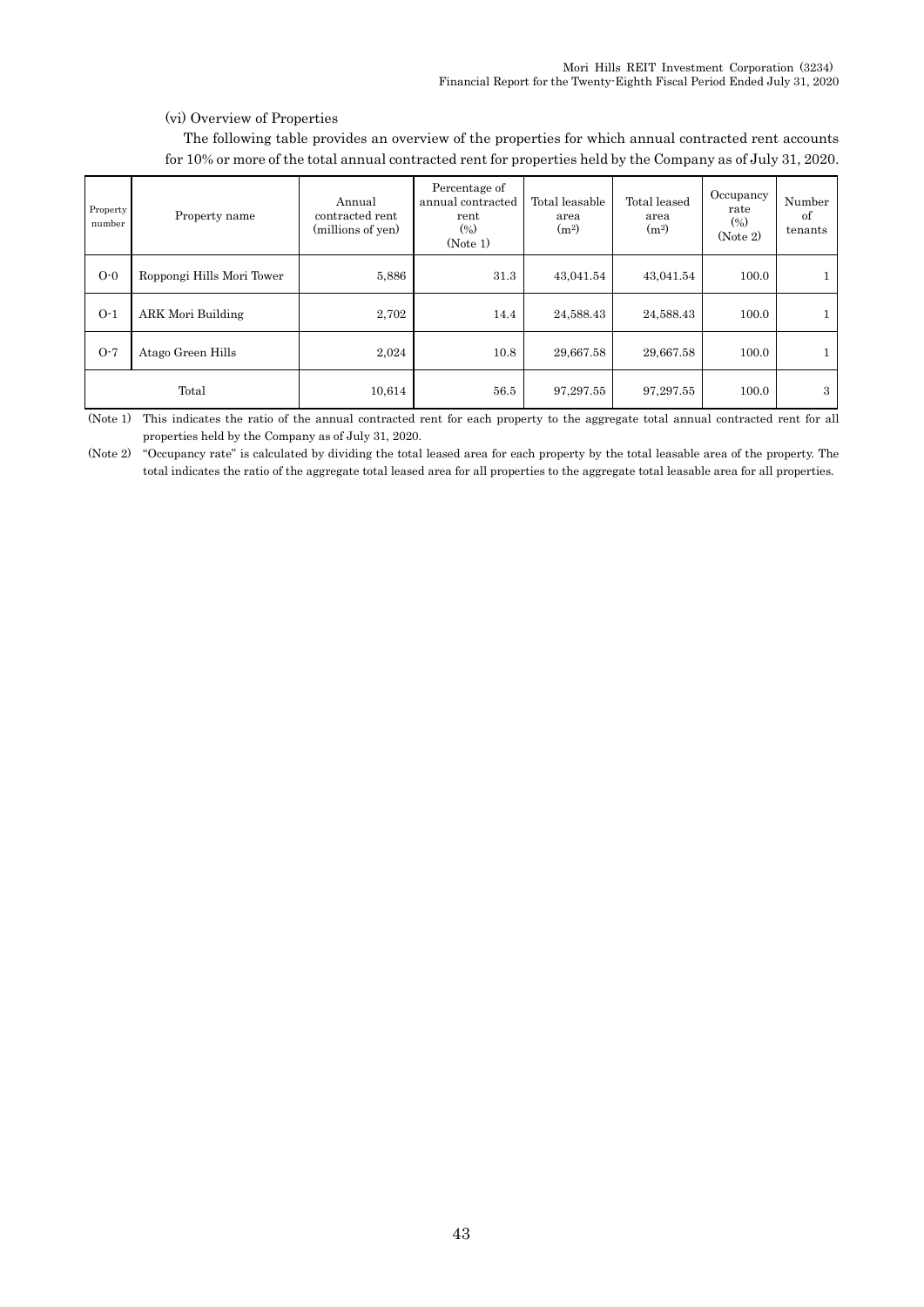### (vii) Overview of Matters Concerning Design, Etc.

The following table provides the designers, structural designers, contractors, building verification agencies and structural examination agencies for properties held by the Company as of July 31, 2020.

| Property<br>number | Property<br>name                   | Designer                                                                                               | Structural designer                                                                                                                                            | Contractor                                                                                                                                                     | Building<br>verification<br>agency  | Structural<br>examination<br>agency<br>(Note)                                                                                                 |
|--------------------|------------------------------------|--------------------------------------------------------------------------------------------------------|----------------------------------------------------------------------------------------------------------------------------------------------------------------|----------------------------------------------------------------------------------------------------------------------------------------------------------------|-------------------------------------|-----------------------------------------------------------------------------------------------------------------------------------------------|
| $O-0$              | Roppongi<br>Hills<br>Mori Tower    | Mori Building Co., Ltd.,<br>first class architect office.<br>and Irie Miyake Architects<br>& Engineers | Mori Building Co., Ltd.,<br>first class architect office.<br>and Kozo Keikaku<br>Engineering Inc.                                                              | Consortium of<br>Obayashi Corporation<br>and<br>Kajima Corporation                                                                                             | Tokyo<br>Metropolitan<br>Government | The Building<br>Center of Japan                                                                                                               |
| $O-1$              | <b>ARK</b><br>Mori<br>Building     | Mori Building Co., Ltd.,<br>first class architect office.<br>and Irie Miyake Architects<br>& Engineers | Mori Building Co., Ltd.,<br>first class architect office.<br>and Irie Miyake Architects<br>& Engineers                                                         | Consortium of<br>Kajima Corporation,<br>Toda Corporation and<br>Fujita Engineering<br>Co. Ltd.                                                                 | Tokyo<br>Metropolitan<br>Government | The Building<br>Center of Japan                                                                                                               |
| $O-4$              | Koraku<br>Mori<br>Building         | Mori Building Co., Ltd.,<br>first class architect office.<br>and GKK Architects &<br>Engineers         | Mori Building Co., Ltd.,<br>first class architect office,<br>and Orimoto Structural<br>Engineers                                                               | Consortium of<br>Shimizu Corporation<br>and<br>Sato Kogyo Co., Ltd.                                                                                            | Tokyo<br>Metropolitan<br>Government | The Building<br>Center of Japan                                                                                                               |
| $O-6$              | Akasaka<br>Tameike<br>Tower        | Shimizu Corporation,<br>first class architect office                                                   | Shimizu Corporation,<br>first class architect office                                                                                                           | Consortium of<br>Shimizu Corporation<br>and<br>Takenaka Corporation                                                                                            | Tokyo<br>Metropolitan<br>Government | The Building<br>Center of Japan                                                                                                               |
| $O-7$              | Atago<br>Green<br>Hills            | Mori Building Co., Ltd.,<br>first class architect office.<br>and Irie Miyake Architects<br>& Engineers | Mori Building Co., Ltd.,<br>first class architect office.<br>and Kozo Keikaku<br>Engineering Inc.                                                              | (office building /<br>retail building)<br>Consortium of<br>Takenaka Corporation<br>and Kumagai Gumi<br>Co., Ltd.<br>(residential building)<br>Toda Corporation | Tokyo<br>Metropolitan<br>Government | (office building /<br>residential<br>building)<br>The Building<br>Center of Japan<br>(retail building)<br>Tokyo<br>Metropolitan<br>Government |
| $O-8$              | <b>ARK Hills</b><br>South<br>Tower | Mori Building Co., Ltd.,<br>first class architect office<br>and Irie Miyake Architects<br>& Engineers  | Mori Building Co., Ltd.,<br>first class architect office,<br>Irie Miyake Architects &<br>Engineers and<br>Shimizu Corporation,<br>first class architect office | Shimizu Corporation                                                                                                                                            | The Building<br>Center of<br>Japan  | The Building<br>Center of Japan                                                                                                               |
| $O-9$              | Toranomon<br>Hills Mori<br>Tower   | Nihon Sekkei, Inc.                                                                                     | Nihon Sekkei, Inc. and<br>Obayashi Corporation first<br>class architect office                                                                                 | Obayashi Corporation                                                                                                                                           | The Building<br>Center of<br>Japan  | The Building<br>Center of Japan                                                                                                               |
| $O-10$             | Holland<br>Hills Mori<br>Tower     | Yamashita Sekkei, Inc.                                                                                 | Yamashita Sekkei, Inc.                                                                                                                                         | Obayashi Corporation                                                                                                                                           | Tokyo<br>Metropolitan<br>Government | The Building<br>Center of Japan                                                                                                               |
| $R-3$              | Roppongi<br>First Plaza            | Urban Renaissance Agency,<br>and Irie Miyake Architects                                                | Urban Renaissance Agency,<br>and Kozo Keikaku                                                                                                                  | Consortium of<br>Shimizu Corporation                                                                                                                           | Tokyo<br>Metropolitan               | The Building                                                                                                                                  |
| $R-4$              | Roppongi<br>View Tower             | & Engineers                                                                                            | Engineering Inc.                                                                                                                                               | and<br>ANDO Corporation                                                                                                                                        | Government                          | Center of Japan                                                                                                                               |

(Note) With regard to structures constructed by special structural methods, such as super high-rise structures or seismic isolated structures, a structural evaluation involving a more detailed examination than general standards must be obtained pursuant to building standards laws and regulations (performance assessment under the Building Standards Act from 2000). In addition, there are cases where it is obtained in accordance with the instructions, etc. of administrative authorities.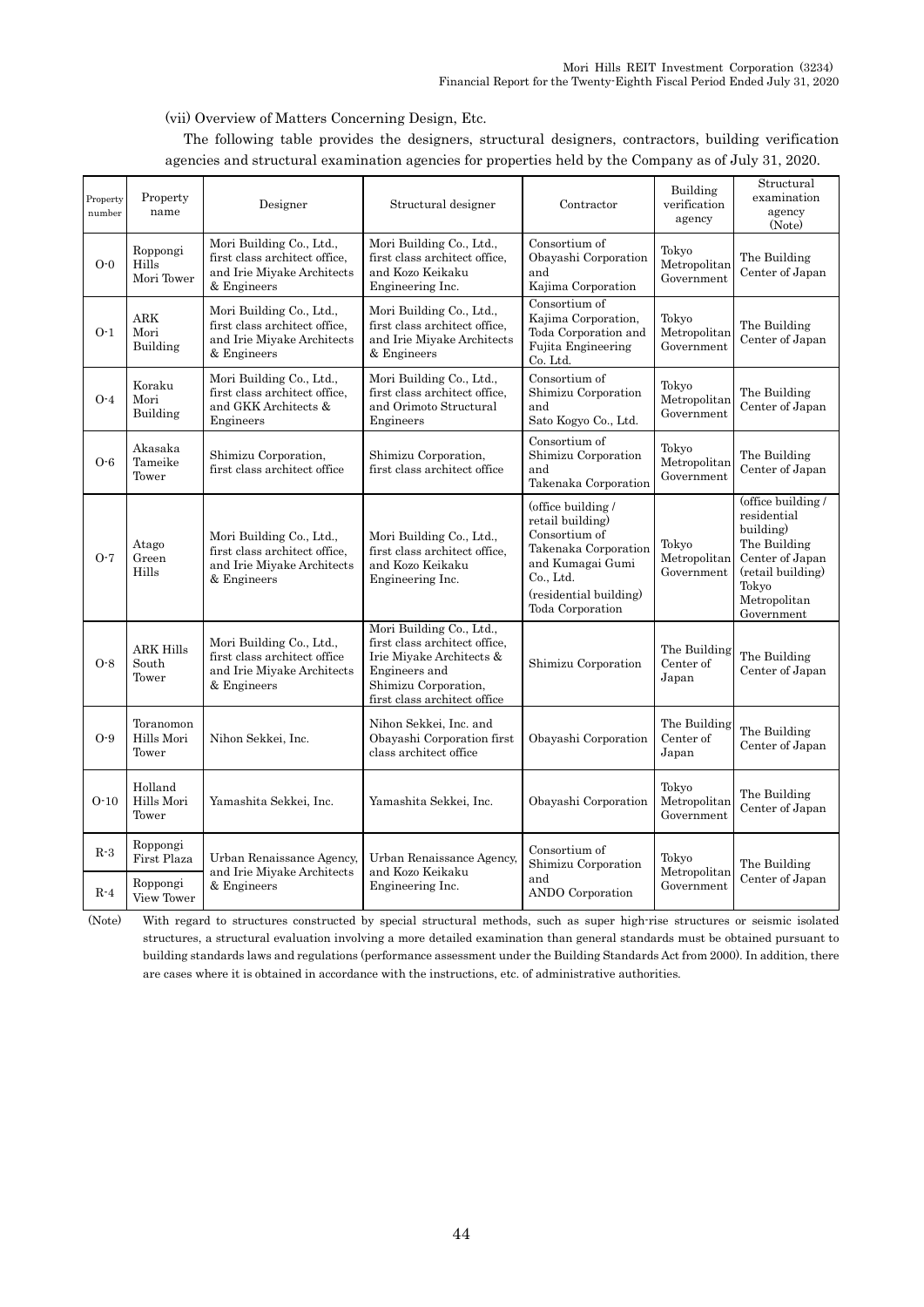(viii) Overview of Engineering Reports

The Company engages an engineering firm to investigate the status of the building (including earthquake risk analysis) and obtains an engineering report from the firm for each property. The following table shows the status of properties held by the Company as of July 31, 2020. "Estimated amount of emergency repair expenses" is the emergency repair expenses estimated by the engineering firm. "Estimated amount of long-term repair expenses" is the annual average amount of repair and renovation expenses over a period of 15 years estimated by the engineering firm.

The report provides a mere opinion of the engineering firm and no guarantee is provided as to the accuracy of the opinion.

| Property<br>number                        | Property name                |                                        | Preparation<br>date | Estimated amount<br>of emergency<br>repair expenses<br>(thousands of yen) | Estimated amount<br>of long-term<br>repair expenses<br>(thousands of yen)<br>(Note 1)(Note 2)<br>(Note 3)(Note 4)<br>(Note 5) | $\mathop{\rm PML}$<br>(0/0)<br>(Note 6) | Engineering firm                                       |
|-------------------------------------------|------------------------------|----------------------------------------|---------------------|---------------------------------------------------------------------------|-------------------------------------------------------------------------------------------------------------------------------|-----------------------------------------|--------------------------------------------------------|
| $O-0$                                     |                              | Roppongi Hills Mori Tower              | Nov. 2015           |                                                                           | 43,102                                                                                                                        | 0.59                                    | Tokyo Bldg-Tech Center<br>Co., Ltd.                    |
| $O-1$                                     | <b>ARK Mori Building</b>     |                                        | Dec. 2017           |                                                                           | 104,793                                                                                                                       | 0.78                                    | Tokyo Bldg-Tech Center<br>Co., Ltd.                    |
| $O-4$                                     | Koraku Mori Building         |                                        | Jan. 2017           |                                                                           | 61,275                                                                                                                        | 0.73                                    | Tokyo Bldg-Tech Center<br>Co., Ltd.                    |
| $O-6$                                     | Akasaka Tameike Tower        |                                        | Jan. 2017           |                                                                           | 47,412                                                                                                                        | 1.79                                    | Tokyo Bldg-Tech Center<br>Co., Ltd.                    |
| $O-7$                                     | Atago<br>Green<br>Hills      | <b>MORI</b> Tower<br>(office building) | Jan. 2018           |                                                                           | 140,220                                                                                                                       | 2.35                                    |                                                        |
|                                           |                              | Forest Tower<br>(residential building) |                     |                                                                           | 75,281                                                                                                                        | 2.34                                    | Tokio Marine & Nichido<br>Risk Consulting Co.,<br>Ltd. |
|                                           |                              | Plaza<br>(retail building)             |                     | $\overline{\phantom{0}}$                                                  | 3,104                                                                                                                         | 5.94                                    |                                                        |
| $O-8$                                     | <b>ARK Hills South Tower</b> |                                        | Jul. 2019           |                                                                           | 33,905                                                                                                                        | 1.56                                    | Tokio Marine & Nichido<br>Risk Consulting Co.,<br>Ltd. |
| $O-9$                                     |                              | Toranomon Hills Mori Tower             | Jul. 2020           | $\overline{\phantom{0}}$                                                  | 10,335                                                                                                                        | 0.50                                    | Tokyo Bldg-Tech Center<br>Co., Ltd.                    |
| $O-10$                                    | Holland Hills Mori Tower     |                                        | Jun. 2018           |                                                                           | 48,211                                                                                                                        | 0.85                                    | Tokyo Bldg-Tech Center<br>Co., Ltd.                    |
| $R-3$                                     | Roppongi First Plaza         |                                        | Jan. 2017           |                                                                           | 7,310                                                                                                                         | 2.20                                    | Tokyo Bldg-Tech Center<br>Co., Ltd.                    |
| $R-4$                                     | Roppongi View Tower          |                                        | Jan. 2017           |                                                                           | 10,906                                                                                                                        | 2.20                                    | Tokyo Bldg-Tech Center<br>Co., Ltd.                    |
| $S-1$<br>Laforet Harajuku (Land) (Note 7) |                              |                                        |                     |                                                                           |                                                                                                                               |                                         |                                                        |
| Total                                     |                              |                                        |                     | 585,854                                                                   | 0.93                                                                                                                          |                                         |                                                        |

No earthquake insurance has been taken out for properties held by the Company.

(Note 1) With regard to Roppongi Hills Mori Tower, this amount is calculated by multiplying the estimated amount for the entire property by the percentage share of the costs pertaining to the portion in trust provided under the Roppongi Hills Mori Tower Management Rules.

(Note 2) With regard to ARK Mori Building, this amount is calculated by multiplying the estimated amount for the entire property by the percentage share of the costs pertaining to the portion in trust pursuant to the ARK Mori Building Management Rules.

(Note 3) With regard to Atago Green Hills, this amount is calculated by multiplying the estimated amount for the entire property in each building by the percentage share of the costs pertaining to the Company's share in the trust beneficiary interest pursuant to the Atago Green Hills Management Rules.

(Note 4) With regard to ARK Hills South Tower, this amount is calculated by multiplying the estimated amount for the entire property by the co-ownership interest ratio.

(Note 5) With regard to Toranomon Hills Mori Tower, this amount is calculated by multiplying the estimated amount for the entire real estate in trust by the quasi co-ownership ratio for the trust beneficiary interest owned the Company.

(Note 6) This indicates the figure described in the "Report on evaluation of seismic PML for portfolio" dated June 4, 2018 by Sompo Risk Management Inc.

(Note 7) With regard to Laforet Harajuku (Land), no investigation is implemented because the Company does not hold any buildings, etc.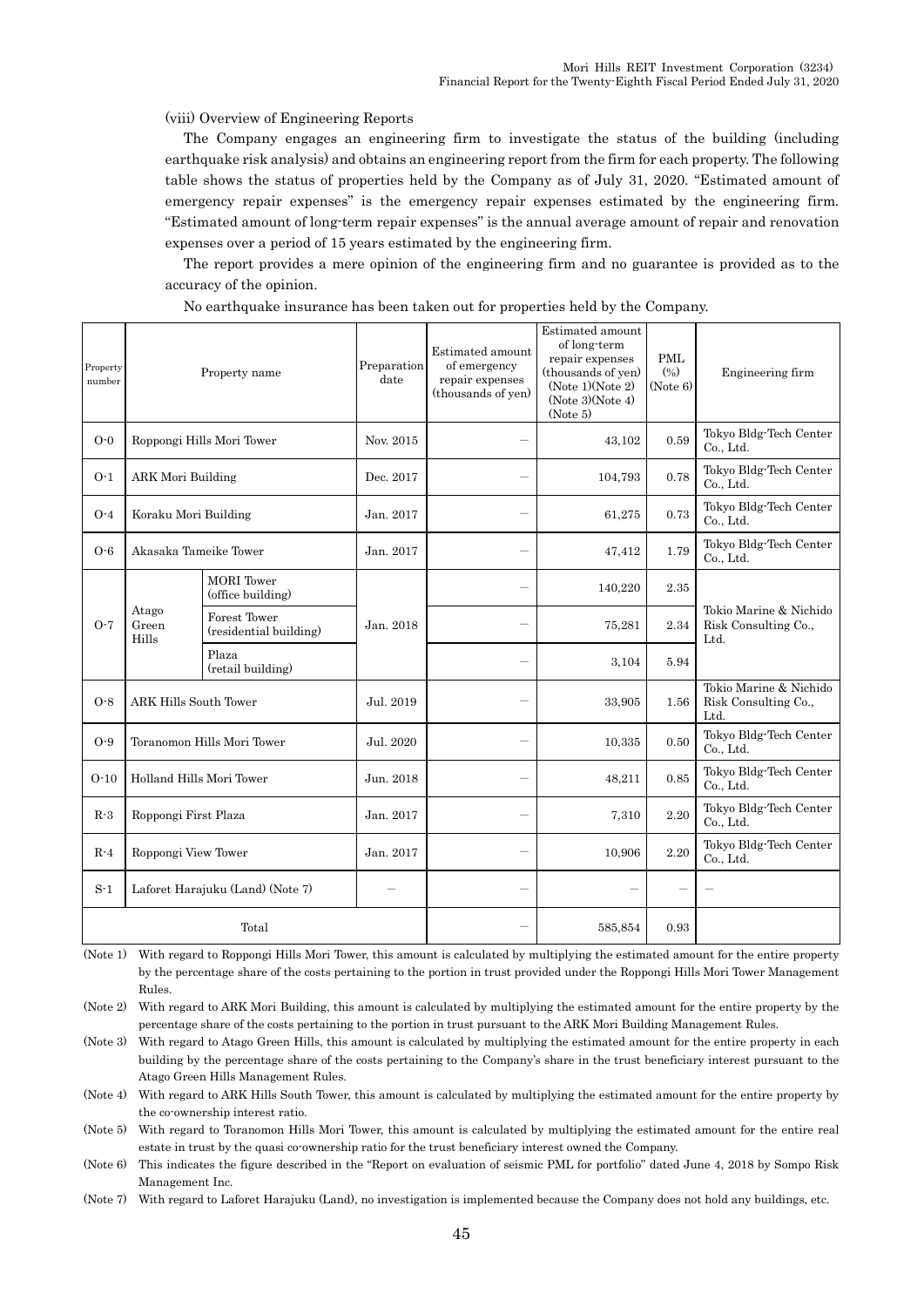(ix) Status of Capital Expenditures

i) Status of Implementation of Capital Expenditures

The following table shows the major construction work falling under the category of capital expenditures that were conducted during the twenty-eighth fiscal period. Capital expenditures during the twenty-eighth fiscal period amounted to 732 million yen for the entire portfolio and, combined with 79 million yen in maintenance and repairs and 2.7 million yen in construction management fees charged to expenses for the twenty-eighth fiscal period, construction work in a total amount of 814 million yen was implemented.

| Name of real estate, etc.<br>(Location)         | Purpose                                                                     |                                  | Amount of capital expenditures<br>(millions of yen) |
|-------------------------------------------------|-----------------------------------------------------------------------------|----------------------------------|-----------------------------------------------------|
|                                                 | Sprinkler upgrading work in common area                                     | From: Apr. 2019<br>To: Mar. 2020 | 17                                                  |
|                                                 | Security system upgrading work                                              | From: Apr. 2019<br>To: Mar. 2020 | 35                                                  |
|                                                 | Air-conditioning monitoring and control<br>system upgrading work            | From: Apr. 2019<br>To: Mar. 2020 | 10                                                  |
| Roppongi Hills Mori Tower<br>(Minato-ku, Tokyo) | Work to upgrade vent pipe joins                                             | From: Apr. 2019<br>To: Mar. 2020 | 16                                                  |
|                                                 | Work to upgrade VAV automatic control<br>equipment in exclusive area        | From: Apr. 2019<br>To: Mar. 2020 | 12                                                  |
|                                                 | Work to upgrade steam coils in exclusive<br>area                            | From: Apr. 2019<br>To: Mar. 2020 | 10                                                  |
|                                                 | Work to upgrade steam piping                                                | From: Apr. 2019<br>To: Mar. 2020 | 125                                                 |
| ARK Mori Building                               | Elevator upgrading work                                                     | From: Apr. 2019<br>To: Mar. 2020 | 14                                                  |
| (Minato-ku, Tokyo)                              | Repair work for fire-resistant covering of<br>outside machine room          | From: Nov. 2019<br>To: Mar. 2020 | 13                                                  |
|                                                 | Air balance unit upgrading work in<br>exclusive area (for standard floor)   | From: Apr. 2020<br>To: Jul. 2020 | 65                                                  |
| Koraku Mori Building<br>(Bunkyo-ku, Tokyo)      | Renovation of shops                                                         | From: Apr. 2020<br>To: May. 2020 | 47                                                  |
|                                                 | LED installation of lights for office exclusive<br>area (for express floor) | From: Mar. 2020<br>To: Jul. 2020 | 20                                                  |
| Akasaka Tameike Tower<br>(Minato-ku, Tokyo)     | Residential unit home appliances upgrading<br>work                          | From: Feb. 2020<br>To: Jul. 2020 | 12                                                  |
|                                                 | Residential building standard floor hall<br>interior upgrading work         | From: Nov. 2019<br>To: Mar. 2020 | 42                                                  |
| Atago Green Hills<br>(Minato-ku, Tokyo)         | Residential building automatic fire alarm<br>upgrading work                 | From: Nov. 2019<br>To: Feb. 2020 | 51                                                  |
|                                                 | Residential building exterior wall painting<br>upgrading work               | From: Jan. 2018<br>To: Feb. 2020 | 18                                                  |
| Holland Hills Mori Tower                        | Air-conditioning facility device upgrading<br>work                          | From: Feb. 2020<br>To: Mar. 2020 | 38                                                  |
| (Minato-ku, Tokyo)                              | New installation of security sensor within<br>mechanical parking            | From: Sep. 2019<br>To: Feb. 2020 | 18                                                  |
| Roppongi First Plaza<br>(Minato-ku, Tokyo)      | Residential unit remodeling work                                            | From: Feb. 2020<br>To: Jul. 2020 | 12                                                  |
| Other                                           |                                                                             | 149                              |                                                     |
|                                                 | 732                                                                         |                                  |                                                     |

(Note) The projects shown above are those for which capital expenditure exceeds 10 million yen per project.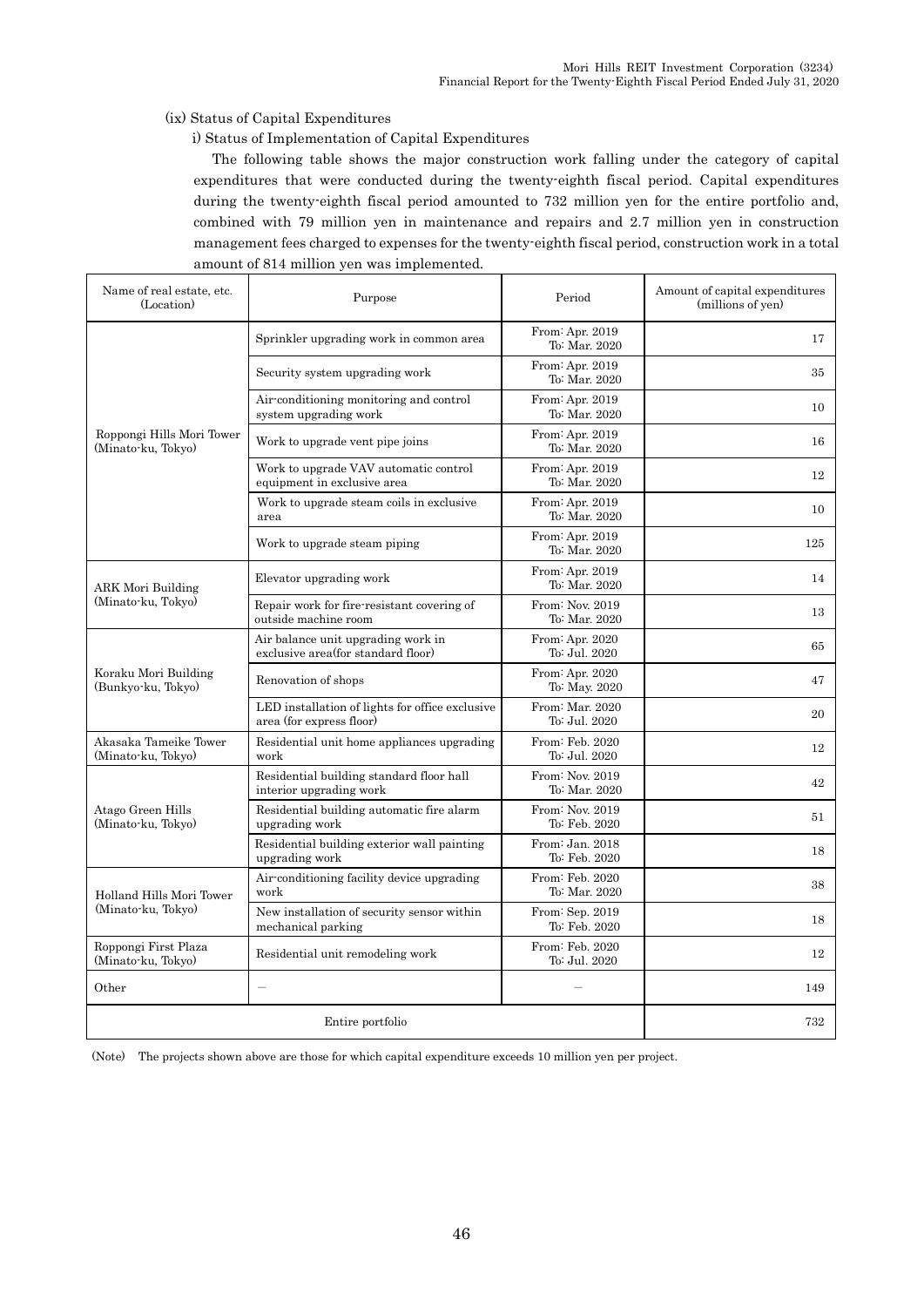### ii) Schedule of Capital Expenditures

The following table shows the amounts of capital expenditures conducted after the end of the twenty-eighth fiscal period and the expected amounts of capital expenditures associated with the major renovation construction work, etc. planned as of the date of this document for properties held by the Company as of July 31, 2020. A portion of the total "Expected amount of capital expenditures" detailed below may be treated as expenses for accounting purposes depending on the form of construction work.

|                                                    |                                                                      |                                  |                 | Expected amount of capital<br>expenditures<br>(millions of yen) |                                    |
|----------------------------------------------------|----------------------------------------------------------------------|----------------------------------|-----------------|-----------------------------------------------------------------|------------------------------------|
| Name of real estate, etc.<br>(Location)            | Purpose                                                              | Scheduled period                 | Total<br>amount | Amount paid<br>during the<br>twenty-eighth<br>fiscal period     | Total<br>amount<br>already<br>paid |
|                                                    | Work to upgrade telephone switchboard                                | From: Oct. 2020<br>To: Mar. 2021 | 13              |                                                                 |                                    |
|                                                    | Sprinkler upgrading work in common<br>area                           | From: Apr. 2020<br>To: Mar. 2021 | 58              |                                                                 |                                    |
|                                                    | Work to upgrade video system                                         | From: Apr. 2020<br>To: Mar. 2021 | 22              |                                                                 |                                    |
|                                                    | Security system upgrading work                                       | From: Apr. 2020<br>To: Mar. 2021 | 127             |                                                                 |                                    |
|                                                    | Air-conditioning monitoring and control<br>system upgrading work     | From: Apr. 2020<br>To: Mar. 2021 | 52              |                                                                 |                                    |
|                                                    | Electrical monitoring and control<br>system upgrading work           | From: Apr. 2020<br>To: Mar. 2021 | 52              |                                                                 |                                    |
|                                                    | Work to upgrade vent pipe joins                                      | From: Apr. 2020<br>To: Mar. 2021 | 13              |                                                                 |                                    |
| Roppongi Hills Mori<br>Tower<br>(Minato-ku, Tokyo) | Work to upgrade VAV automatic<br>control equipment in exclusive area | From: Apr. 2020<br>To: Mar. 2021 | 65              |                                                                 |                                    |
|                                                    | LED installation of lights in exclusive<br>area                      | From: Apr. 2020<br>To: Mar. 2021 | 70              |                                                                 |                                    |
|                                                    | Work to upgrade lighting operation<br>equipment in exclusive area    | From: Apr. 2020<br>To: Mar. 2021 | 13              | $\overline{\phantom{0}}$                                        |                                    |
|                                                    | Installation of LED guide lights in<br>exclusive area                | From: Apr. 2020<br>To: Mar. 2021 | 33              |                                                                 |                                    |
|                                                    | Work to upgrade electric water heater<br>in exclusive area           | From: Apr. 2020<br>To: Mar. 2021 | 22              |                                                                 |                                    |
|                                                    | Installation of LED guide lights in<br>common hallway                | From: Apr. 2020<br>To: Mar. 2021 | 33              |                                                                 |                                    |
|                                                    | Work to upgrade steam piping                                         | From: Apr. 2020<br>To: Mar. 2021 | 14              |                                                                 |                                    |
|                                                    | Toilet upgrading work                                                | From: Apr. 2020<br>To: Mar. 2021 | 269             |                                                                 |                                    |
|                                                    | Elevator upgrading work                                              | From: Apr. 2020<br>To: Dec. 2020 | 78              |                                                                 |                                    |
|                                                    | Sprinkler upgrading work in exclusive<br>area                        | From: Jul. 2020<br>To: Aug. 2020 | 74              |                                                                 |                                    |
|                                                    | Work to upgrade air-conditioning<br>control valves                   | From: Jan. 2021<br>To: Mar. 2021 | 14              |                                                                 | —                                  |
| <b>ARK Mori Building</b><br>(Minato-ku, Tokyo)     | Air-conditioning monitoring and control<br>system upgrading work     | From: Jan. 2021<br>To: Mar. 2021 | 24              |                                                                 |                                    |
|                                                    | LED installation of lights in common<br>area for each floor          | From: Jan. 2021<br>To: Mar. 2021 | $10\,$          |                                                                 |                                    |
|                                                    | Remodeling work for common areas of<br>lower floors                  | From: Jul. 2020<br>To: Mar. 2021 | 39              | $\overline{\phantom{m}}$                                        | —                                  |
|                                                    | Repair work for fire resistant covering<br>of machine room           | From: Jul. 2020<br>To: Mar. 2021 | 31              |                                                                 |                                    |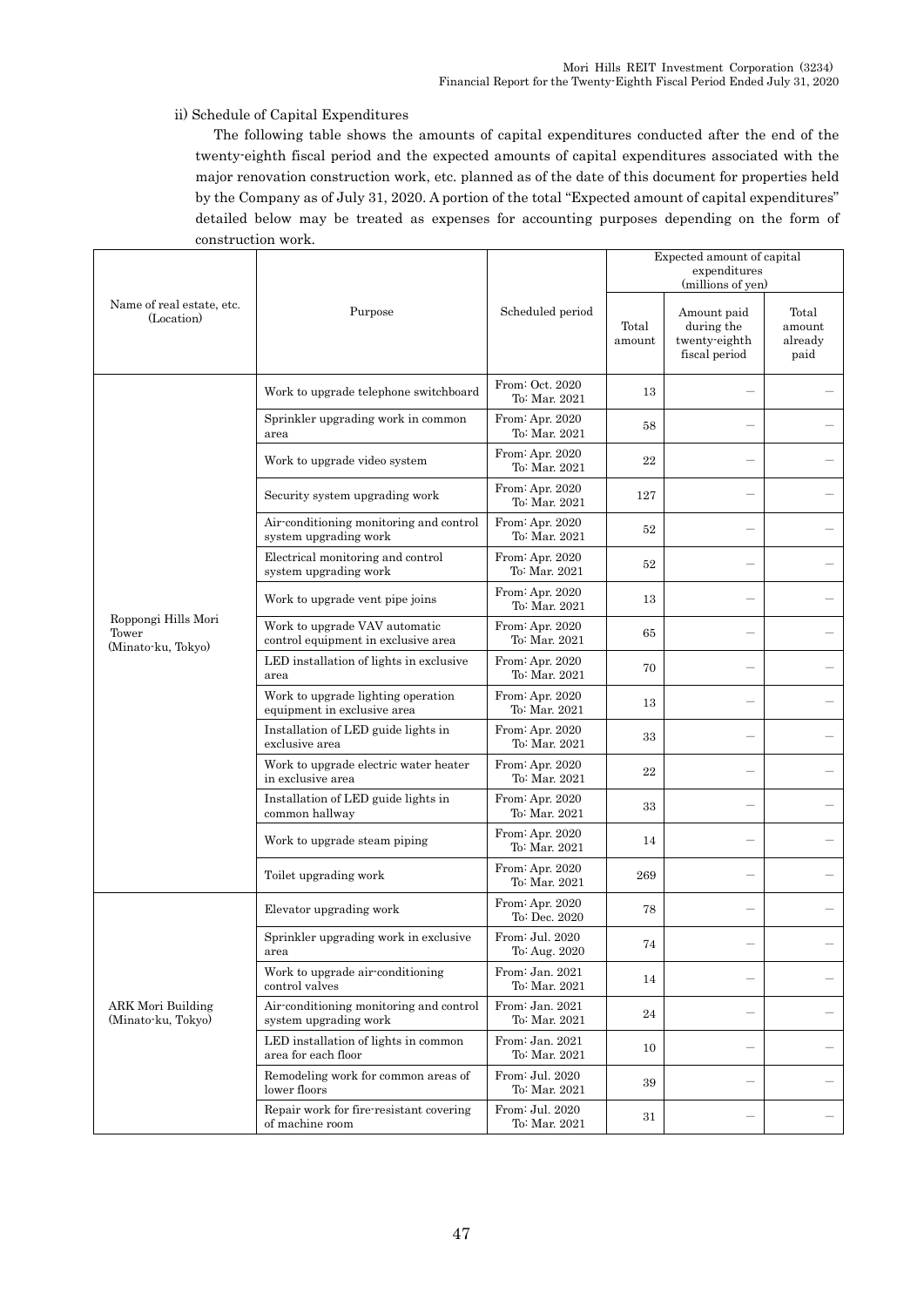|                                                |                                                                                                                       |                                  | Expected amount of capital<br>expenditures<br>(millions of yen) |                                                             |                                    |  |
|------------------------------------------------|-----------------------------------------------------------------------------------------------------------------------|----------------------------------|-----------------------------------------------------------------|-------------------------------------------------------------|------------------------------------|--|
| Name of real estate, etc.<br>(Location)        | Purpose                                                                                                               | Scheduled period                 | Total<br>amount                                                 | Amount paid<br>during the<br>twenty-eighth<br>fiscal period | Total<br>amount<br>already<br>paid |  |
|                                                | Air balance unit upgrading work in<br>exclusive area                                                                  | From: Aug. 2020<br>To: Oct. 2020 | 63                                                              |                                                             |                                    |  |
| Koraku Mori Building<br>(Bunkyo-ku, Tokyo)     | Air-conditioning facility device<br>upgrading work                                                                    | From: Aug. 2020<br>To: Oct. 2020 | 35                                                              |                                                             |                                    |  |
|                                                | LED installation of lights for common<br>area                                                                         | From: Oct. 2020<br>To: Dec. 2020 | 10                                                              |                                                             |                                    |  |
|                                                | Residential unit home appliances<br>upgrading work                                                                    | From: Aug. 2020<br>To: Jan. 2021 | 33                                                              |                                                             |                                    |  |
|                                                | Residential unit remodeling work                                                                                      | From: Aug. 2020<br>To: Jan. 2021 | 18                                                              |                                                             |                                    |  |
|                                                | Residential balcony planting<br>renovation work                                                                       | From: Aug. 2020<br>To: Jan. 2021 | 12                                                              |                                                             |                                    |  |
| Akasaka Tameike Tower<br>(Minato-ku, Tokyo)    | Air balance unit upgrading work in<br>exclusive area                                                                  | From: Aug. 2020<br>To: Jan. 2021 | 50                                                              |                                                             |                                    |  |
|                                                | LED installation of lights for office<br>exclusive area                                                               | From: Aug. 2020<br>To: Jan. 2021 | 25                                                              |                                                             |                                    |  |
|                                                | Work to upgrade disaster prevention<br>equipment                                                                      | From: Oct. 2020<br>To: Feb. 2021 | 158                                                             |                                                             |                                    |  |
|                                                | Work to implement safety measures for<br>mechanical parking                                                           | From: Feb. 2021<br>To: Feb. 2021 | 12                                                              |                                                             |                                    |  |
|                                                | Office building window side air<br>conditioner upgrading work                                                         | From: Jul. 2020<br>To: Sep. 2020 | 38                                                              |                                                             |                                    |  |
|                                                | Work to support the visually impaired<br>in the office building                                                       | From: Oct. 2020<br>To: Mar. 2021 | 13                                                              |                                                             |                                    |  |
|                                                | Office building LED installation of<br>lights in exclusive area                                                       | From: Jul. 2020<br>To: Sep. 2020 | 15                                                              | $\overline{\phantom{0}}$                                    |                                    |  |
| Atago Green Hills                              | Office building LED installation of<br>lights in common area                                                          | From: Jun. 2020<br>To: Mar. 2021 | 34                                                              |                                                             |                                    |  |
| (Minato-ku, Tokyo)                             | Residential building automatic fire<br>alarm upgrading work                                                           | From: Dec. 2019<br>To: Sep. 2020 | 13                                                              |                                                             |                                    |  |
|                                                | Residential building standard floor hall<br>interior upgrading work                                                   | From: Oct. 2019<br>To: Mar. 2021 | 75                                                              |                                                             |                                    |  |
|                                                | Residential building central monitoring<br>and control system upgrading work                                          | From: Nov. 2020<br>To: Mar. 2021 | 19                                                              |                                                             |                                    |  |
|                                                | Power source installation work for<br>residential building in order to charge<br>electric vehicles in the parking lot | From: Aug. 2020<br>To: Feb. 2021 | 10                                                              |                                                             |                                    |  |
|                                                | Security system upgrading work                                                                                        | From: Dec. 2020<br>To: Mar. 2021 | 32                                                              |                                                             |                                    |  |
| Holland Hills Mori Tower<br>(Minato-ku, Tokyo) | Central monitoring and control system<br>upgrading work                                                               | From: Dec. 2020<br>To: Mar. 2021 | 35                                                              |                                                             |                                    |  |
|                                                | Upgrade work for water heater room                                                                                    | From: Dec. 2020<br>To: Mar. 2021 | 17                                                              |                                                             |                                    |  |
| Roppongi View Tower<br>(Minato-ku, Tokyo)      | Residential unit remodeling work                                                                                      | From: Aug. 2020<br>To: Jul. 2021 | 30                                                              | $\qquad \qquad -$                                           |                                    |  |

(Note) The projects shown are those for which the expected amount exceeds 10 million yen per project.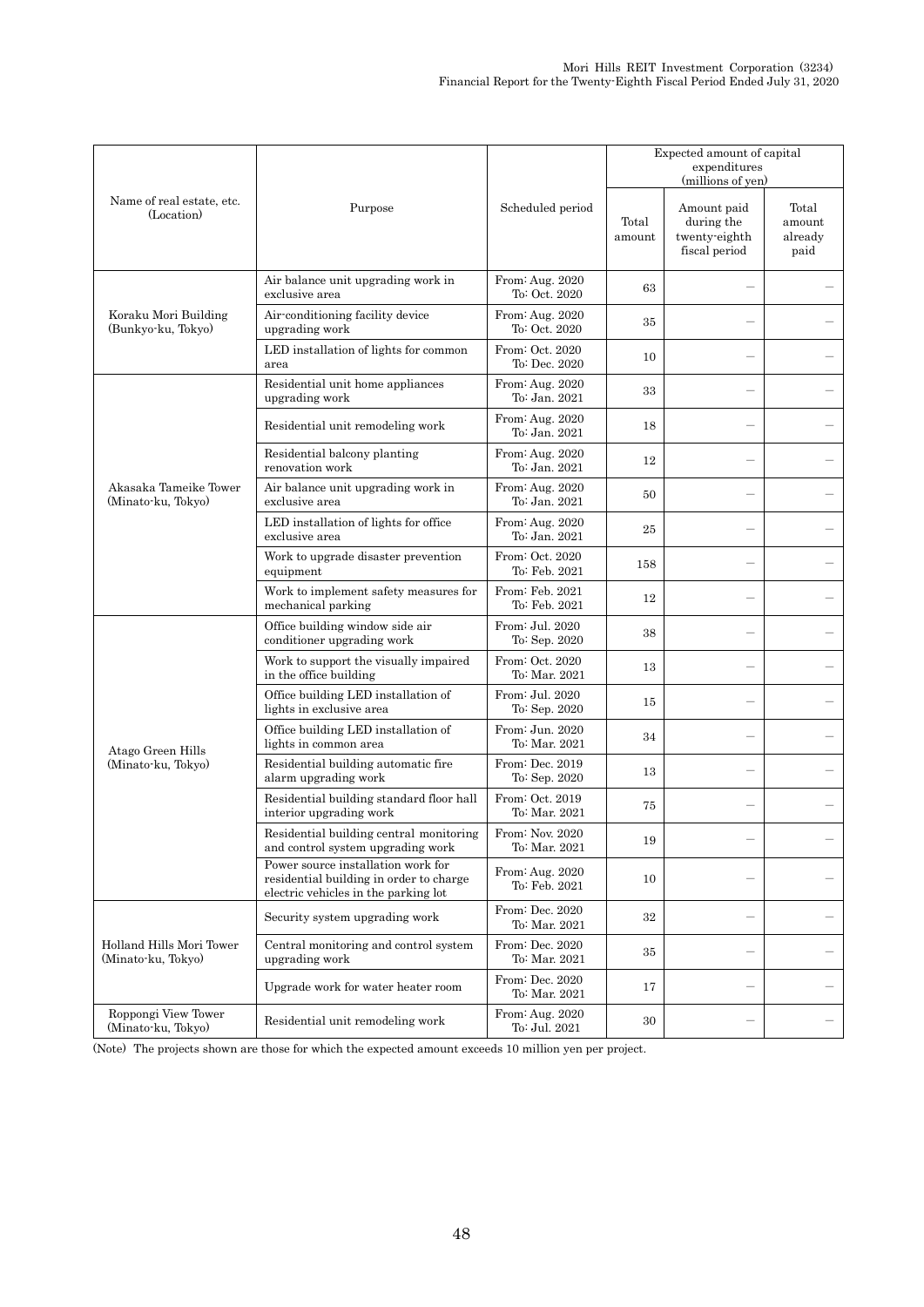## b) Overview of Trust Beneficiary Interest

(as of July 31, 2020)

| Main type of use | Property<br>number | Property name         | Trustee                                         | Trust<br>establishment<br>date | Trust<br>maturity<br>date | <b>Notes</b>                                                                                                                                                                                                                |
|------------------|--------------------|-----------------------|-------------------------------------------------|--------------------------------|---------------------------|-----------------------------------------------------------------------------------------------------------------------------------------------------------------------------------------------------------------------------|
|                  |                    |                       | Sumitomo Mitsui<br>Trust Bank, Ltd.             | Aug. 1, 2011                   | Jul. 31, 2026             | Trust beneficiary interest in<br>compartmentalized ownership for<br>23rd and 24th floor portions                                                                                                                            |
|                  |                    |                       | Sumitomo Mitsui<br>Trust Bank, Ltd.             | Oct. 1, 2013                   | Sep. 30, 2028             | Trust beneficiary interest in<br>compartmentalized ownership for<br>19th and 22nd floor portions                                                                                                                            |
|                  | $O-0$              | Roppongi Hills Mori   | Sumitomo Mitsui<br>Trust Bank. Ltd.             | Aug. 1, 2014                   | Jul. 31, 2029             | Trust beneficiary interest in<br>compartmentalized ownership for<br>20th floor portion                                                                                                                                      |
|                  | Premium            | Tower                 | Sumitomo Mitsui<br>Trust Bank, Ltd.             | Sep. 16, 2015                  | Sep. 15, 2030             | Trust beneficiary interest in<br>compartmentalized ownership for<br>28th floor portion                                                                                                                                      |
|                  |                    |                       | Sumitomo Mitsui<br>Trust Bank, Ltd.             | Feb. 1, 2016                   | Jan. 31, 2031             | Trust beneficiary interest in<br>compartmentalized ownership for<br>25th floor portion                                                                                                                                      |
|                  |                    |                       | Mitsubishi UFJ Trust<br>and Banking Corporation | Apr. 1, 2016                   | Mar. 31, 2036             | Trust beneficiary interest in<br>compartmentalized ownership for<br>26th, 27th and 29th floor portions                                                                                                                      |
|                  |                    | ARK Mori Building     | Mizuho Trust & Banking<br>Co., Ltd.             | Mar. 22, 2006                  | Mar. 31, 2026             | Trust beneficiary interest in<br>compartmentalized ownership for<br>13th floor portion                                                                                                                                      |
|                  | $O-1$<br>Premium   |                       | Mizuho Trust & Banking<br>Co., Ltd.             | Mar. 28, 2008                  | Mar. 31, 2026             | Trust beneficiary interest in<br>compartmentalized ownership for<br>12th and 22nd floor portions                                                                                                                            |
|                  |                    |                       | Mizuho Trust & Banking<br>Co., Ltd.             | Mar. 18, 2011                  | Mar. 31, 2026             | Trust beneficiary interest in<br>compartmentalized ownership for<br>23rd and 25th floor portions                                                                                                                            |
| Office buildings |                    |                       | Sumitomo Mitsui<br>Trust Bank, Ltd.             | Aug. 1, 2011                   | Jul. 31, 2026             | Trust beneficiary interest in<br>compartmentalized ownership for<br>4th, 15th and 24th floor portions                                                                                                                       |
|                  |                    |                       | Sumitomo Mitsui<br>Trust Bank, Ltd.             | Apr. 1, 2013                   | Mar. 31, 2028             | Trust beneficiary interest in<br>compartmentalized ownership for<br>the area used as district heating<br>and cooling on the 1st floor and<br>the 1st through 4th floor below<br>ground portions                             |
|                  | $O-4$<br>Premium   | Koraku Mori Building  | Sumitomo Mitsui<br>Trust Bank, Ltd.             | Mar. 4, 2003                   | Mar. 3, 2023              | Trust beneficiary interest<br>representing 80% interest in the<br>assets in trust;<br>Trust beneficiary interest<br>representing the remaining 20%<br>interest in the assets in trust is<br>held by Mori Building Co., Ltd. |
|                  | $O-6$              | Akasaka Tameike Tower | Sumitomo Mitsui<br>Trust Bank, Ltd.             | Sep. 30, 2008                  | Mar. 31, 2026             | Trust beneficiary interest in office<br>and shop areas (including parts of<br>storage areas, parking lots, etc.)                                                                                                            |
|                  | Premium            |                       | Sumitomo Mitsui<br>Trust Bank, Ltd.             | Mar. 18, 2011                  | Mar. 31, 2026             | Trust beneficiary interest in<br>residential area (including parts of<br>parking lots, etc.)                                                                                                                                |
|                  | $O-7$<br>Premium   | Atago Green Hills     | Mitsubishi UFJ Trust<br>and Banking Corporation | May 1, 2012                    | Apr. 30, 2027             | Trust beneficiary interest<br>representing 74% interest in the<br>assets in trust;<br>Trust beneficiary interest<br>representing the remaining 26%<br>interest in the assets in trust is<br>held by Mori Building Co., Ltd. |
|                  | $O-8$<br>Premium   | ARK Hills South Tower | Mitsubishi UFJ Trust<br>and Banking Corporation | Aug. 1, 2014                   | Jul. 31, 2034             | Trust beneficiary interest in the<br>25% co-ownership                                                                                                                                                                       |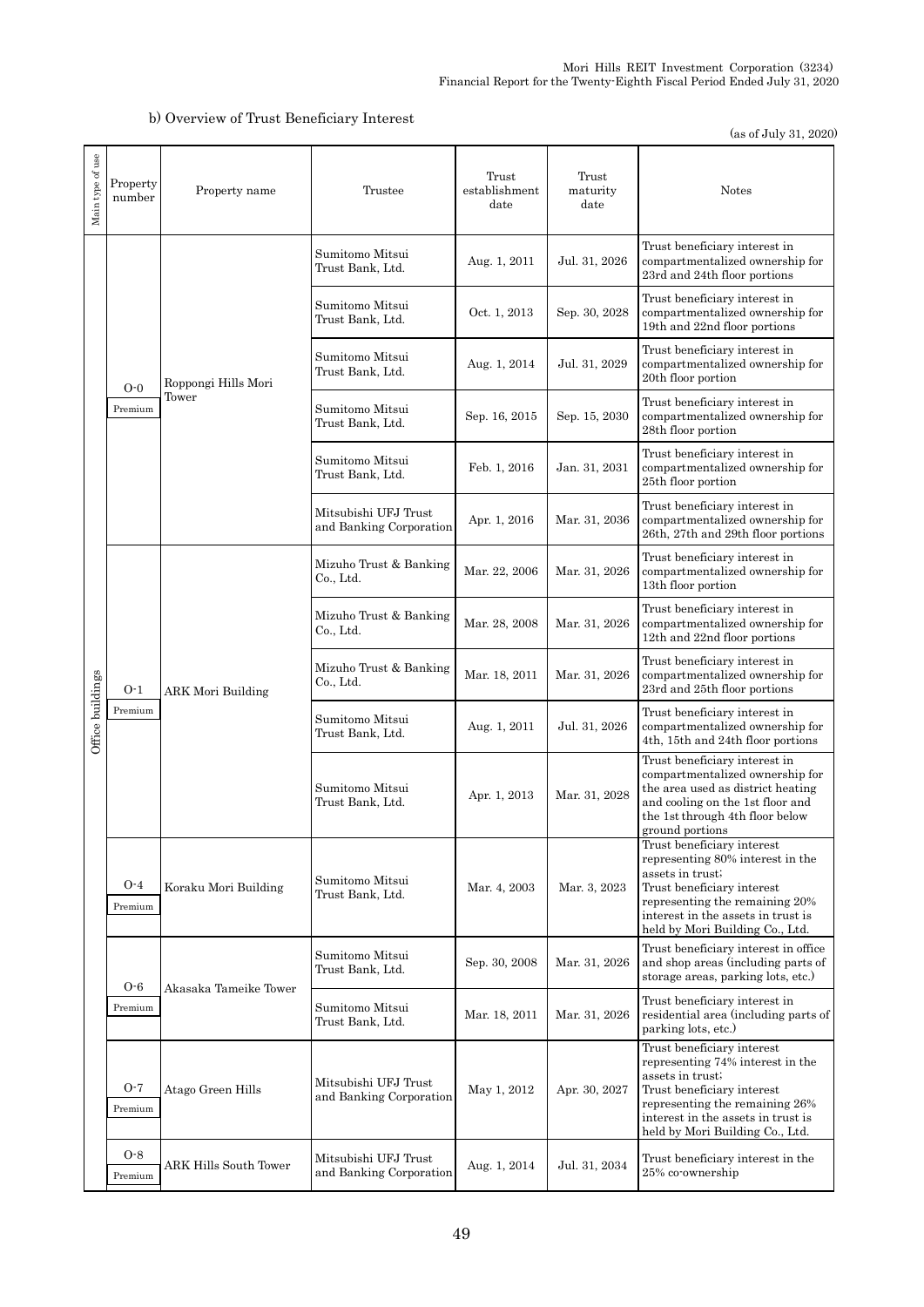| Main type of use       | Property<br>number | Property name                 | Trustee                                         | Trust<br>establishment<br>date | Trust<br>maturity<br>date | <b>Notes</b>                                                                                                                                                                                                                |
|------------------------|--------------------|-------------------------------|-------------------------------------------------|--------------------------------|---------------------------|-----------------------------------------------------------------------------------------------------------------------------------------------------------------------------------------------------------------------------|
| Office buildings       | $O-9$<br>Premium   | Toranomon Hills Mori<br>Tower | Mitsubishi UFJ Trust<br>and Banking Corporation | Jun. 26, 2014                  | Jul. 31, 2037             | Trust beneficiary interest<br>representing 50% interest in the<br>assets in trust;<br>Trust beneficiary interest<br>representing the remaining 50%<br>interest in the assets in trust is<br>held by Mori Building Co., Ltd. |
|                        | $O-10$<br>Premium  | Holland Hills Mori Tower      | Sumitomo Mitsui<br>Trust Bank, Ltd.             | Aug. 1, 2017                   | Jul. 31, 2032             | Trust beneficiary interest in<br>compartmentalized ownership for<br>3rd-4th, part of the 5th, 14-18th<br>and 22nd-24th floor portions                                                                                       |
|                        | $R-3$<br>Premium   | Roppongi First Plaza          | Sumitomo Mitsui<br>Trust Bank, Ltd.             | Mar. 4, 2003                   | Mar. 3, 2023              | -                                                                                                                                                                                                                           |
| Residential properties |                    | Roppongi View Tower           | Sumitomo Mitsui<br>Trust Bank, Ltd.             | Mar. 4, 2003                   | Mar. 3, 2023              | Trust beneficiary interest in<br>compartmentalized ownership for<br>80 units in Roppongi View Tower                                                                                                                         |
|                        | $R-4$              |                               | Sumitomo Mitsui<br>Trust Bank, Ltd.             | Mar. 22, 2006                  | Mar. 3, 2023              | Trust beneficiary interest in<br>compartmentalized ownership for<br>12 units in Roppongi View Tower                                                                                                                         |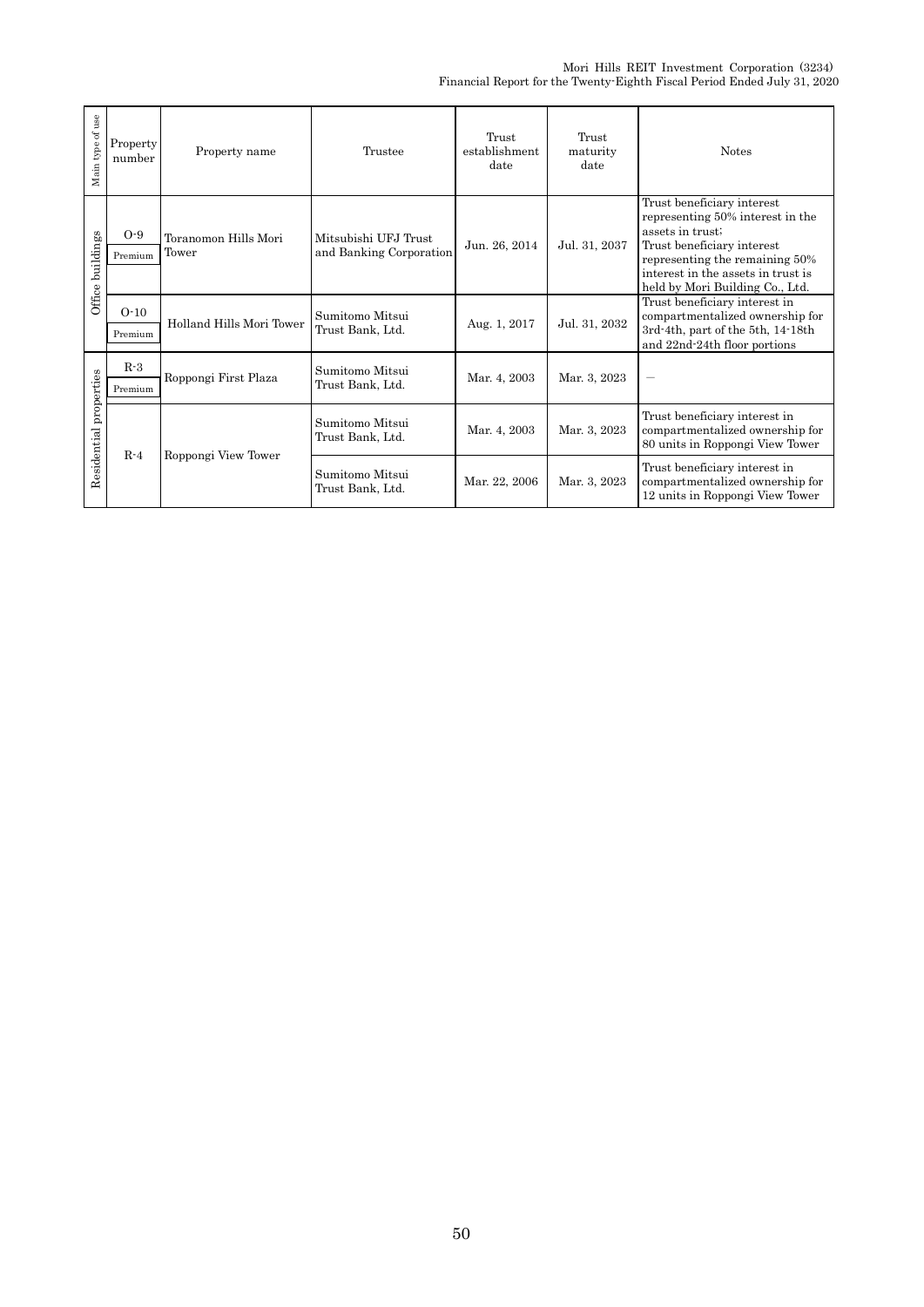### c) Status of Portfolio

(i) Investment Ratio by Property Quality

|                            |                      |                                        | (as of July 31, 2020)                                                            |
|----------------------------|----------------------|----------------------------------------|----------------------------------------------------------------------------------|
| Quality category<br>(Note) | Number of properties | Acquisition price<br>(millions of yen) | Percentage of total<br>portfolio acquisition price<br>$\left(\frac{0}{0}\right)$ |
| <b>Premium Properties</b>  | 10                   | 386,690                                | 99.0                                                                             |
| Other Properties           |                      | 4,000                                  | 1.0                                                                              |
| Portfolio total            | 11                   | 390,690                                | 100.0                                                                            |

(Note) For the Premium Properties in the quality category, please refer to "2. Investment Policy; (1) Investment Policy; (B) Management Strategy; (a) Key Strategy; a. Development of Urban Portfolio with Premium Properties at the Core; i. Investments that Focus on Premium Properties" in the most recent securities report (submitted on April 24, 2020).

### (ii) Investment Ratio by Main Type of Use

|                        |                      |                                        | (as of July 31, 2020)                                                            |
|------------------------|----------------------|----------------------------------------|----------------------------------------------------------------------------------|
| Main type of use       | Number of properties | Acquisition price<br>(millions of yen) | Percentage of total portfolio<br>acquisition price<br>$\left(\frac{0}{0}\right)$ |
| Office buildings       | 8                    | 362,770                                | 92.9                                                                             |
| Residential properties | $\overline{2}$       | 6,100                                  | $1.6\,$                                                                          |
| Retail Facility        |                      | 21,820                                 | 5.6                                                                              |
| Portfolio total        | 11                   | 390,690                                | 100.0                                                                            |

### (iii) Investment Ratio by Region

|                                                                                                                                                                                |             |                                                  |                                    |                         |                                        | (as of July 31, 2020)                                          |
|--------------------------------------------------------------------------------------------------------------------------------------------------------------------------------|-------------|--------------------------------------------------|------------------------------------|-------------------------|----------------------------------------|----------------------------------------------------------------|
|                                                                                                                                                                                |             |                                                  | Region                             | Number of<br>properties | Acquisition price<br>(millions of yen) | Percentage of<br>total portfolio<br>acquisition price<br>(0/0) |
|                                                                                                                                                                                |             | Tokyo's five central wards and their<br>vicinity |                                    | 11                      | 390,690                                | 100.0                                                          |
| Tokyo                                                                                                                                                                          |             |                                                  | Minato Ward                        | 9                       | 341,670                                | 87.5                                                           |
| metropolitan<br>area                                                                                                                                                           |             |                                                  | Bunkyo Ward                        | 1                       | 27,200                                 | 7.0                                                            |
|                                                                                                                                                                                |             |                                                  | Shibuya Ward                       |                         | 21,820                                 | 5.6                                                            |
|                                                                                                                                                                                | Prefectures |                                                  | Tokyo, Kanagawa, Chiba and Saitama | 11                      | 390,690                                | 100.0                                                          |
| Cities designated by Cabinet Order and<br>Principal<br>their equivalent principal cities in<br>Japan other than those located in<br>regional cities<br>Tokyo metropolitan area |             |                                                  |                                    |                         |                                        |                                                                |
|                                                                                                                                                                                |             |                                                  | Portfolio total                    | 11                      | 390,690                                | 100.0                                                          |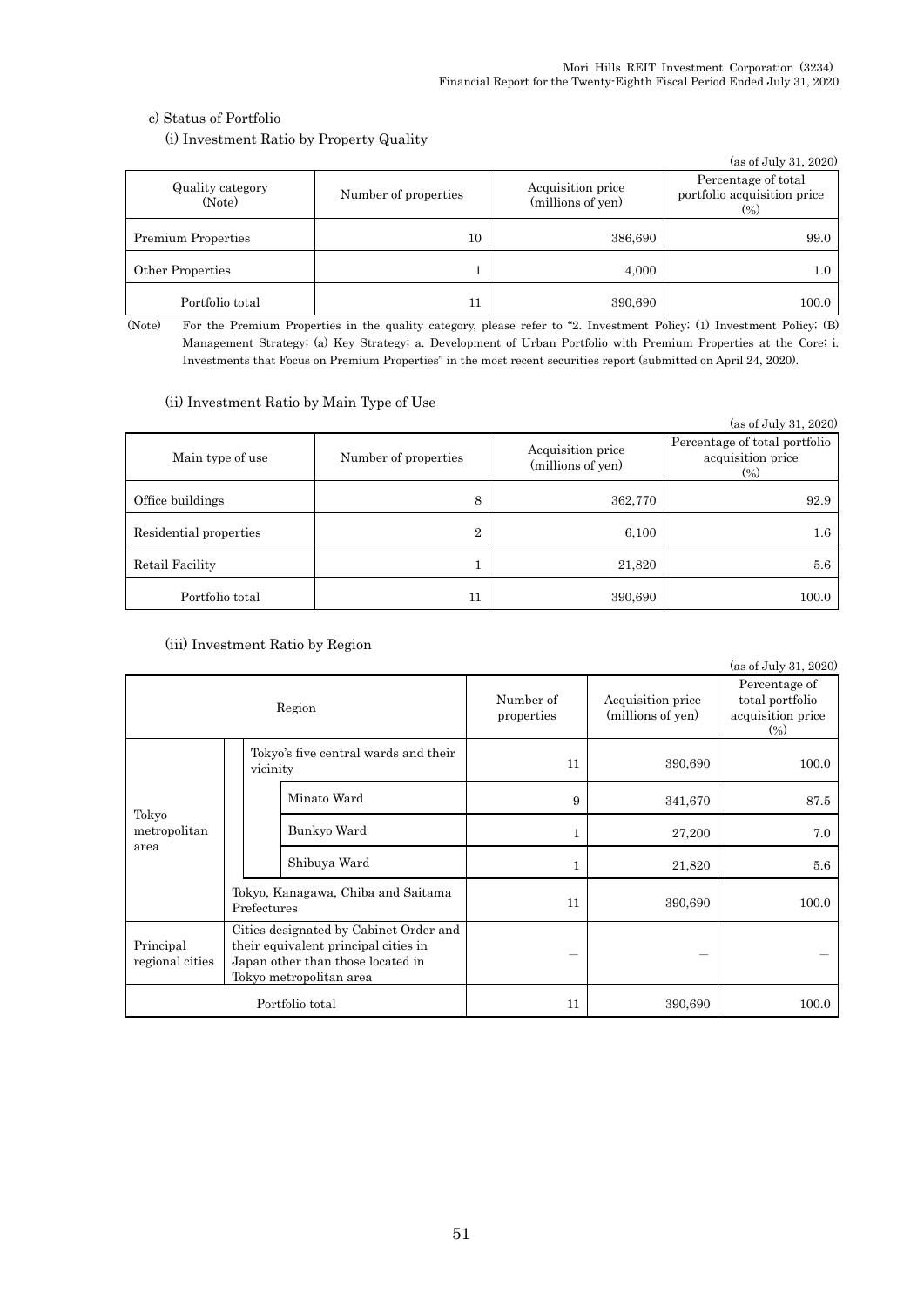### (iv) Investment Ratio by Property Age

|                                                             |                                                                |         | (as of July 31, 2020)                                                            |
|-------------------------------------------------------------|----------------------------------------------------------------|---------|----------------------------------------------------------------------------------|
| Property age                                                | Acquisition price<br>Number of properties<br>(millions of yen) |         | Percentage of total portfolio<br>acquisition price<br>$\left(\frac{0}{0}\right)$ |
| Less than 10 years                                          | $\overline{2}$                                                 | 55,360  | 15.0                                                                             |
| Equal to or more than 10<br>years<br>but less than 15 years |                                                                |         |                                                                                  |
| Equal to or more than 15<br>years                           | 8                                                              | 313,510 | 85.0                                                                             |
| Portfolio total                                             | 10                                                             | 368,870 | 100.0                                                                            |

(Note) In aggregate calculation, Atago Green Hills is deemed to have been constructed on July 30, 2001, and Laforet Harajuku (Land) falls outside the calculations. The same applies to "(v) Investment Ratio by Property Size" below. The average age of the properties in the Company's portfolio, calculated as the weighted average of the building age based on the acquisition price is 19.4 years which is rounded off to the nearest decimal place.

#### (v) Investment Ratio by Property Size

|                                                                   |                                                                |         | (as of July 31, 2020)                                       |
|-------------------------------------------------------------------|----------------------------------------------------------------|---------|-------------------------------------------------------------|
| <b>Property Size</b><br>(Note)                                    | Acquisition price<br>Number of properties<br>(millions of yen) |         | Percentage of total portfolio<br>acquisition price<br>(0/0) |
| Equal to or more than<br>$30,000m^2$                              | 8                                                              | 362,770 | 98.3                                                        |
| Equal to or more than<br>$10,000m^2$<br>but less than $30,000m^2$ | $\overline{2}$                                                 | 6,100   |                                                             |
| Less than $10,000m^2$                                             |                                                                |         |                                                             |
| Portfolio total                                                   | 10                                                             | 368,870 | 100.0                                                       |

(Note) "Property Size" is based on the total floor area of the entire building, regardless of the form of ownership. With regard to Roppongi First Plaza and Roppongi View Tower, the total floor area for each property is deemed to be 22,906.74 m<sup>2</sup> and calculated as a separate building.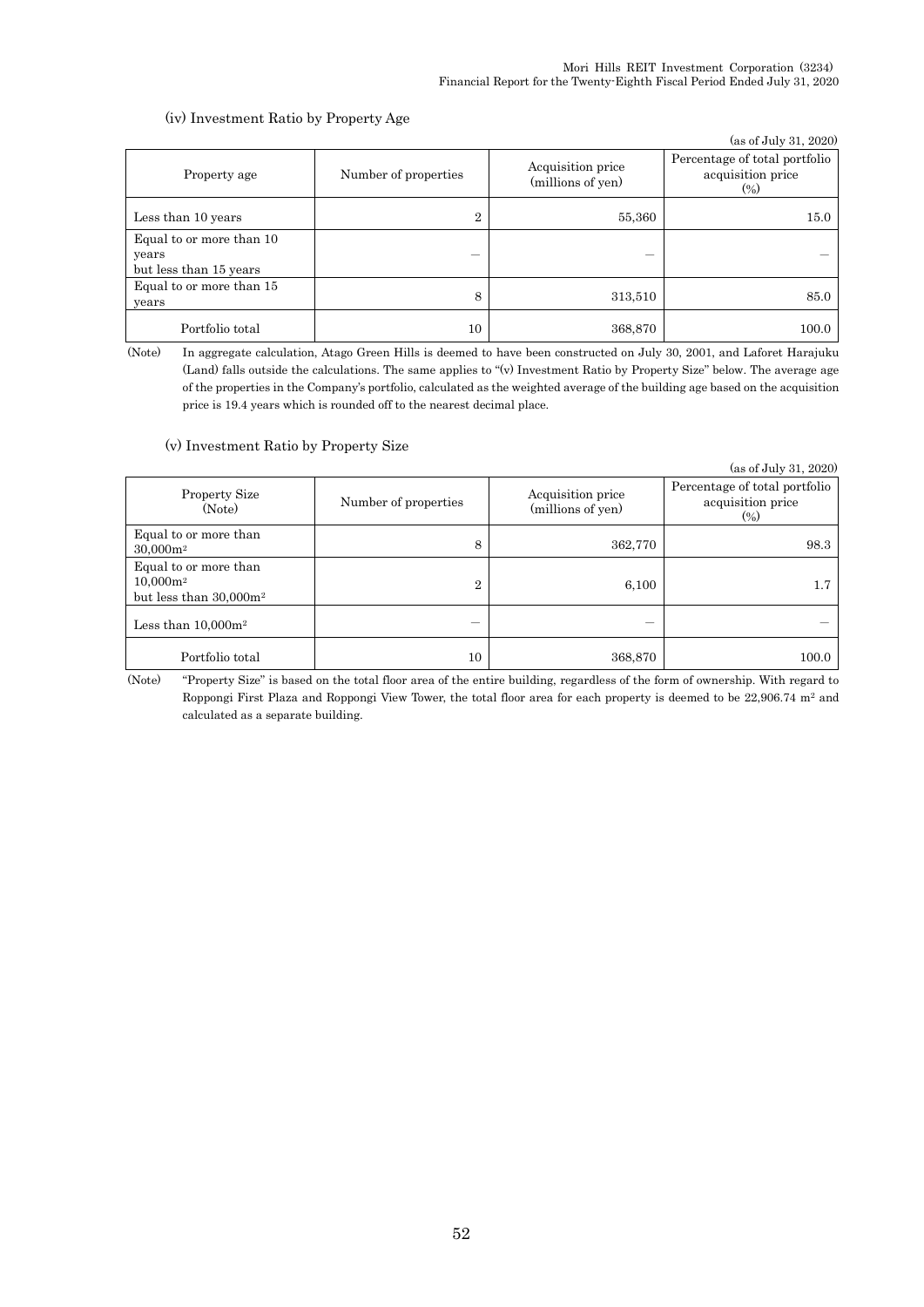### d) Status of Income and Expenditures

(Unit: thousands of yen)

| Property number                   |                                                              | $O-0$                                                       |                    |                                                              | $O-1$                                                       |                    |  |
|-----------------------------------|--------------------------------------------------------------|-------------------------------------------------------------|--------------------|--------------------------------------------------------------|-------------------------------------------------------------|--------------------|--|
| Property name                     | Roppongi Hills Mori Tower                                    |                                                             |                    | <b>ARK Mori Building</b>                                     |                                                             |                    |  |
| Period                            | Twenty-<br>seventh<br>fiscal period<br>ended<br>January 2020 | Twenty-eighth<br>fiscal period<br>ended<br><b>July 2020</b> | Difference         | Twenty-<br>seventh<br>fiscal period<br>ended<br>January 2020 | Twenty-eighth<br>fiscal period<br>ended<br><b>July 2020</b> | Difference         |  |
| Operation days                    | 184 days                                                     | 182 days                                                    | $(2 \text{ days})$ | 184 days                                                     | 182 days                                                    | $(2 \text{ days})$ |  |
| Occupancy rate                    | 100.0%                                                       | 100.0%                                                      | 0.0PT              | 100.0%                                                       | 100.0%                                                      | 0.0PT              |  |
| Number of tenants                 | $\mathbf{1}$                                                 | $\mathbf{1}$                                                | $\overline{0}$     | $\mathbf{1}$                                                 | $\mathbf{1}$                                                | $\boldsymbol{0}$   |  |
| Rent revenues                     | 2,943,450                                                    | 2,943,450                                                   |                    | 1,351,486                                                    | 1,351,486                                                   |                    |  |
| Other operating revenues          |                                                              |                                                             |                    |                                                              |                                                             |                    |  |
| Total property operating revenue  | 2,943,450                                                    | 2,943,450                                                   |                    | 1,351,486                                                    | 1,351,486                                                   |                    |  |
| Property management fees          | 436,029                                                      | 447,868                                                     | 11,838             | 165,834                                                      | 164,853                                                     | (980)              |  |
| Property taxes (Note 1)           | 247,825                                                      | 255,651                                                     | 7,826              | 83,506                                                       | 84,237                                                      | 730                |  |
| Utilities                         |                                                              |                                                             |                    |                                                              |                                                             |                    |  |
| Maintenance and repairs           |                                                              |                                                             |                    |                                                              | 355                                                         | 355                |  |
| Insurance premium                 | 4,094                                                        | 4,050                                                       | (44)               | 1,933                                                        | 1,912                                                       | (21)               |  |
| Depreciation and amortization (1) | 326,258                                                      | 332,052                                                     | 5,794              | 65,771                                                       | 66,946                                                      | 1,174              |  |
| Other expenses (Note 2)           | 558                                                          | 376                                                         | (182)              | 3,322                                                        | 2,789                                                       | (532)              |  |
| Total property operating expenses | 1,014,766                                                    | 1,039,999                                                   | 25,232             | 320,368                                                      | 321,094                                                     | 726                |  |
| Property operating income (2)     | 1,928,684                                                    | 1,903,451                                                   | (25, 232)          | 1,031,118                                                    | 1,030,392                                                   | (726)              |  |
| NOI (3) $((1)+(2))$               | 2,254,942                                                    | 2,235,503                                                   | (19, 438)          | 1,096,890                                                    | 1,097,338                                                   | 448                |  |
| Capex $(4)$                       |                                                              | 272,162                                                     | 272,162            | 36,271                                                       | 36,507                                                      | 236                |  |
| $NCF(3)-(4)$                      | 2,254,942                                                    | 1,963,341                                                   | (291,600)          | 1,060,619                                                    | 1,060,830                                                   | 211                |  |

(Note 1) For property tax, city planning tax and depreciable assets tax, the Company charges the amount of property taxes assessed and determined applicable to the fiscal period to property operating expenses. Registered owners of properties in Japan as of January 1 are responsible for paying property taxes for the calendar year based on assessments by local governments. Therefore, registered owners who sold properties to the Company were liable for property taxes and city planning taxes for the calendar year, including the period from the date of the acquisition by the Company until the end of the year. The Company reimbursed sellers of properties for the equivalent amount of property taxes and included the amount in the acquisition cost of real estate.

(Note 2) "Other expenses" denotes the sum of custodian fees, rent expenses, and other lease business expenses (residential property management costs, and other property-related miscellaneous expenses) in aggregate.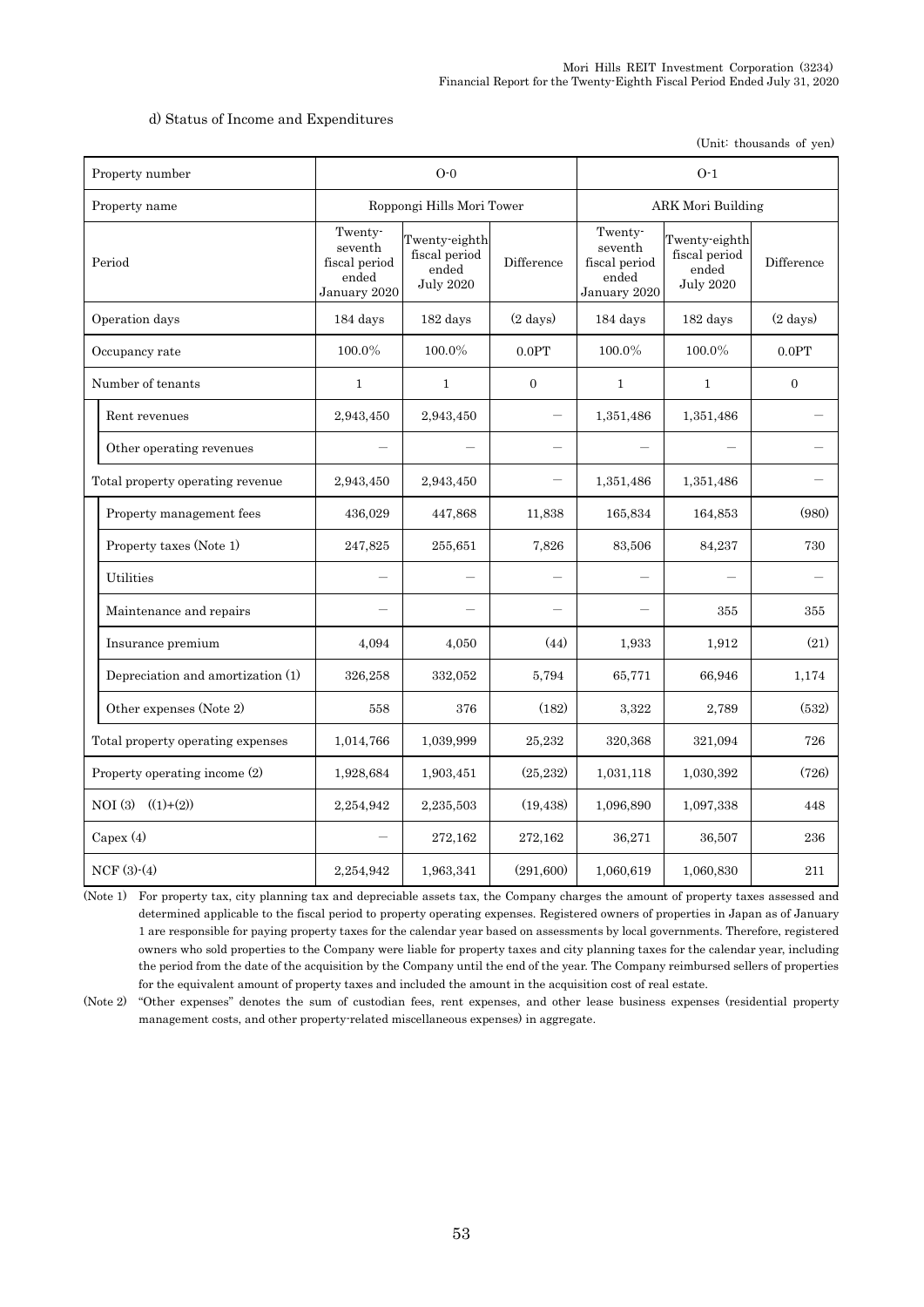| Property number                   | $O-4$                                                        |                                                             |                    | $O-6$                                                        |                                                             |                    |
|-----------------------------------|--------------------------------------------------------------|-------------------------------------------------------------|--------------------|--------------------------------------------------------------|-------------------------------------------------------------|--------------------|
| Property name                     | Koraku Mori Building                                         |                                                             |                    | Akasaka Tameike Tower                                        |                                                             |                    |
| Period                            | Twenty-<br>seventh<br>fiscal period<br>ended<br>January 2020 | Twenty-eighth<br>fiscal period<br>ended<br><b>July 2020</b> | Difference         | Twenty-<br>seventh<br>fiscal period<br>ended<br>January 2020 | Twenty-eighth<br>fiscal period<br>ended<br><b>July 2020</b> | Difference         |
| Operation days                    | 184 days                                                     | 182 days                                                    | $(2 \text{ days})$ | 184 days                                                     | 182 days                                                    | $(2 \text{ days})$ |
| Occupancy rate                    | 99.4%                                                        | 86.1%                                                       | (13.3PT)           | 96.7%                                                        | 95.7%                                                       | (1.0PT)            |
| Number of tenants                 | 22                                                           | 22                                                          | $\boldsymbol{0}$   | 138                                                          | 135                                                         | (3)                |
| Rent revenues                     | 654,930                                                      | 644,277                                                     | (10, 653)          | 783,923                                                      | 791,134                                                     | 7,210              |
| Other operating revenues          | 97,217                                                       | 73,750                                                      | (23, 466)          | 86,447                                                       | 78,130                                                      | (8,316)            |
| Total property operating revenue  | 752,147                                                      | 718,027                                                     | (34, 119)          | 870,370                                                      | 869,264                                                     | (1, 105)           |
| Property management fees          | 61,679                                                       | 68,962                                                      | 7,282              | 166,546                                                      | 167,722                                                     | 1,176              |
| Property taxes (Note 1)           | 30,716                                                       | 32,972                                                      | 2,255              | 42,282                                                       | 43,804                                                      | 1,522              |
| Utilities                         | 74,146                                                       | 54,720                                                      | (19, 426)          | 30,929                                                       | 26,743                                                      | (4,186)            |
| Maintenance and repairs           | 9,819                                                        | 31,736                                                      | 21,916             | 34,461                                                       | 29,026                                                      | (5, 434)           |
| Insurance premium                 | 1,679                                                        | 1,661                                                       | (18)               | 2,091                                                        | 2,068                                                       | (23)               |
| Depreciation and amortization (1) | 96,318                                                       | 97,657                                                      | 1,338              | 141,676                                                      | 135,262                                                     | (6, 413)           |
| Other expenses (Note 2)           | 83,951                                                       | 83,971                                                      | 20                 | 10,853                                                       | 10,624                                                      | (229)              |
| Total property operating expenses | 358,312                                                      | 371,681                                                     | 13,368             | 428,841                                                      | 415,253                                                     | (13,588)           |
| Property operating income (2)     | 393,835                                                      | 346,346                                                     | (47, 488)          | 441,529                                                      | 454,011                                                     | 12,482             |
| $NOI(3) ((1)+(2))$                | 490,153                                                      | 444,003                                                     | (46, 150)          | 583,205                                                      | 589,274                                                     | 6.068              |
| Capex $(4)$                       | 13,642                                                       | 149,962                                                     | 136,320            | 22,512                                                       | 42,051                                                      | 19,539             |
| $NCF(3)-(4)$                      | 476,511                                                      | 294,040                                                     | (182, 471)         | 560,693                                                      | 547,222                                                     | (13, 470)          |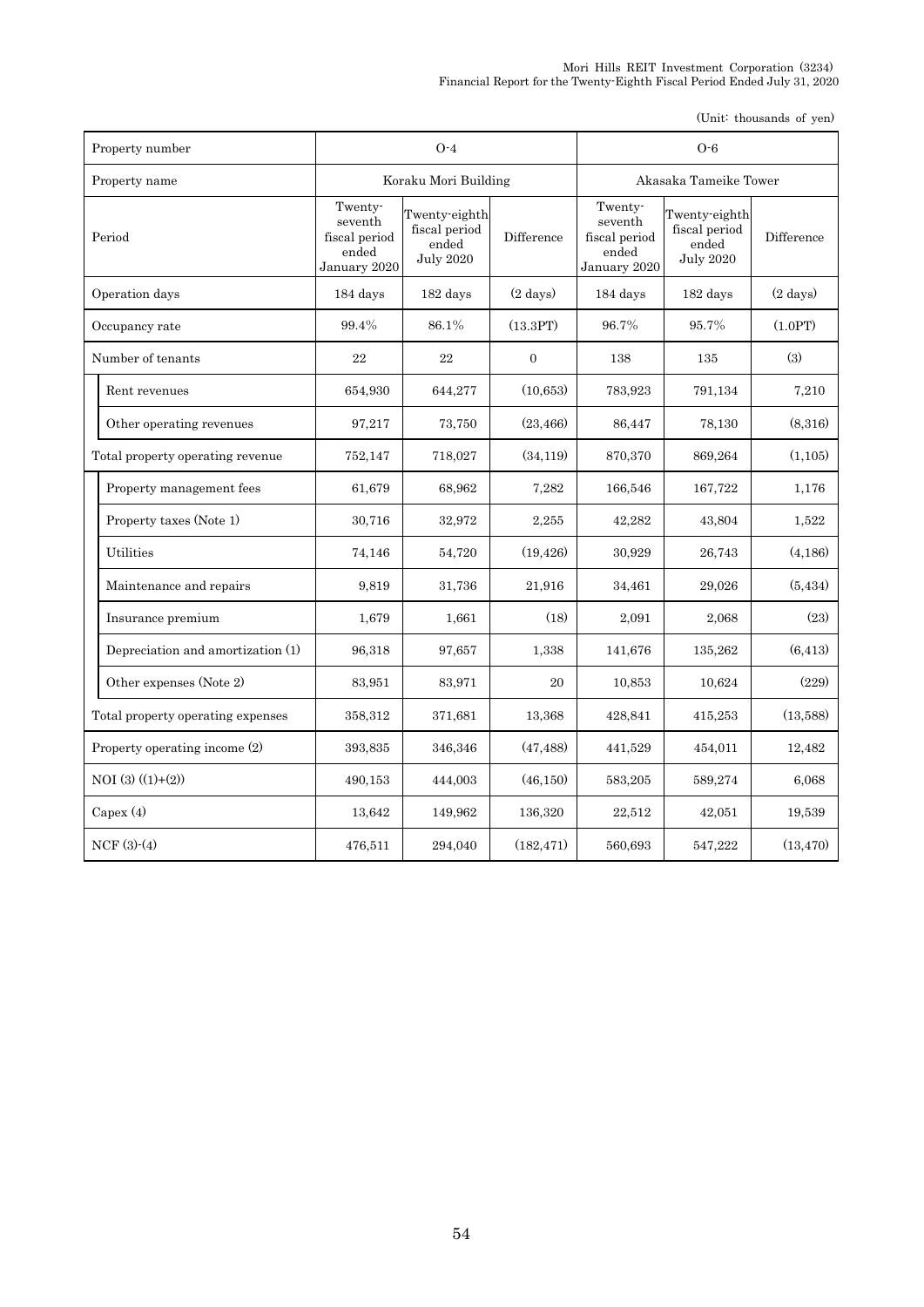| Property number                   | $O-7$                                                        |                                                             |                    | $O-8$                                                        |                                                             |                  |
|-----------------------------------|--------------------------------------------------------------|-------------------------------------------------------------|--------------------|--------------------------------------------------------------|-------------------------------------------------------------|------------------|
| Property name                     | Atago Green Hills                                            |                                                             |                    | ARK Hills South Tower                                        |                                                             |                  |
| Period                            | Twenty-<br>seventh<br>fiscal period<br>ended<br>January 2020 | Twenty-eighth<br>fiscal period<br>ended<br><b>July 2020</b> | Difference         | Twenty-<br>seventh<br>fiscal period<br>ended<br>January 2020 | Twenty-eighth<br>fiscal period<br>ended<br><b>July 2020</b> | Difference       |
| Operation days                    | 184 days                                                     | 182 days                                                    | $(2 \text{ days})$ | 184 days                                                     | $182~\rm{days}$                                             | $(2 \ days)$     |
| Occupancy rate                    | 100.0%                                                       | 100.0%                                                      | $0.0\mathrm{PT}$   | 100.0%                                                       | 100.0%                                                      | $0.0\mathrm{PT}$ |
| Number of tenants                 | $\mathbf{1}$                                                 | 1                                                           | $\boldsymbol{0}$   | 43                                                           | 44                                                          | $\mathbf{1}$     |
| Rent revenues                     | 1,012,320                                                    | 1,012,320                                                   |                    | 487,104                                                      | 482,942                                                     | (4, 162)         |
| Other operating revenues          |                                                              |                                                             |                    | 33,849                                                       | 26,518                                                      | (7,330)          |
| Total property operating revenue  | 1,012,320                                                    | 1,012,320                                                   |                    | 520,953                                                      | 509,460                                                     | (11, 493)        |
| Property management fees          | 2,664                                                        | 2,664                                                       |                    | 49,820                                                       | 47,605                                                      | (2,215)          |
| Property taxes (Note 1)           | 68,953                                                       | 69,230                                                      | 277                | 34,798                                                       | 35,944                                                      | 1,145            |
| Utilities                         |                                                              |                                                             |                    | 35,934                                                       | 26,486                                                      | (9, 447)         |
| Maintenance and repairs           |                                                              |                                                             |                    | 4,419                                                        | 2,346                                                       | (2.073)          |
| Insurance premium                 | 3,667                                                        | 3,627                                                       | (39)               | 1,030                                                        | 1,018                                                       | (11)             |
| Depreciation and amortization (1) | 181,821                                                      | 185,657                                                     | 3,835              | 44,219                                                       | 44,245                                                      | 25               |
| Other expenses (Note 2)           | 44,274                                                       | 45,765                                                      | 1,491              | 1,494                                                        | 2,235                                                       | 741              |
| Total property operating expenses | 301,380                                                      | 306,945                                                     | 5.564              | 171,717                                                      | 159,882                                                     | (11,835)         |
| Property operating income (2)     | 710,939                                                      | 705,374                                                     | (5, 564)           | 349,236                                                      | 349,578                                                     | 341              |
| $NOI(3)((1)+(2))$                 | 892,761                                                      | 891,032                                                     | (1,728)            | 393,456                                                      | 393,823                                                     | 367              |
| Capex $(4)$                       | 31,468                                                       | 144,950                                                     | 113,482            | 3,106                                                        | 149                                                         | (2.957)          |
| $NCF(3)-(4)$                      | 861,293                                                      | 746,081                                                     | (115, 211)         | 390,349                                                      | 393,674                                                     | 3,325            |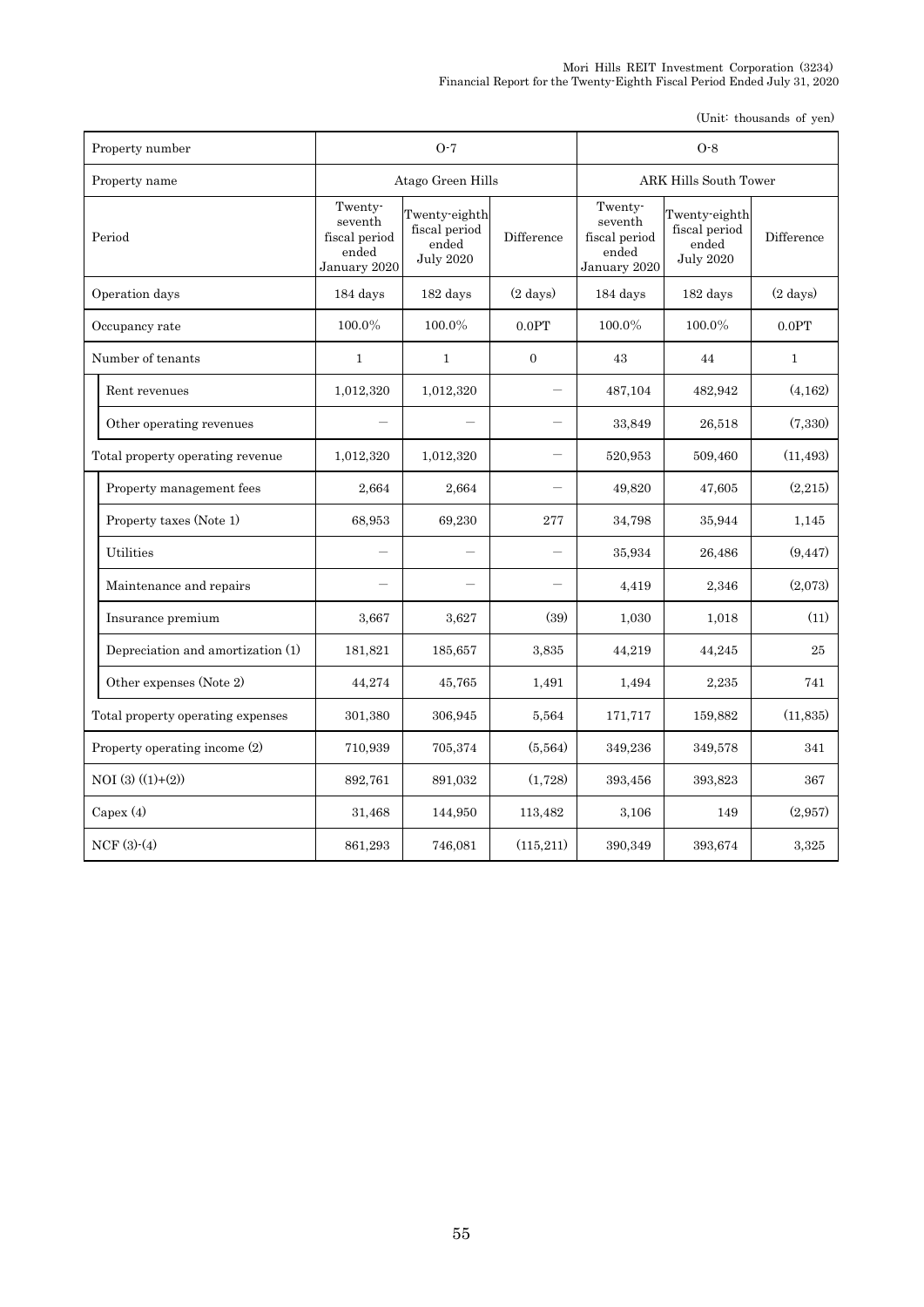| Property number                   | $O-9$                                                        |                                                             |                    | $O-10$                                                       |                                                             |                    |
|-----------------------------------|--------------------------------------------------------------|-------------------------------------------------------------|--------------------|--------------------------------------------------------------|-------------------------------------------------------------|--------------------|
| Property name                     | Toranomon Hills Mori Tower                                   |                                                             |                    | Holland Hills Mori Tower                                     |                                                             |                    |
| Period                            | Twenty-<br>seventh<br>fiscal period<br>ended<br>January 2020 | Twenty-eighth<br>fiscal period<br>ended<br><b>July 2020</b> | Difference         | Twenty-<br>seventh<br>fiscal period<br>ended<br>January 2020 | Twenty-eighth<br>fiscal period<br>ended<br><b>July 2020</b> | Difference         |
| Operation days                    | 184 days                                                     | 182 days                                                    | $(2 \text{ days})$ | 184 days                                                     | 182 days                                                    | $(2 \text{ days})$ |
| Occupancy rate                    | 100.0%                                                       | 100.0%                                                      | 0.0PT              | 100.0%                                                       | 100.0%                                                      | 0.0PT              |
| Number of tenants                 | $\mathbf{1}$                                                 | $\mathbf{1}$                                                | $\boldsymbol{0}$   | 23                                                           | 23                                                          | $\mathbf{0}$       |
| Rent revenues                     | 775,581                                                      | 775,581                                                     |                    | 529,958                                                      | 530,636                                                     | 678                |
| Other operating revenues          |                                                              | $\overline{\phantom{0}}$                                    |                    | 36,013                                                       | 34,819                                                      | (1, 194)           |
| Total property operating revenue  | 775,581                                                      | 775,581                                                     |                    | 565,972                                                      | 565,456                                                     | (515)              |
| Property management fees          | 89,286                                                       | 88,742                                                      | (544)              | 104,494                                                      | 106,416                                                     | 1.922              |
| Property taxes (Note 1)           | 59,600                                                       | 60,874                                                      | 1,273              | 35,569                                                       | 35,604                                                      | 35                 |
| Utilities                         |                                                              |                                                             |                    | 9,203                                                        | 5,380                                                       | (3,822)            |
| Maintenance and repairs           |                                                              |                                                             |                    | 7,090                                                        | 1,308                                                       | (5, 782)           |
| Insurance premium                 | 1,319                                                        | 1,305                                                       | (13)               | 1,110                                                        | 1,098                                                       | (12)               |
| Depreciation and amortization (1) | 101,038                                                      | 101,038                                                     |                    | 47,356                                                       | 49,477                                                      | 2,121              |
| Other expenses (Note 2)           | 71                                                           | 71                                                          | $\Omega$           | 209                                                          | 210                                                         | $\mathbf{1}$       |
| Total property operating expenses | 251,315                                                      | 252,031                                                     | 715                | 205,034                                                      | 199,496                                                     | (5,537)            |
| Property operating income (2)     | 524,265                                                      | 523,549                                                     | (715)              | 360,938                                                      | 365,959                                                     | 5.021              |
| $NOI(3) ((1)+(2))$                | 625,303                                                      | 624,588                                                     | (715)              | 408,294                                                      | 415,437                                                     | 7.142              |
| Capex $(4)$                       |                                                              |                                                             |                    | 5,124                                                        | 66,564                                                      | 61,439             |
| $NCF(3)-(4)$                      | 625,303                                                      | 624,588                                                     | (715)              | 403,169                                                      | 348,872                                                     | (54, 296)          |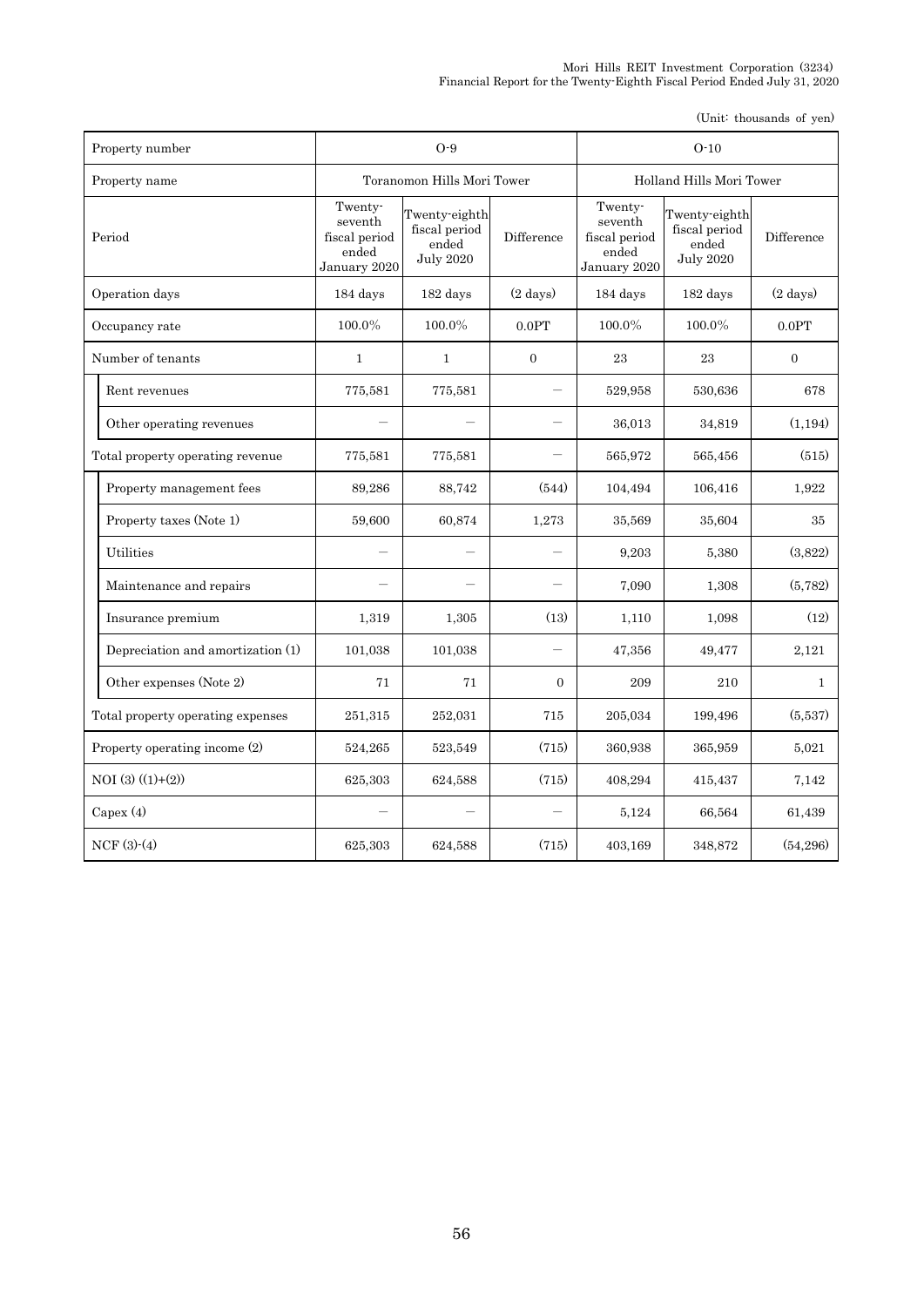| Property number                   | $R-3$                                                        |                                                             |                    | $R-4$                                                        |                                                             |                    |
|-----------------------------------|--------------------------------------------------------------|-------------------------------------------------------------|--------------------|--------------------------------------------------------------|-------------------------------------------------------------|--------------------|
| Property name                     | Roppongi First Plaza                                         |                                                             |                    | Roppongi View Tower                                          |                                                             |                    |
| Period                            | Twenty-<br>seventh<br>fiscal period<br>ended<br>January 2020 | Twenty-eighth<br>fiscal period<br>ended<br><b>July 2020</b> | Difference         | Twenty-<br>seventh<br>fiscal period<br>ended<br>January 2020 | Twenty-eighth<br>fiscal period<br>ended<br><b>July 2020</b> | Difference         |
| Operation days                    | 184 days                                                     | 182 days                                                    | $(2 \text{ days})$ | 184 days                                                     | 182 days                                                    | $(2 \text{ days})$ |
| Occupancy rate                    | 82.0%                                                        | 94.6%                                                       | 12.6PT             | 98.1%                                                        | 98.1%                                                       | 0.0PT              |
| Number of tenants                 | 35                                                           | 40                                                          | $\bf 5$            | 90                                                           | 90                                                          | $\boldsymbol{0}$   |
| Rent revenues                     | 79,639                                                       | 81,416                                                      | 1,776              | 104,148                                                      | 107,992                                                     | 3,843              |
| Other operating revenues          |                                                              |                                                             |                    | 390                                                          |                                                             | (390)              |
| Total property operating revenue  | 79,639                                                       | 81,416                                                      | 1,776              | 104,538                                                      | 107,992                                                     | 3,453              |
| Property management fees          | 13,080                                                       | 13,880                                                      | 800                | 14,741                                                       | 14,153                                                      | (587)              |
| Property taxes (Note 1)           | 7,941                                                        | 8,159                                                       | 217                | 12,046                                                       | 12,387                                                      | 341                |
| Utilities                         | 1,360                                                        | 1,231                                                       | (129)              | 1,050                                                        | 1,087                                                       | 36                 |
| Maintenance and repairs           | 3.690                                                        | 12,316                                                      | 8,625              | 1,218                                                        | 2,208                                                       | 990                |
| Insurance premium                 | 230                                                          | 228                                                         | (2)                | 344                                                          | 340                                                         | (3)                |
| Depreciation and amortization (1) | 12,164                                                       | 11,405                                                      | (759)              | 17,829                                                       | 17,318                                                      | (511)              |
| Other expenses (Note 2)           | 3,821                                                        | 3,830                                                       | 8                  | 590                                                          | 588                                                         | (1)                |
| Total property operating expenses | 42,289                                                       | 51,051                                                      | 8,761              | 47,821                                                       | 48,086                                                      | 264                |
| Property operating income (2)     | 37,349                                                       | 30,364                                                      | (6,985)            | 56,717                                                       | 59,905                                                      | 3,188              |
| $NOI(3)((1)+(2))$                 | 49,514                                                       | 41,770                                                      | (7,744)            | 74,546                                                       | 77,224                                                      | 2,677              |
| Capex $(4)$                       | 7,410                                                        | 13,689                                                      | 6,278              | 29,783                                                       | 6.629                                                       | (23, 153)          |
| $NCF(3)-(4)$                      | 42,103                                                       | 28,080                                                      | (14, 023)          | 44,763                                                       | 70,594                                                      | 25,831             |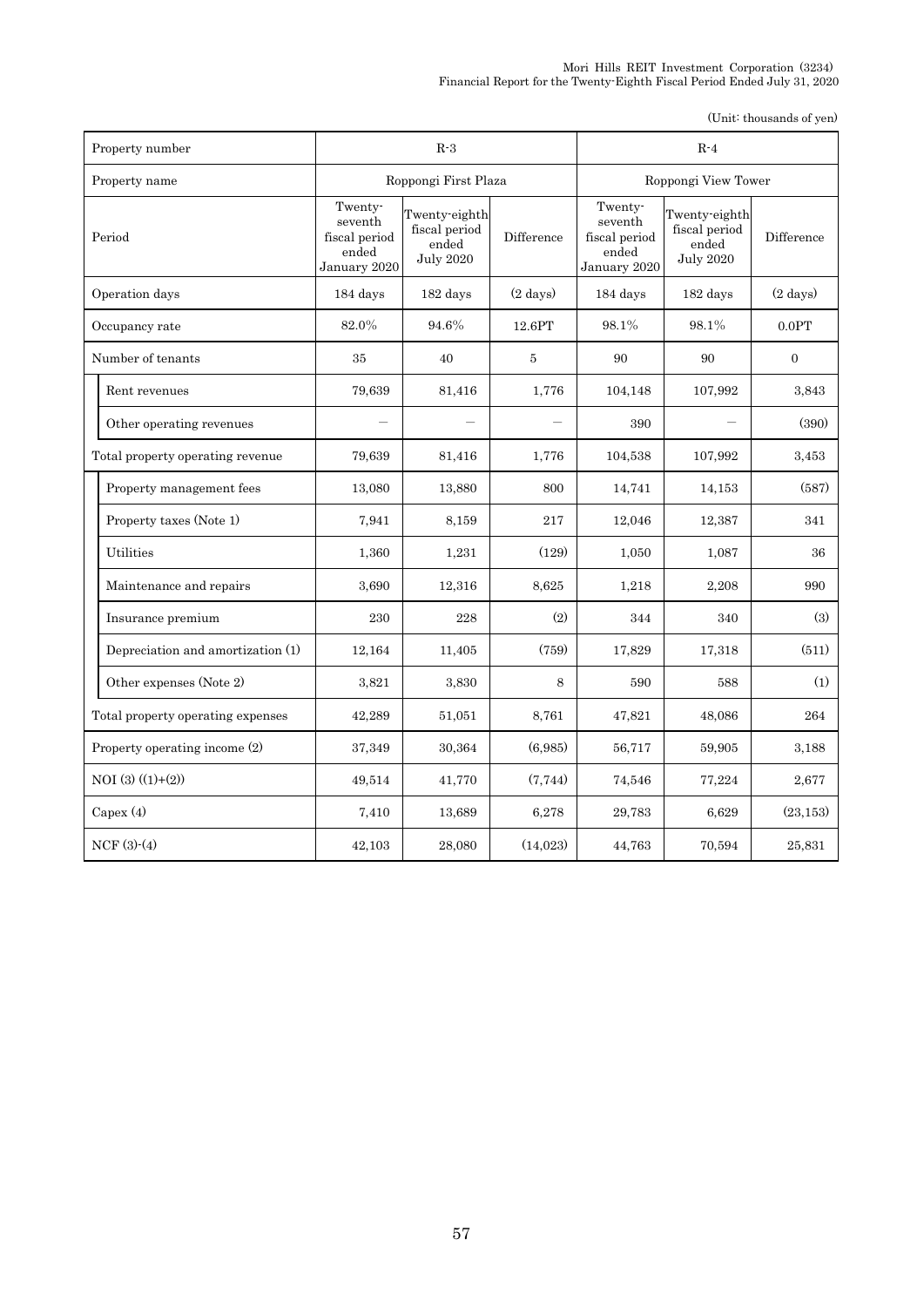| Property number                   |                                                              | $S-1$                                                       |                    |                                                              |                                                             |                    |
|-----------------------------------|--------------------------------------------------------------|-------------------------------------------------------------|--------------------|--------------------------------------------------------------|-------------------------------------------------------------|--------------------|
| Property name                     |                                                              | Laforet Harajuku (Land)                                     |                    | Portfolio total                                              |                                                             |                    |
| Period                            | Twenty-<br>seventh<br>fiscal period<br>ended<br>January 2020 | Twenty-eighth<br>fiscal period<br>ended<br><b>July 2020</b> | Difference         | Twenty-<br>seventh<br>fiscal period<br>ended<br>January 2020 | Twenty-eighth<br>fiscal period<br>ended<br><b>July 2020</b> | Difference         |
| Operation days                    | 184 days                                                     | 182 days                                                    | $(2 \text{ days})$ | 184 days                                                     | 182 days                                                    | $(2 \text{ days})$ |
| Occupancy rate                    | 100.0%                                                       | 100.0%                                                      | 0.0PT              | 99.2%                                                        | 98.1%                                                       | (1.1PT)            |
| Number of tenants                 | $\mathbf{1}$                                                 | 1                                                           | $\overline{0}$     | 356                                                          | 359                                                         | 3                  |
| Rent revenues                     | 655,000                                                      | 667,800                                                     | 12,800             | 9,377,544                                                    | 9,389,038                                                   | 11,493             |
| Other operating revenues          |                                                              |                                                             |                    | 253,917                                                      | 213,218                                                     | (40, 698)          |
| Total property operating revenue  | 655,000                                                      | 667,800                                                     | 12,800             | 9,631,462                                                    | 9,602,257                                                   | (29, 204)          |
| Property management fees          |                                                              |                                                             |                    | 1,104,176                                                    | 1,122,870                                                   | 18,693             |
| Property taxes (Note 1)           | 82,226                                                       | 86,339                                                      | 4,113              | 705,466                                                      | 725,205                                                     | 19,738             |
| Utilities                         |                                                              |                                                             |                    | 152,625                                                      | 115,650                                                     | (36,975)           |
| Maintenance and repairs           |                                                              |                                                             |                    | 60,700                                                       | 79,298                                                      | 18,597             |
| Insurance premium                 |                                                              | $\overline{\phantom{0}}$                                    |                    | 17,503                                                       | 17,313                                                      | (190)              |
| Depreciation and amortization (1) |                                                              |                                                             |                    | 1,034,455                                                    | 1,041,061                                                   | 6,606              |
| Other expenses (Note 2)           |                                                              |                                                             |                    | 149,146                                                      | 150,462                                                     | 1,316              |
| Total property operating expenses | 82,226                                                       | 86,339                                                      | 4,113              | 3,224,074                                                    | 3,251,861                                                   | 27,786             |
| Property operating income (2)     | 572,774                                                      | 581,461                                                     | 8,687              | 6,407,387                                                    | 6,350,396                                                   | (56, 991)          |
| $NOI(3)((1)+(2))$                 | 572,774                                                      | 581,461                                                     | 8,687              | 7,441,842                                                    | 7,391,457                                                   | (50, 385)          |
| Capex $(4)$                       |                                                              |                                                             |                    | 149,319                                                      | 732,668                                                     | 583,349            |
| $NCF(3)-(4)$                      | 572,774                                                      | 581,461                                                     | 8,687              | 7,292,523                                                    | 6,658,788                                                   | (633, 734)         |